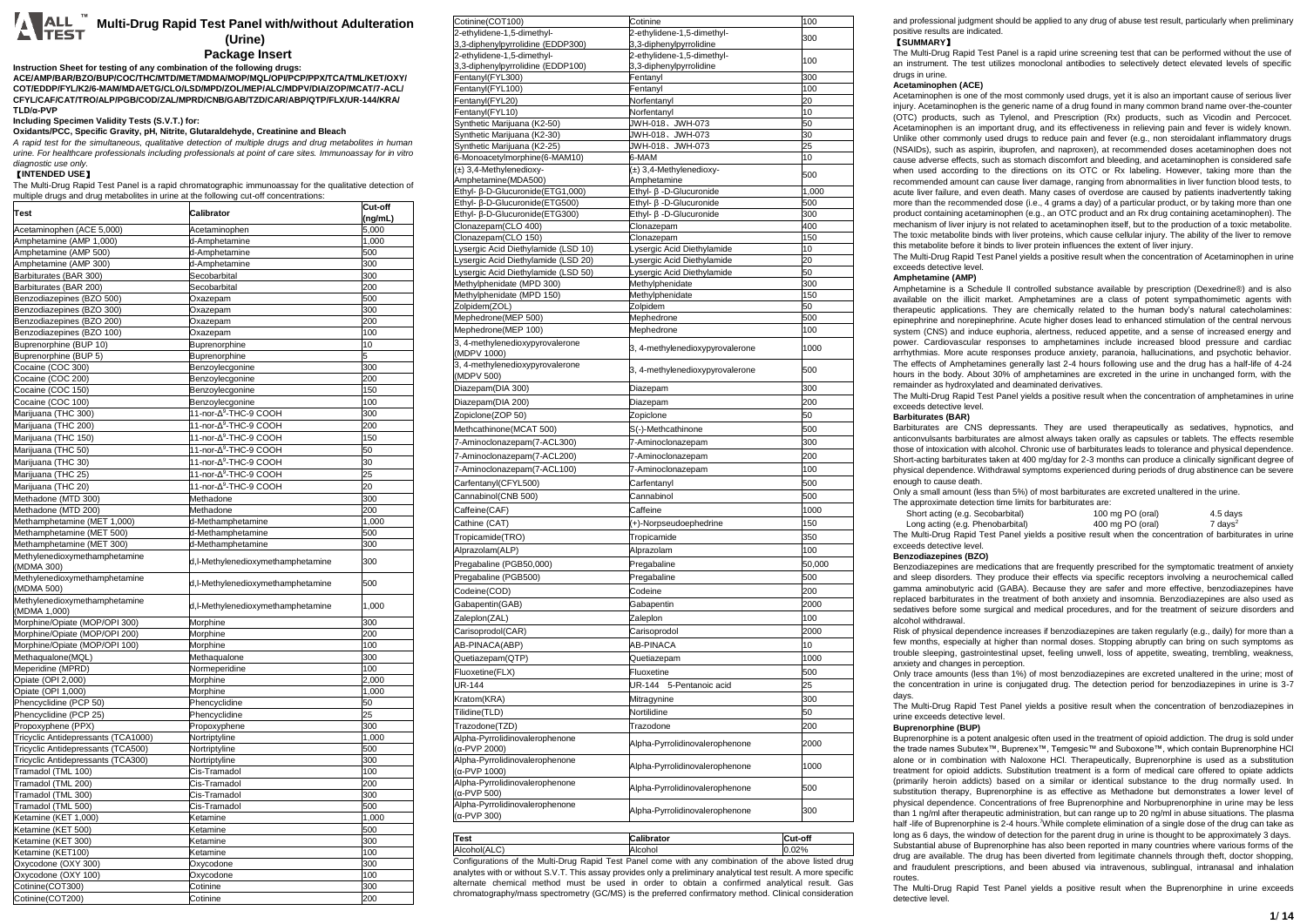#### **Cocaine (COC)**

Cocaine is a potent central nervous system stimulant and a local anesthetic. Initially, it brings about extreme energy and restlessness while gradually resulting in tremors, over-sensitivity and spasms. In large amounts, cocaine causes fever, unresponsiveness, difficulty in breathing and unconsciousness.

Cocaine is often self-administered by nasal inhalation, intravenous injection and free-base smoking. It is excreted in the urine in a short time primarily as benzoylecgonine.<sup>3,4</sup> Benzoylecgonine, a major metabolite of cocaine, has a longer biological half-life (5-8 hours) than cocaine (0.5-1.5 hours), and can generally be detected for 24-48 hours after cocaine exposure.<sup>4</sup>

The Multi-Drug Rapid Test Panel yields a positive result when the concentration of Cocaine in urine exceeds detective level.

#### **Marijuana (THC)**

THC (A9-tetrahydrocannabinol) is the primary active ingredient in cannabis (marijuana). When smoked or orally administered, THC produces euphoric effects. Users have impaired short-term memory and slowed learning. They may also experience transient episodes of confusion and anxiety. Long-term, relatively heavy use may be associated with behavioral disorders. The peak effect of marijuana administered by smoking occurs in 20-30 minutes and the duration is 90-120 minutes after one cigarette. Elevated levels of urinary metabolites are found within hours of exposure and remain detectable for 3-10 days after smoking. The main metabolite excreted in the urine is 11-nor- $\Delta$ 9-tetrahydrocannabinol-9-carboxylic acid (THC-COOH).

The Multi-Drug Rapid Test Panel yields a positive result when the concentration of THC-COOH in urine exceeds detective level.

# **Methadone (MTD)**

Methadone is a narcotic analgesic prescribed for the management of moderate to severe pain and for the treatment of opiate dependence (heroin, Vicodin, Percocet, morphine). The pharmacology of oral methadone is very different from IV methadone. Oral methadone is partially stored in the liver for later use. IV methadone acts more like heroin. In most states you must go to a pain clinic or a methadone maintenance clinic to be prescribed methadone.

Methadone is a long acting pain reliever producing effects that last from twelve to forty-eight hours. Ideally, methadone frees the client from the pressures of obtaining illegal heroin, from the dangers of injection, and from the emotional roller coaster that most opiates produce. Methadone, if taken for long periods and at large doses, can lead to a very long withdrawal period. The withdrawals from methadone are more prolonged and troublesome than those provoked by heroin cessation, yet the substitution and phased removal of methadone is an acceptable method of detoxification for patients and therapists.

The Multi-Drug Rapid Test Panel yields a positive result when the concentration of methadone in urine exceeds detective level.

#### **Methamphetamine (MET)**

Methamphetamine is an addictive stimulant drug that strongly activates certain systems in the brain. Methamphetamine is closely related chemically to Amphetamine, but the central nervous system effects of Methamphetamine are greater. Methamphetamine is made in illegal laboratories and has a high potential for abuse and dependence. The drug can be taken orally, injected, or inhaled. Acute higher doses lead to enhanced stimulation of the central nervous system and induce euphoria, alertness, reduced appetite, and a sense of increased energy and power. Cardiovascular responses to Methamphetamine include increased blood pressure and cardiac arrhythmias. More acute responses produce anxiety, paranoia, hallucinations, psychotic behavior, and eventually, depression and exhaustion.

The effects of Methamphetamine generally last 2-4 hours and the drug have a half-life of 9-24 hours in the body. Methamphetamine is excreted in the urine primarily as Amphetamine, and oxidized and deaminated derivatives. However, 10-20% of Methamphetamine is excreted unchanged. Thus, the presence of the parent compound in the urine indicates Methamphetamine use. Methamphetamine is generally detectable in the urine for 3-5 days, depending on urine pH level.

The Multi-Drug Rapid Test Panel is a rapid urine screening test that can be performed without the use of an instrument. The test utilizes a monoclonal antibody to selectively detect elevated levels of Methamphetamine in urine. The Multi-Drug Rapid Test Panel yields a positive result when the Methamphetamine in urine exceeds detective level.

### **Methylenedioxymethamphetamine (MDMA)**

Methylenedioxymethamphetamine (ecstasy) is a designer drug first synthesized in 1914 by a German drug company for the treatment of obesity.<sup>5</sup> Those who take the drug frequently report adverse effects, such as increased muscle tension and sweating. MDMA is not clearly a stimulant, although it has, in common with amphetamine drugs, a capacity to increase blood pressure and heart rate. MDMA does produce some perceptual changes in the form of increased sensitivity to light, difficulty in focusing, and blurred vision in some users. Its mechanism of action is thought to be via release of the neurotransmitter serotonin. MDMA may also release dopamine, although the general opinion is that this is a secondary effect of the drug (Nichols and Oberlender, 1990). The most pervasive effect of MDMA, occurring in virtually all people who took a reasonable dose of the drug, was to produce a clenching of the jaws.

The Multi-Drug Rapid Test Panel yields a positive result when the concentration of Methylenedioxymethamphetamine in urine exceeds detective level.

# **Morphine/Opiate (OPI)**

Opiate refers to any drug that is derived from the opium poppy, including the natural products, morphine and codeine, and the semi-synthetic drugs such as heroin. Opioid is more general, referring to any drug that acts on the opioid receptor

Opioid analgesics comprise a large group of substances which control pain by depressing the CNS. Large doses of morphine can produce higher tolerance levels, physiological dependency in users, and may lead to substance abuse. Morphine is excreted unmetabolized, and is also the major metabolic product of codeine and heroin. Morphine is detectable in the urine for several days after an opiate dose.<sup>2</sup>

The Multi-Drug Rapid Test Panel yields a positive result when the concentration of morphine/Opiate in urine exceeds detective level.

#### **Methaqualone (MQL)**

Methaqualone (Quaalude, Sopor) is a quinazoline derivative that was first synthesized in 1951 and found  $\frac{1}{2}$ clinically effective as a sedative and hypnotic in 1956.<sup>10</sup>It soon gained popularity as a drug of abuse and in 1984 was removed from the US market due to extensive misuse. It is occasionally encountered in illicit form, and is also available in European countries in combination with diphenhydramine (Mandrax). Methaqualone is extensively metabolized *in vivo* principally by hydroxylation at every possible position on the molecule. At least 12 metabolites have been identified in the urine.

The Multi-Drug Rapid Test Panel yields a positive result when the concentration of Methaqualone in urine

#### exceeds detective level. **Meperidine (MPRD)**

Meperidine (also known as Pethidine , Pethidin , Meperidol and Dolantin) a phenylpiperidine derivative, is a synthetic opioid analgesic. Many of its pharmacologic properties and indications are similar to those of morphine, Meperidine is preferred to morphine for obstetric use because its rapid onset of action and shorter duration usually permit greater flexibility in maternal analgesia, possibly with less effect on neonatal respiration. Like other opioid drugs, pethidine has the potential to cause physical dependence or addiction. It may be more likely to be abused than other prescription opioids, perhaps because of its rapid onset of action. When compared with oxycodone, hydromorphone, and placebo, pethidine was consistently associated with more euphoria, difficulty concentrating, confusion, and impaired psychomotor and cognitive performance when administered to healthy volunteers. The especially severe side effects unique to pethidine among opioids—serotonin syndrome, seizures, delirium, dysphoria, tremor—are primarily or entirely due to the action of its metabolite, norpethidine.

The Multi-Drug Rapid Test Panel yields a positive result when the concentration of Normeperidine in urine exceeds detective level.

# **Phencyclidine (PCP)**

Phencyclidine, also known as PCP or Angel Dust, is a hallucinogen that was first marketed as a surgical anesthetic in the 1950's. It was removed from the market because patients receiving it became delirious and experienced hallucinations.

PCP is used in powder, capsule, and tablet form. The powder is either snorted or smoked after mixing it with marijuana or vegetable matter. PCP is most commonly administered by inhalation but can be used intravenously, intra-nasally, and orally. After low doses, the user thinks and acts swiftly and experiences mood swings from euphoria to depression. Self-injurious behavior is one of the devastating effects of PCP. PCP can be found in urine within 4 to 6 hours after use and will remain in urine for 7 to 14 days, depending on factors such as metabolic rate, user's age, weight, activity, and diet.<sup>6</sup> PCP is excreted in the urine as an unchanged drug (4% to 19%) and conjugated metabolites (25% to 30%).<sup>6</sup>

The Multi-Drug Rapid Test Panel yields a positive result when the concentration of Phencyclidine in urine exceeds detective level. This is the suggested screening cut-off for positive specimens set by the Substance Abuse and Mental Health Services Administration (SAMHSA, USA).<sup>1</sup>

# **Propoxyphene (PPX)**

Propoxyphene (PPX) is a narcotic analgesic compound bearing structural similarity to methadone. As an analgesic, propoxyphene can be from 50-75% as potent as oral codeine. Darvocet™, one of the most common brand names for the drug, contains 50-100 mg of propoxyphene napsylate and 325-650 mg of acetaminophen. Peak plasma concentrations of propoxyphene are achieved from 1 to 2 hours post dose. In the case of overdose, propoxyphene blood concentrations can reach significantly higher levels.

In humans, propoxyphene is metabolized by N-demethylation to yield norpropoxyphene. Norpropoxyphene has a longer half-life (30 to 36 hours) than parent propoxyphene (6 to 12 hours).The accumulation of norpropoxyphene seen with repeated doses may be largely responsible for resultant toxicity.

The Multi-Drug Rapid Test Panel yields a positive result when the concentration of Propoxyphene in urine exceeds detective level. At present, the Substance Abuse and Mental Health Services Administration (SAMHSA) does not have a recommended screening cut-off for propoxyphene positive specimens. **Tricyclic Antidepressants (TCA)**

TCA (Tricyclic Antidepressants) are commonly used for the treatment of depressive disorders. TCA overdoses can result in profound CNS depression, cardiotoxicity and anticholinergic effects. TCA overdose is the most common cause of death from prescription drugs. TCAs are taken orally or sometimes by injection. TCAs are metabolized in the liver. Both TCAs and their metabolites are excreted in urine mostly in the form of metabolites for up to ten days.

The Multi-Drug Rapid Test Panel yields a positive result when the concentration of Tricyclic Antidepressants in urine exceeds detective level. At present, the Substance Abuse and Mental Health Services Administration (SAMHSA) does not have a recommended screening cut-off for tricyclic antidepressant positive specimens.

# **Tramadol (TML)**

Tramadol (TML) is a quasi-narcotic analgesic used in the treatment of moderate to severe pain. It is a synthetic analog of codeine, but has a low binding affinity to the mu-opioid receptors. Large doses of tramadol can develop tolerance and physiological dependency and lead to its abuse. Tramadol is extensively metabolized after oral administration. Approximately 30% of the dose is excreted in the urine as unchanged drug, whereas 60% is excreted as metabolites. The major pathways appear to be N- and Odemethylation, glucoronidation or sulfation in the liver.

The Multi-Drug Rapid Test Panel is a rapid urine screening test that can be performed without the use of an instrument. The test utilizes a monoclonal antibody to selectively detect elevated levels of Tramadol in urine. The Multi-Drug Rapid Test Panel yields a positive result when Tramadol in urine exceed detective level.

# **Ketamine (KET)**

Ketamine is a dissociative anesthetic developed in 1963 to replace PCP (Phencyclidine). While Ketamine is still used in human anesthesia and veterinary medicine, it is becoming increasingly abused as a street drug. Ketamine is molecularly similar to PCP and thus creates similar effects including numbness, loss of coordination, sense of invulnerability, muscle rigidity, aggressive / violent behavior, slurred or blocked speech, exaggerated sense of strength, and a blank stare. There is depression of respiratory function but not of the central nervous system, and cardiovascular function is maintained. The effects of Ketamine generally last 4-6 hours following use. Ketamine is excreted in the urine as unchanged drug (2.3%) and metabolites (96.8%).<sup>10</sup>

The Multi-Drug Rapid Test Panel is a rapid urine screening test that can be performed without the use of an instrument. The test utilizes a monoclonal antibody to selectively detect elevated levels of Ketamine in urine. The Multi-Drug Rapid Test Panel yields a positive result when Ketamine in urine exceeds detective level.

### **Oxycodone (OXY)**

Oxycodone is a semi-synthetic opioid with a structural similarity to codeine. The drug is manufactured by modifying thebaine, an alkaloid found in the opium poppy. Oxycodone, like all opiate agonists, provides pain relief by acting on opioid receptors in the spinal cord, brain, and possibly directly in the affected tissues. Oxycodone is prescribed for the relief of moderate to high pain under the well-known pharmaceutical trade names of OxyContin®, Tylox®, Percodan® and Percocet®. While Tylox®, Percodan® and Percocet® contain only small doses of oxycodone hydrochloride combined with other analgesics such as acetaminophen or aspirin, OxyContin consists solely of oxycodone hydrochloride in a

time-release form. Oxycodone is known to metabolize by demethylation into oxymorphone and noroxycodone. In a 24-hour urine, 33-61% of a single, 5 mg oral dose is excreted with the primary constituents being unchanged drug (13-19%), conjugated drug (7-29%) and conjugated oxymorphone (13-14%). The window of detection for Oxycodone in urine is expected to be similar to that of other opioids such as morphine.

The Multi-Drug Rapid Test Panel is a rapid urine screening test that can be performed without the use of an instrument. The test utilizes a monoclonal antibody to selectively detect elevated levels of Oxycodone in urine. The Multi-Drug Rapid Test Panel yields a positive result when the concentration of Oxycodone in urine exceeds detective level.

#### **Cotinine (COT)**

Cotinine is the first-stage metabolite of nicotine, a toxic alkaloid that produces stimulation of the autonomic ganglia and central nervous system when in humans. Nicotine is a drug to which virtually every member of a tobacco-smoking society is exposed whether through direct contact or second-hand inhalation. In addition to tobacco, nicotine is also commercially available as the active ingredient in smoking replacement therapies such as nicotine gum, transdermal patches and nasal sprays.

In a 24-hour urine, approximately 5% of a nicotine dose is excreted as unchanged drug with 10% as cotinine and 35% as hydroxycotinine; the concentrations of other metabolites are believed to account for less than 5%.<sup>10</sup>While cotinine is thought to be an inactive metabolite, it's elimination profile is more stable than that of nicotine which is largely urine pH dependent. As a result, cotinine is considered a good biological marker for determining nicotine use. The plasma half-life of nicotine is approximately 60 minutes following inhalation or parenteral administration.<sup>11</sup>Nicotine and cotinine are rapidly eliminated by the kidney; the window of detection for cotinine in urine at a cutoff level of 200 ng/mL is expected to be up to 2-3 days after nicotine use.

The Multi-Drug Rapid Test Panel yields a positive result when the concentration of Cotinine in urine exceeds detective level.

# **2-ethylidene-1,5-dimethyl-3,3-diphenylpyrrolidine (EDDP)**

Methadone is an unusual drug in that its primary urinary metabolites (EDDP and EMDP) are cyclic in structure. making them very difficult to detect using immunoassays targeted to the native compound.<sup>10</sup> Exacerbating this problem, there is a subsection of the population classified as "extensive metabolizers" of methadone. In these individuals, a urine specimen may not contain enough parent methadone to yield a positive drug screen even if the individual is in compliance with their methadone maintenance. EDDP represents a better urine marker for methadone maintenance than unmetabolized methadone.

The Multi-Drug Rapid Test Panel yields a positive result when the concentration of EDDP in urine exceeds detective level.

#### **Fentanyl (FYL)**

Fentanyl, belongs to powerful narcotics analgesics, and is a μ special opiates receptor stimulant. Fentanyl is one of the varieties that been listed in management of United Nations "Single Convention of narcotic drug in 1961". Among the opiates agents that under international control, fentanyl is one of the most commonly used to cure moderate to severe pain<sup>1</sup>. After continuous injection of fentanyl, the sufferer will have the performance of protracted opioid abstinence syndrome, such as ataxia and irritability etc<sup>2,3</sup>, which presents the addiction after taking fentanyl in a long time. Compared with drug addicts of amphetamine, drug addicts who take fentanyl mainly have got the possibility of higher infection rate of HIV, more dangerous injection behavior and more lifelong medication overdose<sup>4</sup>.

The FYL Rapid Test Panel (Urine) is a rapid urine screening test that can be performed without the use of an instrument. The test utilizes a monoclonal antibody to selectively detect elevated levels of FYL in urine. The FYL Rapid Test Panel (Urine) yields a positive result when FYL in urine exceeds detective level. **Synthetic Marijuana (K2)**

Synthetic Marijuana or K2 a psychoactive herbal and chemical product that, when consumed, mimics the effects of Marijuana. It is best known by the brand names K2 and Spice, both of which have largely become genericized trademarks used to refer to any synthetic Marijuana product. The studies suggest that synthetic marijuana intoxication is associated with acute psychosis, worsening of previously stable psychotic disorders, and also may have the ability to trigger a chronic (long-term) psychotic disorder among vulnerable individuals such as those with a family history of mental illness.

Elevated levels of urinary metabolites are found within hours of exposure and remain detectable for 72 hours after smoking (depending on usage/dosage). As of March 1, 2011, five cannabinoids, JWH -018, JWH- 073, CP- 47, JWH- 200and cannabicyclohexanol are now illegal in the US because these substances have the potential to be extremely harmful and, therefore, pose an imminent hazard to the public safety.

The Multi-Drug Rapid Test Panel yields a positive result when the synthetic marijuana metabolite in urine exceeds detective level.

#### **6-Monoacetylmorphine (6-MAM)**

6-Monoacetylmorphine (6-MAM) or 6-acetylmorphine (6-AM) is one of three activ[e metabolites](http://en.wikipedia.org/wiki/Metabolite) o[f heroin](http://en.wikipedia.org/wiki/Heroin) (diacetylmorphine), the others being morphine and the much less activ[e 3-monoacetylmorphine](http://en.wikipedia.org/wiki/3-Monoacetylmorphine) (3-MAM). 6-MAM is rapidly created from heroin in the body, and then is either metabolized int[o morphine](http://en.wikipedia.org/wiki/Morphine) or excreted in th[e urine.](http://en.wikipedia.org/wiki/Urine) 6-MAM remains in the urine for no more than 24 hours. So a urine specimen must be collected soon after the last heroin use, but the presence of 6-MAM guarantees that heroin was in fact used as recently as within the last day. 6-MAM is naturally found in the brain, but in such small quantities that detection of this compound in urine virtually guarantees that heroin has recently been consumed.

The 6-MAM Rapid Test Panel is a rapid urine screening test that can be performed without the use of an instrument. The test utilizes a monoclonal antibody to selectively detect elevated levels of 6-MAM in urine. The Multi-Drug Rapid Test Panel yields a positive result when the concentration of 6-Monoacetylmorphine in urine exceeds detective level. This is the suggested screening cut-off for positive specimens set by the Substance Abuse and Mental Health Services Administration (SAMHSA, USA).

# **(±) 3, 4-Methylenedioxyamphetamine (MDA)**

3,4-Methylenedioxyamphetamine (MDA), also known as tenamfetamine [\(INN\),](http://en.wikipedia.org/wiki/International_Nonproprietary_Name) or with the street name "Sally" or "Sass" or "Sass-a-frass", is [a psychedelic](http://en.wikipedia.org/wiki/Psychedelic_drug) an[d entactogenic](http://en.wikipedia.org/wiki/Empathogen-entactogen) drug of the [phenethylamine](http://en.wikipedia.org/wiki/Substituted_phenethylamine) and [amphetamine](http://en.wikipedia.org/wiki/Substituted_amphetamine) chemical classes. It is mainly used as [a recreational drug,](http://en.wikipedia.org/wiki/Recreational_drug) a[n entheogen,](http://en.wikipedia.org/wiki/Entheogen) and [a tool](http://en.wikipedia.org/wiki/Tool) in use to supplement various types of practices fo[r transcendence,](http://en.wikipedia.org/wiki/Transcendence_(philosophy)) including i[n meditation,](http://en.wikipedia.org/wiki/Meditation) [psychonautics,](http://en.wikipedia.org/wiki/Psychonautics) and as an agent i[n psychedelic psychotherapy.](http://en.wikipedia.org/wiki/Psychedelic_psychotherapy) It was firs[t synthesized](http://en.wikipedia.org/wiki/Chemical_synthesis) by G. Mannish and W. Jacobson in 1910. There are about 20 different synthetic routes described in the literature for its preparation.

The Multi-Drug Rapid Test Panel yields a positive result when the concentration of 3,4-Methylenedioxyamphetamine in urine exceeds detective level.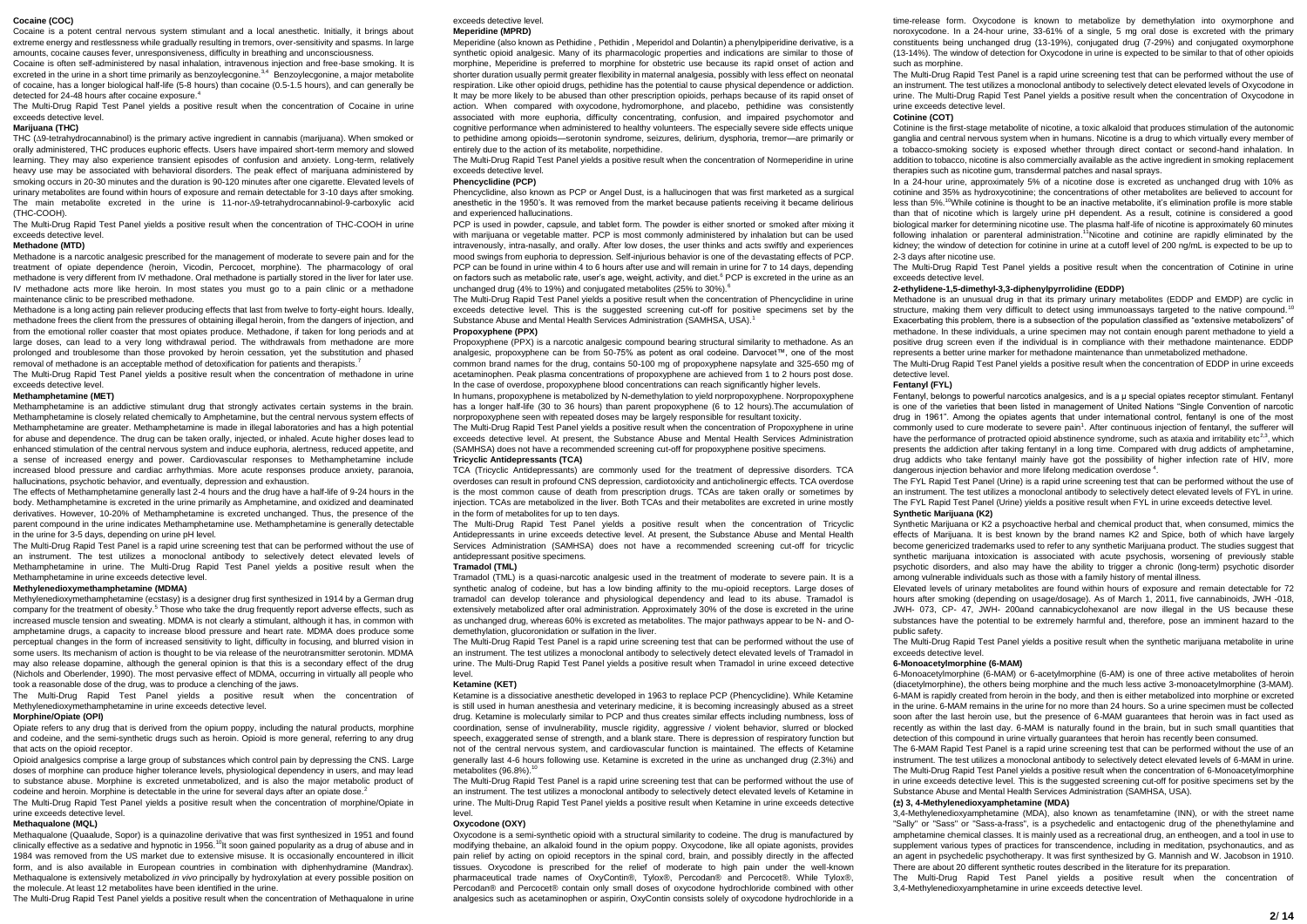### **Ethyl- β-D-Glucuronide(ETG)**

Ethyl Glucuronide (ETG) is a metabolite of ethyl alcohol which is formed in the body by glucuronidation following exposure to ethanol, such as by drinking alcoholic beverages. It is used as a biomarker to test for ethanol use and to monitor alcohol abstinence in situations where drinking is prohibited, such as in the military, in professional monitoring programs(health professionals, attorneys, airline pilots in recovery from addictions), in schools, in liver transplant clinics, or in recovering alcoholic patients. ETG can be measured in urine up to approximately 80 hours after ethanol is ingested. ETG is a more accurate indicator of the recent exposure to alcohol than measuring for the presence of ethanol itself.

The Multi-Drug Rapid Test Panel yields a positive result when the concentration of Ethyl Glucuronide in urine exceeds detective level

# **Clonazepam (CLO)**

Clonazepam is a benzodiazepine drug having anxiolytic, anticonvulsant, muscle relaxant, amnestic, sedative, and hypnotic properties. Clonazepam has an intermediate onset of action, with a peak blood level occurring one to four hours after oral administration. Long-term effects of benzodiazepines include tolerance, benzodiazepine dependence, and benzodiazepine withdrawal syndrome, which occurs in one third of patients treated with clonazepam for longer than four weeks. Benzodiazepines such as clonazepam have a fast onset of action, high effectivity rate, and low toxicity in overdose; however, as with most medications, it may have drawbacks due to adverse or paradoxical effects. The detection period for the Benzodiazepines in the urine is 3-7 days.

The Multi-Drug Rapid Test Panel yields a positive result when the Clonazepam in urine exceeds detective level.

# **Lysergic Acid Diethylamide (LSD)**

Lysergic acid diethylamide (LSD) is a white powder or a clear, colorless liquid. LSD is manufactured from lysergic acid which occurs naturally in the ergot fungus that grows on wheat and rye. It is a Schedule I controlled substance, available in liquid, powder, tablet (microdots), and capsule form. LSD is recreationally used as a hallucinogen for its ability to alter human perception and mood. LSD is primarily used by oral administration, but can be inhaled, injected, and transdermally applied. LSD is a non-selective 5-HT agonist, may exert its hallucinogenic effect by interacting with 5-HT 2Areceptors as a partial agonist and modulating the NMDA receptor-mediated sensory, perceptual, affective and cognitive processes. LSD mimics 5-HT at 5-HT 1A receptors, producing a marked slowing of the firing rate of serotonergic neurons. LSD has a plasma half-life of 2.5-4 hours. Metabolites of LSD include N-desmethyl-LSD, hydroxy-LSD, 2-oxo-LSD, and 2-oxo-3-hydroxy-LSD .These metabolites are all inactive. LSD use can typically be detected in urine for periods of 2-5 days.

The Multi-Drug Rapid Test Panel yields a positive result when Lysergic Acid Diethylamide in urine exceeds detective level.

### **Methylphenidate (MPD)**

Methylphenidate (Ritalin) is a psychostimulant drug approved for treatment of ADHD or attention-deficit hyperactivity disorder, postural orthostatic tachycardia syndrome and narcolepsy. Methylphenidate primarily acts as a norepinephrine-dopamine reuptake inhibitor. Methylphenidate is most active at modulating levels of dopamine and to a lesser extent norepinephrine. Similar to cocaine, methylphenidate binds to and blocks dopamine transporters and norepinephrine transporters. Methylphenidate has both dopamine transporter and norepinephrine transporter binding affinity, with the dextromethylphenidate enantiomers displaying a prominent affinity for the norepinephrine transporter. Methylphenidate may also exert a neuroprotective action against the neurotoxic effects of Parkinson's disease and methamphetamine abuse. Methylphenidate taken orally has a bioavailability of 11-52% with a duration of action around 1-4 hours forinstant release, 3–8 hours for sustained release, and 8–12 hours for extended release(Concerta). The half-life of methylphenidate is 2-3 hours, depending on the individual. The peak plasma time is achieved at about 2 hours.

The Multi-Drug Rapid Test Panel yields a positive result when the concentration of Methylphenidate in urine exceeds detective level

#### **Zolpidem (ZOL)**

Zolpidem (brand names Ambien, Ambien CR, Intermezzo, Stilnox, Stilnoct, Sublinox, Hypnogen, Zonadin, Sanval and Zolsana) is a prescription medication used for the treatment of insomnia and some brain disorders.<sup>1</sup>It is a short-acting nonbenzodiazepine hypnotic of the imidazopyridine class<sup>1</sup> that potentiates GABA, an inhibitory neurotransmitter, by binding to GABAA receptors at the same location as benzodiazepines.<sup>2</sup> It works quickly, usually within 15 minutes, and has a short half-life of two to three hours.

Zolpidem may be detected in blood or plasma to confirm a diagnosis of poisoning in hospitalized patients, provide evidence in an impaired driving arrest, or to assist in a medico-legal death investigation. Blood or plasma Zolpidem concentrations are usually in a range of 30–300 μg/l in persons receiving the drug therapeutically, 100–700 μg/l in those arrested for impaired driving, and 1000–7000 μg/l in victims of acute over dosage. Analytical techniques, in general, involve gas or liquid chromatography.<sup>3,4,</sup>

The Multi-Drug Rapid Test Panel yields a positive result when the concentration of Zolpidem in urine exceeds detective level.

#### **Mephedrone (MEP)**

Mephedrone, also known as 4-methylmethcathinone (4-MMC) or 4-methylephedrone is a synthetic stimulant drug of the amphetamine and cathinone classes. Slang names include drone, <sup>12</sup>M-CAT, <sup>13</sup> White Magic<sup>14</sup> and meow meow. <sup>15</sup>It is chemically similar to the cathinone compounds found in the khat plant of eastern Africa.

Mephedrone comes in the form of tablets or a powder, which users can swallow, snort or inject, producing similar effects to MDMA, amphetamines and cocaine. In addition to its stimulant effects, Mephedrone produces side effects, of which teeth grinding are the most common. A number of metabolites are possible, however the n-demethyl metabolite of Mephedrone will be 4-Methylcathinone. This metabolite appears to be nearly inactive as a Monoamine Oxydase Inhibitor .On further metabolism of this metabolite one of the possible metabolites is 4-Methylnorephedrine, caused by the reduction of the Keto.A dose of 150mg-250mg is the average, giving a duration of around 2 hours. the duration will lengthen in larger 250mg+ dosages.

The Multi-Drug Rapid Test Panel yields a positive result when the concentration of Mephedrone in urine exceeds detective level.

# **3, 4-methylenedioxypyrovalerone (MDPV)**

3, 4-methylenedioxypyrovalerone (MDPV) is a psychoactive recreational drug with stimulant properties which acts as a norepinephrine-dopamine reuptake inhibitor (NDRI). It was first developed in the 1960s by a team at Boehringer Ingelheim. MDPV remained an obscure stimulant until around 2004 when it was

reportedly sold as a designer drug. Products labeled as bath salts containing MDPV were previously sold as recreational drugs in gas stations and convenience stores in the United States, similar to the marketing for Spice and K<sub>2</sub> as incense.

MDPV is the 3,4-methylenedioxy ring-substituted analog of the compound pyrovalerone, developed in the 1960s, which has been used for the treatment of chronic fatigue and as an anorectic, but caused problems of abuse and dependence. However, despite its structural similarity, the effects of MDPV bear little resemblance to other methylenedioxy phenylalkylamine derivatives such as 3,4-methylenedioxy-N-methylamphetamine (MDMA), instead producing primarily stimulant effects with only mild entactogenic qualities.

MDPV undergoes CYP450 2D6, 2C19, 1A2, and COMT phase 1 metabolism (liver) into methylcatechol and pyrrolidine, which in turn are glucuronated (uridine 5'-diphospho-glucuronosyl-transferase) allowing it to be excreted by the kidneys, with only a small fraction of the metabolites being excreted into the stools. No free pyrrolidine will be detected in the urine.

The Multi-Drug Rapid Test Panel yields a positive result when the concentration of 3, 4-methylenedioxypyrovalerone in urine exceeds detective level.

# Diazepam (DIA)

Diazepam is a medication of the [benzodiazepine](https://en.wikipedia.org/wiki/Benzodiazepine) family that typically produces a calming effect. It has [anticonvulsant](https://en.wikipedia.org/wiki/Anticonvulsant) properties. Diazepam has no effect on GABA levels and no effect on glutamate decarboxylase activity, but has a slight effect on gamma-amino butyric acid transaminase activity. Diazepam can be administered orally, intravenously [intramuscularly](https://en.wikipedia.org/wiki/Intramuscular_injection) (IM), or as a [suppository.](https://en.wikipedia.org/wiki/Suppository) When administered orally, it is rapidly absorbed and has a fast onset of action. The onset of action is one to five minutes for IV administration and 15–30 minutes for IM administration. The duration of diazepam's peak pharmacological effects is 15 minutes to one hour for both routes of administration. The bioavailability after oral administration is 100% and 90% after rectal administration. Peak plasma levels occur between 30 and 90 minutes after oral administration and between 30 and 60 minutes after intramuscular administration; after rectal administration, peak plasma levels occur after 10 to 45 minutes. Diazepam is highly protein-bound, with 96 to 99% of the absorbed drug being protein-bound. The distribution half-life of diazepam is 2 to 13 minutes. When diazepam is administered IM, absorption is slow, erratic, and incomplete.

The Multi-Drug Rapid Test Panel yields a positive result when the concentration of Diazepam in urine exceeds detective level.

# **Zopiclone (ZOP)**

Zopiclone is a nonbenzodiazepine hypnotic agent used in the treatment of insomnia. It is a cyclopyrrolone, which increases the normal transmission of the neurotransmitter gamma-aminobutyric acid in the central nervous system, as benzodiazepines do, but in a different way. Zopiclone is indicated for the short-term treatment of insomnia where sleep initiation or sleep maintenance are prominent symptoms. Long-term use is not recommended, as tolerance, dependence, and addiction can occur with prolonged use. Zopiclone is partly extensively metabolized in the liver to form an active N-demethylated derivative (N-desmethylzopiclone) and an inactive zopiclone-N-oxide.

In urine, the N-demethyl and N-oxide metabolites account for 30% of the initial dose. Between 7 and 10% of zopiclone is recovered from the urine, indicating extensive metabolism of the drug before excretion. The terminal elimination half-life of zopiclone ranges from 3.5 to 6.5 hours (5 hours on average).<sup>16</sup> Time to peak plasma concentration is 1 - 2 h, the absorption rate constant is 1.3 h-1 and maximum plasma concentration after administration of 7.5 mg is 131ug/l.

Zopiclone may be measured in blood, plasma, or urine by chromatographic methods. Plasma concentrations are typically less than 100μg/l during therapeutic use, but frequently exceed 100μg/l in automotive vehicle operators arrested for impaired driving ability and may exceed 1000μg/l in acutely poisoned patients. Post mortem blood concentrations are usually in a range of 0.4-3.9 mg/l in victims of fatal acute overdose.<sup>17.18.19</sup>

The Multi-Drug Rapid Test Panel yields a positive result when the concentration of Zopiclone in urine exceeds detective level.

#### **Methcathinone (MCAT)**

Methcathinone**,** is a monoamine alkaloid and psychoactive stimulant, a substituted cathinone. Methcathinone is a highly addictive drug, primarily psychologically addicting and most of the signs of addiction to the drug are emotional or psychological. It has been popularized and continues to be sold under misleading names such as "bath salts", "plant fertilizers" or "research chemicals", but it is actually a powerful psycho-stimulant used as a recreational drug. Effects of this drug typically last from 4 to 6 hours. It is used as a recreational drug due to its potent stimulant and euphoric effects and is considered to be addictive, with both physical and psychological withdrawal occurring if its use is discontinued after prolonged or high-dosage administration **<sup>20</sup>**. It is usually snorted, but can be smoked, injected, or taken orally. Methcathinone is listed as a Schedule I controlled substance by the Convention on Psychotropic Substances and the United States' Controlled Substances Act, and as such it is not considered to be safe or effective in the treatment, diagnosis, prevention, or cure of any disease, and has no approved medical use. Methcathinone has very strong affinities for the dopamine transporter and the norepinephrine (noradrenaline) transporter. Its affinity for the serotonin transporter is less than that of methamphetamine.**<sup>21</sup>**

Effects of short term intoxication are similar to those produced by crack cocaine or methamphetamine: stimulation of heart rate and respiration; feeling of euphoria; loss of appetite; increased alertness; pupils may be dilated; body temperature may be slightly elevated. Acute intoxication at higher doses may also result in: insomnia, tremors and muscle twitching, fever, headaches, convulsions, irregular heart rate and respirations, anxiety, restlessness, paranoia, hallucinations and delusions.

The Multi-Drug Rapid Test Panel yields a positive result when the concentration of Methcathinone in urine exceeds detective level.

### **7-aminoclonazepam (7-ACL)**

7-aminoclonazepam is the major metabolite of clonazepam. Clonazepam sold under the brandname Klonopin among others, is a medication used to prevent and treat [seizures,](https://en.wikipedia.org/wiki/Seizures) [panic disorder,](https://en.wikipedia.org/wiki/Panic_disorder)  and for the [movement disorder](https://en.wikipedia.org/wiki/Movement_disorder) known as [akathisia.](https://en.wikipedia.org/wiki/Akathisia) It is a type of [benzodiazepine.](https://en.wikipedia.org/wiki/Benzodiazepine) As a major metabolite, 7-aminoclonazepam may be used to monitor use of the parent drug, clonazepam. Clonazepam, marketed as Klonopin and Rivotril, is a long-acting benzodiazepine with anxiolytic, anticonvulsant, muscle relaxant, and hypnotic properties.

The Multi-Drug Rapid Test Panel (Urine) is a rapid urine-screening test that can be performed without the use of an instrument. The test utilizes the antibody to selectively detect elevated levels of 7-aminoclonazepam in urine. The Multi-Drug Rapid Test Panel (Urine) yields a positive result when the 7-aminoclonazepam in urine exceed the cut-off level. **Carfentanyl (CFYL)**

Carfentanyl is an analog of the synthetic opioid analgesic fentanyl. It is 10,000 times more potent than morphine, making it among the most potent commercially used opioids. Carfentanil was first synthesized in 1974. It is marketed under the trade name Wildnil as a general anaesthetic agent for large animals. Side effects of carfentanil are similar to those of fentanyl, which include itching, nausea and respiratory depression, which can be life-threatening. Carfentanil is classified as Schedule II under the Controlled Substances Act in the United States with a DEA ACSCN of 9743.

The Multi-Drug Rapid Test Panel yields a positive result when the concentration of Carfentanyl in urine exceeds detective level.

## **Tropicamide (TRO)**

Tropicamide is an antimuscarinic drug usually prescribed as an ophthalmic solution to induce short-term mydriasis and cycloplegia. Tropicamide is currently abused (injected intravenously) as an inexpensive recreational deliriant drug<sup>22</sup> .

Misuse of tropicamide typically occurs through IV injection; its effects last from 30 min to 6 h, and It is usually mixed with heroin, methadone, and other opioid drugs to potentiate the " rush" when injected intravenously.Medical effects of tropicamide misuse include slurred speech, persistent mydriasis, unconsciousness/unresponsiveness, hallucinations, kidney pain, dysphoria, "open eye dreams," hyperthermia, tremors, suicidal feelings, convulsions, psychomotor agitation, tachycardia and headache. The TRO Rapid Test Panel (Urine) is a rapid urine screening test that can be performed without the use of

an instrument. The test utilizes a monoclonal antibody to selectively detect elevated levels of tropicamide in urine. The Multi-Drug Rapid Test Panel yields a positive result when the concentration of Tropicamide in urine exceeds detective level.

# **Caffeine (CAF)**

Caffeine is a central nervous system (CNS) stimulant of the methylxanthine class. It is the world's most widely consumed psychoactive drug. It is found in the seeds, nuts, or leaves of a number of plants native to South America and East Asia and confers on them several survival and reproductive benefits.

Caffeine can produce a mild form of drug dependence – associated with withdrawal symptoms such as sleepiness, headache, and irritability – when an individual stops using caffeine after repeated daily intake.

13.14.15 After intravenous administration of caffeine the urine level of the drug is approximately the same in each of the first 4 hourly specimens. Blood samples taken 10 and 70 minutes after injection of the drug were analyzed and showed 0.29 and 0.28mg. per 100 cc. respectively. There are to be contrasted with the 1st hour urine which contained 0.73mg.per 100 cc., essentially 3 times that in the blood. After oral administration of caffeine to the horse the concentration of caffeine in the urine rose progressively during the first 3 hours, remained relatively constant through the 8th hours. At 48 hours, a urine specimen contained approximately 0.17mg. per 100 cc. of caffeine. In addition, flu-like symptoms, nausea/vomiting, and muscle pain/stiffness were judged likely to represent valid symptom categories. In experimental studies, the incidence of headache was 50% and the incidence of clinically significant distress or functional impairment was 13%. Typically, onset of symptoms occurred 12–24 h after abstinence, with peak intensity at 20–51 h, and for a duration of 2–9 days. <sup>15</sup>1% to 3% of caffeine is excreted unchanged in the urine. The rate of caffeine metabolism is variable, with a half-life of 4 to 6h.

The Multi-Drug Rapid Test Panel yields a positive result when the concentration of Caffeine in urine exceeds detective level.

#### **Cathine (CAT)**

Cathinone, also known as benzoylethanamine, or β-keto-amphetamine is a monoamine alkaloid found in the shrub Catha edulis (CAT) and is chemically similar to ephedrine, Cathinone, methCathinone and other amphetamines. It with amphetamine, ephedrine, methamphetamine and mephedrone belongs to excitatory amphetamines psychiatric drugs, has the strong central excitement and suppress appetite, has been widely applied in the depression, fatigue, obesity, gastric ulcer, etc. The earliest found in Arab tea, because of its structure and pharmacological activities are similar to amphetamines, so called "natural amphetamine.  $^{22}$ It has approximately 10-14% the potency of amphetamine.  $^{23}$ 

S-(-)-Cathinone (S-(-)-alpha-aminopropiophenone) is the major active principle of khat leaves (Catha edulis), which are widely used in East Africa and the Arab peninsula as an amphetamine-like stimulant. After oral administration of synthesized cathinone (isomers, racemate), 22-52% was recovered in 24 h urine samples mainly as aminoalcohol metabolites. With GC/MS, HPLC and CD, the main metabolite of S-(-)-cathinone was identified as R/S-(-)-norephedrine and the main metabolite of R-(+)-cathinone as R/R-(-)-norpseudoephedrine. Both aminoalcohols are formed by a stereospecific keto reduction. <sup>24</sup>

Use too much Cathinone can cause loss of appetite, anxiety, irritability, insomnia, illusion and panic attacks. Abusers have for a long time for the development of personality disorder and continuing the risk of myocardial infarction. The World Anti-Doping Agency's list of prohibited substances (used for the Olympic Games among other athletic events) bars cathine in concentrations of over 5 micrograms per milliliter in urine.Cathine is a Schedule III drug under the Convention on Psychotropic Substances.<sup>25</sup>

The Multi-Drug Rapid Test Panel yields a positive result when the concentration of Cathinone in urine exceeds detective level.

#### **Alprazolam**(**ALP**)

Alprazolam, available under the trade name Xanax among others, is a short-acting anxiolytic of the benzodiazepine class. It is commonly used for the treatment of panic disorder, and anxiety disorders, such as generalized anxiety disorder (GAD) or social anxiety disorder (SAD). <sup>27.28</sup>Alprazolam, like other benzodiazepines, binds to specific sites on the GABAA receptor. It possesses anxiolytic, sedative, hypnotic, skeletal muscle relaxant, anticonvulsant, and amnestic properties.

A mean half-life of alprazolam of 16.3 hours has been observed in healthy elderly subjects (range: 9.0-26.9 hours, n=16) compared to 11.0 hours (range: 6.3-15.8 hours, n=16) in healthy adult subjects. Alprazolam and its metabolites are excreted primarily in the urine. The pharmacokinetics of alprazolam and two of its major active metabolites (4-hydroxyalprazolam and α-hydroxyalprazolam) are linear, and concentrations are proportional up to the recommended maximum daily dose of 10 mg given once daily. Peak concentrations in the plasma occur in one to two hours following administration. Plasma levels are proportionate to the dose given; over the dose range of 0.5 to 3.0 mg, peak levels of 8.0 to 37ng/ml were  $o$ bserved.<sup>2</sup>

The Multi-Drug Rapid Test Panel yields a positive result when the concentration of Alprazolam in urine exceeds detective level.

# **Pregabalin (PGB)**

Pregabalin, also known as β-isobutyl-γ-amino butyric acid (beta-isobutyl-GABA), is a medication used to treat epilepsy, neuropathic pain, fibromyalgia, and generalized anxiety disorder.<sup>34</sup>Common side effects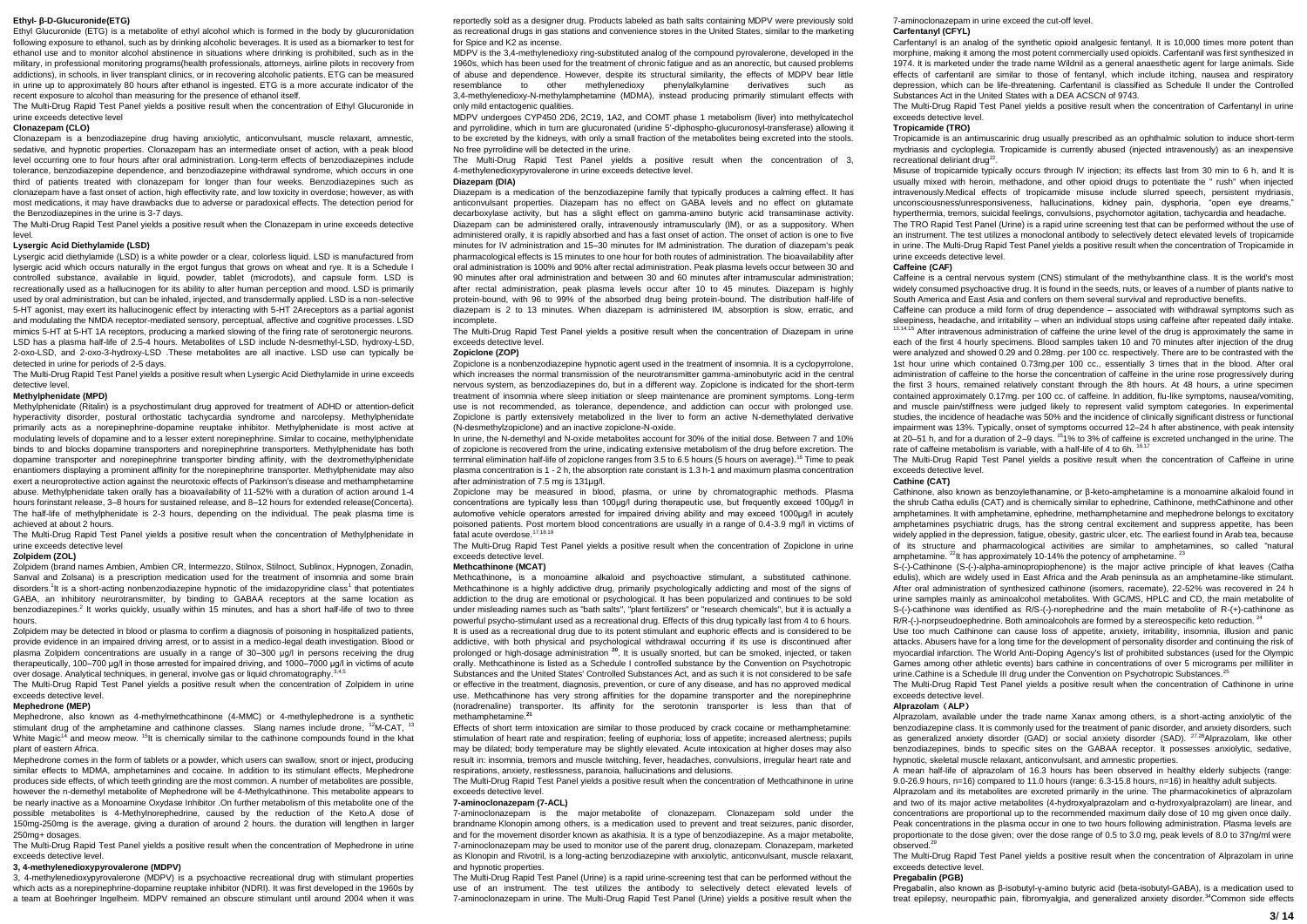include: sleepiness, confusion, trouble with memory, poor coordination, dry mouth, problem with vision, and weight gain. Potentially serious side effects include angioedema, drug misuse, and an increased suicide risk

Pregabalin is eliminated from the systemic circulation primarily by renal excretion as unchanged drug. The Pregabalin is predominantly excreted unchanged in urine (≥ 98%) <sup>36</sup>. Pregabalin mean elimination half-life is 6.3 hours.<sup>37</sup> 50% would be expected to have negative urine specimens within 3 days and a total of 5 days would be needed to achieve negative urine specimens in the subject with the maximum urinary concentration measured.<sup>38</sup>

The Multi-Drug Rapid Test Panel yields a positive result when the concentration of Pregabalin in urine exceeds detective level.

# **Codeine (COD)**

Codeine is an opiate used to treat pain, as a cough medicine, and for diarrhea. It is typically used to treat mild to moderate degrees of pain. Codeine is not itself centrally active, and must first be converted via first pass metabolism into morphine by the cytochrome P450 enzyme CYP2D6. Codeine is also metabolised into the inactive norcodeine via the CYP3A4 enzyme system.

# **Zaleplon (ZAL)**

Zaleplon is a sedative-hypnotic, almost entirely used for the management/treatment of insomnia. It is a nonbenzodiazepine hypnotic from the pyrazolopyrimidine class.

Zaleplon has a pharmacological profile similar to benzodiazepines, characterized by an increase in slow wave deep sleep (SWDS) with rapid onset of hypnotic action. Zaleplon is a full agonist for the benzodiazepine α1 receptor located on the GABAA receptor complex in the body, with lower affinity for the α2 and α3 subsites. It selectively enhances the action of GABA similar to, but more selectively than benzodiazepines. Zaleplon, although not a benzodiazepine, maintains a very similar chemical structure nonetheless, known for inducing hypnotic effects by α1 subreceptor sites, anxiolytic and muscle relaxant effects via α2 and α3 subsites, with negligible anticonvulsant properties (via α5 subsite), as zaleplon action is modulated at benzodiazepine receptor sites. The elimination half-life of zaleplon is about 1–1.5 hours. The absorption rate of zaleplon is rapid and the onset of therapeutic effects is typically breached within 5– 15 minutes following ingestion. Zaleplon is primarily metabolised by aldehyde oxidase, and its half-life can be affected by substances which inhibit or induce aldehyde oxidase. Taken orally, zaleplon reaches full concentration in about one hour. It is extensively metabolised into 5-oxozaleplon and 5-oxodesethylzaleplon (the latter via desethylzaleplon), with less than 1% of it excreted intact in urine. **Cannabinol (CNB)**

Cannabinol (CNB) is a non-psychoactive [cannabinoid](https://en.wikipedia.org/wiki/Cannabinoid) found only in [trace amounts](https://en.wikipedia.org/wiki/Trace_element) i[n Cannabis,](https://en.wikipedia.org/wiki/Cannabis)<sup>39</sup> and is mostly found in aged Cannabis.<sup>40</sup> Pharmacologically relevant quantities are formed as a [metabolite](https://en.wikipedia.org/wiki/Metabolite) of [tetrahydrocannabinol](https://en.wikipedia.org/wiki/Tetrahydrocannabinol) (THC).<sup>41</sup>CNB acts as a partia[l agonista](https://en.wikipedia.org/wiki/Agonist)t th[e CB1 receptors,](https://en.wikipedia.org/wiki/CB1_receptor) but has a higher affinity t[o CB2](https://en.wikipedia.org/wiki/CB2_receptor) [receptors;](https://en.wikipedia.org/wiki/Receptor_(biochemistry)) however, it has lower [affinities](https://en.wikipedia.org/wiki/Affinity_(pharmacology)) relative to THC.<sup>42, 43</sup> Degraded or oxidized cannabis products, such as low-quality baled cannabis and traditionally produced [hashish,](https://en.wikipedia.org/wiki/Hashish) are high in CNB, but modern production processes minimize the formation of CNB.

Unlike other cannabinoids, CNB does not stem fro[m cannabigerol](https://en.wikipedia.org/wiki/Cannabigerol) (CBG). There is no clinical evidence that THC breaks down naturally into CNB once the THC has becom[e decarboxylated](https://en.wikipedia.org/wiki/Decarboxylation) and forms delta-9 THC. CNB is formed by decarboxylation o[f cannabinolic acid.](https://en.wikipedia.org/w/index.php?title=Cannabinolic_acid&action=edit&redlink=1)

#### **Gabapentin (GAB)**

Gabapentin, sold under the brand name Neurontin among others, is a medication which is used to treat epilepsy (specifically partial seizures), neuropathic pain, hot flashes, and restless legs syndrome. <sup>44,4</sup>

Common side effects of gabapentin include sleepiness and dizziness. Serious side effects include an increased risk of suicide, aggressive behavior, and drug reaction with eosinophilia and systemic symptoms. In 2009 the U.S. Food and Drug Administration issued a warning of an increased risk of suicidal thoughts and behaviors in patients taking some anticonvulsant drugs, including gabapentin,<sup>46</sup> modifying the packaging inserts to reflect this.<sup>47</sup>

The oral bioavailability of gabapentin enacarbil (as gabapentin) is greater than or equal to 68%, across all doses assessed (up to 2,800 mg), with a mean of approximately 75%.<sup>48,49</sup> Gabapentin undergoes little or no metabolism.50,51 The T-max of the instant-release (IR) formulation of gabapentin enacarbil (as active gabapentin) is about 2.1 to 2.6 hours across all doses (350–2,800 mg) with single administration and 1.6 to 1.9 hours across all doses (350–2,100 mg) with repeated administration.<sup>52</sup>

Trazodone is a triazolopyridine derivative which is used to treat major depressive disorder. It possesses antidepressant, and also some anxiolytic and hypnotic activity.

#### **Trazodone (TZD)**

The primary use of trazodone is the treatment of major depression. Data from open and double-blind trials suggest the antidepressant efficacy of trazodone is comparable to that of amitriptyline, doxepin, and mianserin. Also, trazodone showed anxiolytic properties, low cardiotoxicity, and relatively mild side effects.<sup>53</sup> The half-life of trazodone in the initial phase is about 3–6 h and the half-life in the terminal phase is about 5–9 h. TZD is extensively metabolized with only about 1% of the dose excreted unchanged in urine after 24 hr $^{53}$  Around 70 to  $75\%$  of 14C-labelled trazodone was found to be excreted in the urine within 72 hours.<sup>5</sup>

#### **Carisoprodo (CAR)**

Carisoprodol, marketed under the brand name Soma among others, is a medication used for [musculoskeletal](https://en.wikipedia.org/wiki/Musculoskeletal) pain. Use is only approved for up to three weeks. Effects generally begin within half an hour and last for up to six hours. It is taken by mouth.

Common side effects include headache, dizziness, and sleepiness. Serious side effect may include [addiction,](https://en.wikipedia.org/wiki/Addiction) [allergic reactions,](https://en.wikipedia.org/wiki/Allergic_reaction) and [seizures.](https://en.wikipedia.org/wiki/Seizure) In people with a [sulfa allergy](https://en.wikipedia.org/wiki/Sulfa_allergy) certain formulations may result in problems. Safety during [pregnancy](https://en.wikipedia.org/wiki/Pregnancy) and [breastfeeding](https://en.wikipedia.org/wiki/Breastfeeding) is not clear. Meprobamate and other muscle-relaxing drugs often were subjects of misuse in the 1950s and 60s.Overdose cases were reported as early as 1957, and have been reported on several occasions since then.

Carisoprodol is metabolized by the liver and excreted by the kidneys so this drug must be used with caution with patients that have impaired hepatic or [renal function.](https://en.wikipedia.org/wiki/Renal_function) Because of potential for more severe side effects, this drug is on the list to avoid for elderly people.

The Carisoprodol Rapid Test is a rapid urine screening test that can be performed without the use of an instrument. The test utilizes a monoclonal antibody to selectively detect elevated levels of Carisoprodol in urine. The Carisoprodol Rapid Test (Urine) yields a positive result when Carisoprodol in urine exceeds 2000ng/mL.

#### **AB-PINACA (ABP)**

AB-PINACA is a compound that was first identified as a component of synthetic cannabis products in Japan in 2012. It was originally developed by Pfizer in 2009 as an analgesic medication. AB-PINACA acts

as a potent agonist for the CB1 receptor (Ki =  $2.87$  nM, EC50 =  $1.2$  nM) and CB2 receptor (Ki =  $0.88$  nM, EC50 = 2.5 nM) and fully substitutes for Δ9-THC in rat discrimination studies, while being 1.5x more potent. The ABP Rapid Test (Urine) is a rapid urine screening test that can be performed without the use of an instrument. The test utilizes a monoclonal antibody to selectively detect elevated levels of AB-PINACA in urine.

The Multi-Drug Rapid Test Panel yields a positive result when the concentration of Alprazolam in urine exceeds detective level.

# **Quetiapine (QTP)**

Quetiapine, sold under the trade name Seroquel among others, is an [atypical antipsychotic](https://en.wikipedia.org/wiki/Atypical_antipsychotic) used for the treatment of [schizophrenia,](https://en.wikipedia.org/wiki/Schizophrenia) [bipolar disorder,](https://en.wikipedia.org/wiki/Bipolar_disorder) and [major depressive disorder.](https://en.wikipedia.org/wiki/Major_depressive_disorder) It is also used as a sleep aid due to its sedating effect, but this use is not recommended. It is taken by mouth.

Common side effects include sleepiness, [constipation,](https://en.wikipedia.org/wiki/Constipation) weight gain, and [dry mouth.](https://en.wikipedia.org/wiki/Dry_mouth) Other side effects include [low blood pressure with standing,](https://en.wikipedia.org/wiki/Orthostatic_hypotension) [seizures,](https://en.wikipedia.org/wiki/Seizures) a [prolonged erection,](https://en.wikipedia.org/wiki/Priapism) [high blood sugar,](https://en.wikipedia.org/wiki/High_blood_sugar) [tardive](https://en.wikipedia.org/wiki/Tardive_dyskinesia)  [dyskinesia,](https://en.wikipedia.org/wiki/Tardive_dyskinesia) and [neuroleptic malignant syndrome.I](https://en.wikipedia.org/wiki/Neuroleptic_malignant_syndrome)n older people with [dementia,](https://en.wikipedia.org/wiki/Dementia) its use increases the risk of death Use in the later part of [pregnancy](https://en.wikipedia.org/wiki/Pregnancy) may result in a [movement disorder](https://en.wikipedia.org/wiki/Movement_disorder) in the baby for some time after birth. Quetiapine is believed to work by blocking a number of receptors including [serotonin](https://en.wikipedia.org/wiki/Serotonin_receptor) and [dopamine.](https://en.wikipedia.org/wiki/Dopamine_receptors)

The Multi-Drug Rapid Test Panel yields a positive result when the concentration of Alprazolam in urine exceeds detective level.

#### **Fluoxetine (FLX)**

Fluoxetine, also known by trade names Prozac and Sarafem, among others, is an [antidepressant](https://en.wikipedia.org/wiki/Antidepressant) of the [selective serotonin reuptake inhibitor\(S](https://en.wikipedia.org/wiki/Selective_serotonin_reuptake_inhibitor)SRI)class. It is used for the treatment o[f major depressive disorder,](https://en.wikipedia.org/wiki/Major_depressive_disorder)  obsessive–[compulsive disorder\(O](https://en.wikipedia.org/wiki/Obsessive%E2%80%93compulsive_disorder)CD), [bulimia nervosa,](https://en.wikipedia.org/wiki/Bulimia_nervosa) [panic disorder](https://en.wikipedia.org/wiki/Panic_disorder) and [premenstrual dysphoric](https://en.wikipedia.org/wiki/Premenstrual_dysphoric_disorder)  [disorder.](https://en.wikipedia.org/wiki/Premenstrual_dysphoric_disorder) It may decrease the risk of suicide in those over the age of 65. It has also been used to treat [premature ejaculation.F](https://en.wikipedia.org/wiki/Premature_ejaculation)luoxetine i[s taken by mouth.](https://en.wikipedia.org/wiki/Oral_administration)

Common side effects include trouble sleeping, sexual dysfunction, loss of appetite, dry mouth, rash and abnormal dreams. Serious side effects includ[e serotonin syndrome,](https://en.wikipedia.org/wiki/Serotonin_syndrome) [mania,](https://en.wikipedia.org/wiki/Mania) [seizures,](https://en.wikipedia.org/wiki/Seizures) an increased risk of [suicidal behavior](https://en.wikipedia.org/wiki/Suicidal_behavior) in people under 25 years old and an increased risk of bleeding. If stopped suddenly, a [withdrawal syndromem](https://en.wikipedia.org/wiki/SSRI_discontinuation_syndrome)ay occur with anxiety[, dizzinessa](https://en.wikipedia.org/wiki/Dizziness)nd changes in sensation.It is unclear if it is safe in [pregnancy.](https://en.wikipedia.org/wiki/Pregnancy) If already on the medication, it may be reasonable to continue during [breastfeeding.I](https://en.wikipedia.org/wiki/Breastfeeding)ts mechanism of action is not entirely clear but believed to be related to increasing [serotonin](https://en.wikipedia.org/wiki/Serotonin) activity in the brain.

The Multi-Drug Rapid Test Panel yields a positive result when the concentration of Alprazolam in urine exceeds detective level.

### **UR-144**

UR-144 is a synthetic cannabinoid receptor agonist (SCRA) and has affinity for CB1 and CB2 receptors. It has a high selectivity for the CB2-receptors.

UR-144 is a psychoactive substance and has effects similar to delta-9-tetrahydrocannabinol (THC), though slightly less potent than THC. UR-144 has been detected in herbal products marketed under a variety of names.

In mice, UR-144 is moderately potent in reducing in a time- and dose-dependent manner the locomotor activity (ID50-value 7.8 mg/kg), induces an anti-nociceptive effect, and decreases rectal temperature and ring immobility with potencies several-fold greater than THC. In mice, UR-144 substituted for THC in a THC discrimination study (ED50-value 7.1 to 7.4 µmol/kg intra-peritoneal), an effect antagonized by rimonabant. The Multi-Drug Rapid Test Panel yields a positive result when the concentration of Alprazolam in urine exceeds detective level.

#### **Kratom (KRA)**

Mitragynine (MG) and its major metabolites 7-hydroxymitragynine (7-OH-MG) are two of the major components of the plant extract Kratom, which is a tree planted in Southeast Asia. Kratom has long been used by opioid-dependent individuals as an alternative to their unavailable opioid of choice and chronic pain medication, as a stealth-to-urine drug screening opiate substitute while in opioid recovery treatment and recreationally, alone or as a booster. In this study, a direct infusion method was utilized and electrospray ionization triple quadrupole mass spectrometer was used as the detector for data acquisition. Pharmacokinetic study was conducted to investigate the effect of mitragynine and 7-hydroxymitragynine and major fragments of both compounds were proposed.

The Multi-Drug Rapid Test Panel yields a positive result when the concentration of Alprazolam in urine exceeds detective level.

#### **Tilidine (TLD)**

Tilidine, or tilidate (brand names: Tilidin, Valoron and Valtran) is a synthetic [opioid](https://en.wikipedia.org/wiki/Opioid) painkiller, used mainly in [Germany,](https://en.wikipedia.org/wiki/Germany) [Switzerland,](https://en.wikipedia.org/wiki/Switzerland) [South Africa](https://en.wikipedia.org/wiki/South_Africa) and [Belgium](https://en.wikipedia.org/wiki/Belgium) for treatment of moderate to severe pain, both acute and chronic. Its onset of pain relief after oral administration is about 10–15 minutes and peak relief from pain occurs about 25–50 minutes after oral administration.

.<br>It usually comes in its [hydrochloride](https://en.wikipedia.org/wiki/Hydrochloride) [hemihydrate](https://en.wikipedia.org/wiki/Hemihydrate) salt form; in this form it is highly soluble in water, ethano and [dichloromethane](https://en.wikipedia.org/wiki/Dichloromethane) and appears as a white/almost white crystalline powder. Its storage is restricted by its sensitivity to degradation by light and oxygen, hence necessitating its storage in amber bottles and at temperatures below 30 degrees Celsius, respectively.

Tilidine is a prodrug from which the active metabolite nortilidine is formed by demethylation. The pharmacokinetics of tilidine (T), nortilidine (NT) and bisnortilidine (BNT) were studied in nine healthy subjects following single intravenous (10 min infusion) and oral 50 mg T-HCl dose as well as following multiple 50 mg T-HCl oral doses. Systemic availability of the parent substance was 6% and of the active metabolite NT 99%. The terminal half-life of NT was 3.3 h following single oral administration, 4.9 h following intravenous administration and 3.6 h following multiple dosing. Following intravenous infusion, concentrations of unchanged substance were found which were 30 times higher than following oral administration. BNT was eliminated with half-lives of 5 h after oral administration and 6.9 h after intravenous administration. Renal elimination of unchanged substance was 1.6% of the dose following intravenous administration and less than 0.1% of the dose following oral administration. Approximately 3% were recovered in urine as NT and 5% as BNT following both routes of administration.

The Tilidine Rapid Test (Urine) is a rapid urine-screening test that can be performed without the use of an instrument. The test utilizes the antibody to selectively detect elevated levels of Nortilidine in urine.

The Multi-Drug Rapid Test Panel yields a positive result when the concentration of Alprazolam in urine exceeds detective level.

#### **Alpha-Pyrrolidinovalerophenone (α-PVP)**

alpha-Pyrrolidinovalerophenone (also known as α-PVP, A-PVP, alpha-PVP, and Flakka) is a synthetic

stimulant substance of the cathinone and pyrrolidine chemical classes.1α-PVP may be quantified in blood, plasma or urine to confirm a diagnosis of poisoning in hospitalized patients or to provide evidence in a medicolegal death investigation.2 It generally comes in the form of either a crystalline powder or crystallized shards which users can ingest to produce powerful but short-lived euphoric stimulant effects which are comparable to those of methamphetamine and cocaine when insufflated or vaporized. α-PVP has been reported to be the cause, or a significant contributory cause of death in suicides and overdoses caused by combinations of drugs.3, 4 It has also been linked to at least one death where it was combined with pentedrone and caused heart failure.

The α-PVP Rapid Test Dipstick (Urine) is a rapid urine screening test that can be performed without the use of an instrument. The test utilizes a monoclonal antibody to selectively detect elevated levels of alpha-Pyrrolidinovalerophenone in urine. The α-PVP Rapid Test Dipstick (Urine) yields a positive result when alpha-Pyrrolidinovalerophenone in urine exceeds 500ng/mL.

#### **Alcohol (ALC)**

Alcohol intoxication can lead to loss of alertness, coma, death and birth defects. Determination of ethyl alcohol in blood, saliva and urine is commonly used for measuring legal impairment, alcohol poisoning, etc. The BAC (Blood Alcohol Content) at which a person becomes impaired is variable. The United States Department of Transportation (DOT) has established a BAC of 0.02% (0.02g/dL) as the cut-off level at which an individual is considered positive for the presence of alcohol.

The Multi-Drug Rapid Test Panel yields a positive result when the concentration of Alcohol in urine exceeds 0.02%.

# 【**WHAT IS ADULTERATION**】

Adulteration is the tampering of a urine specimen with the intention of altering the test results. The use of adulterants can cause false negative results in drug tests by either interfering with the screening test and/or destroying the drugs present in the urine. Dilution may also be employed in an attempt to produce false negative drug test results.

One of the best ways to test for adulteration or dilution is to determine certain urinary characteristics such as pH, specific gravity and creatinine and to detect the presence of oxidants/PCC, nitrites or glutaraldehyde in urine.

**Oxidants/PCC (Pyridiniumchlorochromate)** tests for the presence of oxidizing agents such as bleach and hydrogen peroxide. Pyridiniumchlorochromate (sold under the brand name Urine Luck) is a commonly used adulterant.8 Normal human urine should not contain oxidants of PCC.

**Specific gravity** tests for sample dilution. The normal range is from 1.003 to 1.030. Values outside this range may be the result of specimen dilution or adulteration.

**pH** tests for the presence of acidic or alkaline adulterants in urine. Normal pH levels should be in the range of 4.0 to 9.0. Values outside of this range may indicate the sample has been altered.

**Nitrite** tests for commonly used commercial adulterants such as Klear and Whizzies. They work by oxidizing the major cannabinoid metabolite THC-COOH.9 Normal urine should contain no trace of nitrite. Positive results generally indicate the presence of an adulterant.

**Glutaraldehyde** tests for the presence of an aldehyde. Adulterants such as Urin Aid and Clear Choice contain glutaraldehyde which may cause false negative results by disrupting the enzyme used in some immunoassay tests.<sup>9</sup> Glutaraldehyde is not normally found in urine; therefore, detection of glutaraldehyde in a urine specimen is generally an indicator of adulteration.

**Creatinine** is a waste product of creatine; an amino-acid contained in muscle tissue and found in urine.<sup>2</sup> A

person may attempt to foil a test by drinking excessive amounts of water or diuretics such as herbal teas to " flush" the system. Creatinine and specific gravity are two ways to check for dilution and flushing, which are the most common mechanisms used in an attempt to circumvent drug testing. Low Creatinine and specific gravity levels may indicate dilute urine. The absence of Creatinine (<5 mg/dl) is indicative of a specimen not consistent with human urine.

**Bleach** tests for the presence of bleach bleach refers to a number of chemicals which remov[e color,](https://en.wikipedia.org/wiki/Color) whiten o[r disinfect,](https://en.wikipedia.org/wiki/Disinfectant) often b[y oxidation,](https://en.wikipedia.org/wiki/Oxidation) Bleaches are used a[s household chemicals](https://en.wikipedia.org/wiki/Household_chemicals) to whiten clothes and remove [stains](https://en.wikipedia.org/wiki/Stain) and as disinfectants. Normal human urine should not contain bleach.

### 【**PRINCIPLE (FOR DOA TESTS EXCLUDING ALCOHOL)**】

During testing, a urine specimen migrates upward by capillary action. A drug, if present in the urine specimen below its cut-off concentration, will not saturate the binding sites of its specific antibody. The antibody will then react with the drug-protein conjugate and a visible colored line will show up in the test region of the specific drug dipstick. The presence of drug above the cut-off concentration will saturate all the binding sites of the antibody. Therefore, the colored line will not form in the test region.

A drug-positive urine specimen will not generate a colored line in the specific test region of the dipstick because of drug competition, while a drug-negative urine specimen will generate a line in the test region because of the absence of drug competition.

To serve as a procedural control, a colored line will always appear at the control region, indicating that proper volume of specimen has been added and membrane wicking has occurred.

# 【**PRINCIPLE (FOR ALCOHOL)**】

The urine Alcohol Rapid Test consists of a plastic strip with a reaction pad attached at the tip. On contact with alcohol, the reaction pad will change colors depending on the concentration of alcohol present. This is based on the high specificity of alcohol oxidase for ethyl alcohol in the presence of peroxidase and enzyme substrate such as TMB.

# 【**REAGENTS(FOR DOA TESTS EXCLUDING ALCOHOL)**】

Each test line contains anti-drug mouse monoclonal antibody and corresponding drug-protein conjugates. The control line contains goat anti-rabbit IgG polyclonal antibodies and rabbit IgG. 【**REAGENTS (FOR ALCOHOL)**】

Tetramethylbenzidine,

Alcohol Oxidase

# Peroxidase

### 【**S.V.T REAGENTS**】

| <b>Adulteration Pad</b> | Reactive indicator | Buffers and non-reactive ingredients |
|-------------------------|--------------------|--------------------------------------|
| Creatinine              | 0.04%              | 99.96%                               |
| Nitrite                 | 0.07%              | 99.93%                               |
| Bleach                  | 0.39%              | 99.61%                               |
| Glutaraldehvde          | 0.02%              | 99.98%                               |
| pН                      | 0.06%              | 99.94%                               |
| <b>Specific Gravity</b> | 0.25%              | 99.75%                               |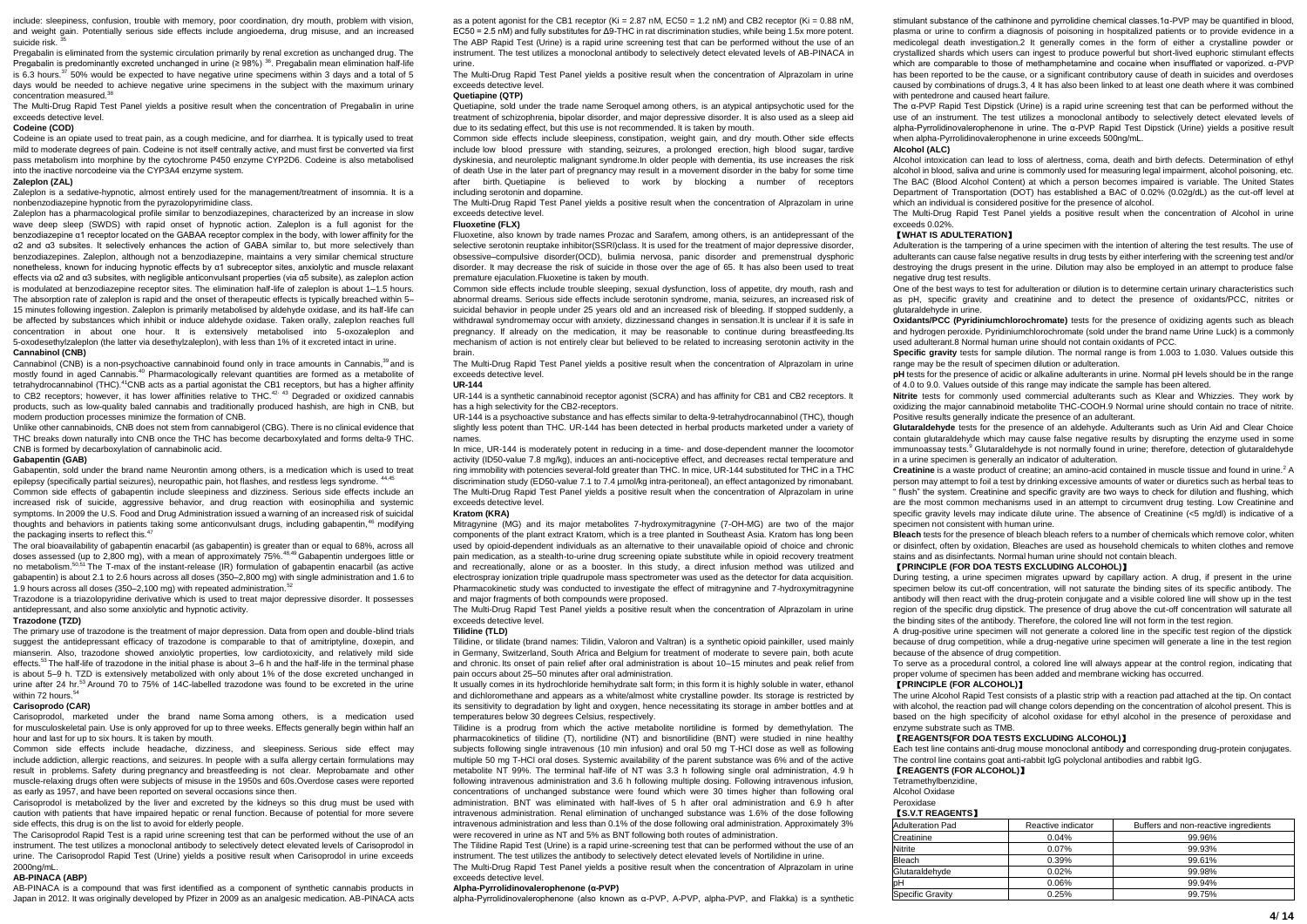| Oxidants<br><b>PCC</b> | 0.36% | 99.64% |
|------------------------|-------|--------|
| <b>[PRECAUTIONS]</b>   |       |        |

For healthcare professionals including professionals at point of care sites.

- Immunoassay for *in vitro* diagnostic use only. The Test Panel should remain in the sealed pouch until use.
- All specimens should be considered potentially hazardous and handled in the same manner as an infectious agent.

The used Test Panel should be discarded according to local regulations.

# 【**STORAGE AND STABILITY**】

Store as packaged in the sealed pouch at 2-30°C. The test is stable through the expiration date printed on the sealed pouch. The Test Panel must remain in the sealed pouch until use. **DO NOT FREEZE.** Do not use beyond the expiration date.

# 【**SPECIMEN COLLECTION AND PREPARATION**】

# **Urine Assay**

The urine specimen should be collected in a clean and dry container. Urine collected at any time of the day may be used. Urine specimens exhibiting visible precipitates should be centrifuged, filtered, or allowed to settle to obtain a clear specimen for testing.

# **Specimen Storage**

Urine specimens may be stored at 2-8°C for up to 48 hours prior to testing. For prolonged storage, specimens may be frozen and stored below -20°C. Frozen specimens should be thawed and mixed well before testing. When testing cards with S.V.T. or Alcohol storage of urine specimens should not exceed 2 hours at room temperature or 4 hours refrigerated prior to testing.

# 【**MATERIALS**】

**Materials Provided**

- Test Panels Package insert
- Adulteration Color Chart (when applicable)

#### **Materials Required But Not Provided**  $t$  timer

### 【**DIRECTIONS FOR USE**】

**Allow the test, urine specimen, and/or controls to reach room temperature (15-30ºC) prior to testing.**

- 1. Bring the pouch to room temperature before opening it. Remove the test panel from the sealed pouch and use it within one hour.
- 2. Remove the cap.
- 3. With the arrow pointing toward the urine specimen, immerse the test panel vertically in the urine specimen for at least 10 to 15 seconds. **Immerse the dipstick to at least the level of the wavy lines, but not above the arrow on the test panel.**
- 4. Replace the cap and place the test panel on a non-absorbent flat surface.
- 5. Start the timer and wait for the colored line(s) to appear.
- 6. **Read the adulteration strips and Alcohol strip between 3-5 minutes** according to color chart provided separately/on foil pouch. Refer to your Drug Free Policy for guidelines on adulterated specimens. We recommend not to interpret the drug test results and either retest the urine or collect another specimen in case of any positive result for any adulteration test.
- 7. The drug strip result should be read at **5 minutes**. Do not interpret the result after 10 minutes.



# 【**INTERPRETATION OF RESULTS**】

(Please refer to the illustration above)

**NEGATIVE:\* A colored line appears in the Control region (C) and colored lines appear in the Test region (T)**. This negative result means that the concentrations in the urine sample are below the designated cut-off levels for a particular drug tested.

**\*NOTE:** The shade of the colored lines(s) in the Test region (T) may vary. The result should be considered negative whenever there is even a faint line.

**POSITIVE: A colored line appears in the Control region (C) and NO line appears in the Test region (T).** The positive result means that the drug concentration in the urine sample is greater than the designated cut-off for a specific drug.

**INVALID: No line appears in the Control region (C).** Insufficient specimen volume or incorrect procedural techniques are the most likely reasons for Control line failure. Read the directions again and repeat the test with a new test card. If the result is still invalid, contact your manufacturer.

# 【**INTERPRETATION OF RESULTS (S.V.T/ ADULTERATION)**】

# (Please refer to the color chart)

Semi Quantitative results are obtained by visually comparing the reacted color blocks on the strip to the printed color blocks on the color chart.

No instrumentation is required.

# 【**INTERPRETATION OF RESULTS (ALCOHOL STRIP)**】

**Negative:** Almost no color change by comparing with the background. The negative result indicates that the urine alcohol level is less than 0.02%.

**Positive:** A distinct color developed all over the pad. The positive result indicates that the urine alcohol concentration is 0.02% or higher.

**Invalid:** The test should be considered invalid If only the edge of the reactive pad turned color that might be ascribed to insufficient sampling. The subject should be re-tested. Besides, if the color pad has a blue color before applying urine sample, do not use the test.

# 【**QUALITY CONTROL**】

A procedural control is included in the test. A line appearing in the control region (C) is considered an internal procedural control. It confirms sufficient specimen volume, adequate membrane wicking and correct procedural technique.

Control standards are not supplied with this kit. However, it is recommended that positive and negative controls be tested as good laboratory practice to confirm the test procedure and to verify proper test performance.

# 【**LIMITATIONS**】

- 1. The Multi-Drug Rapid Test Panel provides only a qualitative, preliminary analytical result. A secondary analytical method must be used to obtain a confirmed result. Gas chromatography /mass spectrometry (GC/MS) is the preferred confirmatory method.<sup>1,10</sup>
- 2. There is a possibility that technical or procedural errors, as well as interfering substances in the urine specimen may cause erroneous results.
- 3. Adulterants, such as bleach and/or alum, in urine specimens may produce erroneous results regardless of the analytical method used. If adulteration is suspected, the test should be repeated with another urine specimen.
- 4. A positive result does not indicate level or intoxication, administration route or concentration in urine.
- 5. A negative result may not necessarily indicate drug-free urine. Negative results can be obtained when
- drug is present but below the cut-off level of the test.
- 6. This test does not distinguish between drugs of abuse and certain medications.
- 7. A positive test result may be obtained from certain foods or food supplements. Alcohol in the atmosphere, such as spray from perfumes, deodorizers, glass cleaners etc. can affect the Alcohol Rapid Tests. Therefore, adequate measures should be taken to avoid undue interference from such atmospheric agents in the testing area.
- 8. The test is only for detection of presence/ absence of alcohol in the urine, which may result from habitual drinking or medications and does not discriminate the two.

# 【**S.V.T/ ADULTERATION LIMITATIONS**】

- 1. The adulteration tests included with the product are meant to aid in the determination of abnormal specimens. While comprehensive, these tests are not meant to be an "all-inclusive" representation of possible adulterants.
- 2. Oxidants/PCC: Normal human urine should not contain oxidants or PCC. The presence of high levels of antioxidants in the specimen, such as ascorbic acid, may result in false negative results for the oxidants/PCC pad.
- 3. Specific Gravity: Elevated levels of protein in urine may cause abnormally high specific gravity values.
- 4. Nitrite: Nitrite is not a normal component of human urine. However, nitrite found in urine may indicate urinary tract infections or bacterial infections. Nitrite levels of > 20 mg/dL may produce false positive glutaraldehyde results.
- 5. Glutaraldehyde: is not normally found in urine. However certain metabolic abnormalities such as ketoacidosis (fasting, uncontrolled diabetes or high protein diets) may interfere with the test results.
- 6. Creatinine: Normal Creatinine levels are between 20 and 350 mg/dL. Under rare conditions, certain kidney diseases may show dilute urine.
- 7. Bleach: Normal human urine should not contain bleach. The presence of high levels of bleach in the specimen may result in false negative results for the bleach pad.

# 【**EXPECTED VALUES**】

The negative result indicates that the drug concentration is below the detectable level. Positive result means the concentration of drug is above the detectable level.

#### 【**PERFORMANCE CHARACTERISTICS**】 **Accuracy**

A side-by-side comparison was conducted using the Multi-Drug Rapid Test Panel and commercially available drug rapid tests. Testing was performed on approximately hundred specimens per drug type previously collected from subjects presenting for Drug Screen Testing. Presumptive positive results were confirmed by GC/MS.

| Method                      |          | GC/MS          |                |                        |  |  |  |
|-----------------------------|----------|----------------|----------------|------------------------|--|--|--|
| Multi-Drug Rapid Test Panel |          | Positive       | Negative       | % agreement with GC/MS |  |  |  |
| ACE                         | Positive | 29             |                | 93.5%                  |  |  |  |
| 5.000                       | Negative | 2              | 68             | 98.6%                  |  |  |  |
| AMP                         | Positive | 103            | 3              | 98.1%                  |  |  |  |
| 1.000                       | Negative | 2              | 142            | 97.9%                  |  |  |  |
| AMP                         | Positive | 110            | $\overline{2}$ | 99.1%                  |  |  |  |
| 500                         | Negative |                | 137            | 98.6%                  |  |  |  |
| AMP                         | Positive | 116            | 2              | 99.1%                  |  |  |  |
| 300                         | Negative |                | 131            | 98.5%                  |  |  |  |
| <b>BAR</b>                  | Positive | 98             | $\overline{2}$ | 96.1%                  |  |  |  |
| 300                         | Negative | 4              | 146            | 98.6%                  |  |  |  |
| <b>BAR</b>                  | Positive | 101            | 3              | 95.3%                  |  |  |  |
| 200                         | Negative | 5              | 141            | 97.9%                  |  |  |  |
| <b>BZO</b>                  | Positive | 112            | 3              | 98.2%                  |  |  |  |
| 500                         | Negative | $\overline{2}$ | 133            | 97.8%                  |  |  |  |

|             | Method                      | <b>GC/MS</b>            |                |                        |
|-------------|-----------------------------|-------------------------|----------------|------------------------|
|             | Multi-Drug Rapid Test Panel | Positive                | Negative       | % agreement with GC/MS |
| <b>BZO</b>  | Positive                    | 121                     | 1              | 98.4%                  |
|             |                             |                         |                |                        |
| 300         | Negative                    | $\overline{2}$          | 126            | 99.2%                  |
| <b>BZO</b>  | Positive                    | 127                     | $\overline{2}$ | 99.2%                  |
| 200         | Negative                    | 1                       | 120            | 98.4%                  |
|             |                             |                         |                |                        |
| <b>BZO</b>  | Positive                    | 128                     | 3              | 99.2%                  |
| 100         | Negative                    | 1                       | 118            | 97.5%                  |
| <b>BUP</b>  | Positive                    | 105                     | 0              | 99.1%                  |
|             |                             |                         |                |                        |
| 10          | Negative                    | 1                       | 144            | >99.9%                 |
| <b>BUP</b>  | Positive                    | 105                     | 0              | 99.1%                  |
| 5           | Negative                    | 1                       | 144            | >99.9%                 |
|             | Positive                    | 111                     | 3              |                        |
| COC         |                             |                         |                | 98.2%                  |
| 300         | Negative                    | $\overline{2}$          | 134            | 97.8%                  |
| COC         | Positive                    | 40                      | 0              | >99.9%                 |
| 200         |                             | 0                       |                |                        |
|             | Negative                    |                         | 60             | >99.9%                 |
| COC         | Positive                    | 116                     | 4              | 98.3%                  |
| 150         | Negative                    | $\overline{2}$          | 128            | 97.0%                  |
| COC         | Positive                    | 117                     | 4              | 99.2%                  |
|             |                             |                         |                |                        |
| 100         | Negative                    | 1                       | 128            | 97.0%                  |
| <b>THC</b>  | Positive                    | 85                      | 3              | 95.5%                  |
| 300         | Negative                    | 4                       | 158            | 98.1%                  |
|             |                             |                         |                |                        |
| <b>THC</b>  | Positive                    | 85                      | 4              | 93.4%                  |
| 200         | Negative                    | 6                       | 155            | 97.5%                  |
| <b>THC</b>  | Positive                    | 86                      | 4              | 94.5%                  |
|             |                             |                         |                |                        |
| 150         | Negative                    | 5                       | 155            | 97.5%                  |
| <b>THC</b>  | Positive                    | 92                      | 3              | 97.9%                  |
| 50          |                             | $\overline{2}$          |                |                        |
|             | Negative                    |                         | 153            | 98.1%                  |
| <b>THC</b>  | Positive                    | 94                      | 3              | 97.9%                  |
| 30          | Negative                    | $\overline{2}$          | 151            | 98.1%                  |
| THC         | Positive                    | 95                      | $\overline{4}$ | 96.9%                  |
|             |                             |                         |                |                        |
| 25          | Negative                    | 3                       | 148            | 97.4%                  |
| THC         | Positive                    | 92                      | $\mathbf{1}$   | 94.8%                  |
| 20          | Negative                    | 5                       | 152            | 99.3%                  |
|             |                             |                         |                |                        |
| <b>MTD</b>  | Positive                    | 89                      | $\overline{2}$ | 98.9%                  |
| 300         | Negative                    | 1                       | 158            | 98.8%                  |
| <b>MTD</b>  | Positive                    | 91                      | $\overline{2}$ | 98.9%                  |
|             |                             |                         |                |                        |
| 200         | Negative                    | 1                       | 156            | 98.7%                  |
| <b>MET</b>  | Positive                    | 76                      | 5              | 96.2%                  |
| 1,000       | Negative                    | 3                       | 166            | 97.1%                  |
|             |                             |                         |                |                        |
| <b>MET</b>  | Positive                    | 83                      | 5              | 97.6%                  |
| 500         | Negative                    | $\overline{2}$          | 160            | 97.0%                  |
| MET         | Positive                    | 88                      | 4              | 97.8%                  |
|             |                             |                         |                |                        |
| 300         | Negative                    | $\overline{\mathbf{c}}$ | 156            | 97.5%                  |
| <b>MDMA</b> | Positive                    | 99                      | 1              | 98.0%                  |
| 1,000       | Negative                    | $\overline{2}$          | 148            | 99.3%                  |
|             |                             |                         | 1              |                        |
| <b>MDMA</b> | Positive                    | 102                     |                | 98.1%                  |
| 500         | Negative                    | $\overline{2}$          | 145            | 99.3%                  |
| <b>MDMA</b> | Positive                    | 103                     | $\mathbf{1}$   | 98.1%                  |
| 300         |                             | $\overline{2}$          | 144            |                        |
|             | Negative                    |                         |                | 99.3%                  |
| MOP/OPI     | Positive                    | 95                      | $\overline{7}$ | 95.0%                  |
| 300         | Negative                    | 5                       | 143            | 95.3%                  |
| MOP/OPI     | Positive                    | 95                      | 6              | 95.0%                  |
|             |                             |                         |                |                        |
| 200         | Negative                    | 5                       | 144            | 96.0%                  |
| MOP/OPI     | Positive                    | 98                      | 5              | 97.0%                  |
| 100         | Negative                    | 3                       | 144            | 96.6%                  |
|             |                             |                         |                |                        |
| <b>MPRD</b> | Positive                    | 19                      | $\mathbf{1}$   | 95.0%                  |
|             | Negative                    | 1                       | 49             | 98.0%                  |
|             | Positive                    | 79                      | 11             | 89.8%                  |
| MQL         |                             |                         |                |                        |
|             | Negative                    | 9                       | 151            | 93.2%                  |
| OPI         | Positive                    | 117                     | 8              | 96.7%                  |
| 2000        | Negative                    | 4                       | 121            | 93.8%                  |
|             |                             |                         |                |                        |
| OPI         | Positive                    | 116                     | 8              | 95.9%                  |
| 1000        | Negative                    | 5                       | 121            | 93.8%                  |
| <b>PCP</b>  | Positive                    | 84                      | 5              | 92.3%                  |
|             |                             |                         |                |                        |
| 50          | Negative                    | 7                       | 154            | 96.9%                  |
| <b>PCP</b>  | Positive                    | 85                      | 5              | 92.4%                  |
| 25          | Negative                    | 7                       | 153            | 96.8%                  |
|             |                             |                         |                |                        |
| <b>PPX</b>  | Positive                    | 97                      | 9              | 96.0%                  |
|             | Negative                    | 4                       | 140            | 94.0%                  |
| <b>TCA</b>  | Positive                    | 91                      | 13             | 94.8%                  |
|             |                             |                         |                |                        |
| 1000        | Negative                    | 5                       | 141            | 91.6%                  |
| <b>TCA</b>  | Positive                    | 93                      | 12             | 94.9%                  |
| 500         |                             | 5                       | 140            | 92.1%                  |
|             | Negative                    |                         |                |                        |
| <b>TCA</b>  | Positive                    | 94                      | 12             | 94.9%                  |
| 300         | Negative                    | 5                       | 139            | 92.1%                  |
| TML         | Positive                    | 82                      | 12             | 88.2%                  |
|             |                             |                         |                |                        |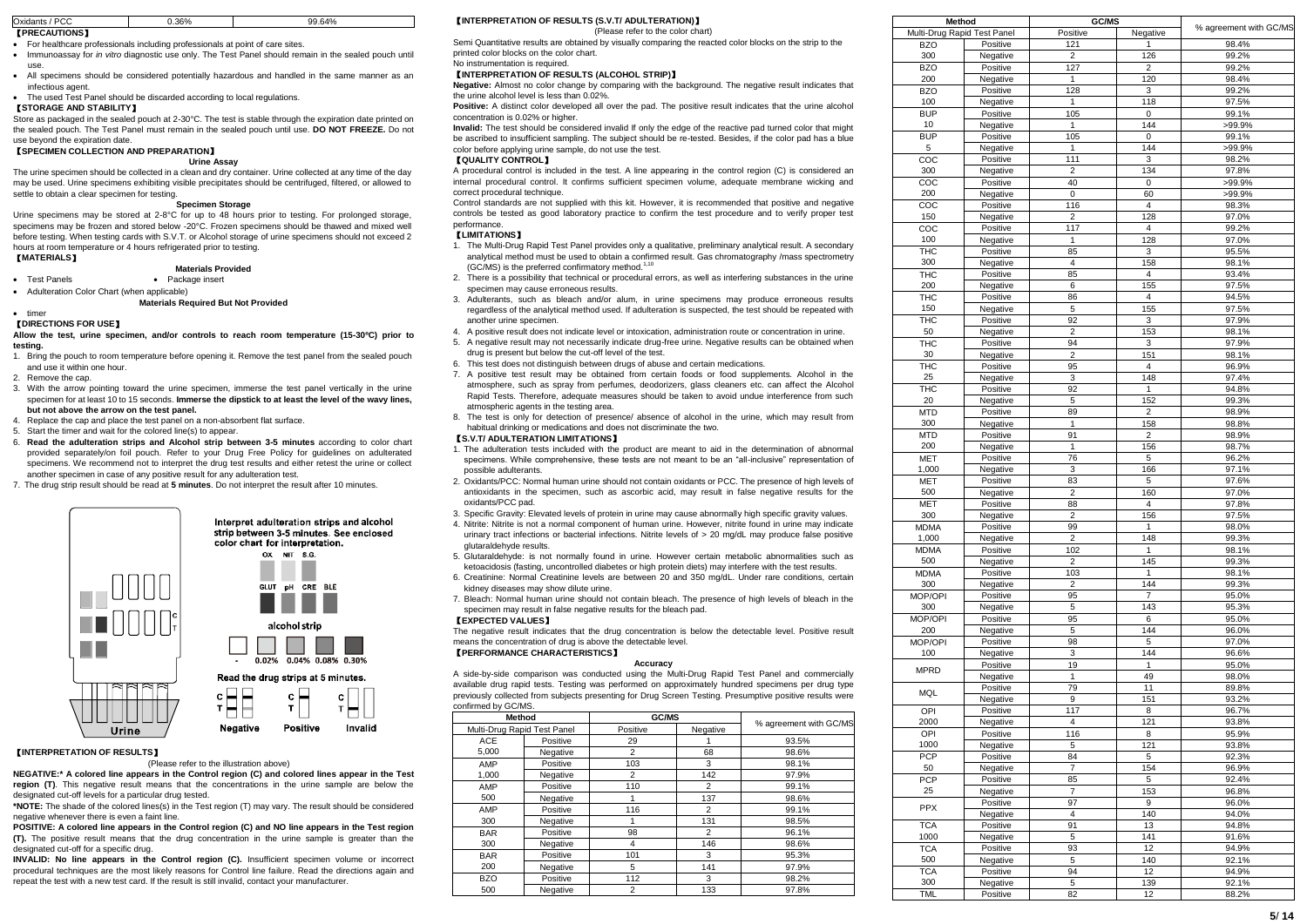| Method                      |                      | GC/MS                   |                    |                        |
|-----------------------------|----------------------|-------------------------|--------------------|------------------------|
| Multi-Drug Rapid Test Panel |                      | Positive                | Negative           | % agreement with GC/MS |
| 100                         | Negative             | 11                      | 145                | 92.4%                  |
| TML                         | Positive             | 82                      | 6                  | 88.2%                  |
| 200                         | Negative             | 11                      | 151                | 96.2%                  |
| TML                         | Positive             | 81                      | 6                  | 88.0%                  |
| 300                         | Negative             | 11                      | 152                | 96.2%                  |
|                             | Positive             | 26                      | 2                  | 92.9%                  |
| <b>TML</b><br>500           |                      |                         |                    |                        |
|                             | Negative             | $\overline{\mathbf{c}}$ | 101                | 98.1%                  |
| KET                         | Positive             | 77                      | 3                  | 97.5%                  |
| 1,000                       | Negative             | $\overline{\mathbf{c}}$ | 168                | 98.2%                  |
| KET                         | Positive             | 81                      | 3                  | 97.6%                  |
| 500                         | Negative             | $\overline{c}$          | 164                | 98.2%                  |
| KET                         | Positive             | 89                      | 4                  | 96.7%                  |
| 300                         | Negative             | 3                       | 154                | 97.5%                  |
| KET                         | Positive             | 97                      | 4                  | 96.0%                  |
| 100                         | Negative             | $\overline{4}$          | 145                | 97.3%                  |
| OXY                         | Positive             | 83                      | 1                  | 96.5%                  |
| 300                         | Negative             | 3                       | 163                | 99.4%                  |
| OXY                         | Positive             | 84                      | 1                  | 97.7%                  |
| 100                         | Negative             | $\overline{2}$          | 163                | 99.4%                  |
| COT                         | Positive             | 88                      | 4                  | 97.7%                  |
| 300                         | Negative             | $\overline{c}$          | 156                | 97.5%                  |
| COT                         | Positive             | 88                      | 4                  | 96.7%                  |
| 200                         | Negative             | 3                       | 155                | 97.5%                  |
| COT                         | Positive             | 93                      | 3                  | 97.9%                  |
| 100                         | Negative             | $\overline{\mathbf{c}}$ | 152                | 98.1%                  |
| EDDP                        | Positive             | 92                      | $\mathbf{1}$       | 97.9%                  |
| 300                         | Negative             | $\overline{\mathbf{c}}$ | 155                | 99.4%                  |
| <b>EDDP</b>                 | Positive             | 95                      | 5                  | 96.9%                  |
| 100                         | Negative             | 3                       | 147                | 96.7%                  |
| <b>FYL</b>                  | Positive             | 32                      | $\overline{2}$     | 97.0%                  |
| 300                         | Negative             | 1                       | 185                | 98.9%                  |
| <b>FYL</b>                  | Positive             | 65                      | 2                  | 95.6%                  |
| 100                         | Negative             | 3                       | 97                 | 98.0%                  |
| <b>FYL</b>                  | Positive             | 79                      | 1                  | 98.8%                  |
| 20                          | Negative             | 1                       | 169                | 99.4%                  |
| <b>FYL</b>                  | Positive             | 80                      | 1                  | 98.8%                  |
| 10                          | Negative             | 1                       | 168                | 99.4%                  |
| K2-50                       | Positive             | 78                      | 3                  | 97.5%                  |
|                             | Negative             | $\overline{\mathbf{c}}$ | 167                | 98.2%                  |
| K2-30                       | Positive             | 82                      | 2                  | 97.6%                  |
|                             | Negative             | $\overline{\mathbf{c}}$ | 164                | 98.8%                  |
| K2-25                       | Positive             | 82                      | 3                  | 97.6%                  |
|                             | Negative             | $\overline{\mathbf{c}}$ | 163                | 98.2%                  |
| 6-MAM                       | Positive             | 42                      | 2                  | 97.7%                  |
| 10                          | Negative             | 1                       | 105                | 98.1%                  |
| <b>MDA</b>                  | Positive             | 103                     | 3                  | 98.1%                  |
| 500                         | Negative             | $\overline{\mathbf{c}}$ | 142                | 97.9%                  |
| ETG                         | Positive             | 79                      | $\mathbf{1}$       | 98.8%                  |
| 300                         | Negative             | 1                       | 169                | 99.4%                  |
| <b>ETG</b>                  | Positive             | 83                      | 1                  | 97.6%                  |
| 500                         | Negative             | 2                       | 164                | 99.4%                  |
| <b>ETG</b>                  | Positive             | 81                      | 1                  | 95.3%                  |
| 1,000                       | Negative             | 4                       | 164                | 99.4%                  |
| <b>CLO</b>                  | Positive             | 101                     | 1                  | 97.1%                  |
| 400                         | Negative             | 3                       | 145                | 99.3%                  |
| CLO                         | Positive             | 103                     | $\overline{2}$     | 99.0%                  |
| 150                         | Negative             | 1                       | 144                | 98.6%                  |
| LSD                         | Positive             | 33                      | $\mathbf{1}$       | 94.3%                  |
| 10                          | Negative             | 2                       | 65                 | 98.5%                  |
| LSD                         | Positive             | 33                      | 1                  | 94.3%                  |
| 20                          | Negative             | 2                       | 64                 | 98.5%                  |
| LSD                         | Positive             | 32                      | 1                  | 94.1%                  |
| 50                          | Negative             | $\overline{\mathbf{c}}$ | 65                 | 98.5%                  |
| <b>MPD</b><br>300           | Positive             | 35<br>2                 | $\mathbf{1}$       | 94.6%<br>98.4%         |
|                             | Negative             |                         | 62<br>$\mathbf{1}$ |                        |
| <b>MPD</b><br>150           | Positive             | 34<br>3                 | 62                 | 91.9%<br>98.4%         |
|                             | Negative<br>Positive | 20                      | 2                  | 90.9%                  |
| ZOL                         | Negative             | 2                       |                    | 97.1%                  |
| <b>MEP</b>                  | Positive             | 20                      | 66<br>$\mathbf{1}$ | 95.2%                  |
| 500                         |                      | 1                       | 65                 | 98.5%                  |
| <b>MEP</b>                  | Negative<br>Positive | 19                      |                    | 90.5%                  |
| 100                         |                      | 2                       | 2<br>64            |                        |
| <b>MDPV</b>                 | Negative<br>Positive | 28                      | 1                  | 97.0%<br>93.3%         |
|                             |                      |                         |                    |                        |

|               | Method                      | GC/MS                   |                | % agreement with GC/MS |
|---------------|-----------------------------|-------------------------|----------------|------------------------|
|               | Multi-Drug Rapid Test Panel | Positive                | Negative       |                        |
| 1000          | Negative                    | $\overline{c}$          | 69             | 98.6%                  |
| <b>MDPV</b>   | Positive                    | 27                      | 1              | 93.1%                  |
| 500           | Negative                    | 2                       | 59             | 98.3%                  |
| <b>DIA</b>    | Positive                    | 121                     | 1              | 98.4%                  |
| 300           | Negative                    | $\overline{2}$          | 126            | 99.2%                  |
| <b>DIA</b>    | Positive                    | 121                     | 1              | 98.4%                  |
| 200           | Negative                    | $\overline{\mathbf{c}}$ | 126            | 99.2%                  |
| ZOP           | Positive                    | 19                      | $\overline{2}$ | 86.4%                  |
|               |                             |                         |                |                        |
| 50            | Negative                    | $\overline{3}$          | 69             | 97.2%                  |
| <b>MCAT</b>   | Positive                    | 20                      | $\overline{4}$ | 90.9%                  |
| 500           | Negative                    | $\overline{\mathbf{c}}$ | 76             | 95.0%                  |
| 7-ACL         | Positive                    | 32                      | $\mathbf{1}$   | 94.1%                  |
| 300           | Negative                    | $\overline{2}$          | 43             | 97.7%                  |
| 7-ACL         | Positive                    | 35                      | 1              | 94.6%                  |
| 200           | Negative                    | $\overline{\mathbf{c}}$ | 40             | 97.6%                  |
| 7-ACL         | Positive                    | 36                      | 1              | 94.7%                  |
| 100           | Negative                    | $\overline{2}$          | 39             | 97.5%                  |
| CFYL          |                             | 36                      | 1              | 94.7%                  |
|               | Positive                    |                         |                |                        |
| 500           | Negative                    | $\overline{\mathbf{c}}$ | 72             | 98.6%                  |
| CAF           | Positive                    | 21                      | 3              | 91.3%                  |
| 1000          | Negative                    | $\overline{2}$          | 66             | 95.7%                  |
| CAT           | Positive                    | 19                      | $\overline{2}$ | 90.5%                  |
| 150           | Negative                    | $\overline{\mathbf{c}}$ | 73             | 97.3%                  |
| <b>TRO</b>    | Positive                    | 23                      | $\overline{2}$ | 92.0%                  |
| 350           | Negative                    | $\overline{2}$          | 64             | 97.0%                  |
| <b>ALP</b>    | Positive                    | 20                      | $\overline{2}$ | 90.9%                  |
| 100           | Negative                    | $\overline{\mathbf{c}}$ | 74             | 97.4%                  |
| PGB           |                             | 20                      | $\overline{2}$ | 90.0%                  |
|               | Positive                    |                         |                |                        |
| 50,000        | Negative                    | $\overline{2}$          | 73             | 97.3%                  |
| PGB           | Positive                    | 20                      | $\overline{2}$ | 95.2%                  |
| 500           | Negative                    | 1                       | 52             | 96.3%                  |
| COD           | Positive                    | 58                      | 5              | 95.1%                  |
| 200           | Negative                    | 3                       | 84             | 94.4%                  |
| ZAL           | Positive                    | 20                      | 1              | 95.2%                  |
| 100           | Negative                    | 1                       | 38             | 97.4%                  |
| CNB           | Positive                    | 23                      | 1              | 95.8%                  |
| 500           | Negative                    | 1                       | 40             | 97.6%                  |
| GAB           | Positive                    | 24                      | 1              | 92.3%                  |
| 2000          |                             | $\overline{2}$          |                |                        |
|               | Negative                    |                         | 65             | 98.5%                  |
| <b>TZD</b>    | Positive                    | 26                      | 3              | 92.9%                  |
| 200           | Negative                    | $\overline{2}$          | 73             | 96.1%                  |
| CAR           | Positive                    | 19                      | 3              | 95%                    |
| 2000          | Negative                    | 1                       | 49             | 94.2%                  |
| ABP           | Positive                    | 23                      | $\overline{c}$ | 92%                    |
| 10            | Negative                    | $\overline{2}$          | 68             | 97.1%                  |
| QTP           | Positive                    | 34                      | 1              | 97.1%                  |
| 1000          | Negative                    | 1                       | 59             | 98.3%                  |
| <b>FLX</b>    | Positive                    | 33                      | $\overline{c}$ | 97.1%                  |
| 1000          |                             | 1                       | 57             |                        |
|               | Negative                    |                         |                | 96.6%                  |
| <b>UR-144</b> | Positive                    | 34                      | 1              | 97.1%                  |
| 25            | Negative                    | 1                       | 62             | 98.4%                  |
| <b>KRA</b>    | Positive                    | 22                      | 1              | 95.7%                  |
| 300           | Negative                    | 1                       | 59             | 98.3%                  |
| <b>TLD</b>    | Positive                    | 36                      | 1              | 97.3%                  |
| 50            | Negative                    | 1                       | 57             | 98.3%                  |
| α-PVP         | Positive                    | 33                      | $\overline{c}$ | 86.8%                  |
| 2000          | Negative                    | 5                       | 60             | 96.8%                  |
| α-PVP         |                             | 35                      | $\overline{2}$ | 92.1%                  |
|               | Positive                    |                         |                |                        |
| 1000          | Negative                    | 3                       | 60             | 96.8%                  |
| α-PVP         | Positive                    | 34                      | 3              | 91.9%                  |
| 500           | Negative                    | 3                       | 60             | 95.2%                  |
| α-PVP         | Positive                    | 35                      | 3              | 92.1%                  |
| 300           | Negative                    | 3                       | 59             | 95.2%                  |

# **% Agreement with Commercial Kit**

|                      | ACE   | AMP   | AMP   | AMP   | <b>BAR</b> | <b>BAR</b> | <b>BZO</b> | BZO   | <b>BZO</b> | <b>BZO</b> | <b>BUP</b> | <b>BUP</b> |
|----------------------|-------|-------|-------|-------|------------|------------|------------|-------|------------|------------|------------|------------|
|                      | 5.000 | .000  | 500   | 300   | 300        | 200        | 500        | 300   | 200        | 100        | 10         | 5          |
| Positive             |       | >99.9 | >99.9 | >99.9 | >99.9      | >99.9      | >99.9      | >99.9 | >99.9      | >99.9      | >99.9      |            |
| Aareement            |       | %     | %     | %     | %          | %          | %          | %     | %          | %          | %          |            |
| Negative             |       | >99.9 | >99.9 | >99.9 | >99.9      | >99.9      | >99.9      | >99.9 | >99.9      | >99.9      | >99.9      |            |
| Agreement            |       | %     | %     | %     | %          | %          | %          | %     | %          | %          | %          |            |
| <b>Total Results</b> | ٠     | >99.9 | >99.9 | >99.9 | >99.9      | >99.9      | >99.9      | >99.9 | >99.9      | >99.9      | >99.9      |            |
|                      |       | %     | %     | %     | %          | %          | %          | %     | %          | %          | %          |            |

|                                   | COC                                                  | COC                    | COC        |              | COC               | THC               |                   |                   | <b>THC</b>        |                           | THC               | THC                         |                   | THC                  |                     | <b>MTD</b>         |            | MTD                      |                   | <b>MET</b>                                 |  |
|-----------------------------------|------------------------------------------------------|------------------------|------------|--------------|-------------------|-------------------|-------------------|-------------------|-------------------|---------------------------|-------------------|-----------------------------|-------------------|----------------------|---------------------|--------------------|------------|--------------------------|-------------------|--------------------------------------------|--|
| Positive                          | 300                                                  | 200                    | 150        |              | 100               | 200               |                   |                   | 30/300            |                           | 150               | 50                          |                   | 25                   |                     | 300                |            | 200                      |                   | 1,000                                      |  |
| Agreement<br>Negative             | -99.9%                                               |                        | $\star$    |              | -99.9%            | -99.9%            |                   |                   |                   |                           | -99.9%            | >99.9%                      |                   | -99.9%               |                     | >99.9%             |            | >99.9%                   |                   | >99.9%                                     |  |
| Agreement                         | >99.9%                                               | ×                      | ×          |              | >99.9%            | >99.9%            |                   |                   | ,                 |                           |                   |                             |                   | >99.9% >99.9% >99.9% |                     | >99.9%             |            | >99.9%                   |                   | >99.9%                                     |  |
| Total<br>Results                  | >99.9%                                               | ٠                      | ٠          |              | -99.9%            | >99.9%            |                   |                   | ÷                 |                           | -99.9%            |                             | >99.9%<br>>99.9%  |                      |                     | >99.9%             |            | >99.9%                   |                   | -99.9%                                     |  |
|                                   | <b>MET</b>                                           | <b>MET</b>             |            |              | <b>MDMA</b>       | <b>MDMA</b>       |                   | <b>MDMA</b>       |                   |                           | MOP/OPI           | MOP/OPI                     |                   |                      |                     | OPI                |            | PCP                      |                   | PCP                                        |  |
|                                   | 500                                                  | 300                    |            |              | 1,000             | 500               |                   | 300               |                   |                           | 300/100           | 200                         |                   | MQL                  |                     | 2000               |            | 50                       |                   | 25                                         |  |
| Positive<br>Agreement             | -99.9%                                               | -99.9%                 |            |              | >99.9%            | >99.9%            |                   |                   |                   |                           | >99.9%            | $\star$                     |                   | -99.9%               |                     | $\star$            |            | $\star$                  |                   | >99.9%                                     |  |
| Negative<br>Agreement             | >99.9%                                               | >99.9%                 |            |              | >99.9%            | >99.9%            |                   | ×                 |                   |                           | >99.9%            | $\star$                     |                   | >99.9%               |                     | $\star$            |            | ۰                        |                   | >99.9%                                     |  |
| Total<br>Results                  | >99.9% >99.9% >99.9% >99.9%                          |                        |            |              |                   |                   |                   |                   |                   |                           | >99.9%            | $\star$                     |                   | >99.9%               |                     |                    |            | $\star$                  |                   | >99.9%                                     |  |
|                                   |                                                      |                        |            |              |                   |                   |                   |                   | <b>TML</b>        |                           |                   |                             |                   |                      |                     |                    |            |                          |                   |                                            |  |
|                                   | <b>PPX</b>                                           | TCA<br>1000            |            | TCA<br>500   | <b>TCA</b><br>300 | TML<br>100        | <b>TML</b><br>200 |                   | 300<br>/500       |                           | KET<br>1,000      | KET<br>500                  |                   | KET<br>300           |                     | KET<br>100         | COT<br>300 |                          | COT<br>200        | COT<br>100                                 |  |
| Positive<br>Agreement             | >99.9%                                               | ٠                      |            |              | ä,                | ٠                 |                   |                   | $\star$           |                           |                   | >99.9%>99.9%                |                   | >99.9% >99.9%        |                     |                    | ÷.         |                          | ä.                | $\star$                                    |  |
| Negative<br>Agreement             | >99.9%                                               | ٠                      |            | $\star$      | $\star$           | ٠                 | ٠                 |                   | $\star$           |                           | >99.9%            | >99.9%                      |                   | >99.9%>99.9%         |                     |                    | ٠          |                          | ٠                 | $\star$                                    |  |
| Total<br>Results                  | >99.9%                                               | ٠                      |            | $\star$      | $\star$           | ٠                 | ٠                 |                   | $\star$           |                           |                   | >99.9% >99.9% >99.9% >99.9% |                   |                      |                     |                    | ٠          |                          | ÷.                | $\star$                                    |  |
|                                   |                                                      |                        |            |              |                   |                   |                   |                   |                   |                           |                   |                             |                   |                      |                     |                    |            |                          |                   |                                            |  |
|                                   | OXY<br>300/<br>100                                   | <b>EDDP</b><br>300/100 |            |              | <b>FYL</b><br>300 | <b>FYL</b><br>100 |                   | <b>FYL</b><br>20  | <b>FYL</b><br>10  |                           | K2 50/<br>30/25   |                             | 6-MAM<br>10       | <b>MDA</b><br>500    |                     | <b>ETG</b><br>1000 |            | <b>ETG</b><br>500        | <b>ETG</b><br>300 |                                            |  |
| Positive<br>Agreement             | $\star$                                              | ×                      |            |              | ×                 | ٠                 |                   | $\star$           | ٠                 |                           | ×                 |                             | $\star$           | ۰                    |                     | $\star$            |            | š,                       | ×                 |                                            |  |
| Negative                          | *                                                    | $\star$                |            | ×            |                   | ٠                 |                   | $\star$           | ٠                 |                           | $\star$           |                             | $\star$           | $\star$              |                     | ×                  |            | ,                        | $\star$           |                                            |  |
| Agreement<br><b>Total Results</b> | $\overline{\ast}$                                    | $\overline{\ast}$      |            |              | $\overline{\ast}$ | $\overline{\ast}$ |                   | $\overline{\ast}$ | $\overline{\ast}$ |                           | $\overline{\ast}$ |                             | $\star$           | $\overline{\ast}$    |                     | $\overline{\ast}$  |            | $\overline{\phantom{a}}$ | $\overline{\ast}$ |                                            |  |
|                                   |                                                      |                        |            |              |                   |                   |                   |                   |                   |                           |                   |                             |                   |                      |                     |                    |            |                          |                   |                                            |  |
|                                   | CLO<br>400                                           | CLO<br>150             |            | LSD<br>20    | LSD<br>50         | <b>MPD</b><br>300 |                   |                   | ZOL               | <b>MEP</b><br>500/<br>100 |                   | <b>MDPV</b><br>1000/<br>500 | <b>DIA</b><br>300 |                      | <b>DIA</b><br>200   | ZOP<br>50          |            | <b>MCAT</b><br>500       | LSD<br>10         |                                            |  |
| Positive                          | $\star$                                              | ٠                      |            | $\star$      | ٠                 | ٠                 |                   |                   | $\star$           | $\star$                   |                   | ۰                           | $\star$           |                      | ٠                   | $\star$            |            | ٠                        |                   | $\star$                                    |  |
| Agreement<br>Negative             | ٠                                                    | ٠                      |            | ٠            | ٠                 | ٠                 |                   |                   | ٠                 | $\star$                   |                   | ۰                           | ٠                 |                      | ٠                   | ×                  |            | ٠                        |                   | $\star$                                    |  |
| Agreement<br>Total                | ٠                                                    | ٠                      |            | ٠            | ٠                 | ٠                 |                   |                   | $\star$           | $\star$                   |                   | $\star$                     | ٠                 |                      | *                   | *                  |            | ٠                        |                   | $\star$                                    |  |
| Results                           |                                                      |                        |            |              |                   |                   |                   |                   |                   |                           |                   |                             |                   |                      |                     |                    |            |                          |                   |                                            |  |
|                                   | 7-ACL<br>300                                         | 7-ACL<br>200           |            | 7-ACL<br>100 |                   | CFYL<br>500       | CAF<br>1000       |                   | CAT<br>150        |                           | <b>TRO</b><br>350 | <b>ALP</b>                  | OPI<br>1000       |                      | THC<br>20           | <b>MPD</b><br>150  |            | PGB<br>50000             |                   | <b>ABP</b><br>10                           |  |
| Positive<br>Agreement             | $\star$                                              | $\star$                |            | $\star$      |                   | ٠                 | ×                 |                   | $\star$           |                           | $\star$           | ٠                           | ٠                 |                      | ٠                   | ٠                  |            | $\star$                  |                   | ٠                                          |  |
| Negative<br>Agreement             | ٠                                                    | $\star$                |            | ٠            |                   | ٠                 | ٠                 |                   | ٠                 |                           | $\star$           | ٠                           | ٠                 |                      | ٠                   | ٠                  |            | $\star$                  |                   | ٠                                          |  |
| Total<br>Results                  | $\star$                                              |                        |            | $\star$      |                   |                   |                   |                   |                   |                           |                   |                             |                   |                      |                     | $\star$            |            |                          |                   | $\star$                                    |  |
|                                   |                                                      |                        |            |              |                   |                   |                   |                   |                   |                           |                   |                             |                   |                      |                     |                    |            |                          |                   |                                            |  |
|                                   | COD<br>200                                           | PGB<br>500             | CNB<br>500 |              | <b>TZD</b><br>200 | GAB<br>2000       |                   | ZAL               | CAR<br>100 2000   |                           | <b>MPRD</b>       | QTP<br>1000                 | <b>FLX</b><br>500 |                      | <b>UR-144</b><br>25 | <b>KRA</b><br>300  |            | TLD<br>50                |                   | $\alpha$ -PVP<br>2000/<br>1000/<br>500/300 |  |
| Positive<br>Agreement             | ٠                                                    | ۰                      | ٠          |              | $\star$           | ٠                 |                   | ٠                 | ٠                 |                           | ۰                 | $\star$                     | $\star$           |                      | $\star$             | $\star$            |            | $\star$                  |                   | $\star$                                    |  |
| Negative<br>Agreement             | ,                                                    | ×                      | $\star$    |              | $\star$           | ٠                 |                   | ×                 |                   |                           | ×                 | ×                           | $\star$           |                      | ×                   | ٠                  |            | $\star$                  |                   | $\star$                                    |  |
| —<br>Total<br>Results             | ×                                                    |                        | ۰          |              | $\star$           | ٠                 |                   | ٠                 |                   |                           |                   | $\star$                     | $\star$           |                      | *                   | $\star$            |            | $\star$                  |                   | $\star$                                    |  |
|                                   | Note: Based on GC/MS data instead of Commercial Kit. |                        |            |              |                   |                   |                   |                   |                   |                           |                   |                             |                   |                      |                     |                    |            |                          |                   |                                            |  |

# **Precision**

A study was conducted at three hospitals by laypersons using three different lots of product to demonstrate<br>the within run, between run and between operator precision. An identical card of coded specimens,<br>containing drugs

| babit bitch this results are given bel |  |  |  |
|----------------------------------------|--|--|--|
| <b>ACETAMINOPHEN (ACE 5,000)</b>       |  |  |  |

| Amphetamine   | n per |    | Site A | Site B                   |    | Site C |
|---------------|-------|----|--------|--------------------------|----|--------|
| conc. (ng/mL) | site  | ۰  |        | $\overline{\phantom{a}}$ | ۰  |        |
|               | 10    | 10 |        | 10                       | 10 |        |
| 2,500         | 10    | 10 |        | 10                       | 10 |        |
| 3.750         | 10    |    |        |                          |    |        |
| 6,250         | 10    |    | a      |                          |    | g      |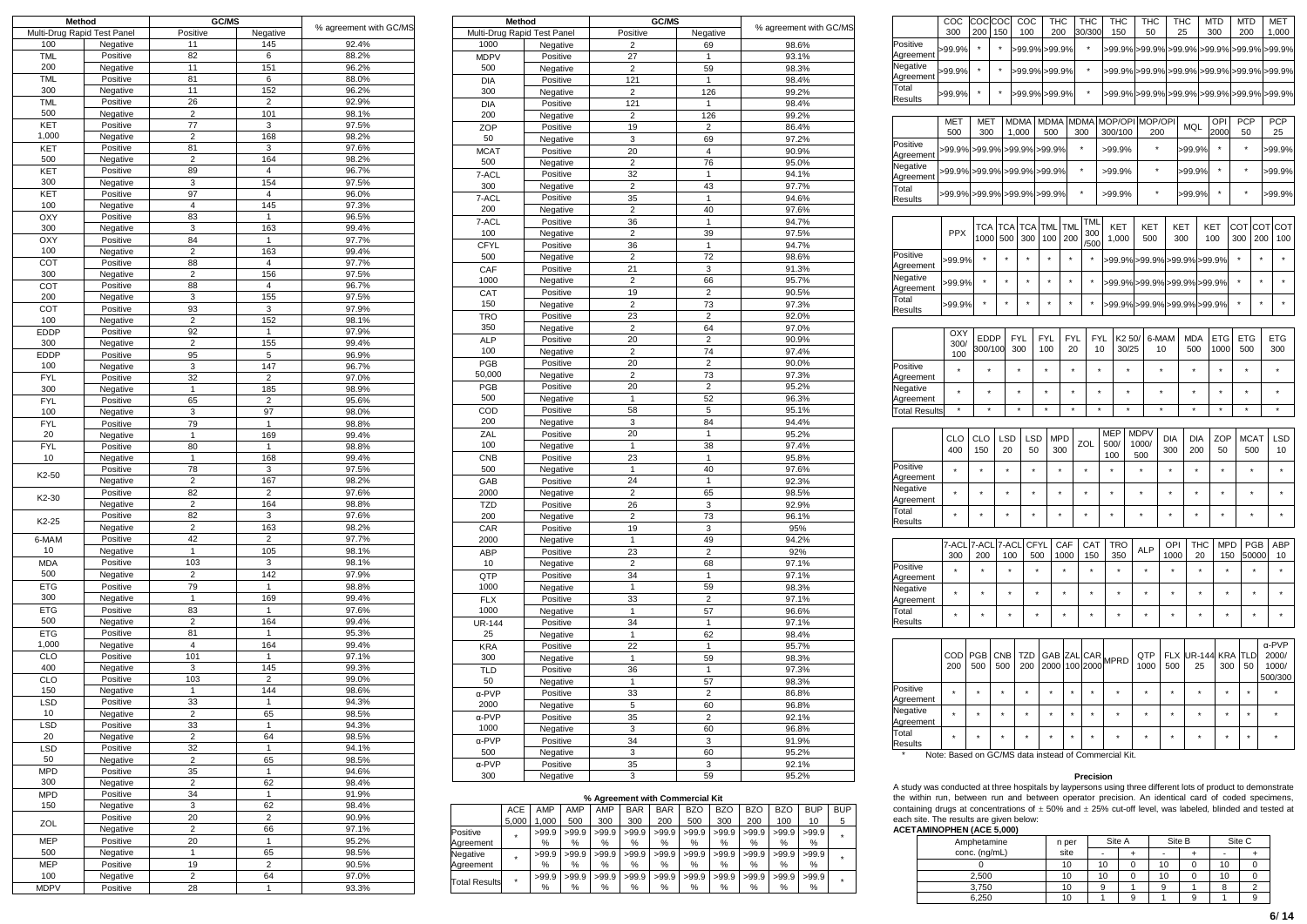| 7,500                            | 10            | 0                        | 10             | 0                        | 10             | 0                        | 10             |
|----------------------------------|---------------|--------------------------|----------------|--------------------------|----------------|--------------------------|----------------|
| AMPHETAMINE (AMP 1,000)          |               |                          |                |                          |                |                          |                |
| Amphetamine                      | n per         | Site A                   |                | Site B                   |                |                          | Site C         |
| conc. (ng/mL)                    | site          |                          | ÷              |                          | ÷              |                          | ÷              |
| 0                                | 10            | 10                       | 0              | 10                       | 0              | 10                       | 0              |
| 500                              | 10            | 10                       | 0              | 10                       | 0              | 10                       | 0              |
| 750                              | 10            | 9                        | 1              | 8                        | $\overline{2}$ | 9                        | 1              |
| 1,250                            | 10            | 1                        | 9              | $\overline{2}$           | 8              | $\overline{2}$           | 8              |
| 1,500                            | 10            | 0                        | 10             | 0                        | 10             | 0                        | 10             |
| <b>AMPHETAMINE (AMP 500)</b>     |               |                          |                |                          |                |                          |                |
| Amphetamine                      | n per         | Site A                   |                | Site B                   |                | Site C                   |                |
| conc. (ng/mL)                    | site          |                          | +              |                          | +              |                          | +              |
| 0                                | 10            | 10                       | 0              | 10                       | 0              | 10                       | 0              |
| 250                              | 10            | 10                       | 0              | 10                       | 0              | 10                       | 0              |
| 375                              | 10            | 9                        | 1              | 9                        | $\mathbf{1}$   | 9                        | 1              |
|                                  | 10            | $\overline{c}$           | 8              |                          | 9              | 2                        |                |
| 625<br>750                       | 10            |                          | 10             | 1<br>0                   | 10             | 0                        | 8<br>10        |
|                                  |               | 0                        |                |                          |                |                          |                |
| AMPHETAMINE (AMP 300)            |               |                          |                |                          |                |                          |                |
| Amphetamine                      | n per<br>site | Site A<br>ä,             | $\ddot{}$      | Site B<br>ä,             | $\ddot{}$      | Site C<br>ä,             | $\ddot{}$      |
| conc. (ng/mL)<br>0               | 10            | 10                       | 0              | 10                       | 0              | 10                       | 0              |
|                                  |               |                          |                |                          |                |                          |                |
| 150                              | 10            | 10                       | 0              | 10                       | 0              | 10                       | 0              |
| 225                              | 10            | 8                        | $\overline{c}$ | 8                        | 2              | 8                        | $\overline{2}$ |
| 375                              | 10            | $\overline{c}$           | 8              | $\overline{\mathbf{c}}$  | 8              | $\overline{c}$           | 8              |
| 450                              | 10            | 0                        | 10             | 0                        | 10             | 0                        | 10             |
| <b>BARBITURATES (BAR 300)</b>    |               |                          |                |                          |                |                          |                |
| Secobarbital                     | n per         | Site A                   |                | Site B                   |                | Site C                   |                |
| conc. (ng/mL)                    | site          |                          | ÷              |                          | +              |                          | $\ddot{}$      |
| 0                                | 10            | 10                       | 0              | 10                       | 0              | 10                       | 0              |
| 150                              | 10            | 10                       | 0              | 10                       | 0              | 10                       | 0              |
| 225                              | 10            | 9                        | 1              | 8                        | $\overline{2}$ | 9                        | $\mathbf{1}$   |
| 375                              | 10            | 2                        | 8              | 1                        | 9              | 2                        | 8              |
| 450                              | 10            | 0                        | 10             | 0                        | 10             | 0                        | 10             |
| <b>BARBITURATES (BAR 200)</b>    |               |                          |                |                          |                |                          |                |
| Secobarbital                     | n per         | Site A                   |                |                          | Site B         | Site C                   |                |
| conc. (ng/mL)                    | site          | $\overline{\phantom{a}}$ | +              | $\centerdot$             | +              | $\overline{\phantom{a}}$ | +              |
| 0                                | 10            | 10                       | 0              | 10                       | 0              | 10                       | 0              |
| 100                              | 10            | 10                       | 0              | 10                       | 0              | 10                       | 0              |
| 150                              | 10            | 9                        | 1              | 9                        | 1              | 9                        | $\mathbf{1}$   |
| 250                              | 10            | 1                        | 9              | 1                        | 9              | 1                        | 9              |
| 300                              | 10            | $\mathbf 0$              | 10             | $\mathbf 0$              | 10             | $\mathbf 0$              | 10             |
|                                  |               |                          |                |                          |                |                          |                |
| <b>BENZODIAZEPINES (BZO 500)</b> |               |                          | Site A         | Site B                   |                |                          | Site C         |
| Oxazepam<br>conc. (ng/mL)        | n per<br>site | ×,                       |                | ÷,                       |                | $\overline{\phantom{a}}$ |                |
| 0                                | 10            | 10                       | $\ddot{}$<br>0 | 10                       | $\ddot{}$<br>0 | 10                       | $\ddot{}$<br>0 |
| 250                              | 10            | 10                       | 0              | 10                       | 0              | 10                       | 0              |
| 375                              | 10            | 8                        | 2              | 9                        | 1              | 8                        | 2              |
| 625                              | 10            | 1                        | 9              | $\overline{2}$           | 8              | 1                        | 9              |
| 750                              | 10            | 0                        | 10             | 0                        | 10             | 0                        | 10             |
| <b>BENZODIAZEPINES (BZO 300)</b> |               |                          |                |                          |                |                          |                |
| Oxazepam                         | n per         | Site A                   |                | Site B                   |                | Site C                   |                |
| conc. (ng/mL)                    | site          | ×,                       | $\ddot{}$      | ÷,                       | $\ddot{}$      | $\overline{\phantom{a}}$ | $\ddot{}$      |
| 0                                | 10            | 10                       | 0              | 10                       | 0              | 10                       | 0              |
| 150                              | 10            | 10                       | 0              | 10                       | 0              | 10                       | 0              |
| 225                              | 10            | 9                        | 1              | 9                        | 1              | 9                        | 1              |
| 375                              | 10            | 1                        | 9              | 1                        | 9              | 1                        | 9              |
| 450                              | 10            | 0                        | 10             | 0                        | 10             | 0                        | 10             |
| <b>BENZODIAZEPINES (BZO 200)</b> |               |                          |                |                          |                |                          |                |
| Oxazepam                         | n per         |                          | Site A         | Site B                   |                |                          | Site C         |
| conc. (ng/mL)                    | site          | ×,                       | $\ddot{}$      | ä,                       | +              | ×,                       | +              |
| 0                                | 10            | 10                       | 0              | 10                       | 0              | 10                       | 0              |
| 100                              | 10            | 10                       | 0              | 10                       | 0              | 10                       | 0              |
| 150                              | 10            | 9                        | 1              | 8                        | $\overline{2}$ | 9                        | 1              |
| 250                              | 10            | 1                        | 9              | 1                        | 9              | $\overline{\mathbf{c}}$  | 8              |
|                                  |               |                          |                |                          |                |                          |                |
| 300                              | 10            | 0                        | 10             | 0                        | 10             | 0                        | 10             |
| <b>BENZODIAZEPINES (BZO 100)</b> |               |                          |                |                          |                |                          |                |
| Oxazepam                         | n per         | Site A                   |                |                          | Site B         | Site C                   |                |
| conc. (ng/mL)                    | site          | $\sim$                   | $\ddot{}$      | $\overline{\phantom{a}}$ | $\ddot{}$      | $\sim$                   | $\ddot{}$      |
| $\pmb{0}$                        | 10            | 10                       | 0              | 10                       | 0              | 10                       | 0              |
| 50                               |               |                          | 0              | 10                       | 0              | 10                       | 0              |
|                                  | 10            | 10                       |                |                          |                |                          |                |
| 75                               | 10            | 9                        | 1              | 8                        | 2              | 7                        | 3              |
| 125                              | 10            | 1                        | 9              | $\mathbf{1}$             | 9              | $\overline{2}$           | 8              |
|                                  |               |                          |                |                          |                |                          |                |
| 150                              | 10            | 0                        | 10             | 0                        | 10             | 0                        | 10             |

# **BUPRENORPHINE (BUP 10)**

| Buprenorphine                | n per | Site A |    | Site B   |    |    | Site C |
|------------------------------|-------|--------|----|----------|----|----|--------|
| conc. (ng/mL)                | site  | ۰      |    | ۰        |    |    |        |
|                              | 10    | 10     | 0  | 10       | 0  | 10 |        |
|                              | 10    | 10     | 0  | 10       |    | 10 |        |
| 7.5                          | 10    | 9      |    | 9        |    | 8  |        |
| 12.5                         | 10    |        | 9  |          | 9  |    | 9      |
| 15                           | 10    |        | 10 | $\Omega$ | 10 |    | 10     |
| <b>IDDENODDUINE (DIID E)</b> |       |        |    |          |    |    |        |

| <b>BUPRENORPHINE (BUP 5)</b> |       |        |    |        |    |    |        |
|------------------------------|-------|--------|----|--------|----|----|--------|
| Buprenorphine                | n per | Site A |    | Site B |    |    | Site C |
| conc. (ng/mL)                | site  |        |    |        |    |    |        |
|                              | 10    | 10     | 0  | 10     |    | 10 |        |
| 2.5                          | 10    | 10     | 0  | 10     |    | 10 |        |
| 3.75                         | 10    | g      |    | 9      |    | 8  |        |
| 6.25                         | 10    |        | 9  |        | 9  |    | 9      |
| 7.5                          | 10    |        | 10 | 0      | 10 |    | 10     |
| COCVINE (COC 300)            |       |        |    |        |    |    |        |

# **COCAINE (COC 300)**

| Benzoylecgonine   | n per |    | Site A |    | Site B |    | Site C |
|-------------------|-------|----|--------|----|--------|----|--------|
| conc. (ng/mL)     | site  | -  |        |    |        |    |        |
|                   | 10    | 10 |        | 10 |        | 10 |        |
| 150               | 10    | 10 |        | 10 |        | 10 |        |
| 225               | 10    | 9  |        | 9  |        | 9  |        |
| 375               | 10    |    | 9      |    | 9      |    |        |
| 450               | 10    |    | 10     |    | 10     |    | 10     |
| COCAINE (COC 200) |       |    |        |    |        |    |        |

#### **COCAINE (COC 200)**

| Benzoylecgonine             | n per | Site A                   |    | Site B |    |    | Site C |
|-----------------------------|-------|--------------------------|----|--------|----|----|--------|
| conc. (ng/mL)               | site  | $\overline{\phantom{a}}$ |    | ۰      |    | ۰  |        |
|                             | 10    | 10                       | 0  | 10     |    | 10 |        |
| 100                         | 10    | 10                       | 0  | 10     |    | 10 |        |
| 150                         | 10    | 9                        |    | 9      |    | 9  |        |
| 250                         | 10    |                          | 9  |        | 9  |    | 9      |
| 300                         | 10    |                          | 10 |        | 10 |    | 10     |
| $0.0011117$ ( $0.0011721$ ) |       |                          |    |        |    |    |        |

# **COCAINE (COC 150)**

| Benzoylecgonine | n per | Site A |    | Site B |    |    | Site C |
|-----------------|-------|--------|----|--------|----|----|--------|
| conc. (ng/mL)   | site  |        |    | ۰      |    |    |        |
|                 | 10    | 10     |    | 10     |    | 10 |        |
| 75              | 10    | 10     |    | 10     |    | 10 |        |
| 112.5           | 10    |        |    |        |    | 9  |        |
| 187.5           | 10    |        |    |        | 8  | ີ  |        |
| 225             | 10    |        | 10 |        | 10 |    |        |
|                 |       |        |    |        |    |    |        |

# **COCAINE (COC 100)**

| Benzoylecgonine | n per | Site A |    | Site B |    |    | Site C |
|-----------------|-------|--------|----|--------|----|----|--------|
| conc. (ng/mL)   | site  | ۰      |    | ۰      |    | ۰  |        |
|                 | 10    | 10     | O  | 10     |    | 10 |        |
| 50              | 10    | 10     |    | 10     |    | 10 |        |
|                 |       |        |    |        |    |    |        |
| 125             | 10    |        | 8  |        |    |    |        |
| 150             | 10    |        | 10 |        | 10 |    | 10     |

# **MARIJUANA (THC300)**

| 11-nor-A9-THC-9 COOH      | n per | Site A |    | Site B |    | Site C |    |
|---------------------------|-------|--------|----|--------|----|--------|----|
| Concentration (ng/mL)     | site  | ۰      |    | ۰      |    | ۰      |    |
|                           | 10    | 10     |    | 10     |    | 10     |    |
| 150                       | 10    | 10     |    | 10     |    | 10     |    |
| 225                       | 10    |        |    |        |    | 9      |    |
| 375                       | 10    |        |    | 3      |    |        | 9  |
| 450                       | 10    |        | 10 |        | 10 |        | 10 |
| <b>MARIJUANA (THC200)</b> |       |        |    |        |    |        |    |

#### 11-nor-A9-THC-9 COOH conc. (ng/mL) n per site Site A Site B Site C - + - + -  $+$ 0 10 10 0<br>100 10 10 0 10  $\begin{array}{|c|c|c|c|}\n\hline\n0 & 10 \\
\hline\n0 & 10 \\
\hline\n\end{array}$  $\overline{\phantom{0}}$  $\frac{10}{10}$  10 10 0  $\overline{1}$   $\overline{1}$   $\overline{1}$ 250 10 8 10  $\overline{0}$  10 1  $\overline{0}$  10  $0 \quad 10$

# **MARIJUANA (THC150)**

| 1.1.1.1.0.04117711101001 |       |                |          |          |        |          |        |
|--------------------------|-------|----------------|----------|----------|--------|----------|--------|
| 11-nor-A9-THC-9 COOH     | n per | Site A         |          |          | Site B | Site C   |        |
| conc. (ng/mL)            | site  |                |          |          |        |          |        |
|                          | 10    | 10             | $\Omega$ | 10       | O      | 10       |        |
| 75                       | 10    | 10             |          | 10       |        | 10       |        |
| 112.5                    | 10    | 9              |          | 9        |        | 9        |        |
| 187.5                    | 10    | $\overline{2}$ | 8        |          | 9      |          | 9      |
| 225                      | 10    |                | 10       | $\Omega$ | 10     | $\Omega$ | 10     |
| <b>MARIJUANA (THC50)</b> |       |                |          |          |        |          |        |
| 11-nor-A9-THC-9 COOH     | n per | Site A         |          |          | Site B |          | Site C |
| conc. (ng/mL)            | site  |                |          |          |        |          |        |

| 25<br>10<br>10<br>10<br>0<br>10<br>0<br>37.5<br>10<br>9<br>1<br>$\overline{2}$<br>9<br>8<br>$\overline{2}$<br>62.5<br>10<br>1<br>9<br>9<br>1<br>75<br>10<br>0<br>10<br>0<br>10<br>0<br><b>MARIJUANA (THC30)</b><br>11-nor-A9-THC-9 COOH conc.<br>Site A<br>Site B<br>Site C<br>n per<br>(ng/mL)<br>site<br>×,<br>$\ddot{}$<br>×,<br>$\ddot{}$<br>0<br>10<br>10<br>0<br>10<br>0<br>10<br>15<br>10<br>10<br>10<br>10<br>0<br>0<br>22.5<br>10<br>9<br>1<br>9<br>1<br>9<br>37.5<br>10<br>$\overline{2}$<br>8<br>2<br>8<br>1<br>45<br>10<br>10<br>10<br>0<br>0<br>0<br><b>MARIJUANA (THC25)</b><br>11-nor-A9-THC-9 COOH<br>Site A<br>Site B<br>Site C<br>n per<br>conc. (ng/mL)<br>site<br>+<br>$\ddot{}$<br>10<br>10<br>10<br>10<br>0<br>0<br>0<br>12.5<br>10<br>10<br>10<br>0<br>10<br>$\mathbf 0$<br>$\overline{2}$<br>$\overline{2}$<br>18.75<br>10<br>8<br>8<br>8<br>31.25<br>1<br>1<br>$\overline{2}$<br>10<br>9<br>9<br>37.5<br>10<br>$\mathbf 0$<br>10<br>0<br>10<br>0<br><b>MARIJUANA (THC20)</b><br>Site A<br>Site B<br>Site C<br>11-nor-A9-THC-9 COOH<br>n per<br>conc. (ng/mL)<br>site<br>ä,<br>÷.<br>$\ddot{}$<br>٠<br>$\ddot{}$<br>$\mathbf 0$<br>10<br>10<br>0<br>10<br>0<br>10<br>10<br>10<br>10<br>0<br>10<br>10<br>0<br>15<br>10<br>8<br>$\overline{2}$<br>8<br>$\overline{2}$<br>8<br>25<br>10<br>1<br>9<br>1<br>9<br>$\overline{2}$<br>10<br>0<br>10<br>10<br>$\mathbf 0$<br>30<br>0<br><b>METHADONE (MTD300)</b><br>Site B<br>Site C<br>Methadone<br>Site A<br>n per<br>conc. (ng/mL)<br>site<br>$\ddot{}$<br>$\ddot{}$<br>10<br>10<br>10<br>0<br>0<br>10<br>0<br>10<br>10<br>10<br>10<br>150<br>0<br>0<br>225<br>10<br>9<br>1<br>9<br>1<br>9<br>$\mathbf{1}$<br>9<br>$\mathbf{1}$<br>375<br>10<br>1<br>9<br>450<br>10<br>0<br>10<br>0<br>10<br>0<br><b>METHADONE (MTD200)</b><br>Site A<br>Site B<br>Site C<br>Methadone<br>n per<br>conc. (ng/mL)<br>site<br>٠<br>+<br>$\overline{\phantom{a}}$<br>+<br>٠<br>10<br>10<br>0<br>10<br>0<br>0<br>10<br>10<br>100<br>10<br>0<br>10<br>10<br>0<br>10<br>8<br>$\overline{2}$<br>$\overline{2}$<br>8<br>150<br>8<br>250<br>10<br>2<br>1<br>9<br>1<br>9<br>10<br>10<br>10<br>300<br>0<br>0<br>0<br>METHAMPHETAMINE (MET1,000)<br>Methamphetamine<br>Site A<br>Site B<br>Site C<br>n per<br>conc. (ng/mL)<br>site<br>ä,<br>ä,<br>ä,<br>$\ddot{}$<br>$\ddot{}$<br>10<br>10<br>$\mathbf 0$<br>0<br>10<br>0<br>10<br>500<br>10<br>10<br>10<br>0<br>10<br>0<br>10<br>9<br>9<br>750<br>1<br>9<br>1<br>10<br>1<br>1,250<br>1<br>9<br>2<br>8 |
|------------------------------------------------------------------------------------------------------------------------------------------------------------------------------------------------------------------------------------------------------------------------------------------------------------------------------------------------------------------------------------------------------------------------------------------------------------------------------------------------------------------------------------------------------------------------------------------------------------------------------------------------------------------------------------------------------------------------------------------------------------------------------------------------------------------------------------------------------------------------------------------------------------------------------------------------------------------------------------------------------------------------------------------------------------------------------------------------------------------------------------------------------------------------------------------------------------------------------------------------------------------------------------------------------------------------------------------------------------------------------------------------------------------------------------------------------------------------------------------------------------------------------------------------------------------------------------------------------------------------------------------------------------------------------------------------------------------------------------------------------------------------------------------------------------------------------------------------------------------------------------------------------------------------------------------------------------------------------------------------------------------------------------------------------------------------------------------------------------------------------------------------------------------------------------------------------------------------------------------------------------------------------------------------------------------------------------------------------------------------------------------------------------------------------------------------------------------------------------------------|
|                                                                                                                                                                                                                                                                                                                                                                                                                                                                                                                                                                                                                                                                                                                                                                                                                                                                                                                                                                                                                                                                                                                                                                                                                                                                                                                                                                                                                                                                                                                                                                                                                                                                                                                                                                                                                                                                                                                                                                                                                                                                                                                                                                                                                                                                                                                                                                                                                                                                                                |
|                                                                                                                                                                                                                                                                                                                                                                                                                                                                                                                                                                                                                                                                                                                                                                                                                                                                                                                                                                                                                                                                                                                                                                                                                                                                                                                                                                                                                                                                                                                                                                                                                                                                                                                                                                                                                                                                                                                                                                                                                                                                                                                                                                                                                                                                                                                                                                                                                                                                                                |
|                                                                                                                                                                                                                                                                                                                                                                                                                                                                                                                                                                                                                                                                                                                                                                                                                                                                                                                                                                                                                                                                                                                                                                                                                                                                                                                                                                                                                                                                                                                                                                                                                                                                                                                                                                                                                                                                                                                                                                                                                                                                                                                                                                                                                                                                                                                                                                                                                                                                                                |
|                                                                                                                                                                                                                                                                                                                                                                                                                                                                                                                                                                                                                                                                                                                                                                                                                                                                                                                                                                                                                                                                                                                                                                                                                                                                                                                                                                                                                                                                                                                                                                                                                                                                                                                                                                                                                                                                                                                                                                                                                                                                                                                                                                                                                                                                                                                                                                                                                                                                                                |
|                                                                                                                                                                                                                                                                                                                                                                                                                                                                                                                                                                                                                                                                                                                                                                                                                                                                                                                                                                                                                                                                                                                                                                                                                                                                                                                                                                                                                                                                                                                                                                                                                                                                                                                                                                                                                                                                                                                                                                                                                                                                                                                                                                                                                                                                                                                                                                                                                                                                                                |
|                                                                                                                                                                                                                                                                                                                                                                                                                                                                                                                                                                                                                                                                                                                                                                                                                                                                                                                                                                                                                                                                                                                                                                                                                                                                                                                                                                                                                                                                                                                                                                                                                                                                                                                                                                                                                                                                                                                                                                                                                                                                                                                                                                                                                                                                                                                                                                                                                                                                                                |
|                                                                                                                                                                                                                                                                                                                                                                                                                                                                                                                                                                                                                                                                                                                                                                                                                                                                                                                                                                                                                                                                                                                                                                                                                                                                                                                                                                                                                                                                                                                                                                                                                                                                                                                                                                                                                                                                                                                                                                                                                                                                                                                                                                                                                                                                                                                                                                                                                                                                                                |
|                                                                                                                                                                                                                                                                                                                                                                                                                                                                                                                                                                                                                                                                                                                                                                                                                                                                                                                                                                                                                                                                                                                                                                                                                                                                                                                                                                                                                                                                                                                                                                                                                                                                                                                                                                                                                                                                                                                                                                                                                                                                                                                                                                                                                                                                                                                                                                                                                                                                                                |
|                                                                                                                                                                                                                                                                                                                                                                                                                                                                                                                                                                                                                                                                                                                                                                                                                                                                                                                                                                                                                                                                                                                                                                                                                                                                                                                                                                                                                                                                                                                                                                                                                                                                                                                                                                                                                                                                                                                                                                                                                                                                                                                                                                                                                                                                                                                                                                                                                                                                                                |
|                                                                                                                                                                                                                                                                                                                                                                                                                                                                                                                                                                                                                                                                                                                                                                                                                                                                                                                                                                                                                                                                                                                                                                                                                                                                                                                                                                                                                                                                                                                                                                                                                                                                                                                                                                                                                                                                                                                                                                                                                                                                                                                                                                                                                                                                                                                                                                                                                                                                                                |
|                                                                                                                                                                                                                                                                                                                                                                                                                                                                                                                                                                                                                                                                                                                                                                                                                                                                                                                                                                                                                                                                                                                                                                                                                                                                                                                                                                                                                                                                                                                                                                                                                                                                                                                                                                                                                                                                                                                                                                                                                                                                                                                                                                                                                                                                                                                                                                                                                                                                                                |
|                                                                                                                                                                                                                                                                                                                                                                                                                                                                                                                                                                                                                                                                                                                                                                                                                                                                                                                                                                                                                                                                                                                                                                                                                                                                                                                                                                                                                                                                                                                                                                                                                                                                                                                                                                                                                                                                                                                                                                                                                                                                                                                                                                                                                                                                                                                                                                                                                                                                                                |
|                                                                                                                                                                                                                                                                                                                                                                                                                                                                                                                                                                                                                                                                                                                                                                                                                                                                                                                                                                                                                                                                                                                                                                                                                                                                                                                                                                                                                                                                                                                                                                                                                                                                                                                                                                                                                                                                                                                                                                                                                                                                                                                                                                                                                                                                                                                                                                                                                                                                                                |
|                                                                                                                                                                                                                                                                                                                                                                                                                                                                                                                                                                                                                                                                                                                                                                                                                                                                                                                                                                                                                                                                                                                                                                                                                                                                                                                                                                                                                                                                                                                                                                                                                                                                                                                                                                                                                                                                                                                                                                                                                                                                                                                                                                                                                                                                                                                                                                                                                                                                                                |
|                                                                                                                                                                                                                                                                                                                                                                                                                                                                                                                                                                                                                                                                                                                                                                                                                                                                                                                                                                                                                                                                                                                                                                                                                                                                                                                                                                                                                                                                                                                                                                                                                                                                                                                                                                                                                                                                                                                                                                                                                                                                                                                                                                                                                                                                                                                                                                                                                                                                                                |
|                                                                                                                                                                                                                                                                                                                                                                                                                                                                                                                                                                                                                                                                                                                                                                                                                                                                                                                                                                                                                                                                                                                                                                                                                                                                                                                                                                                                                                                                                                                                                                                                                                                                                                                                                                                                                                                                                                                                                                                                                                                                                                                                                                                                                                                                                                                                                                                                                                                                                                |
|                                                                                                                                                                                                                                                                                                                                                                                                                                                                                                                                                                                                                                                                                                                                                                                                                                                                                                                                                                                                                                                                                                                                                                                                                                                                                                                                                                                                                                                                                                                                                                                                                                                                                                                                                                                                                                                                                                                                                                                                                                                                                                                                                                                                                                                                                                                                                                                                                                                                                                |
|                                                                                                                                                                                                                                                                                                                                                                                                                                                                                                                                                                                                                                                                                                                                                                                                                                                                                                                                                                                                                                                                                                                                                                                                                                                                                                                                                                                                                                                                                                                                                                                                                                                                                                                                                                                                                                                                                                                                                                                                                                                                                                                                                                                                                                                                                                                                                                                                                                                                                                |
|                                                                                                                                                                                                                                                                                                                                                                                                                                                                                                                                                                                                                                                                                                                                                                                                                                                                                                                                                                                                                                                                                                                                                                                                                                                                                                                                                                                                                                                                                                                                                                                                                                                                                                                                                                                                                                                                                                                                                                                                                                                                                                                                                                                                                                                                                                                                                                                                                                                                                                |
|                                                                                                                                                                                                                                                                                                                                                                                                                                                                                                                                                                                                                                                                                                                                                                                                                                                                                                                                                                                                                                                                                                                                                                                                                                                                                                                                                                                                                                                                                                                                                                                                                                                                                                                                                                                                                                                                                                                                                                                                                                                                                                                                                                                                                                                                                                                                                                                                                                                                                                |
|                                                                                                                                                                                                                                                                                                                                                                                                                                                                                                                                                                                                                                                                                                                                                                                                                                                                                                                                                                                                                                                                                                                                                                                                                                                                                                                                                                                                                                                                                                                                                                                                                                                                                                                                                                                                                                                                                                                                                                                                                                                                                                                                                                                                                                                                                                                                                                                                                                                                                                |
|                                                                                                                                                                                                                                                                                                                                                                                                                                                                                                                                                                                                                                                                                                                                                                                                                                                                                                                                                                                                                                                                                                                                                                                                                                                                                                                                                                                                                                                                                                                                                                                                                                                                                                                                                                                                                                                                                                                                                                                                                                                                                                                                                                                                                                                                                                                                                                                                                                                                                                |
|                                                                                                                                                                                                                                                                                                                                                                                                                                                                                                                                                                                                                                                                                                                                                                                                                                                                                                                                                                                                                                                                                                                                                                                                                                                                                                                                                                                                                                                                                                                                                                                                                                                                                                                                                                                                                                                                                                                                                                                                                                                                                                                                                                                                                                                                                                                                                                                                                                                                                                |
|                                                                                                                                                                                                                                                                                                                                                                                                                                                                                                                                                                                                                                                                                                                                                                                                                                                                                                                                                                                                                                                                                                                                                                                                                                                                                                                                                                                                                                                                                                                                                                                                                                                                                                                                                                                                                                                                                                                                                                                                                                                                                                                                                                                                                                                                                                                                                                                                                                                                                                |
|                                                                                                                                                                                                                                                                                                                                                                                                                                                                                                                                                                                                                                                                                                                                                                                                                                                                                                                                                                                                                                                                                                                                                                                                                                                                                                                                                                                                                                                                                                                                                                                                                                                                                                                                                                                                                                                                                                                                                                                                                                                                                                                                                                                                                                                                                                                                                                                                                                                                                                |
|                                                                                                                                                                                                                                                                                                                                                                                                                                                                                                                                                                                                                                                                                                                                                                                                                                                                                                                                                                                                                                                                                                                                                                                                                                                                                                                                                                                                                                                                                                                                                                                                                                                                                                                                                                                                                                                                                                                                                                                                                                                                                                                                                                                                                                                                                                                                                                                                                                                                                                |
|                                                                                                                                                                                                                                                                                                                                                                                                                                                                                                                                                                                                                                                                                                                                                                                                                                                                                                                                                                                                                                                                                                                                                                                                                                                                                                                                                                                                                                                                                                                                                                                                                                                                                                                                                                                                                                                                                                                                                                                                                                                                                                                                                                                                                                                                                                                                                                                                                                                                                                |
|                                                                                                                                                                                                                                                                                                                                                                                                                                                                                                                                                                                                                                                                                                                                                                                                                                                                                                                                                                                                                                                                                                                                                                                                                                                                                                                                                                                                                                                                                                                                                                                                                                                                                                                                                                                                                                                                                                                                                                                                                                                                                                                                                                                                                                                                                                                                                                                                                                                                                                |
|                                                                                                                                                                                                                                                                                                                                                                                                                                                                                                                                                                                                                                                                                                                                                                                                                                                                                                                                                                                                                                                                                                                                                                                                                                                                                                                                                                                                                                                                                                                                                                                                                                                                                                                                                                                                                                                                                                                                                                                                                                                                                                                                                                                                                                                                                                                                                                                                                                                                                                |
|                                                                                                                                                                                                                                                                                                                                                                                                                                                                                                                                                                                                                                                                                                                                                                                                                                                                                                                                                                                                                                                                                                                                                                                                                                                                                                                                                                                                                                                                                                                                                                                                                                                                                                                                                                                                                                                                                                                                                                                                                                                                                                                                                                                                                                                                                                                                                                                                                                                                                                |
|                                                                                                                                                                                                                                                                                                                                                                                                                                                                                                                                                                                                                                                                                                                                                                                                                                                                                                                                                                                                                                                                                                                                                                                                                                                                                                                                                                                                                                                                                                                                                                                                                                                                                                                                                                                                                                                                                                                                                                                                                                                                                                                                                                                                                                                                                                                                                                                                                                                                                                |
|                                                                                                                                                                                                                                                                                                                                                                                                                                                                                                                                                                                                                                                                                                                                                                                                                                                                                                                                                                                                                                                                                                                                                                                                                                                                                                                                                                                                                                                                                                                                                                                                                                                                                                                                                                                                                                                                                                                                                                                                                                                                                                                                                                                                                                                                                                                                                                                                                                                                                                |
|                                                                                                                                                                                                                                                                                                                                                                                                                                                                                                                                                                                                                                                                                                                                                                                                                                                                                                                                                                                                                                                                                                                                                                                                                                                                                                                                                                                                                                                                                                                                                                                                                                                                                                                                                                                                                                                                                                                                                                                                                                                                                                                                                                                                                                                                                                                                                                                                                                                                                                |
|                                                                                                                                                                                                                                                                                                                                                                                                                                                                                                                                                                                                                                                                                                                                                                                                                                                                                                                                                                                                                                                                                                                                                                                                                                                                                                                                                                                                                                                                                                                                                                                                                                                                                                                                                                                                                                                                                                                                                                                                                                                                                                                                                                                                                                                                                                                                                                                                                                                                                                |
|                                                                                                                                                                                                                                                                                                                                                                                                                                                                                                                                                                                                                                                                                                                                                                                                                                                                                                                                                                                                                                                                                                                                                                                                                                                                                                                                                                                                                                                                                                                                                                                                                                                                                                                                                                                                                                                                                                                                                                                                                                                                                                                                                                                                                                                                                                                                                                                                                                                                                                |
|                                                                                                                                                                                                                                                                                                                                                                                                                                                                                                                                                                                                                                                                                                                                                                                                                                                                                                                                                                                                                                                                                                                                                                                                                                                                                                                                                                                                                                                                                                                                                                                                                                                                                                                                                                                                                                                                                                                                                                                                                                                                                                                                                                                                                                                                                                                                                                                                                                                                                                |
|                                                                                                                                                                                                                                                                                                                                                                                                                                                                                                                                                                                                                                                                                                                                                                                                                                                                                                                                                                                                                                                                                                                                                                                                                                                                                                                                                                                                                                                                                                                                                                                                                                                                                                                                                                                                                                                                                                                                                                                                                                                                                                                                                                                                                                                                                                                                                                                                                                                                                                |
|                                                                                                                                                                                                                                                                                                                                                                                                                                                                                                                                                                                                                                                                                                                                                                                                                                                                                                                                                                                                                                                                                                                                                                                                                                                                                                                                                                                                                                                                                                                                                                                                                                                                                                                                                                                                                                                                                                                                                                                                                                                                                                                                                                                                                                                                                                                                                                                                                                                                                                |
|                                                                                                                                                                                                                                                                                                                                                                                                                                                                                                                                                                                                                                                                                                                                                                                                                                                                                                                                                                                                                                                                                                                                                                                                                                                                                                                                                                                                                                                                                                                                                                                                                                                                                                                                                                                                                                                                                                                                                                                                                                                                                                                                                                                                                                                                                                                                                                                                                                                                                                |
|                                                                                                                                                                                                                                                                                                                                                                                                                                                                                                                                                                                                                                                                                                                                                                                                                                                                                                                                                                                                                                                                                                                                                                                                                                                                                                                                                                                                                                                                                                                                                                                                                                                                                                                                                                                                                                                                                                                                                                                                                                                                                                                                                                                                                                                                                                                                                                                                                                                                                                |
|                                                                                                                                                                                                                                                                                                                                                                                                                                                                                                                                                                                                                                                                                                                                                                                                                                                                                                                                                                                                                                                                                                                                                                                                                                                                                                                                                                                                                                                                                                                                                                                                                                                                                                                                                                                                                                                                                                                                                                                                                                                                                                                                                                                                                                                                                                                                                                                                                                                                                                |
|                                                                                                                                                                                                                                                                                                                                                                                                                                                                                                                                                                                                                                                                                                                                                                                                                                                                                                                                                                                                                                                                                                                                                                                                                                                                                                                                                                                                                                                                                                                                                                                                                                                                                                                                                                                                                                                                                                                                                                                                                                                                                                                                                                                                                                                                                                                                                                                                                                                                                                |
|                                                                                                                                                                                                                                                                                                                                                                                                                                                                                                                                                                                                                                                                                                                                                                                                                                                                                                                                                                                                                                                                                                                                                                                                                                                                                                                                                                                                                                                                                                                                                                                                                                                                                                                                                                                                                                                                                                                                                                                                                                                                                                                                                                                                                                                                                                                                                                                                                                                                                                |
|                                                                                                                                                                                                                                                                                                                                                                                                                                                                                                                                                                                                                                                                                                                                                                                                                                                                                                                                                                                                                                                                                                                                                                                                                                                                                                                                                                                                                                                                                                                                                                                                                                                                                                                                                                                                                                                                                                                                                                                                                                                                                                                                                                                                                                                                                                                                                                                                                                                                                                |
|                                                                                                                                                                                                                                                                                                                                                                                                                                                                                                                                                                                                                                                                                                                                                                                                                                                                                                                                                                                                                                                                                                                                                                                                                                                                                                                                                                                                                                                                                                                                                                                                                                                                                                                                                                                                                                                                                                                                                                                                                                                                                                                                                                                                                                                                                                                                                                                                                                                                                                |
|                                                                                                                                                                                                                                                                                                                                                                                                                                                                                                                                                                                                                                                                                                                                                                                                                                                                                                                                                                                                                                                                                                                                                                                                                                                                                                                                                                                                                                                                                                                                                                                                                                                                                                                                                                                                                                                                                                                                                                                                                                                                                                                                                                                                                                                                                                                                                                                                                                                                                                |
|                                                                                                                                                                                                                                                                                                                                                                                                                                                                                                                                                                                                                                                                                                                                                                                                                                                                                                                                                                                                                                                                                                                                                                                                                                                                                                                                                                                                                                                                                                                                                                                                                                                                                                                                                                                                                                                                                                                                                                                                                                                                                                                                                                                                                                                                                                                                                                                                                                                                                                |
|                                                                                                                                                                                                                                                                                                                                                                                                                                                                                                                                                                                                                                                                                                                                                                                                                                                                                                                                                                                                                                                                                                                                                                                                                                                                                                                                                                                                                                                                                                                                                                                                                                                                                                                                                                                                                                                                                                                                                                                                                                                                                                                                                                                                                                                                                                                                                                                                                                                                                                |
|                                                                                                                                                                                                                                                                                                                                                                                                                                                                                                                                                                                                                                                                                                                                                                                                                                                                                                                                                                                                                                                                                                                                                                                                                                                                                                                                                                                                                                                                                                                                                                                                                                                                                                                                                                                                                                                                                                                                                                                                                                                                                                                                                                                                                                                                                                                                                                                                                                                                                                |
|                                                                                                                                                                                                                                                                                                                                                                                                                                                                                                                                                                                                                                                                                                                                                                                                                                                                                                                                                                                                                                                                                                                                                                                                                                                                                                                                                                                                                                                                                                                                                                                                                                                                                                                                                                                                                                                                                                                                                                                                                                                                                                                                                                                                                                                                                                                                                                                                                                                                                                |
|                                                                                                                                                                                                                                                                                                                                                                                                                                                                                                                                                                                                                                                                                                                                                                                                                                                                                                                                                                                                                                                                                                                                                                                                                                                                                                                                                                                                                                                                                                                                                                                                                                                                                                                                                                                                                                                                                                                                                                                                                                                                                                                                                                                                                                                                                                                                                                                                                                                                                                |
|                                                                                                                                                                                                                                                                                                                                                                                                                                                                                                                                                                                                                                                                                                                                                                                                                                                                                                                                                                                                                                                                                                                                                                                                                                                                                                                                                                                                                                                                                                                                                                                                                                                                                                                                                                                                                                                                                                                                                                                                                                                                                                                                                                                                                                                                                                                                                                                                                                                                                                |
|                                                                                                                                                                                                                                                                                                                                                                                                                                                                                                                                                                                                                                                                                                                                                                                                                                                                                                                                                                                                                                                                                                                                                                                                                                                                                                                                                                                                                                                                                                                                                                                                                                                                                                                                                                                                                                                                                                                                                                                                                                                                                                                                                                                                                                                                                                                                                                                                                                                                                                |
|                                                                                                                                                                                                                                                                                                                                                                                                                                                                                                                                                                                                                                                                                                                                                                                                                                                                                                                                                                                                                                                                                                                                                                                                                                                                                                                                                                                                                                                                                                                                                                                                                                                                                                                                                                                                                                                                                                                                                                                                                                                                                                                                                                                                                                                                                                                                                                                                                                                                                                |
| 1,500<br>10<br>0<br>10<br>0<br>10<br>0                                                                                                                                                                                                                                                                                                                                                                                                                                                                                                                                                                                                                                                                                                                                                                                                                                                                                                                                                                                                                                                                                                                                                                                                                                                                                                                                                                                                                                                                                                                                                                                                                                                                                                                                                                                                                                                                                                                                                                                                                                                                                                                                                                                                                                                                                                                                                                                                                                                         |
|                                                                                                                                                                                                                                                                                                                                                                                                                                                                                                                                                                                                                                                                                                                                                                                                                                                                                                                                                                                                                                                                                                                                                                                                                                                                                                                                                                                                                                                                                                                                                                                                                                                                                                                                                                                                                                                                                                                                                                                                                                                                                                                                                                                                                                                                                                                                                                                                                                                                                                |
| METHAMPHETAMINE (MET 500)                                                                                                                                                                                                                                                                                                                                                                                                                                                                                                                                                                                                                                                                                                                                                                                                                                                                                                                                                                                                                                                                                                                                                                                                                                                                                                                                                                                                                                                                                                                                                                                                                                                                                                                                                                                                                                                                                                                                                                                                                                                                                                                                                                                                                                                                                                                                                                                                                                                                      |
| Site B<br>Site C<br>Methamphetamine<br>Site A<br>n per                                                                                                                                                                                                                                                                                                                                                                                                                                                                                                                                                                                                                                                                                                                                                                                                                                                                                                                                                                                                                                                                                                                                                                                                                                                                                                                                                                                                                                                                                                                                                                                                                                                                                                                                                                                                                                                                                                                                                                                                                                                                                                                                                                                                                                                                                                                                                                                                                                         |
| conc. (ng/mL)<br>site<br>$\ddot{}$<br>$\overline{\phantom{a}}$<br>$\ddot{}$<br>$\overline{\phantom{a}}$                                                                                                                                                                                                                                                                                                                                                                                                                                                                                                                                                                                                                                                                                                                                                                                                                                                                                                                                                                                                                                                                                                                                                                                                                                                                                                                                                                                                                                                                                                                                                                                                                                                                                                                                                                                                                                                                                                                                                                                                                                                                                                                                                                                                                                                                                                                                                                                        |
| $\mathbf 0$<br>10<br>10<br>10<br>10<br>$\mathbf 0$<br>0                                                                                                                                                                                                                                                                                                                                                                                                                                                                                                                                                                                                                                                                                                                                                                                                                                                                                                                                                                                                                                                                                                                                                                                                                                                                                                                                                                                                                                                                                                                                                                                                                                                                                                                                                                                                                                                                                                                                                                                                                                                                                                                                                                                                                                                                                                                                                                                                                                        |
| 250<br>10<br>10<br>0<br>10<br>0<br>10                                                                                                                                                                                                                                                                                                                                                                                                                                                                                                                                                                                                                                                                                                                                                                                                                                                                                                                                                                                                                                                                                                                                                                                                                                                                                                                                                                                                                                                                                                                                                                                                                                                                                                                                                                                                                                                                                                                                                                                                                                                                                                                                                                                                                                                                                                                                                                                                                                                          |
| 375<br>10<br>9<br>$\mathbf{1}$<br>9<br>1<br>9                                                                                                                                                                                                                                                                                                                                                                                                                                                                                                                                                                                                                                                                                                                                                                                                                                                                                                                                                                                                                                                                                                                                                                                                                                                                                                                                                                                                                                                                                                                                                                                                                                                                                                                                                                                                                                                                                                                                                                                                                                                                                                                                                                                                                                                                                                                                                                                                                                                  |
| $\overline{1}$<br>625<br>10<br>9<br>1<br>9<br>1                                                                                                                                                                                                                                                                                                                                                                                                                                                                                                                                                                                                                                                                                                                                                                                                                                                                                                                                                                                                                                                                                                                                                                                                                                                                                                                                                                                                                                                                                                                                                                                                                                                                                                                                                                                                                                                                                                                                                                                                                                                                                                                                                                                                                                                                                                                                                                                                                                                |
| 750<br>10<br>0<br>10<br>0<br>10<br>0                                                                                                                                                                                                                                                                                                                                                                                                                                                                                                                                                                                                                                                                                                                                                                                                                                                                                                                                                                                                                                                                                                                                                                                                                                                                                                                                                                                                                                                                                                                                                                                                                                                                                                                                                                                                                                                                                                                                                                                                                                                                                                                                                                                                                                                                                                                                                                                                                                                           |
| METHAMPHETAMINE (MET300)                                                                                                                                                                                                                                                                                                                                                                                                                                                                                                                                                                                                                                                                                                                                                                                                                                                                                                                                                                                                                                                                                                                                                                                                                                                                                                                                                                                                                                                                                                                                                                                                                                                                                                                                                                                                                                                                                                                                                                                                                                                                                                                                                                                                                                                                                                                                                                                                                                                                       |
| Site A<br>Site B<br>Site C<br>Methamphetamine<br>n per                                                                                                                                                                                                                                                                                                                                                                                                                                                                                                                                                                                                                                                                                                                                                                                                                                                                                                                                                                                                                                                                                                                                                                                                                                                                                                                                                                                                                                                                                                                                                                                                                                                                                                                                                                                                                                                                                                                                                                                                                                                                                                                                                                                                                                                                                                                                                                                                                                         |
| conc. (ng/mL)<br>site<br>ä,<br>×,<br>+<br>٠<br>+                                                                                                                                                                                                                                                                                                                                                                                                                                                                                                                                                                                                                                                                                                                                                                                                                                                                                                                                                                                                                                                                                                                                                                                                                                                                                                                                                                                                                                                                                                                                                                                                                                                                                                                                                                                                                                                                                                                                                                                                                                                                                                                                                                                                                                                                                                                                                                                                                                               |
|                                                                                                                                                                                                                                                                                                                                                                                                                                                                                                                                                                                                                                                                                                                                                                                                                                                                                                                                                                                                                                                                                                                                                                                                                                                                                                                                                                                                                                                                                                                                                                                                                                                                                                                                                                                                                                                                                                                                                                                                                                                                                                                                                                                                                                                                                                                                                                                                                                                                                                |
|                                                                                                                                                                                                                                                                                                                                                                                                                                                                                                                                                                                                                                                                                                                                                                                                                                                                                                                                                                                                                                                                                                                                                                                                                                                                                                                                                                                                                                                                                                                                                                                                                                                                                                                                                                                                                                                                                                                                                                                                                                                                                                                                                                                                                                                                                                                                                                                                                                                                                                |
| 0<br>10<br>10<br>0<br>10<br>10<br>0                                                                                                                                                                                                                                                                                                                                                                                                                                                                                                                                                                                                                                                                                                                                                                                                                                                                                                                                                                                                                                                                                                                                                                                                                                                                                                                                                                                                                                                                                                                                                                                                                                                                                                                                                                                                                                                                                                                                                                                                                                                                                                                                                                                                                                                                                                                                                                                                                                                            |
| 150<br>10<br>10<br>0<br>10<br>10<br>0                                                                                                                                                                                                                                                                                                                                                                                                                                                                                                                                                                                                                                                                                                                                                                                                                                                                                                                                                                                                                                                                                                                                                                                                                                                                                                                                                                                                                                                                                                                                                                                                                                                                                                                                                                                                                                                                                                                                                                                                                                                                                                                                                                                                                                                                                                                                                                                                                                                          |
| 225<br>10<br>9<br>1<br>9<br>1<br>9                                                                                                                                                                                                                                                                                                                                                                                                                                                                                                                                                                                                                                                                                                                                                                                                                                                                                                                                                                                                                                                                                                                                                                                                                                                                                                                                                                                                                                                                                                                                                                                                                                                                                                                                                                                                                                                                                                                                                                                                                                                                                                                                                                                                                                                                                                                                                                                                                                                             |
| 10<br>9<br>9<br>1<br>375<br>1<br>1                                                                                                                                                                                                                                                                                                                                                                                                                                                                                                                                                                                                                                                                                                                                                                                                                                                                                                                                                                                                                                                                                                                                                                                                                                                                                                                                                                                                                                                                                                                                                                                                                                                                                                                                                                                                                                                                                                                                                                                                                                                                                                                                                                                                                                                                                                                                                                                                                                                             |
| 450<br>10<br>0<br>10<br>10<br>0<br>0                                                                                                                                                                                                                                                                                                                                                                                                                                                                                                                                                                                                                                                                                                                                                                                                                                                                                                                                                                                                                                                                                                                                                                                                                                                                                                                                                                                                                                                                                                                                                                                                                                                                                                                                                                                                                                                                                                                                                                                                                                                                                                                                                                                                                                                                                                                                                                                                                                                           |
|                                                                                                                                                                                                                                                                                                                                                                                                                                                                                                                                                                                                                                                                                                                                                                                                                                                                                                                                                                                                                                                                                                                                                                                                                                                                                                                                                                                                                                                                                                                                                                                                                                                                                                                                                                                                                                                                                                                                                                                                                                                                                                                                                                                                                                                                                                                                                                                                                                                                                                |
| Site A<br>Site B<br>Site C                                                                                                                                                                                                                                                                                                                                                                                                                                                                                                                                                                                                                                                                                                                                                                                                                                                                                                                                                                                                                                                                                                                                                                                                                                                                                                                                                                                                                                                                                                                                                                                                                                                                                                                                                                                                                                                                                                                                                                                                                                                                                                                                                                                                                                                                                                                                                                                                                                                                     |
| Methylenedioxymethamphetamine<br>n per<br>site                                                                                                                                                                                                                                                                                                                                                                                                                                                                                                                                                                                                                                                                                                                                                                                                                                                                                                                                                                                                                                                                                                                                                                                                                                                                                                                                                                                                                                                                                                                                                                                                                                                                                                                                                                                                                                                                                                                                                                                                                                                                                                                                                                                                                                                                                                                                                                                                                                                 |
| METHYLENEDIOXYMETHAMPHETAMINE (MDMA1, 000) Ecstasy<br>conc. (ng/mL)<br>10<br>10<br>0<br>10<br>0<br>0<br>10                                                                                                                                                                                                                                                                                                                                                                                                                                                                                                                                                                                                                                                                                                                                                                                                                                                                                                                                                                                                                                                                                                                                                                                                                                                                                                                                                                                                                                                                                                                                                                                                                                                                                                                                                                                                                                                                                                                                                                                                                                                                                                                                                                                                                                                                                                                                                                                     |

10 10 0 10 0 10

 

750 10 1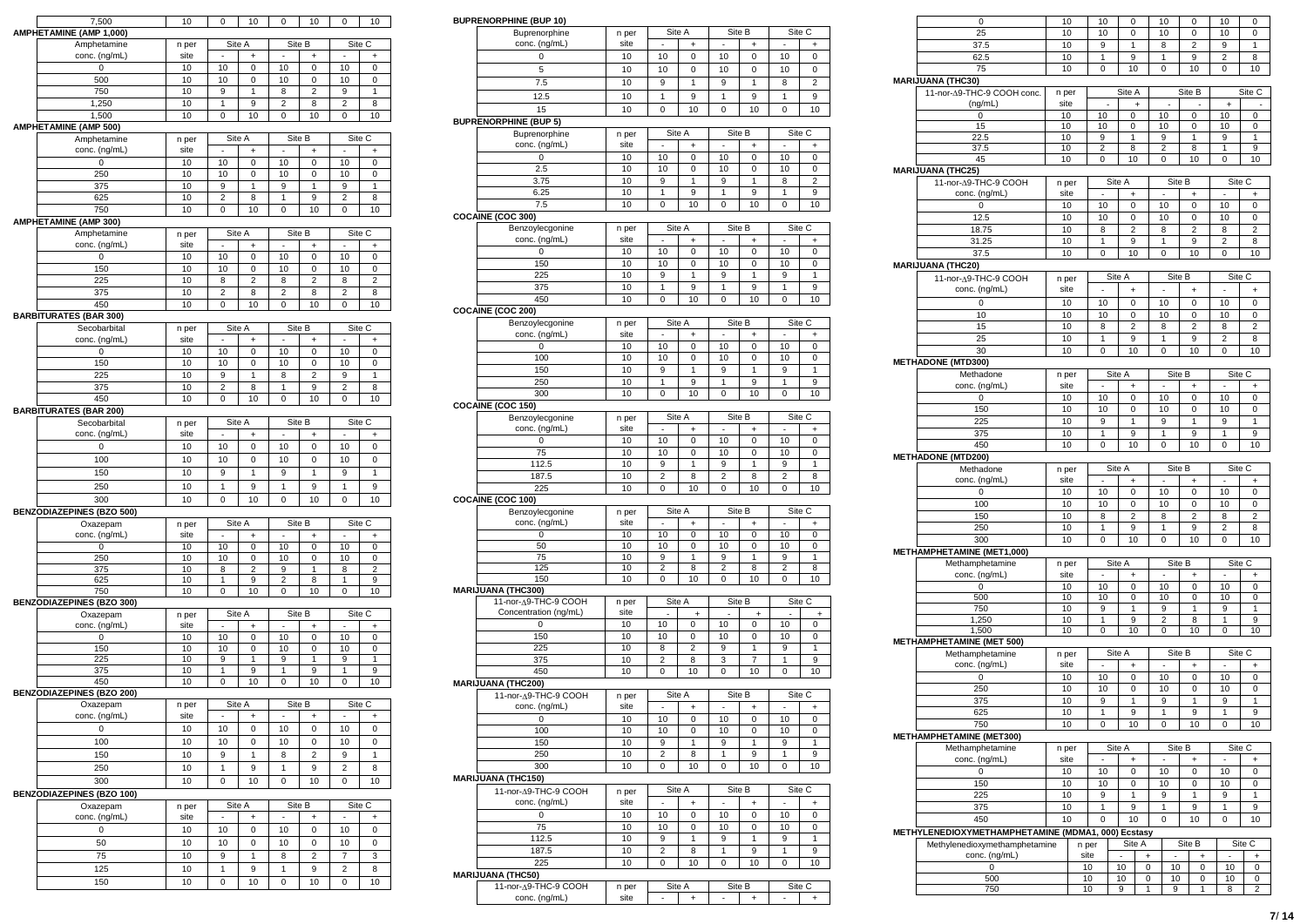| 1<br>1<br>1<br>10<br>10<br>10<br>1,500<br>0<br>10<br>0<br>0<br>METHYLENEDIOXYMETHAMPHETAMINE (MDMA 500) Ecstasy<br>Site A<br>Site B<br>Site C<br>Methylenedioxymethamphetamine<br>n per<br>conc. (ng/mL)<br>site<br>÷<br>+<br>10<br>10<br>0<br>10<br>0<br>10<br>0<br>0<br>250<br>10<br>10<br>10<br>10<br>0<br>0<br>0<br>10<br>8<br>$\overline{2}$<br>9<br>1<br>9<br>375<br>1<br>625<br>10<br>1<br>9<br>1<br>9<br>1<br>9<br>10<br>$\mathbf 0$<br>10<br>$\mathbf 0$<br>10<br>10<br>750<br>0<br>METHYLENEDIOXYMETHAMPHETAMINE (MDMA 300)<br><b>Ecstasy</b><br>Site A<br>Site B<br>Site C<br>Methylenedioxymethamphetamine<br>n per<br>conc. (ng/mL)<br>site<br>$\ddot{}$<br>÷<br>÷<br>0<br>$\mathbf 0$<br>10<br>10<br>0<br>10<br>0<br>10<br>150<br>10<br>10<br>10<br>10<br>0<br>0<br>0<br>225<br>10<br>8<br>$\overline{2}$<br>9<br>1<br>7<br>3<br>375<br>10<br>$\overline{2}$<br>8<br>9<br>1<br>9<br>1<br>450<br>10<br>10<br>0<br>10<br>0<br>0<br>10<br>MORPHINE (MOP/OPI 300)<br>Site C<br>Site A<br>Site B<br>Morphine<br>n per<br>conc. (ng/mL)<br>site<br>$\ddot{}$<br>ä,<br>ä,<br>$\ddot{}$<br>÷,<br>$\ddot{}$<br>0<br>10<br>10<br>0<br>10<br>0<br>10<br>0<br>10<br>10<br>150<br>10<br>10<br>0<br>0<br>0<br>225<br>10<br>9<br>1<br>1<br>1<br>9<br>9<br>375<br>10<br>1<br>9<br>1<br>9<br>1<br>9<br>450<br>10<br>0<br>10<br>0<br>10<br>0<br>10<br><b>MORPHINE (MOP/OPI 200)</b><br>Site A<br>Site B<br>Site C<br>Morphine<br>n per<br>conc. (ng/mL)<br>site<br>$\ddot{}$<br>÷<br>+<br>10<br>0<br>10<br>10<br>0<br>10<br>0<br>0<br>100<br>10<br>10<br>10<br>10<br>0<br>0<br>0<br>150<br>10<br>$\overline{7}$<br>3<br>1<br>9<br>9<br>1<br>$\overline{c}$<br>250<br>10<br>9<br>1<br>9<br>1<br>8<br>10<br>10<br>300<br>10<br>0<br>0<br>0<br>10<br><b>MORPHINE (MOP/OPI 100)</b><br>Site A<br>Site B<br>Site C<br>Morphine<br>n per<br>conc. (ng/mL)<br>site<br>÷,<br>÷,<br>ä,<br>$\ddot{}$<br>$\ddot{}$<br>$\ddot{}$<br>10<br>0<br>10<br>0<br>10<br>$\mathbf 0$<br>10<br>0<br>50<br>10<br>10<br>0<br>10<br>$\mathbf 0$<br>10<br>0<br>75<br>10<br>9<br>1<br>9<br>9<br>1<br>1<br>125<br>10<br>1<br>9<br>1<br>9<br>1<br>9<br>150<br>10<br>10<br>0<br>10<br>0<br>10<br>0<br><b>METHAQUALONE (MQL 300)</b><br>Methaqualone<br>Site A<br>Site B<br>Site C<br>n per<br>conc. (ng/mL)<br>site<br>$\ddot{}$<br>+<br>÷<br>10<br>10<br>10<br>0<br>10<br>0<br>0<br>0<br>150<br>10<br>10<br>0<br>10<br>0<br>10<br>0<br>225<br>10<br>9<br>1<br>9<br>1<br>9<br>1<br>1<br>375<br>10<br>1<br>9<br>9<br>1<br>9<br>450<br>10<br>$\mathbf 0$<br>10<br>0<br>10<br>0<br>10<br>MORPHINE/OPIATE (OPI 2,000)<br>Site A<br>Site B<br>Site C<br>Morphine<br>n per<br>conc. (ng/mL)<br>site<br>$\ddot{}$<br>$\ddot{}$<br>ä,<br>٠<br>+<br>٠<br>0<br>10<br>10<br>0<br>10<br>0<br>10<br>0<br>1,000<br>10<br>10<br>10<br>10<br>0<br>0<br>0<br>10<br>9<br>1<br>9<br>1<br>9<br>1<br>1,500<br>9<br>10<br>1<br>1<br>9<br>1<br>9<br>2,500<br>10<br>10<br>3,000<br>10<br>U<br>υ<br>ιυ<br>υ<br>MORPHINE/OPIATE (OPI 1,000)<br>Site B<br>Site C<br>Morphine<br>Site A<br>n per<br>conc. (ng/mL)<br>site<br>$\sim$<br>÷.<br>$\sim$<br>$\ddot{}$<br>$\ddot{}$<br>$\ddot{}$<br>10<br>10<br>$\overline{0}$<br>10<br>10<br>0<br>0<br>0<br>500<br>10<br>10<br>10<br>10<br>0<br>0<br>0<br>750<br>10<br>2<br>1<br>9<br>$\mathbf{1}$<br>8<br>9<br>$\overline{2}$<br>1<br>9<br>1,250<br>10<br>9<br>8<br>1<br>10<br>1,500<br>10<br>0<br>10<br>0<br>10<br>0<br><b>MEPERIDINE (MPRD100)</b><br>Site B<br>Site C<br>Normeperidine<br>Site A<br>n per<br>conc. (ng/mL)<br>site<br>+<br>$\ddot{}$<br>$\ddot{}$<br>0<br>10<br>10<br>10<br>10<br>0<br>0<br>0<br>50<br>10<br>10<br>0<br>10<br>0<br>10<br>0<br>75<br>10<br>$\overline{\mathbf{c}}$<br>1<br>8<br>9<br>1<br>9<br>9<br>125<br>10<br>2<br>8<br>2<br>8<br>1<br>10<br>150<br>10<br>0<br>0<br>10<br>0<br>10 |       |    |   |   |   |
|------------------------------------------------------------------------------------------------------------------------------------------------------------------------------------------------------------------------------------------------------------------------------------------------------------------------------------------------------------------------------------------------------------------------------------------------------------------------------------------------------------------------------------------------------------------------------------------------------------------------------------------------------------------------------------------------------------------------------------------------------------------------------------------------------------------------------------------------------------------------------------------------------------------------------------------------------------------------------------------------------------------------------------------------------------------------------------------------------------------------------------------------------------------------------------------------------------------------------------------------------------------------------------------------------------------------------------------------------------------------------------------------------------------------------------------------------------------------------------------------------------------------------------------------------------------------------------------------------------------------------------------------------------------------------------------------------------------------------------------------------------------------------------------------------------------------------------------------------------------------------------------------------------------------------------------------------------------------------------------------------------------------------------------------------------------------------------------------------------------------------------------------------------------------------------------------------------------------------------------------------------------------------------------------------------------------------------------------------------------------------------------------------------------------------------------------------------------------------------------------------------------------------------------------------------------------------------------------------------------------------------------------------------------------------------------------------------------------------------------------------------------------------------------------------------------------------------------------------------------------------------------------------------------------------------------------------------------------------------------------------------------------------------------------------------------------------------------------------------------------------------------------------------------------------------------------------------------------------------------------------------------------------------------------------------------------------------------------------------------------------------------------------------------------------------------------------------------------------------------------------------------------------------------------------------------------------------------------------------------------------------------------------------------------------------------------------------------------------------------------------------------------------------------------------|-------|----|---|---|---|
|                                                                                                                                                                                                                                                                                                                                                                                                                                                                                                                                                                                                                                                                                                                                                                                                                                                                                                                                                                                                                                                                                                                                                                                                                                                                                                                                                                                                                                                                                                                                                                                                                                                                                                                                                                                                                                                                                                                                                                                                                                                                                                                                                                                                                                                                                                                                                                                                                                                                                                                                                                                                                                                                                                                                                                                                                                                                                                                                                                                                                                                                                                                                                                                                                                                                                                                                                                                                                                                                                                                                                                                                                                                                                                                                                                                                      | 1,250 | 10 | 9 | 9 | 9 |
|                                                                                                                                                                                                                                                                                                                                                                                                                                                                                                                                                                                                                                                                                                                                                                                                                                                                                                                                                                                                                                                                                                                                                                                                                                                                                                                                                                                                                                                                                                                                                                                                                                                                                                                                                                                                                                                                                                                                                                                                                                                                                                                                                                                                                                                                                                                                                                                                                                                                                                                                                                                                                                                                                                                                                                                                                                                                                                                                                                                                                                                                                                                                                                                                                                                                                                                                                                                                                                                                                                                                                                                                                                                                                                                                                                                                      |       |    |   |   |   |
|                                                                                                                                                                                                                                                                                                                                                                                                                                                                                                                                                                                                                                                                                                                                                                                                                                                                                                                                                                                                                                                                                                                                                                                                                                                                                                                                                                                                                                                                                                                                                                                                                                                                                                                                                                                                                                                                                                                                                                                                                                                                                                                                                                                                                                                                                                                                                                                                                                                                                                                                                                                                                                                                                                                                                                                                                                                                                                                                                                                                                                                                                                                                                                                                                                                                                                                                                                                                                                                                                                                                                                                                                                                                                                                                                                                                      |       |    |   |   |   |
|                                                                                                                                                                                                                                                                                                                                                                                                                                                                                                                                                                                                                                                                                                                                                                                                                                                                                                                                                                                                                                                                                                                                                                                                                                                                                                                                                                                                                                                                                                                                                                                                                                                                                                                                                                                                                                                                                                                                                                                                                                                                                                                                                                                                                                                                                                                                                                                                                                                                                                                                                                                                                                                                                                                                                                                                                                                                                                                                                                                                                                                                                                                                                                                                                                                                                                                                                                                                                                                                                                                                                                                                                                                                                                                                                                                                      |       |    |   |   |   |
|                                                                                                                                                                                                                                                                                                                                                                                                                                                                                                                                                                                                                                                                                                                                                                                                                                                                                                                                                                                                                                                                                                                                                                                                                                                                                                                                                                                                                                                                                                                                                                                                                                                                                                                                                                                                                                                                                                                                                                                                                                                                                                                                                                                                                                                                                                                                                                                                                                                                                                                                                                                                                                                                                                                                                                                                                                                                                                                                                                                                                                                                                                                                                                                                                                                                                                                                                                                                                                                                                                                                                                                                                                                                                                                                                                                                      |       |    |   |   |   |
|                                                                                                                                                                                                                                                                                                                                                                                                                                                                                                                                                                                                                                                                                                                                                                                                                                                                                                                                                                                                                                                                                                                                                                                                                                                                                                                                                                                                                                                                                                                                                                                                                                                                                                                                                                                                                                                                                                                                                                                                                                                                                                                                                                                                                                                                                                                                                                                                                                                                                                                                                                                                                                                                                                                                                                                                                                                                                                                                                                                                                                                                                                                                                                                                                                                                                                                                                                                                                                                                                                                                                                                                                                                                                                                                                                                                      |       |    |   |   |   |
|                                                                                                                                                                                                                                                                                                                                                                                                                                                                                                                                                                                                                                                                                                                                                                                                                                                                                                                                                                                                                                                                                                                                                                                                                                                                                                                                                                                                                                                                                                                                                                                                                                                                                                                                                                                                                                                                                                                                                                                                                                                                                                                                                                                                                                                                                                                                                                                                                                                                                                                                                                                                                                                                                                                                                                                                                                                                                                                                                                                                                                                                                                                                                                                                                                                                                                                                                                                                                                                                                                                                                                                                                                                                                                                                                                                                      |       |    |   |   |   |
|                                                                                                                                                                                                                                                                                                                                                                                                                                                                                                                                                                                                                                                                                                                                                                                                                                                                                                                                                                                                                                                                                                                                                                                                                                                                                                                                                                                                                                                                                                                                                                                                                                                                                                                                                                                                                                                                                                                                                                                                                                                                                                                                                                                                                                                                                                                                                                                                                                                                                                                                                                                                                                                                                                                                                                                                                                                                                                                                                                                                                                                                                                                                                                                                                                                                                                                                                                                                                                                                                                                                                                                                                                                                                                                                                                                                      |       |    |   |   |   |
|                                                                                                                                                                                                                                                                                                                                                                                                                                                                                                                                                                                                                                                                                                                                                                                                                                                                                                                                                                                                                                                                                                                                                                                                                                                                                                                                                                                                                                                                                                                                                                                                                                                                                                                                                                                                                                                                                                                                                                                                                                                                                                                                                                                                                                                                                                                                                                                                                                                                                                                                                                                                                                                                                                                                                                                                                                                                                                                                                                                                                                                                                                                                                                                                                                                                                                                                                                                                                                                                                                                                                                                                                                                                                                                                                                                                      |       |    |   |   |   |
|                                                                                                                                                                                                                                                                                                                                                                                                                                                                                                                                                                                                                                                                                                                                                                                                                                                                                                                                                                                                                                                                                                                                                                                                                                                                                                                                                                                                                                                                                                                                                                                                                                                                                                                                                                                                                                                                                                                                                                                                                                                                                                                                                                                                                                                                                                                                                                                                                                                                                                                                                                                                                                                                                                                                                                                                                                                                                                                                                                                                                                                                                                                                                                                                                                                                                                                                                                                                                                                                                                                                                                                                                                                                                                                                                                                                      |       |    |   |   |   |
|                                                                                                                                                                                                                                                                                                                                                                                                                                                                                                                                                                                                                                                                                                                                                                                                                                                                                                                                                                                                                                                                                                                                                                                                                                                                                                                                                                                                                                                                                                                                                                                                                                                                                                                                                                                                                                                                                                                                                                                                                                                                                                                                                                                                                                                                                                                                                                                                                                                                                                                                                                                                                                                                                                                                                                                                                                                                                                                                                                                                                                                                                                                                                                                                                                                                                                                                                                                                                                                                                                                                                                                                                                                                                                                                                                                                      |       |    |   |   |   |
|                                                                                                                                                                                                                                                                                                                                                                                                                                                                                                                                                                                                                                                                                                                                                                                                                                                                                                                                                                                                                                                                                                                                                                                                                                                                                                                                                                                                                                                                                                                                                                                                                                                                                                                                                                                                                                                                                                                                                                                                                                                                                                                                                                                                                                                                                                                                                                                                                                                                                                                                                                                                                                                                                                                                                                                                                                                                                                                                                                                                                                                                                                                                                                                                                                                                                                                                                                                                                                                                                                                                                                                                                                                                                                                                                                                                      |       |    |   |   |   |
|                                                                                                                                                                                                                                                                                                                                                                                                                                                                                                                                                                                                                                                                                                                                                                                                                                                                                                                                                                                                                                                                                                                                                                                                                                                                                                                                                                                                                                                                                                                                                                                                                                                                                                                                                                                                                                                                                                                                                                                                                                                                                                                                                                                                                                                                                                                                                                                                                                                                                                                                                                                                                                                                                                                                                                                                                                                                                                                                                                                                                                                                                                                                                                                                                                                                                                                                                                                                                                                                                                                                                                                                                                                                                                                                                                                                      |       |    |   |   |   |
|                                                                                                                                                                                                                                                                                                                                                                                                                                                                                                                                                                                                                                                                                                                                                                                                                                                                                                                                                                                                                                                                                                                                                                                                                                                                                                                                                                                                                                                                                                                                                                                                                                                                                                                                                                                                                                                                                                                                                                                                                                                                                                                                                                                                                                                                                                                                                                                                                                                                                                                                                                                                                                                                                                                                                                                                                                                                                                                                                                                                                                                                                                                                                                                                                                                                                                                                                                                                                                                                                                                                                                                                                                                                                                                                                                                                      |       |    |   |   |   |
|                                                                                                                                                                                                                                                                                                                                                                                                                                                                                                                                                                                                                                                                                                                                                                                                                                                                                                                                                                                                                                                                                                                                                                                                                                                                                                                                                                                                                                                                                                                                                                                                                                                                                                                                                                                                                                                                                                                                                                                                                                                                                                                                                                                                                                                                                                                                                                                                                                                                                                                                                                                                                                                                                                                                                                                                                                                                                                                                                                                                                                                                                                                                                                                                                                                                                                                                                                                                                                                                                                                                                                                                                                                                                                                                                                                                      |       |    |   |   |   |
|                                                                                                                                                                                                                                                                                                                                                                                                                                                                                                                                                                                                                                                                                                                                                                                                                                                                                                                                                                                                                                                                                                                                                                                                                                                                                                                                                                                                                                                                                                                                                                                                                                                                                                                                                                                                                                                                                                                                                                                                                                                                                                                                                                                                                                                                                                                                                                                                                                                                                                                                                                                                                                                                                                                                                                                                                                                                                                                                                                                                                                                                                                                                                                                                                                                                                                                                                                                                                                                                                                                                                                                                                                                                                                                                                                                                      |       |    |   |   |   |
|                                                                                                                                                                                                                                                                                                                                                                                                                                                                                                                                                                                                                                                                                                                                                                                                                                                                                                                                                                                                                                                                                                                                                                                                                                                                                                                                                                                                                                                                                                                                                                                                                                                                                                                                                                                                                                                                                                                                                                                                                                                                                                                                                                                                                                                                                                                                                                                                                                                                                                                                                                                                                                                                                                                                                                                                                                                                                                                                                                                                                                                                                                                                                                                                                                                                                                                                                                                                                                                                                                                                                                                                                                                                                                                                                                                                      |       |    |   |   |   |
|                                                                                                                                                                                                                                                                                                                                                                                                                                                                                                                                                                                                                                                                                                                                                                                                                                                                                                                                                                                                                                                                                                                                                                                                                                                                                                                                                                                                                                                                                                                                                                                                                                                                                                                                                                                                                                                                                                                                                                                                                                                                                                                                                                                                                                                                                                                                                                                                                                                                                                                                                                                                                                                                                                                                                                                                                                                                                                                                                                                                                                                                                                                                                                                                                                                                                                                                                                                                                                                                                                                                                                                                                                                                                                                                                                                                      |       |    |   |   |   |
|                                                                                                                                                                                                                                                                                                                                                                                                                                                                                                                                                                                                                                                                                                                                                                                                                                                                                                                                                                                                                                                                                                                                                                                                                                                                                                                                                                                                                                                                                                                                                                                                                                                                                                                                                                                                                                                                                                                                                                                                                                                                                                                                                                                                                                                                                                                                                                                                                                                                                                                                                                                                                                                                                                                                                                                                                                                                                                                                                                                                                                                                                                                                                                                                                                                                                                                                                                                                                                                                                                                                                                                                                                                                                                                                                                                                      |       |    |   |   |   |
|                                                                                                                                                                                                                                                                                                                                                                                                                                                                                                                                                                                                                                                                                                                                                                                                                                                                                                                                                                                                                                                                                                                                                                                                                                                                                                                                                                                                                                                                                                                                                                                                                                                                                                                                                                                                                                                                                                                                                                                                                                                                                                                                                                                                                                                                                                                                                                                                                                                                                                                                                                                                                                                                                                                                                                                                                                                                                                                                                                                                                                                                                                                                                                                                                                                                                                                                                                                                                                                                                                                                                                                                                                                                                                                                                                                                      |       |    |   |   |   |
|                                                                                                                                                                                                                                                                                                                                                                                                                                                                                                                                                                                                                                                                                                                                                                                                                                                                                                                                                                                                                                                                                                                                                                                                                                                                                                                                                                                                                                                                                                                                                                                                                                                                                                                                                                                                                                                                                                                                                                                                                                                                                                                                                                                                                                                                                                                                                                                                                                                                                                                                                                                                                                                                                                                                                                                                                                                                                                                                                                                                                                                                                                                                                                                                                                                                                                                                                                                                                                                                                                                                                                                                                                                                                                                                                                                                      |       |    |   |   |   |
|                                                                                                                                                                                                                                                                                                                                                                                                                                                                                                                                                                                                                                                                                                                                                                                                                                                                                                                                                                                                                                                                                                                                                                                                                                                                                                                                                                                                                                                                                                                                                                                                                                                                                                                                                                                                                                                                                                                                                                                                                                                                                                                                                                                                                                                                                                                                                                                                                                                                                                                                                                                                                                                                                                                                                                                                                                                                                                                                                                                                                                                                                                                                                                                                                                                                                                                                                                                                                                                                                                                                                                                                                                                                                                                                                                                                      |       |    |   |   |   |
|                                                                                                                                                                                                                                                                                                                                                                                                                                                                                                                                                                                                                                                                                                                                                                                                                                                                                                                                                                                                                                                                                                                                                                                                                                                                                                                                                                                                                                                                                                                                                                                                                                                                                                                                                                                                                                                                                                                                                                                                                                                                                                                                                                                                                                                                                                                                                                                                                                                                                                                                                                                                                                                                                                                                                                                                                                                                                                                                                                                                                                                                                                                                                                                                                                                                                                                                                                                                                                                                                                                                                                                                                                                                                                                                                                                                      |       |    |   |   |   |
|                                                                                                                                                                                                                                                                                                                                                                                                                                                                                                                                                                                                                                                                                                                                                                                                                                                                                                                                                                                                                                                                                                                                                                                                                                                                                                                                                                                                                                                                                                                                                                                                                                                                                                                                                                                                                                                                                                                                                                                                                                                                                                                                                                                                                                                                                                                                                                                                                                                                                                                                                                                                                                                                                                                                                                                                                                                                                                                                                                                                                                                                                                                                                                                                                                                                                                                                                                                                                                                                                                                                                                                                                                                                                                                                                                                                      |       |    |   |   |   |
|                                                                                                                                                                                                                                                                                                                                                                                                                                                                                                                                                                                                                                                                                                                                                                                                                                                                                                                                                                                                                                                                                                                                                                                                                                                                                                                                                                                                                                                                                                                                                                                                                                                                                                                                                                                                                                                                                                                                                                                                                                                                                                                                                                                                                                                                                                                                                                                                                                                                                                                                                                                                                                                                                                                                                                                                                                                                                                                                                                                                                                                                                                                                                                                                                                                                                                                                                                                                                                                                                                                                                                                                                                                                                                                                                                                                      |       |    |   |   |   |
|                                                                                                                                                                                                                                                                                                                                                                                                                                                                                                                                                                                                                                                                                                                                                                                                                                                                                                                                                                                                                                                                                                                                                                                                                                                                                                                                                                                                                                                                                                                                                                                                                                                                                                                                                                                                                                                                                                                                                                                                                                                                                                                                                                                                                                                                                                                                                                                                                                                                                                                                                                                                                                                                                                                                                                                                                                                                                                                                                                                                                                                                                                                                                                                                                                                                                                                                                                                                                                                                                                                                                                                                                                                                                                                                                                                                      |       |    |   |   |   |
|                                                                                                                                                                                                                                                                                                                                                                                                                                                                                                                                                                                                                                                                                                                                                                                                                                                                                                                                                                                                                                                                                                                                                                                                                                                                                                                                                                                                                                                                                                                                                                                                                                                                                                                                                                                                                                                                                                                                                                                                                                                                                                                                                                                                                                                                                                                                                                                                                                                                                                                                                                                                                                                                                                                                                                                                                                                                                                                                                                                                                                                                                                                                                                                                                                                                                                                                                                                                                                                                                                                                                                                                                                                                                                                                                                                                      |       |    |   |   |   |
|                                                                                                                                                                                                                                                                                                                                                                                                                                                                                                                                                                                                                                                                                                                                                                                                                                                                                                                                                                                                                                                                                                                                                                                                                                                                                                                                                                                                                                                                                                                                                                                                                                                                                                                                                                                                                                                                                                                                                                                                                                                                                                                                                                                                                                                                                                                                                                                                                                                                                                                                                                                                                                                                                                                                                                                                                                                                                                                                                                                                                                                                                                                                                                                                                                                                                                                                                                                                                                                                                                                                                                                                                                                                                                                                                                                                      |       |    |   |   |   |
|                                                                                                                                                                                                                                                                                                                                                                                                                                                                                                                                                                                                                                                                                                                                                                                                                                                                                                                                                                                                                                                                                                                                                                                                                                                                                                                                                                                                                                                                                                                                                                                                                                                                                                                                                                                                                                                                                                                                                                                                                                                                                                                                                                                                                                                                                                                                                                                                                                                                                                                                                                                                                                                                                                                                                                                                                                                                                                                                                                                                                                                                                                                                                                                                                                                                                                                                                                                                                                                                                                                                                                                                                                                                                                                                                                                                      |       |    |   |   |   |
|                                                                                                                                                                                                                                                                                                                                                                                                                                                                                                                                                                                                                                                                                                                                                                                                                                                                                                                                                                                                                                                                                                                                                                                                                                                                                                                                                                                                                                                                                                                                                                                                                                                                                                                                                                                                                                                                                                                                                                                                                                                                                                                                                                                                                                                                                                                                                                                                                                                                                                                                                                                                                                                                                                                                                                                                                                                                                                                                                                                                                                                                                                                                                                                                                                                                                                                                                                                                                                                                                                                                                                                                                                                                                                                                                                                                      |       |    |   |   |   |
|                                                                                                                                                                                                                                                                                                                                                                                                                                                                                                                                                                                                                                                                                                                                                                                                                                                                                                                                                                                                                                                                                                                                                                                                                                                                                                                                                                                                                                                                                                                                                                                                                                                                                                                                                                                                                                                                                                                                                                                                                                                                                                                                                                                                                                                                                                                                                                                                                                                                                                                                                                                                                                                                                                                                                                                                                                                                                                                                                                                                                                                                                                                                                                                                                                                                                                                                                                                                                                                                                                                                                                                                                                                                                                                                                                                                      |       |    |   |   |   |
|                                                                                                                                                                                                                                                                                                                                                                                                                                                                                                                                                                                                                                                                                                                                                                                                                                                                                                                                                                                                                                                                                                                                                                                                                                                                                                                                                                                                                                                                                                                                                                                                                                                                                                                                                                                                                                                                                                                                                                                                                                                                                                                                                                                                                                                                                                                                                                                                                                                                                                                                                                                                                                                                                                                                                                                                                                                                                                                                                                                                                                                                                                                                                                                                                                                                                                                                                                                                                                                                                                                                                                                                                                                                                                                                                                                                      |       |    |   |   |   |
|                                                                                                                                                                                                                                                                                                                                                                                                                                                                                                                                                                                                                                                                                                                                                                                                                                                                                                                                                                                                                                                                                                                                                                                                                                                                                                                                                                                                                                                                                                                                                                                                                                                                                                                                                                                                                                                                                                                                                                                                                                                                                                                                                                                                                                                                                                                                                                                                                                                                                                                                                                                                                                                                                                                                                                                                                                                                                                                                                                                                                                                                                                                                                                                                                                                                                                                                                                                                                                                                                                                                                                                                                                                                                                                                                                                                      |       |    |   |   |   |
|                                                                                                                                                                                                                                                                                                                                                                                                                                                                                                                                                                                                                                                                                                                                                                                                                                                                                                                                                                                                                                                                                                                                                                                                                                                                                                                                                                                                                                                                                                                                                                                                                                                                                                                                                                                                                                                                                                                                                                                                                                                                                                                                                                                                                                                                                                                                                                                                                                                                                                                                                                                                                                                                                                                                                                                                                                                                                                                                                                                                                                                                                                                                                                                                                                                                                                                                                                                                                                                                                                                                                                                                                                                                                                                                                                                                      |       |    |   |   |   |
|                                                                                                                                                                                                                                                                                                                                                                                                                                                                                                                                                                                                                                                                                                                                                                                                                                                                                                                                                                                                                                                                                                                                                                                                                                                                                                                                                                                                                                                                                                                                                                                                                                                                                                                                                                                                                                                                                                                                                                                                                                                                                                                                                                                                                                                                                                                                                                                                                                                                                                                                                                                                                                                                                                                                                                                                                                                                                                                                                                                                                                                                                                                                                                                                                                                                                                                                                                                                                                                                                                                                                                                                                                                                                                                                                                                                      |       |    |   |   |   |
|                                                                                                                                                                                                                                                                                                                                                                                                                                                                                                                                                                                                                                                                                                                                                                                                                                                                                                                                                                                                                                                                                                                                                                                                                                                                                                                                                                                                                                                                                                                                                                                                                                                                                                                                                                                                                                                                                                                                                                                                                                                                                                                                                                                                                                                                                                                                                                                                                                                                                                                                                                                                                                                                                                                                                                                                                                                                                                                                                                                                                                                                                                                                                                                                                                                                                                                                                                                                                                                                                                                                                                                                                                                                                                                                                                                                      |       |    |   |   |   |
|                                                                                                                                                                                                                                                                                                                                                                                                                                                                                                                                                                                                                                                                                                                                                                                                                                                                                                                                                                                                                                                                                                                                                                                                                                                                                                                                                                                                                                                                                                                                                                                                                                                                                                                                                                                                                                                                                                                                                                                                                                                                                                                                                                                                                                                                                                                                                                                                                                                                                                                                                                                                                                                                                                                                                                                                                                                                                                                                                                                                                                                                                                                                                                                                                                                                                                                                                                                                                                                                                                                                                                                                                                                                                                                                                                                                      |       |    |   |   |   |
|                                                                                                                                                                                                                                                                                                                                                                                                                                                                                                                                                                                                                                                                                                                                                                                                                                                                                                                                                                                                                                                                                                                                                                                                                                                                                                                                                                                                                                                                                                                                                                                                                                                                                                                                                                                                                                                                                                                                                                                                                                                                                                                                                                                                                                                                                                                                                                                                                                                                                                                                                                                                                                                                                                                                                                                                                                                                                                                                                                                                                                                                                                                                                                                                                                                                                                                                                                                                                                                                                                                                                                                                                                                                                                                                                                                                      |       |    |   |   |   |
|                                                                                                                                                                                                                                                                                                                                                                                                                                                                                                                                                                                                                                                                                                                                                                                                                                                                                                                                                                                                                                                                                                                                                                                                                                                                                                                                                                                                                                                                                                                                                                                                                                                                                                                                                                                                                                                                                                                                                                                                                                                                                                                                                                                                                                                                                                                                                                                                                                                                                                                                                                                                                                                                                                                                                                                                                                                                                                                                                                                                                                                                                                                                                                                                                                                                                                                                                                                                                                                                                                                                                                                                                                                                                                                                                                                                      |       |    |   |   |   |
|                                                                                                                                                                                                                                                                                                                                                                                                                                                                                                                                                                                                                                                                                                                                                                                                                                                                                                                                                                                                                                                                                                                                                                                                                                                                                                                                                                                                                                                                                                                                                                                                                                                                                                                                                                                                                                                                                                                                                                                                                                                                                                                                                                                                                                                                                                                                                                                                                                                                                                                                                                                                                                                                                                                                                                                                                                                                                                                                                                                                                                                                                                                                                                                                                                                                                                                                                                                                                                                                                                                                                                                                                                                                                                                                                                                                      |       |    |   |   |   |
|                                                                                                                                                                                                                                                                                                                                                                                                                                                                                                                                                                                                                                                                                                                                                                                                                                                                                                                                                                                                                                                                                                                                                                                                                                                                                                                                                                                                                                                                                                                                                                                                                                                                                                                                                                                                                                                                                                                                                                                                                                                                                                                                                                                                                                                                                                                                                                                                                                                                                                                                                                                                                                                                                                                                                                                                                                                                                                                                                                                                                                                                                                                                                                                                                                                                                                                                                                                                                                                                                                                                                                                                                                                                                                                                                                                                      |       |    |   |   |   |
|                                                                                                                                                                                                                                                                                                                                                                                                                                                                                                                                                                                                                                                                                                                                                                                                                                                                                                                                                                                                                                                                                                                                                                                                                                                                                                                                                                                                                                                                                                                                                                                                                                                                                                                                                                                                                                                                                                                                                                                                                                                                                                                                                                                                                                                                                                                                                                                                                                                                                                                                                                                                                                                                                                                                                                                                                                                                                                                                                                                                                                                                                                                                                                                                                                                                                                                                                                                                                                                                                                                                                                                                                                                                                                                                                                                                      |       |    |   |   |   |
|                                                                                                                                                                                                                                                                                                                                                                                                                                                                                                                                                                                                                                                                                                                                                                                                                                                                                                                                                                                                                                                                                                                                                                                                                                                                                                                                                                                                                                                                                                                                                                                                                                                                                                                                                                                                                                                                                                                                                                                                                                                                                                                                                                                                                                                                                                                                                                                                                                                                                                                                                                                                                                                                                                                                                                                                                                                                                                                                                                                                                                                                                                                                                                                                                                                                                                                                                                                                                                                                                                                                                                                                                                                                                                                                                                                                      |       |    |   |   |   |
|                                                                                                                                                                                                                                                                                                                                                                                                                                                                                                                                                                                                                                                                                                                                                                                                                                                                                                                                                                                                                                                                                                                                                                                                                                                                                                                                                                                                                                                                                                                                                                                                                                                                                                                                                                                                                                                                                                                                                                                                                                                                                                                                                                                                                                                                                                                                                                                                                                                                                                                                                                                                                                                                                                                                                                                                                                                                                                                                                                                                                                                                                                                                                                                                                                                                                                                                                                                                                                                                                                                                                                                                                                                                                                                                                                                                      |       |    |   |   |   |
|                                                                                                                                                                                                                                                                                                                                                                                                                                                                                                                                                                                                                                                                                                                                                                                                                                                                                                                                                                                                                                                                                                                                                                                                                                                                                                                                                                                                                                                                                                                                                                                                                                                                                                                                                                                                                                                                                                                                                                                                                                                                                                                                                                                                                                                                                                                                                                                                                                                                                                                                                                                                                                                                                                                                                                                                                                                                                                                                                                                                                                                                                                                                                                                                                                                                                                                                                                                                                                                                                                                                                                                                                                                                                                                                                                                                      |       |    |   |   |   |
|                                                                                                                                                                                                                                                                                                                                                                                                                                                                                                                                                                                                                                                                                                                                                                                                                                                                                                                                                                                                                                                                                                                                                                                                                                                                                                                                                                                                                                                                                                                                                                                                                                                                                                                                                                                                                                                                                                                                                                                                                                                                                                                                                                                                                                                                                                                                                                                                                                                                                                                                                                                                                                                                                                                                                                                                                                                                                                                                                                                                                                                                                                                                                                                                                                                                                                                                                                                                                                                                                                                                                                                                                                                                                                                                                                                                      |       |    |   |   |   |
|                                                                                                                                                                                                                                                                                                                                                                                                                                                                                                                                                                                                                                                                                                                                                                                                                                                                                                                                                                                                                                                                                                                                                                                                                                                                                                                                                                                                                                                                                                                                                                                                                                                                                                                                                                                                                                                                                                                                                                                                                                                                                                                                                                                                                                                                                                                                                                                                                                                                                                                                                                                                                                                                                                                                                                                                                                                                                                                                                                                                                                                                                                                                                                                                                                                                                                                                                                                                                                                                                                                                                                                                                                                                                                                                                                                                      |       |    |   |   |   |
|                                                                                                                                                                                                                                                                                                                                                                                                                                                                                                                                                                                                                                                                                                                                                                                                                                                                                                                                                                                                                                                                                                                                                                                                                                                                                                                                                                                                                                                                                                                                                                                                                                                                                                                                                                                                                                                                                                                                                                                                                                                                                                                                                                                                                                                                                                                                                                                                                                                                                                                                                                                                                                                                                                                                                                                                                                                                                                                                                                                                                                                                                                                                                                                                                                                                                                                                                                                                                                                                                                                                                                                                                                                                                                                                                                                                      |       |    |   |   |   |
|                                                                                                                                                                                                                                                                                                                                                                                                                                                                                                                                                                                                                                                                                                                                                                                                                                                                                                                                                                                                                                                                                                                                                                                                                                                                                                                                                                                                                                                                                                                                                                                                                                                                                                                                                                                                                                                                                                                                                                                                                                                                                                                                                                                                                                                                                                                                                                                                                                                                                                                                                                                                                                                                                                                                                                                                                                                                                                                                                                                                                                                                                                                                                                                                                                                                                                                                                                                                                                                                                                                                                                                                                                                                                                                                                                                                      |       |    |   |   |   |
|                                                                                                                                                                                                                                                                                                                                                                                                                                                                                                                                                                                                                                                                                                                                                                                                                                                                                                                                                                                                                                                                                                                                                                                                                                                                                                                                                                                                                                                                                                                                                                                                                                                                                                                                                                                                                                                                                                                                                                                                                                                                                                                                                                                                                                                                                                                                                                                                                                                                                                                                                                                                                                                                                                                                                                                                                                                                                                                                                                                                                                                                                                                                                                                                                                                                                                                                                                                                                                                                                                                                                                                                                                                                                                                                                                                                      |       |    |   |   |   |
|                                                                                                                                                                                                                                                                                                                                                                                                                                                                                                                                                                                                                                                                                                                                                                                                                                                                                                                                                                                                                                                                                                                                                                                                                                                                                                                                                                                                                                                                                                                                                                                                                                                                                                                                                                                                                                                                                                                                                                                                                                                                                                                                                                                                                                                                                                                                                                                                                                                                                                                                                                                                                                                                                                                                                                                                                                                                                                                                                                                                                                                                                                                                                                                                                                                                                                                                                                                                                                                                                                                                                                                                                                                                                                                                                                                                      |       |    |   |   |   |
|                                                                                                                                                                                                                                                                                                                                                                                                                                                                                                                                                                                                                                                                                                                                                                                                                                                                                                                                                                                                                                                                                                                                                                                                                                                                                                                                                                                                                                                                                                                                                                                                                                                                                                                                                                                                                                                                                                                                                                                                                                                                                                                                                                                                                                                                                                                                                                                                                                                                                                                                                                                                                                                                                                                                                                                                                                                                                                                                                                                                                                                                                                                                                                                                                                                                                                                                                                                                                                                                                                                                                                                                                                                                                                                                                                                                      |       |    |   |   |   |
|                                                                                                                                                                                                                                                                                                                                                                                                                                                                                                                                                                                                                                                                                                                                                                                                                                                                                                                                                                                                                                                                                                                                                                                                                                                                                                                                                                                                                                                                                                                                                                                                                                                                                                                                                                                                                                                                                                                                                                                                                                                                                                                                                                                                                                                                                                                                                                                                                                                                                                                                                                                                                                                                                                                                                                                                                                                                                                                                                                                                                                                                                                                                                                                                                                                                                                                                                                                                                                                                                                                                                                                                                                                                                                                                                                                                      |       |    |   |   |   |
|                                                                                                                                                                                                                                                                                                                                                                                                                                                                                                                                                                                                                                                                                                                                                                                                                                                                                                                                                                                                                                                                                                                                                                                                                                                                                                                                                                                                                                                                                                                                                                                                                                                                                                                                                                                                                                                                                                                                                                                                                                                                                                                                                                                                                                                                                                                                                                                                                                                                                                                                                                                                                                                                                                                                                                                                                                                                                                                                                                                                                                                                                                                                                                                                                                                                                                                                                                                                                                                                                                                                                                                                                                                                                                                                                                                                      |       |    |   |   |   |
|                                                                                                                                                                                                                                                                                                                                                                                                                                                                                                                                                                                                                                                                                                                                                                                                                                                                                                                                                                                                                                                                                                                                                                                                                                                                                                                                                                                                                                                                                                                                                                                                                                                                                                                                                                                                                                                                                                                                                                                                                                                                                                                                                                                                                                                                                                                                                                                                                                                                                                                                                                                                                                                                                                                                                                                                                                                                                                                                                                                                                                                                                                                                                                                                                                                                                                                                                                                                                                                                                                                                                                                                                                                                                                                                                                                                      |       |    |   |   |   |
|                                                                                                                                                                                                                                                                                                                                                                                                                                                                                                                                                                                                                                                                                                                                                                                                                                                                                                                                                                                                                                                                                                                                                                                                                                                                                                                                                                                                                                                                                                                                                                                                                                                                                                                                                                                                                                                                                                                                                                                                                                                                                                                                                                                                                                                                                                                                                                                                                                                                                                                                                                                                                                                                                                                                                                                                                                                                                                                                                                                                                                                                                                                                                                                                                                                                                                                                                                                                                                                                                                                                                                                                                                                                                                                                                                                                      |       |    |   |   |   |
|                                                                                                                                                                                                                                                                                                                                                                                                                                                                                                                                                                                                                                                                                                                                                                                                                                                                                                                                                                                                                                                                                                                                                                                                                                                                                                                                                                                                                                                                                                                                                                                                                                                                                                                                                                                                                                                                                                                                                                                                                                                                                                                                                                                                                                                                                                                                                                                                                                                                                                                                                                                                                                                                                                                                                                                                                                                                                                                                                                                                                                                                                                                                                                                                                                                                                                                                                                                                                                                                                                                                                                                                                                                                                                                                                                                                      |       |    |   |   |   |
|                                                                                                                                                                                                                                                                                                                                                                                                                                                                                                                                                                                                                                                                                                                                                                                                                                                                                                                                                                                                                                                                                                                                                                                                                                                                                                                                                                                                                                                                                                                                                                                                                                                                                                                                                                                                                                                                                                                                                                                                                                                                                                                                                                                                                                                                                                                                                                                                                                                                                                                                                                                                                                                                                                                                                                                                                                                                                                                                                                                                                                                                                                                                                                                                                                                                                                                                                                                                                                                                                                                                                                                                                                                                                                                                                                                                      |       |    |   |   |   |
|                                                                                                                                                                                                                                                                                                                                                                                                                                                                                                                                                                                                                                                                                                                                                                                                                                                                                                                                                                                                                                                                                                                                                                                                                                                                                                                                                                                                                                                                                                                                                                                                                                                                                                                                                                                                                                                                                                                                                                                                                                                                                                                                                                                                                                                                                                                                                                                                                                                                                                                                                                                                                                                                                                                                                                                                                                                                                                                                                                                                                                                                                                                                                                                                                                                                                                                                                                                                                                                                                                                                                                                                                                                                                                                                                                                                      |       |    |   |   |   |
|                                                                                                                                                                                                                                                                                                                                                                                                                                                                                                                                                                                                                                                                                                                                                                                                                                                                                                                                                                                                                                                                                                                                                                                                                                                                                                                                                                                                                                                                                                                                                                                                                                                                                                                                                                                                                                                                                                                                                                                                                                                                                                                                                                                                                                                                                                                                                                                                                                                                                                                                                                                                                                                                                                                                                                                                                                                                                                                                                                                                                                                                                                                                                                                                                                                                                                                                                                                                                                                                                                                                                                                                                                                                                                                                                                                                      |       |    |   |   |   |
|                                                                                                                                                                                                                                                                                                                                                                                                                                                                                                                                                                                                                                                                                                                                                                                                                                                                                                                                                                                                                                                                                                                                                                                                                                                                                                                                                                                                                                                                                                                                                                                                                                                                                                                                                                                                                                                                                                                                                                                                                                                                                                                                                                                                                                                                                                                                                                                                                                                                                                                                                                                                                                                                                                                                                                                                                                                                                                                                                                                                                                                                                                                                                                                                                                                                                                                                                                                                                                                                                                                                                                                                                                                                                                                                                                                                      |       |    |   |   |   |
|                                                                                                                                                                                                                                                                                                                                                                                                                                                                                                                                                                                                                                                                                                                                                                                                                                                                                                                                                                                                                                                                                                                                                                                                                                                                                                                                                                                                                                                                                                                                                                                                                                                                                                                                                                                                                                                                                                                                                                                                                                                                                                                                                                                                                                                                                                                                                                                                                                                                                                                                                                                                                                                                                                                                                                                                                                                                                                                                                                                                                                                                                                                                                                                                                                                                                                                                                                                                                                                                                                                                                                                                                                                                                                                                                                                                      |       |    |   |   |   |
|                                                                                                                                                                                                                                                                                                                                                                                                                                                                                                                                                                                                                                                                                                                                                                                                                                                                                                                                                                                                                                                                                                                                                                                                                                                                                                                                                                                                                                                                                                                                                                                                                                                                                                                                                                                                                                                                                                                                                                                                                                                                                                                                                                                                                                                                                                                                                                                                                                                                                                                                                                                                                                                                                                                                                                                                                                                                                                                                                                                                                                                                                                                                                                                                                                                                                                                                                                                                                                                                                                                                                                                                                                                                                                                                                                                                      |       |    |   |   |   |
|                                                                                                                                                                                                                                                                                                                                                                                                                                                                                                                                                                                                                                                                                                                                                                                                                                                                                                                                                                                                                                                                                                                                                                                                                                                                                                                                                                                                                                                                                                                                                                                                                                                                                                                                                                                                                                                                                                                                                                                                                                                                                                                                                                                                                                                                                                                                                                                                                                                                                                                                                                                                                                                                                                                                                                                                                                                                                                                                                                                                                                                                                                                                                                                                                                                                                                                                                                                                                                                                                                                                                                                                                                                                                                                                                                                                      |       |    |   |   |   |
|                                                                                                                                                                                                                                                                                                                                                                                                                                                                                                                                                                                                                                                                                                                                                                                                                                                                                                                                                                                                                                                                                                                                                                                                                                                                                                                                                                                                                                                                                                                                                                                                                                                                                                                                                                                                                                                                                                                                                                                                                                                                                                                                                                                                                                                                                                                                                                                                                                                                                                                                                                                                                                                                                                                                                                                                                                                                                                                                                                                                                                                                                                                                                                                                                                                                                                                                                                                                                                                                                                                                                                                                                                                                                                                                                                                                      |       |    |   |   |   |
|                                                                                                                                                                                                                                                                                                                                                                                                                                                                                                                                                                                                                                                                                                                                                                                                                                                                                                                                                                                                                                                                                                                                                                                                                                                                                                                                                                                                                                                                                                                                                                                                                                                                                                                                                                                                                                                                                                                                                                                                                                                                                                                                                                                                                                                                                                                                                                                                                                                                                                                                                                                                                                                                                                                                                                                                                                                                                                                                                                                                                                                                                                                                                                                                                                                                                                                                                                                                                                                                                                                                                                                                                                                                                                                                                                                                      |       |    |   |   |   |
|                                                                                                                                                                                                                                                                                                                                                                                                                                                                                                                                                                                                                                                                                                                                                                                                                                                                                                                                                                                                                                                                                                                                                                                                                                                                                                                                                                                                                                                                                                                                                                                                                                                                                                                                                                                                                                                                                                                                                                                                                                                                                                                                                                                                                                                                                                                                                                                                                                                                                                                                                                                                                                                                                                                                                                                                                                                                                                                                                                                                                                                                                                                                                                                                                                                                                                                                                                                                                                                                                                                                                                                                                                                                                                                                                                                                      |       |    |   |   |   |
|                                                                                                                                                                                                                                                                                                                                                                                                                                                                                                                                                                                                                                                                                                                                                                                                                                                                                                                                                                                                                                                                                                                                                                                                                                                                                                                                                                                                                                                                                                                                                                                                                                                                                                                                                                                                                                                                                                                                                                                                                                                                                                                                                                                                                                                                                                                                                                                                                                                                                                                                                                                                                                                                                                                                                                                                                                                                                                                                                                                                                                                                                                                                                                                                                                                                                                                                                                                                                                                                                                                                                                                                                                                                                                                                                                                                      |       |    |   |   |   |

#### **PHENCYCLIDINE (PCP 50 )**

| Phencyclidine                | n per |    | Site A |    | Site B | Site C |    |  |  |
|------------------------------|-------|----|--------|----|--------|--------|----|--|--|
| conc. (ng/mL)                | site  |    |        |    |        | ۰      |    |  |  |
|                              | 10    | 10 | O      | 10 | 0      | 10     |    |  |  |
| 25                           | 10    | 10 |        | 10 | 0      | 10     |    |  |  |
| 37.5                         | 10    | 8  |        | 9  |        | 9      |    |  |  |
| 62.5                         | 10    |    | 9      |    | 9      |        | 9  |  |  |
| 75                           | 10    |    | 10     |    | 10     |        | 10 |  |  |
| <b>ICNOVOLIBINE (BOB 95)</b> |       |    |        |    |        |        |    |  |  |

# **PHENCYCLIDINE (PCP 25 )**

| Phencyclidine      | n per | Site A |                | Site B |    | Site C |    |
|--------------------|-------|--------|----------------|--------|----|--------|----|
| conc. (ng/mL)      | site  | ۰      |                | ۰      |    |        |    |
|                    | 10    | 10     | 0              | 10     |    | 10     |    |
| 12.5               | 10    | 10     | 0              | 10     | Ω  | 10     |    |
| 18.75              | 10    | 8      | $\overline{2}$ | 9      |    | 9      |    |
| 31.25              | 10    |        | 9              |        | 9  |        |    |
| 37.5               | 10    | O      | 10             |        | 10 |        | 10 |
| PROPOXYPHENE (PPX) |       |        |                |        |    |        |    |

#### Propoxyphene conc. (ng/mL) n per site Site A Site B Site C - + - + - + 0 10 10<br>150 10 10 10 10 10  $\overline{0}$  $\frac{10}{10}$  $\overline{0}$  10  $\overline{0}$  $\frac{1}{10}$  0 225 10<br>375 10  $\overline{1}$ 10<br>10<br>10<br>10 1  $\frac{9}{10}$  $\frac{1}{0}$   $0 \quad 10$  $\overline{0}$ 10

#### **TRICYCLIC ANTIDEPRESSANTS (TCA1000 )**

| Nortriptyline                      | n per |                  | Site A         |    | Site B         |        | Site C         |  |
|------------------------------------|-------|------------------|----------------|----|----------------|--------|----------------|--|
| conc. (ng/mL)                      | site  |                  | $\ddot{}$      | ٠  | $\ddot{}$      | ٠      | $\ddot{}$      |  |
| 0                                  | 10    | 10               | $\mathbf 0$    | 10 | 0              | 10     | $\mathbf 0$    |  |
| 500                                | 10    | 10               | $\mathbf 0$    | 10 | 0              | 10     | $\mathbf 0$    |  |
| 750                                | 10    | 9                | 1              | 8  | $\overline{2}$ | 8      | $\overline{2}$ |  |
| 1,250                              | 10    | 1                | 9              | 1  | 9              | 1      | 9              |  |
| 1.500                              | 10    | 0                | 10             | 0  | 10             | 0      | 10             |  |
| TRICYCLIC ANTIDEPRESSANTS (TCA500) |       |                  |                |    |                |        |                |  |
| Nortriptyline                      | n per | Site A<br>Site B |                |    |                | Site C |                |  |
| conc. (ng/mL)                      | site  |                  | $\ddot{}$      | ٠  | $+$            |        | $\ddot{}$      |  |
| 0                                  | 10    | 10               | $\mathbf 0$    | 10 | 0              | 10     | $\mathbf 0$    |  |
| 250                                | 10    | 10               | $\mathbf 0$    | 10 | 0              | 10     | $\mathbf 0$    |  |
| 375                                | 10    | 8                | $\overline{2}$ | 9  | 1              | 8      | $\overline{2}$ |  |
| 625                                | 10    | $\overline{2}$   | 8              | 1  | 9              | 1      | 9              |  |
| 750                                | 10    | $\Omega$         | 10             | 0  | 10             | 0      | 10             |  |
| TRICYCLIC ANTIDEPRESSANTS (TCA300) |       |                  |                |    |                |        |                |  |
| Nortriptyline                      | n per |                  | Site A         |    | Site B         |        | Site C         |  |
| conc. (ng/mL)                      | site  |                  | $\ddot{}$      |    | $\ddot{}$      |        | $\ddot{}$      |  |
| 0                                  | 10    | 10               | $\mathbf 0$    | 10 | 0              | 10     | $\mathbf 0$    |  |
| 150                                | 10    | 10               | 0              | 10 | $\mathbf 0$    | 10     | $\mathbf 0$    |  |

| 450                       | 10                                          | $\Omega$       | 10 | $\Omega$ | 10 | $\Omega$ | 10             |  |  |  |  |
|---------------------------|---------------------------------------------|----------------|----|----------|----|----------|----------------|--|--|--|--|
| <b>TRAMADOL (TML 100)</b> | Site A<br>Site B<br>Site C<br>n per<br>site |                |    |          |    |          |                |  |  |  |  |
| Tramadol conc. (ng/mL)    |                                             |                |    |          |    |          |                |  |  |  |  |
|                           |                                             |                |    |          |    |          |                |  |  |  |  |
|                           | 10                                          | 10             |    | 10       |    | 10       | 0              |  |  |  |  |
| 50                        | 10                                          | 10             |    | 10       | 0  | 10       |                |  |  |  |  |
| 75                        | 10                                          |                | 3  | 9        |    | 8        | $\overline{2}$ |  |  |  |  |
| 125                       | 10                                          | $\overline{2}$ | 8  |          | 9  |          | 9              |  |  |  |  |
| 150                       | 10                                          | $\Omega$       | 10 | $\Omega$ | 10 | 0        | 10             |  |  |  |  |
| <b>TRAMADOL (TML 200)</b> |                                             |                |    |          |    |          |                |  |  |  |  |

9

1

 

  $\frac{9}{10}$ 

225 10<br>375 10

| Tramadol conc. (ng/mL) | n per | Site A |    |    | Site B |    | Site C |
|------------------------|-------|--------|----|----|--------|----|--------|
|                        | site  | ۰      |    | ۰  |        | ۰  |        |
|                        | 10    | 10     |    | 10 |        | 10 |        |
| 100                    | 10    | 10     |    | 10 |        | 10 |        |
| 150                    | 10    | 9      |    | 9  |        | 8  |        |
| 250                    | 10    |        |    |    |        |    |        |
| 300                    | 10    |        | 10 |    | 10     |    | 10     |

# **TRAMADOL (TML 300)**

| Tramadol conc. (ng/mL) | n per | Site A |    |    | Site B |    | Site C |  |  |
|------------------------|-------|--------|----|----|--------|----|--------|--|--|
|                        | site  |        |    | -  |        |    |        |  |  |
|                        | 10    | 10     |    | 10 | 0      | 10 |        |  |  |
| 150                    | 10    | 10     |    | 10 | 0      | 10 |        |  |  |
| 225                    | 10    | 9      |    |    |        | 8  |        |  |  |
| 375                    | 10    |        | 9  |    | 9      | 2  |        |  |  |
| 450                    | 10    |        | 10 |    | 10     | 0  | 10     |  |  |
| $\cdots$<br>- - - -    |       |        |    |    |        |    |        |  |  |

| TRAMADOL (TML 500)     |       |        |  |        |  |        |  |  |  |  |  |
|------------------------|-------|--------|--|--------|--|--------|--|--|--|--|--|
| Tramadol conc. (ng/mL) | n per | Site A |  | Site B |  | Site C |  |  |  |  |  |
|                        | site  | ۰      |  | ۰      |  | -      |  |  |  |  |  |
|                        | 10    | 10     |  | 10     |  |        |  |  |  |  |  |
|                        |       |        |  |        |  |        |  |  |  |  |  |

| 10         | 10                                                                                                     | 0                                                            | 10                                                                                                                         | 0                                                       | 10                                                                                                                    | 0                                                                                                                    |
|------------|--------------------------------------------------------------------------------------------------------|--------------------------------------------------------------|----------------------------------------------------------------------------------------------------------------------------|---------------------------------------------------------|-----------------------------------------------------------------------------------------------------------------------|----------------------------------------------------------------------------------------------------------------------|
| 10         | 8                                                                                                      | 2                                                            | 9                                                                                                                          | 1                                                       | 8                                                                                                                     | $\overline{2}$                                                                                                       |
| 10         | 1                                                                                                      | 9                                                            | 1                                                                                                                          | 9                                                       | 2                                                                                                                     | 8                                                                                                                    |
|            |                                                                                                        |                                                              |                                                                                                                            |                                                         |                                                                                                                       | 10                                                                                                                   |
|            |                                                                                                        |                                                              |                                                                                                                            |                                                         |                                                                                                                       |                                                                                                                      |
| n per      |                                                                                                        |                                                              |                                                                                                                            |                                                         |                                                                                                                       |                                                                                                                      |
|            |                                                                                                        | $\ddot{}$                                                    |                                                                                                                            | $\ddot{}$                                               |                                                                                                                       | +                                                                                                                    |
|            |                                                                                                        |                                                              |                                                                                                                            |                                                         |                                                                                                                       | 0                                                                                                                    |
|            |                                                                                                        |                                                              |                                                                                                                            |                                                         |                                                                                                                       | 0                                                                                                                    |
|            |                                                                                                        |                                                              |                                                                                                                            |                                                         |                                                                                                                       | 1                                                                                                                    |
|            |                                                                                                        |                                                              |                                                                                                                            |                                                         |                                                                                                                       | 8                                                                                                                    |
|            |                                                                                                        |                                                              |                                                                                                                            |                                                         |                                                                                                                       | 10                                                                                                                   |
|            |                                                                                                        |                                                              |                                                                                                                            |                                                         |                                                                                                                       |                                                                                                                      |
|            |                                                                                                        |                                                              |                                                                                                                            |                                                         |                                                                                                                       |                                                                                                                      |
|            |                                                                                                        |                                                              |                                                                                                                            |                                                         |                                                                                                                       | $\ddot{}$                                                                                                            |
|            |                                                                                                        |                                                              |                                                                                                                            |                                                         |                                                                                                                       | 0                                                                                                                    |
|            |                                                                                                        |                                                              |                                                                                                                            |                                                         |                                                                                                                       | 0                                                                                                                    |
|            |                                                                                                        |                                                              |                                                                                                                            |                                                         |                                                                                                                       | 2                                                                                                                    |
|            |                                                                                                        |                                                              |                                                                                                                            |                                                         |                                                                                                                       | 8                                                                                                                    |
|            |                                                                                                        |                                                              |                                                                                                                            |                                                         |                                                                                                                       | 10                                                                                                                   |
|            |                                                                                                        |                                                              |                                                                                                                            |                                                         |                                                                                                                       |                                                                                                                      |
| n per      |                                                                                                        |                                                              |                                                                                                                            |                                                         |                                                                                                                       |                                                                                                                      |
| site       |                                                                                                        | ÷                                                            |                                                                                                                            | ÷                                                       |                                                                                                                       |                                                                                                                      |
| 10         | 10                                                                                                     | 0                                                            | 10                                                                                                                         | 0                                                       | 10                                                                                                                    | 0                                                                                                                    |
| 10         | 10                                                                                                     | 0                                                            | 10                                                                                                                         | 0                                                       | 10                                                                                                                    | 0                                                                                                                    |
| 10         | 9                                                                                                      | 1                                                            | 9                                                                                                                          | 1                                                       | 9                                                                                                                     | 1                                                                                                                    |
| 10         | 1                                                                                                      | 9                                                            | 1                                                                                                                          | 9                                                       | 1                                                                                                                     | 9                                                                                                                    |
| 10         | 0                                                                                                      | 10                                                           | 0                                                                                                                          | 10                                                      | 0                                                                                                                     | 10                                                                                                                   |
|            |                                                                                                        |                                                              |                                                                                                                            |                                                         |                                                                                                                       |                                                                                                                      |
| n per      |                                                                                                        |                                                              |                                                                                                                            |                                                         |                                                                                                                       | Site C                                                                                                               |
| site       |                                                                                                        | $\ddot{}$                                                    |                                                                                                                            | $\ddot{}$                                               |                                                                                                                       | $\ddot{}$                                                                                                            |
| 10         | 10                                                                                                     | $\mathbf 0$                                                  | 10                                                                                                                         | $\mathbf 0$                                             | 10                                                                                                                    | 0                                                                                                                    |
| 10         | 10                                                                                                     | 0                                                            | 10                                                                                                                         | 0                                                       | 10                                                                                                                    | 0                                                                                                                    |
| 10         | 9                                                                                                      | 1                                                            | 9                                                                                                                          | 1                                                       | 9                                                                                                                     | 1                                                                                                                    |
|            |                                                                                                        |                                                              | 1                                                                                                                          | 9                                                       |                                                                                                                       | 8                                                                                                                    |
| 10         | 0                                                                                                      | 10                                                           | 0                                                                                                                          | 10                                                      | 0                                                                                                                     | 10                                                                                                                   |
|            |                                                                                                        |                                                              |                                                                                                                            |                                                         |                                                                                                                       |                                                                                                                      |
|            |                                                                                                        |                                                              |                                                                                                                            |                                                         |                                                                                                                       | Site C                                                                                                               |
| site       | ä,                                                                                                     | $\ddot{}$                                                    | ä,                                                                                                                         | $\ddot{}$                                               | ä,                                                                                                                    | $\ddot{}$                                                                                                            |
|            |                                                                                                        |                                                              |                                                                                                                            |                                                         |                                                                                                                       |                                                                                                                      |
| 10         | 10                                                                                                     | 0                                                            | 10                                                                                                                         | 0                                                       | 10                                                                                                                    | 0                                                                                                                    |
| 10         | 10                                                                                                     | 0                                                            | 10                                                                                                                         | 0                                                       | 10                                                                                                                    | 0                                                                                                                    |
| 10         | 9                                                                                                      | 1                                                            | 9                                                                                                                          | 1                                                       | 9                                                                                                                     | 1                                                                                                                    |
| 10         | 1                                                                                                      | 9                                                            | 1                                                                                                                          | 9                                                       | $\mathbf{1}$                                                                                                          | 9                                                                                                                    |
|            | 0                                                                                                      |                                                              | 0                                                                                                                          |                                                         | 0                                                                                                                     |                                                                                                                      |
| 10         |                                                                                                        | 10                                                           |                                                                                                                            | 10                                                      |                                                                                                                       | 10                                                                                                                   |
|            |                                                                                                        |                                                              |                                                                                                                            |                                                         |                                                                                                                       |                                                                                                                      |
| n per      |                                                                                                        | Site A<br>÷                                                  |                                                                                                                            | Site B                                                  |                                                                                                                       | Site C                                                                                                               |
| site<br>10 |                                                                                                        | 0                                                            | 10                                                                                                                         | +<br>0                                                  | 10                                                                                                                    | +<br>0                                                                                                               |
| 10         | 10<br>10                                                                                               | 0                                                            | 10                                                                                                                         | 0                                                       | 10                                                                                                                    | 0                                                                                                                    |
| 10         | 9                                                                                                      | 1                                                            | 9                                                                                                                          | 1                                                       | 9                                                                                                                     | 1                                                                                                                    |
| 10         | 1                                                                                                      | 9                                                            | 1                                                                                                                          | 9                                                       | 1                                                                                                                     | 9                                                                                                                    |
| 10         | 0                                                                                                      | 10                                                           | 0                                                                                                                          | 10                                                      | 0                                                                                                                     | 10                                                                                                                   |
|            |                                                                                                        |                                                              |                                                                                                                            |                                                         |                                                                                                                       |                                                                                                                      |
| n per      |                                                                                                        | Site A                                                       |                                                                                                                            | Site B                                                  |                                                                                                                       | Site C                                                                                                               |
| site       |                                                                                                        | $\ddot{}$                                                    |                                                                                                                            | $\ddot{}$                                               |                                                                                                                       | ÷                                                                                                                    |
| 10         | 10                                                                                                     | 0                                                            | 10                                                                                                                         | 0                                                       | 10                                                                                                                    | 0                                                                                                                    |
| 10         | 10                                                                                                     | 0                                                            | 10                                                                                                                         | 0                                                       | 10                                                                                                                    | 0                                                                                                                    |
| 10         | 9                                                                                                      | 1                                                            | 9                                                                                                                          | 1                                                       | 9                                                                                                                     | 1                                                                                                                    |
| 10         | 1                                                                                                      | 9                                                            | 1                                                                                                                          | 9                                                       | 2                                                                                                                     | 8                                                                                                                    |
| 10         | 0                                                                                                      | 10                                                           | 0                                                                                                                          | 10                                                      | $\mathbf 0$                                                                                                           | 10                                                                                                                   |
|            |                                                                                                        |                                                              |                                                                                                                            |                                                         |                                                                                                                       |                                                                                                                      |
| n per      |                                                                                                        | Site A                                                       |                                                                                                                            | Site B                                                  |                                                                                                                       | Site C                                                                                                               |
| site       |                                                                                                        | +                                                            |                                                                                                                            | +                                                       |                                                                                                                       | +                                                                                                                    |
| 10         | 10                                                                                                     | 0                                                            | 10                                                                                                                         | $\mathbf 0$                                             | 10                                                                                                                    | 0                                                                                                                    |
| 10         | 10                                                                                                     | 0                                                            | 10                                                                                                                         | 0                                                       | 10                                                                                                                    | 0                                                                                                                    |
| 10         | 9                                                                                                      | 1                                                            | 9                                                                                                                          | 1                                                       | 9                                                                                                                     | 1                                                                                                                    |
| 10         | 1                                                                                                      | 9                                                            | 1                                                                                                                          | 9                                                       | 2                                                                                                                     | 8                                                                                                                    |
| 10         | 0                                                                                                      | 10                                                           | 0                                                                                                                          | 10                                                      | 0                                                                                                                     | 10                                                                                                                   |
|            |                                                                                                        |                                                              |                                                                                                                            |                                                         |                                                                                                                       |                                                                                                                      |
| n per      |                                                                                                        | Site A                                                       |                                                                                                                            | Site B                                                  |                                                                                                                       | Site C                                                                                                               |
| site       | $\overline{\phantom{a}}$                                                                               | $\ddot{}$                                                    | $\overline{\phantom{a}}$                                                                                                   | $\ddot{}$                                               | $\overline{\phantom{a}}$                                                                                              | +                                                                                                                    |
| 10         | 10                                                                                                     | 0                                                            | 10                                                                                                                         | 0                                                       | 10                                                                                                                    | 0                                                                                                                    |
| 10         | 10                                                                                                     | 0                                                            | 10                                                                                                                         | 0                                                       | 10                                                                                                                    | 0                                                                                                                    |
| 10         | 9                                                                                                      | 1                                                            | $\overline{9}$                                                                                                             | 1                                                       | 9                                                                                                                     | 1                                                                                                                    |
| 10<br>10   | 1<br>0                                                                                                 | 9<br>10                                                      | 1<br>0                                                                                                                     | 9<br>10                                                 | 1<br>0                                                                                                                | 9<br>10                                                                                                              |
|            | 10<br>site<br>10<br>10<br>10<br>10<br>10<br>n per<br>site<br>10<br>10<br>10<br>10<br>10<br>10<br>n per | 0<br>10<br>10<br>9<br>1<br>0<br>10<br>10<br>9<br>1<br>0<br>1 | 10<br>Site A<br>0<br>0<br>1<br>9<br>10<br>Site A<br>$\ddot{}$<br>0<br>0<br>1<br>9<br>10<br>Site A<br>Site A<br>9<br>Site A | 0<br>10<br>10<br>8<br>1<br>0<br>10<br>10<br>9<br>1<br>0 | 10<br>Site B<br>0<br>0<br>2<br>9<br>10<br>Site B<br>$\ddot{}$<br>0<br>0<br>1<br>9<br>10<br>Site B<br>Site B<br>Site B | 0<br>Site C<br>10<br>10<br>9<br>$\overline{2}$<br>0<br>Site C<br>10<br>10<br>8<br>$\overline{2}$<br>0<br>Site C<br>2 |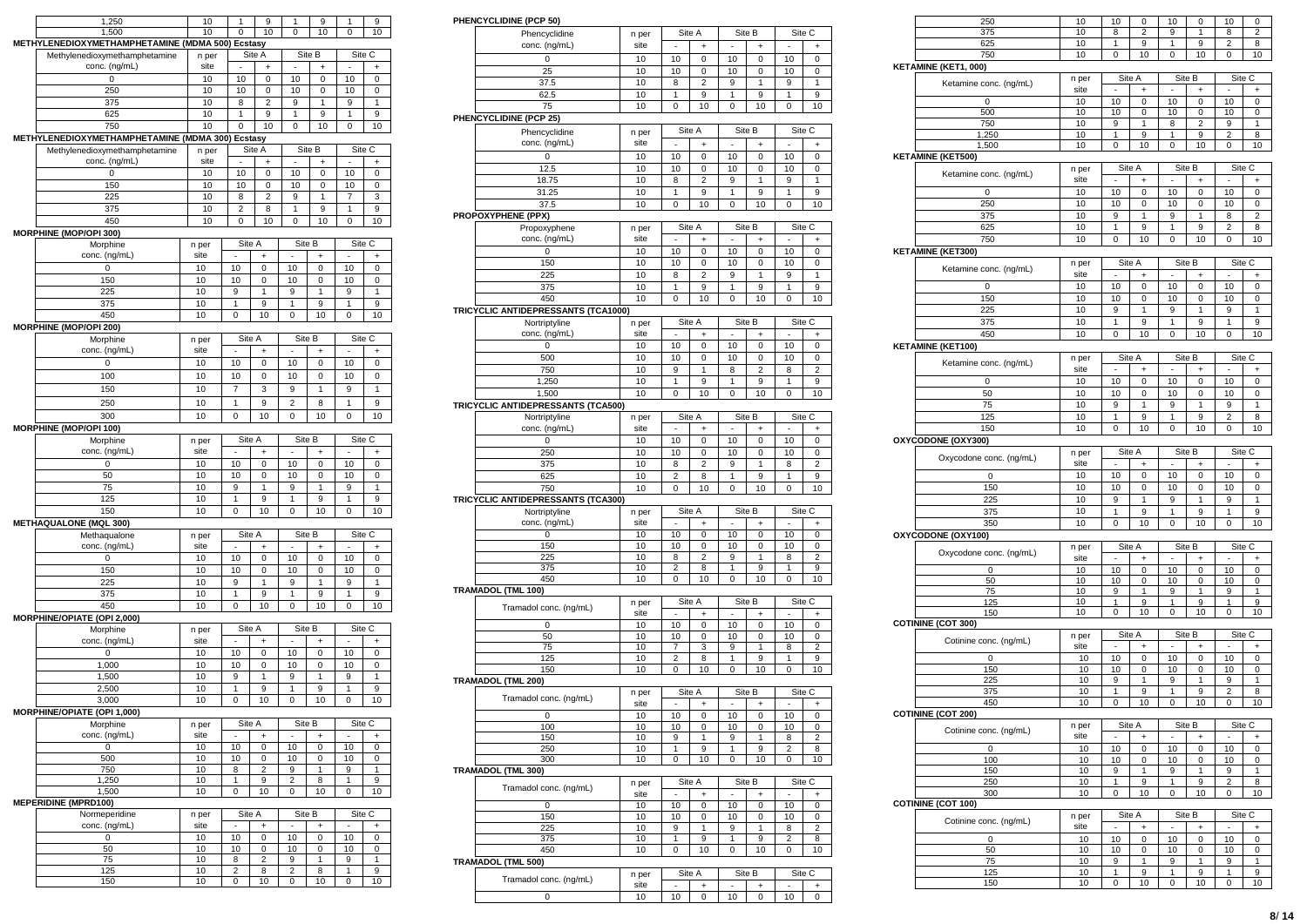| 2-Ethylidene-1,5-dimethyl-3,3-diphenylpyrrolidine (EDDP 300) |               |             |                     |                |                     |                          |                                  |
|--------------------------------------------------------------|---------------|-------------|---------------------|----------------|---------------------|--------------------------|----------------------------------|
| EDDP conc. (ng/mL)                                           | n per<br>site |             | Site A              |                | Site B<br>÷         | Site C                   | +                                |
| $\mathbf 0$                                                  | 10            | 10          | 0                   | 10             | 0                   | 10                       | $\mathbf 0$                      |
| 150                                                          | 10            | 10          | 0                   | 10             | 0                   | 10                       | 0                                |
| 225                                                          | 10            | 9           | 1                   | 9              | 1                   | 9                        | 1                                |
| 375<br>450                                                   | 10<br>10      | 1<br>0      | 9<br>10             | 2<br>0         | 8<br>10             | 1<br>0                   | 9<br>10                          |
| 2-Ethylidene-1,5-dimethyl-3,3-diphenylpyrrolidine (EDDP 100) |               |             |                     |                |                     |                          |                                  |
| EDDP conc. (ng/mL)                                           | n per         | Site A      |                     | Site B         |                     | Site C                   |                                  |
|                                                              | site          | ä,          | $\ddot{}$           | ÷,             | $\ddot{}$           | ÷,                       | +                                |
| $\mathbf 0$                                                  | 10            | 10          | 0                   | 10             | 0                   | 10                       | 0                                |
| 50<br>75                                                     | 10<br>10      | 10<br>9     | 0<br>1              | 10<br>9        | 0<br>1              | 10<br>9                  | 0<br>1                           |
| 125                                                          | 10            | 1           | 9                   | 1              | 9                   | 1                        | 9                                |
| 150                                                          | 10            | 0           | 10                  | 0              | 10                  | 0                        | 10                               |
| FENTANYL (FYL300)                                            |               |             |                     |                |                     |                          |                                  |
| FYL conc. (ng/mL)                                            | n per         | Site A      |                     | Site B         |                     | Site C                   |                                  |
| 0                                                            | site          |             | ÷                   |                | ÷                   |                          |                                  |
| 150                                                          | 10<br>10      | 10<br>10    | 0<br>0              | 10<br>10       | 0<br>0              | 10<br>10                 | 0<br>0                           |
| 225                                                          | 10            | 7           | 3                   | 9              | 1                   | 9                        | 1                                |
| 375                                                          | 10            | 1           | 9                   | 1              | 9                   | 1                        | 9                                |
| 450                                                          | 10            | 0           | 10                  | 0              | 10                  | 0                        | 10                               |
| FENTANYL (FYL100)                                            |               |             |                     |                |                     |                          |                                  |
| FYL conc. (ng/mL)                                            | n per         | Site A      |                     | Site B         |                     | Site C                   |                                  |
|                                                              | site          | ä,          | $\ddot{}$           | ٠              | $\ddot{}$           |                          | $\begin{array}{c} + \end{array}$ |
| $\mathbf 0$                                                  | 10            | 10          | $\mathbf 0$         | 10             | $\mathbf 0$         | 10                       | $\mathsf 0$                      |
| 50<br>75                                                     | 10<br>10      | 10<br>8     | 0<br>$\overline{2}$ | 10<br>9        | 0<br>1              | 10<br>9                  | 0<br>1                           |
| 125                                                          | 10            | 1           | 9                   | 2              | 8                   | 1                        | 9                                |
| 150                                                          | 10            | $\mathbf 0$ | 10                  | 0              | 10                  | $\mathbf 0$              | 10                               |
| FENTANYL (FYL20)                                             |               |             |                     |                |                     |                          |                                  |
| FYL conc. (ng/mL)                                            | n per         | Site A      |                     | Site B         |                     | Site C                   |                                  |
|                                                              | site          | ä,          | +                   |                | $\ddot{}$           | i,                       | $\ddot{}$                        |
| 0                                                            | 10<br>10      | 10<br>10    | 0<br>0              | 10             | 0<br>0              | 10<br>10                 | 0                                |
| 10<br>15                                                     | 10            | 9           | 1                   | 10<br>9        | 1                   | 9                        | 0<br>1                           |
| 25                                                           | 10            | 1           | 9                   | 1              | 9                   | 1                        | 9                                |
| 30                                                           | 10            | 0           | 10                  | 0              | 10                  | 0                        | 10                               |
| FENTANYL (FYL10)                                             |               |             |                     |                |                     |                          |                                  |
| FYL conc. (ng/mL)                                            | n per         | Site A      |                     |                | Site B              | Site C                   |                                  |
|                                                              | site          |             |                     |                | ÷                   |                          | +                                |
| 0<br>5                                                       | 10<br>10      | 10          | 0<br>0              | 10<br>10       | 0<br>0              | 10<br>10                 | 0<br>0                           |
| 7.5                                                          | 10            | 10<br>9     | 1                   | 9              | 1                   | 9                        | $\mathbf{1}$                     |
| 12.5                                                         | 10            | 1           | 9                   | 1              | 9                   | 1                        | 9                                |
| 15                                                           | 10            | $\mathbf 0$ | 10                  | $\mathbf 0$    | 10                  | $\mathbf 0$              | 10                               |
| K <sub>2</sub> 50                                            |               |             |                     |                |                     |                          |                                  |
| K2 conc. (ng/mL)                                             | n per         | Site A      |                     | Site B         |                     | Site C                   |                                  |
|                                                              | site          |             | +                   |                | $\ddot{}$           |                          | +                                |
| 0                                                            | 10            | 10          | 0                   | 10             | 0                   | 10                       | 0                                |
| 25<br>37.5                                                   | 10<br>10      | 10<br>8     | 0<br>$\overline{c}$ | 10<br>8        | 0<br>$\overline{2}$ | 10<br>9                  | 0<br>1                           |
| 62.5                                                         | 10            | 1           | 9                   | $\overline{2}$ | 8                   | $\overline{2}$           | 8                                |
| 75                                                           | 10            | 0           | 10                  | 0              | 10                  | 0                        | 10                               |
| K <sub>2</sub> 30                                            |               |             |                     |                |                     |                          |                                  |
| K2 conc. (ng/mL)                                             | n per         | Site A      |                     | Site B         |                     | Site C                   |                                  |
|                                                              | site          | ä,          | $\ddot{}$           | ä,             | $\ddot{}$           | ÷,                       | $\ddot{}$                        |
| 0                                                            | 10            | 10          | 0                   | 10             | 0                   | 10                       | 0                                |
| 15                                                           | 10            | 10          | 0                   | 10             | 0                   | 10                       | 0                                |
| 22.5                                                         | 10            | 8           | 2                   | 9              | 1                   | 9                        | 1                                |
| 37.5                                                         | 10            | 1           | 9                   | 1              | 9                   | 1                        | 9                                |
| 45<br>K <sub>2</sub> 25                                      | 10            | 0           | 10                  | 0              | 10                  | 0                        | 10                               |
|                                                              | n per         | Site A      |                     | Site B         |                     | Site C                   |                                  |
| K2 conc. (ng/mL)                                             | site          |             | $\ddot{}$           |                | $\ddot{}$           |                          | +                                |
| 0                                                            | 10            | 10          | 0                   | 10             | 0                   | 10                       | 0                                |
| 12.5                                                         | 10            | 10          | 0                   | 10             | 0                   | 10                       | 0                                |
| 18.75                                                        | 10            | 7           | 3                   | 8              | $\overline{2}$      | 8                        | $\overline{c}$                   |
| 31.25                                                        | 10            | 1           | 9                   | 1              | 9                   | 2                        | 8                                |
| 37.5                                                         | 10            | 0           | 10                  | 0              | 10                  | 0                        | 10                               |
| 6-MAM                                                        | n per         | Site A      |                     |                | Site B              | Site C                   |                                  |
| 6-MAM conc. (ng/mL)                                          | site          | ٠           | $\ddot{}$           | ۰              | $\ddot{}$           | $\overline{\phantom{a}}$ | +                                |
| 0                                                            | 10            | 10          | 0                   | 10             | 0                   | 10                       | 0                                |
|                                                              |               |             |                     |                |                     |                          |                                  |

| 7.5<br>10<br>1<br>1<br>9<br>9<br>1<br>9<br>12.5<br>10<br>1<br>9<br>1<br>9<br>1<br>9<br>10<br>10<br>15<br>10<br>0<br>0<br>10<br>0<br><b>MDA 500</b><br>Site B<br>Site C<br>Site A<br>n per<br>MDA conc. (ng/mL)<br>site<br>÷<br>0<br>10<br>0<br>10<br>10<br>0<br>10<br>0<br>10<br>0<br>10<br>250<br>10<br>10<br>0<br>0<br>375<br>10<br>9<br>1<br>9<br>1<br>9<br>1<br>625<br>10<br>9<br>1<br>9<br>1<br>9<br>1<br>10<br>10<br>0<br>750<br>10<br>0<br>0<br>10<br>ETG300<br>Site C<br>Site A<br>Site B<br><b>Ethyl Glucuronide</b><br>n per<br>Concentration (ng/mL)<br>Site<br>÷,<br>ä,<br>ä,<br>$\ddot{}$<br>$\ddot{}$<br>$\ddot{}$<br>10<br>10<br>10<br>10<br>0<br>0<br>0<br>0<br>150<br>10<br>10<br>0<br>10<br>0<br>10<br>0<br>225<br>9<br>10<br>7<br>3<br>8<br>2<br>1<br>375<br>10<br>1<br>9<br>2<br>1<br>8<br>9<br>450<br>10<br>0<br>10<br>10<br>0<br>10<br>0<br><b>ETG500</b><br>Site A<br>Site B<br>Site C<br>Ethyl Glucuronide<br>n per<br>Concentration (ng/mL)<br>Site<br>$\ddot{}$<br>÷<br>$\ddot{}$<br>10<br>10<br>0<br>10<br>0<br>0<br>10<br>0<br>10<br>10<br>10<br>10<br>250<br>0<br>0<br>0<br>375<br>10<br>$\overline{c}$<br>$\overline{2}$<br>1<br>8<br>8<br>9<br>9<br>2<br>$\overline{2}$<br>625<br>10<br>1<br>8<br>8<br>0<br>10<br>10<br>10<br>750<br>10<br>0<br>0<br>ETG1,000<br>Site A<br>Site B<br>Site C<br>Ethyl Glucuronide<br>n per<br>Concentration (ng/mL)<br>Site<br>$\ddot{}$<br>+<br>÷<br>10<br>0<br>10<br>0<br>10<br>10<br>0<br>0<br>500<br>10<br>10<br>10<br>10<br>0<br>0<br>0<br>10<br>$\overline{2}$<br>2<br>9<br>1<br>750<br>8<br>8<br>10<br>1<br>9<br>$\overline{2}$<br>$\overline{2}$<br>1250<br>8<br>8<br>1500<br>10<br>0<br>10<br>0<br>10<br>0<br>10<br><b>CLO 400</b><br>Site A<br>Site B<br>Site C<br>Clonazepam<br>n per<br>Concentration (ng/mL)<br>Site<br>$\ddot{}$<br>$\ddot{}$<br>+<br>10<br>0<br>10<br>10<br>0<br>10<br>0<br>0<br>200<br>10<br>10<br>0<br>10<br>0<br>10<br>0<br>300<br>10<br>9<br>1<br>8<br>$\overline{2}$<br>9<br>1<br>500<br>10<br>1<br>9<br>$\overline{2}$<br>8<br>1<br>9<br>10<br>10<br>10<br>10<br>600<br>0<br>0<br>0<br><b>CLO 150</b><br>Site A<br>Site B<br>Site C<br>Clonazepam<br>n per<br>Concentration (ng/mL)<br>Site<br>÷<br>$\ddot{}$<br>÷<br>10<br>10<br>0<br>10<br>10<br>0<br>0<br>0<br>10<br>10<br>10<br>10<br>0<br>75<br>0<br>0<br>112<br>10<br>9<br>1<br>8<br>$\overline{2}$<br>9<br>1<br>10<br>9<br>2<br>9<br>187<br>1<br>8<br>1<br>225<br>10<br>0<br>10<br>0<br>10<br>0<br>10<br><b>LSD 20</b><br>Clonazepam<br>Site A<br>Site B<br>Site C<br>n per<br>Concentration (ng/mL)<br>Site<br>ä,<br>+<br>٠<br>+<br>×<br>+<br>10<br>10<br>10<br>0<br>10<br>0<br>0<br>0<br>10<br>10<br>10<br>0<br>10<br>0<br>10<br>$\mathbf 0$<br>15<br>10<br>9<br>9<br>1<br>1<br>1<br>9<br>25<br>10<br>1<br>9<br>1<br>9<br>9<br>1<br>30<br>10<br>0<br>10<br>0<br>10<br>0<br>10<br><b>LSD 50</b><br>Site B<br>Site C<br>Site A<br>Clonazepam<br>n per<br>Concentration (ng/mL)<br>Site<br>$\ddot{}$<br>$\ddot{}$<br>÷<br>10<br>10<br>10<br>10<br>0<br>0<br>0<br>0<br>25<br>10<br>10<br>10<br>10<br>0<br>0<br>0<br>37.5<br>10<br>9<br>1<br>9<br>1<br>1<br>9<br>62.5<br>10<br>1<br>9<br>1<br>9<br>1<br>9<br>10<br>10<br>0<br>10<br>10<br>75<br>0<br>0<br><b>LSD 10</b><br>Site A<br>Site B<br>Site C<br>Clonazepam<br>n per<br>Concentration (ng/mL)<br>Site<br>$\ddot{}$<br>+<br>÷<br>$\mathbf 0$<br>10<br>10<br>0<br>10<br>0<br>10<br>0 | 5 | 10 | 10 | 0 | 10 | 0 | 10 | 0 |
|---------------------------------------------------------------------------------------------------------------------------------------------------------------------------------------------------------------------------------------------------------------------------------------------------------------------------------------------------------------------------------------------------------------------------------------------------------------------------------------------------------------------------------------------------------------------------------------------------------------------------------------------------------------------------------------------------------------------------------------------------------------------------------------------------------------------------------------------------------------------------------------------------------------------------------------------------------------------------------------------------------------------------------------------------------------------------------------------------------------------------------------------------------------------------------------------------------------------------------------------------------------------------------------------------------------------------------------------------------------------------------------------------------------------------------------------------------------------------------------------------------------------------------------------------------------------------------------------------------------------------------------------------------------------------------------------------------------------------------------------------------------------------------------------------------------------------------------------------------------------------------------------------------------------------------------------------------------------------------------------------------------------------------------------------------------------------------------------------------------------------------------------------------------------------------------------------------------------------------------------------------------------------------------------------------------------------------------------------------------------------------------------------------------------------------------------------------------------------------------------------------------------------------------------------------------------------------------------------------------------------------------------------------------------------------------------------------------------------------------------------------------------------------------------------------------------------------------------------------------------------------------------------------------------------------------------------------------------------------------------------------------------------------------------------------------------------------------------------------------------------------------------------------------------------------------------------------------------------------------------------------------------------------------------------------------------------------------------------------------------------------------------------|---|----|----|---|----|---|----|---|
|                                                                                                                                                                                                                                                                                                                                                                                                                                                                                                                                                                                                                                                                                                                                                                                                                                                                                                                                                                                                                                                                                                                                                                                                                                                                                                                                                                                                                                                                                                                                                                                                                                                                                                                                                                                                                                                                                                                                                                                                                                                                                                                                                                                                                                                                                                                                                                                                                                                                                                                                                                                                                                                                                                                                                                                                                                                                                                                                                                                                                                                                                                                                                                                                                                                                                                                                                                                                   |   |    |    |   |    |   |    |   |
|                                                                                                                                                                                                                                                                                                                                                                                                                                                                                                                                                                                                                                                                                                                                                                                                                                                                                                                                                                                                                                                                                                                                                                                                                                                                                                                                                                                                                                                                                                                                                                                                                                                                                                                                                                                                                                                                                                                                                                                                                                                                                                                                                                                                                                                                                                                                                                                                                                                                                                                                                                                                                                                                                                                                                                                                                                                                                                                                                                                                                                                                                                                                                                                                                                                                                                                                                                                                   |   |    |    |   |    |   |    |   |
|                                                                                                                                                                                                                                                                                                                                                                                                                                                                                                                                                                                                                                                                                                                                                                                                                                                                                                                                                                                                                                                                                                                                                                                                                                                                                                                                                                                                                                                                                                                                                                                                                                                                                                                                                                                                                                                                                                                                                                                                                                                                                                                                                                                                                                                                                                                                                                                                                                                                                                                                                                                                                                                                                                                                                                                                                                                                                                                                                                                                                                                                                                                                                                                                                                                                                                                                                                                                   |   |    |    |   |    |   |    |   |
|                                                                                                                                                                                                                                                                                                                                                                                                                                                                                                                                                                                                                                                                                                                                                                                                                                                                                                                                                                                                                                                                                                                                                                                                                                                                                                                                                                                                                                                                                                                                                                                                                                                                                                                                                                                                                                                                                                                                                                                                                                                                                                                                                                                                                                                                                                                                                                                                                                                                                                                                                                                                                                                                                                                                                                                                                                                                                                                                                                                                                                                                                                                                                                                                                                                                                                                                                                                                   |   |    |    |   |    |   |    |   |
|                                                                                                                                                                                                                                                                                                                                                                                                                                                                                                                                                                                                                                                                                                                                                                                                                                                                                                                                                                                                                                                                                                                                                                                                                                                                                                                                                                                                                                                                                                                                                                                                                                                                                                                                                                                                                                                                                                                                                                                                                                                                                                                                                                                                                                                                                                                                                                                                                                                                                                                                                                                                                                                                                                                                                                                                                                                                                                                                                                                                                                                                                                                                                                                                                                                                                                                                                                                                   |   |    |    |   |    |   |    |   |
|                                                                                                                                                                                                                                                                                                                                                                                                                                                                                                                                                                                                                                                                                                                                                                                                                                                                                                                                                                                                                                                                                                                                                                                                                                                                                                                                                                                                                                                                                                                                                                                                                                                                                                                                                                                                                                                                                                                                                                                                                                                                                                                                                                                                                                                                                                                                                                                                                                                                                                                                                                                                                                                                                                                                                                                                                                                                                                                                                                                                                                                                                                                                                                                                                                                                                                                                                                                                   |   |    |    |   |    |   |    |   |
|                                                                                                                                                                                                                                                                                                                                                                                                                                                                                                                                                                                                                                                                                                                                                                                                                                                                                                                                                                                                                                                                                                                                                                                                                                                                                                                                                                                                                                                                                                                                                                                                                                                                                                                                                                                                                                                                                                                                                                                                                                                                                                                                                                                                                                                                                                                                                                                                                                                                                                                                                                                                                                                                                                                                                                                                                                                                                                                                                                                                                                                                                                                                                                                                                                                                                                                                                                                                   |   |    |    |   |    |   |    |   |
|                                                                                                                                                                                                                                                                                                                                                                                                                                                                                                                                                                                                                                                                                                                                                                                                                                                                                                                                                                                                                                                                                                                                                                                                                                                                                                                                                                                                                                                                                                                                                                                                                                                                                                                                                                                                                                                                                                                                                                                                                                                                                                                                                                                                                                                                                                                                                                                                                                                                                                                                                                                                                                                                                                                                                                                                                                                                                                                                                                                                                                                                                                                                                                                                                                                                                                                                                                                                   |   |    |    |   |    |   |    |   |
|                                                                                                                                                                                                                                                                                                                                                                                                                                                                                                                                                                                                                                                                                                                                                                                                                                                                                                                                                                                                                                                                                                                                                                                                                                                                                                                                                                                                                                                                                                                                                                                                                                                                                                                                                                                                                                                                                                                                                                                                                                                                                                                                                                                                                                                                                                                                                                                                                                                                                                                                                                                                                                                                                                                                                                                                                                                                                                                                                                                                                                                                                                                                                                                                                                                                                                                                                                                                   |   |    |    |   |    |   |    |   |
|                                                                                                                                                                                                                                                                                                                                                                                                                                                                                                                                                                                                                                                                                                                                                                                                                                                                                                                                                                                                                                                                                                                                                                                                                                                                                                                                                                                                                                                                                                                                                                                                                                                                                                                                                                                                                                                                                                                                                                                                                                                                                                                                                                                                                                                                                                                                                                                                                                                                                                                                                                                                                                                                                                                                                                                                                                                                                                                                                                                                                                                                                                                                                                                                                                                                                                                                                                                                   |   |    |    |   |    |   |    |   |
|                                                                                                                                                                                                                                                                                                                                                                                                                                                                                                                                                                                                                                                                                                                                                                                                                                                                                                                                                                                                                                                                                                                                                                                                                                                                                                                                                                                                                                                                                                                                                                                                                                                                                                                                                                                                                                                                                                                                                                                                                                                                                                                                                                                                                                                                                                                                                                                                                                                                                                                                                                                                                                                                                                                                                                                                                                                                                                                                                                                                                                                                                                                                                                                                                                                                                                                                                                                                   |   |    |    |   |    |   |    |   |
|                                                                                                                                                                                                                                                                                                                                                                                                                                                                                                                                                                                                                                                                                                                                                                                                                                                                                                                                                                                                                                                                                                                                                                                                                                                                                                                                                                                                                                                                                                                                                                                                                                                                                                                                                                                                                                                                                                                                                                                                                                                                                                                                                                                                                                                                                                                                                                                                                                                                                                                                                                                                                                                                                                                                                                                                                                                                                                                                                                                                                                                                                                                                                                                                                                                                                                                                                                                                   |   |    |    |   |    |   |    |   |
|                                                                                                                                                                                                                                                                                                                                                                                                                                                                                                                                                                                                                                                                                                                                                                                                                                                                                                                                                                                                                                                                                                                                                                                                                                                                                                                                                                                                                                                                                                                                                                                                                                                                                                                                                                                                                                                                                                                                                                                                                                                                                                                                                                                                                                                                                                                                                                                                                                                                                                                                                                                                                                                                                                                                                                                                                                                                                                                                                                                                                                                                                                                                                                                                                                                                                                                                                                                                   |   |    |    |   |    |   |    |   |
|                                                                                                                                                                                                                                                                                                                                                                                                                                                                                                                                                                                                                                                                                                                                                                                                                                                                                                                                                                                                                                                                                                                                                                                                                                                                                                                                                                                                                                                                                                                                                                                                                                                                                                                                                                                                                                                                                                                                                                                                                                                                                                                                                                                                                                                                                                                                                                                                                                                                                                                                                                                                                                                                                                                                                                                                                                                                                                                                                                                                                                                                                                                                                                                                                                                                                                                                                                                                   |   |    |    |   |    |   |    |   |
|                                                                                                                                                                                                                                                                                                                                                                                                                                                                                                                                                                                                                                                                                                                                                                                                                                                                                                                                                                                                                                                                                                                                                                                                                                                                                                                                                                                                                                                                                                                                                                                                                                                                                                                                                                                                                                                                                                                                                                                                                                                                                                                                                                                                                                                                                                                                                                                                                                                                                                                                                                                                                                                                                                                                                                                                                                                                                                                                                                                                                                                                                                                                                                                                                                                                                                                                                                                                   |   |    |    |   |    |   |    |   |
|                                                                                                                                                                                                                                                                                                                                                                                                                                                                                                                                                                                                                                                                                                                                                                                                                                                                                                                                                                                                                                                                                                                                                                                                                                                                                                                                                                                                                                                                                                                                                                                                                                                                                                                                                                                                                                                                                                                                                                                                                                                                                                                                                                                                                                                                                                                                                                                                                                                                                                                                                                                                                                                                                                                                                                                                                                                                                                                                                                                                                                                                                                                                                                                                                                                                                                                                                                                                   |   |    |    |   |    |   |    |   |
|                                                                                                                                                                                                                                                                                                                                                                                                                                                                                                                                                                                                                                                                                                                                                                                                                                                                                                                                                                                                                                                                                                                                                                                                                                                                                                                                                                                                                                                                                                                                                                                                                                                                                                                                                                                                                                                                                                                                                                                                                                                                                                                                                                                                                                                                                                                                                                                                                                                                                                                                                                                                                                                                                                                                                                                                                                                                                                                                                                                                                                                                                                                                                                                                                                                                                                                                                                                                   |   |    |    |   |    |   |    |   |
|                                                                                                                                                                                                                                                                                                                                                                                                                                                                                                                                                                                                                                                                                                                                                                                                                                                                                                                                                                                                                                                                                                                                                                                                                                                                                                                                                                                                                                                                                                                                                                                                                                                                                                                                                                                                                                                                                                                                                                                                                                                                                                                                                                                                                                                                                                                                                                                                                                                                                                                                                                                                                                                                                                                                                                                                                                                                                                                                                                                                                                                                                                                                                                                                                                                                                                                                                                                                   |   |    |    |   |    |   |    |   |
|                                                                                                                                                                                                                                                                                                                                                                                                                                                                                                                                                                                                                                                                                                                                                                                                                                                                                                                                                                                                                                                                                                                                                                                                                                                                                                                                                                                                                                                                                                                                                                                                                                                                                                                                                                                                                                                                                                                                                                                                                                                                                                                                                                                                                                                                                                                                                                                                                                                                                                                                                                                                                                                                                                                                                                                                                                                                                                                                                                                                                                                                                                                                                                                                                                                                                                                                                                                                   |   |    |    |   |    |   |    |   |
|                                                                                                                                                                                                                                                                                                                                                                                                                                                                                                                                                                                                                                                                                                                                                                                                                                                                                                                                                                                                                                                                                                                                                                                                                                                                                                                                                                                                                                                                                                                                                                                                                                                                                                                                                                                                                                                                                                                                                                                                                                                                                                                                                                                                                                                                                                                                                                                                                                                                                                                                                                                                                                                                                                                                                                                                                                                                                                                                                                                                                                                                                                                                                                                                                                                                                                                                                                                                   |   |    |    |   |    |   |    |   |
|                                                                                                                                                                                                                                                                                                                                                                                                                                                                                                                                                                                                                                                                                                                                                                                                                                                                                                                                                                                                                                                                                                                                                                                                                                                                                                                                                                                                                                                                                                                                                                                                                                                                                                                                                                                                                                                                                                                                                                                                                                                                                                                                                                                                                                                                                                                                                                                                                                                                                                                                                                                                                                                                                                                                                                                                                                                                                                                                                                                                                                                                                                                                                                                                                                                                                                                                                                                                   |   |    |    |   |    |   |    |   |
|                                                                                                                                                                                                                                                                                                                                                                                                                                                                                                                                                                                                                                                                                                                                                                                                                                                                                                                                                                                                                                                                                                                                                                                                                                                                                                                                                                                                                                                                                                                                                                                                                                                                                                                                                                                                                                                                                                                                                                                                                                                                                                                                                                                                                                                                                                                                                                                                                                                                                                                                                                                                                                                                                                                                                                                                                                                                                                                                                                                                                                                                                                                                                                                                                                                                                                                                                                                                   |   |    |    |   |    |   |    |   |
|                                                                                                                                                                                                                                                                                                                                                                                                                                                                                                                                                                                                                                                                                                                                                                                                                                                                                                                                                                                                                                                                                                                                                                                                                                                                                                                                                                                                                                                                                                                                                                                                                                                                                                                                                                                                                                                                                                                                                                                                                                                                                                                                                                                                                                                                                                                                                                                                                                                                                                                                                                                                                                                                                                                                                                                                                                                                                                                                                                                                                                                                                                                                                                                                                                                                                                                                                                                                   |   |    |    |   |    |   |    |   |
|                                                                                                                                                                                                                                                                                                                                                                                                                                                                                                                                                                                                                                                                                                                                                                                                                                                                                                                                                                                                                                                                                                                                                                                                                                                                                                                                                                                                                                                                                                                                                                                                                                                                                                                                                                                                                                                                                                                                                                                                                                                                                                                                                                                                                                                                                                                                                                                                                                                                                                                                                                                                                                                                                                                                                                                                                                                                                                                                                                                                                                                                                                                                                                                                                                                                                                                                                                                                   |   |    |    |   |    |   |    |   |
|                                                                                                                                                                                                                                                                                                                                                                                                                                                                                                                                                                                                                                                                                                                                                                                                                                                                                                                                                                                                                                                                                                                                                                                                                                                                                                                                                                                                                                                                                                                                                                                                                                                                                                                                                                                                                                                                                                                                                                                                                                                                                                                                                                                                                                                                                                                                                                                                                                                                                                                                                                                                                                                                                                                                                                                                                                                                                                                                                                                                                                                                                                                                                                                                                                                                                                                                                                                                   |   |    |    |   |    |   |    |   |
|                                                                                                                                                                                                                                                                                                                                                                                                                                                                                                                                                                                                                                                                                                                                                                                                                                                                                                                                                                                                                                                                                                                                                                                                                                                                                                                                                                                                                                                                                                                                                                                                                                                                                                                                                                                                                                                                                                                                                                                                                                                                                                                                                                                                                                                                                                                                                                                                                                                                                                                                                                                                                                                                                                                                                                                                                                                                                                                                                                                                                                                                                                                                                                                                                                                                                                                                                                                                   |   |    |    |   |    |   |    |   |
|                                                                                                                                                                                                                                                                                                                                                                                                                                                                                                                                                                                                                                                                                                                                                                                                                                                                                                                                                                                                                                                                                                                                                                                                                                                                                                                                                                                                                                                                                                                                                                                                                                                                                                                                                                                                                                                                                                                                                                                                                                                                                                                                                                                                                                                                                                                                                                                                                                                                                                                                                                                                                                                                                                                                                                                                                                                                                                                                                                                                                                                                                                                                                                                                                                                                                                                                                                                                   |   |    |    |   |    |   |    |   |
|                                                                                                                                                                                                                                                                                                                                                                                                                                                                                                                                                                                                                                                                                                                                                                                                                                                                                                                                                                                                                                                                                                                                                                                                                                                                                                                                                                                                                                                                                                                                                                                                                                                                                                                                                                                                                                                                                                                                                                                                                                                                                                                                                                                                                                                                                                                                                                                                                                                                                                                                                                                                                                                                                                                                                                                                                                                                                                                                                                                                                                                                                                                                                                                                                                                                                                                                                                                                   |   |    |    |   |    |   |    |   |
|                                                                                                                                                                                                                                                                                                                                                                                                                                                                                                                                                                                                                                                                                                                                                                                                                                                                                                                                                                                                                                                                                                                                                                                                                                                                                                                                                                                                                                                                                                                                                                                                                                                                                                                                                                                                                                                                                                                                                                                                                                                                                                                                                                                                                                                                                                                                                                                                                                                                                                                                                                                                                                                                                                                                                                                                                                                                                                                                                                                                                                                                                                                                                                                                                                                                                                                                                                                                   |   |    |    |   |    |   |    |   |
|                                                                                                                                                                                                                                                                                                                                                                                                                                                                                                                                                                                                                                                                                                                                                                                                                                                                                                                                                                                                                                                                                                                                                                                                                                                                                                                                                                                                                                                                                                                                                                                                                                                                                                                                                                                                                                                                                                                                                                                                                                                                                                                                                                                                                                                                                                                                                                                                                                                                                                                                                                                                                                                                                                                                                                                                                                                                                                                                                                                                                                                                                                                                                                                                                                                                                                                                                                                                   |   |    |    |   |    |   |    |   |
|                                                                                                                                                                                                                                                                                                                                                                                                                                                                                                                                                                                                                                                                                                                                                                                                                                                                                                                                                                                                                                                                                                                                                                                                                                                                                                                                                                                                                                                                                                                                                                                                                                                                                                                                                                                                                                                                                                                                                                                                                                                                                                                                                                                                                                                                                                                                                                                                                                                                                                                                                                                                                                                                                                                                                                                                                                                                                                                                                                                                                                                                                                                                                                                                                                                                                                                                                                                                   |   |    |    |   |    |   |    |   |
|                                                                                                                                                                                                                                                                                                                                                                                                                                                                                                                                                                                                                                                                                                                                                                                                                                                                                                                                                                                                                                                                                                                                                                                                                                                                                                                                                                                                                                                                                                                                                                                                                                                                                                                                                                                                                                                                                                                                                                                                                                                                                                                                                                                                                                                                                                                                                                                                                                                                                                                                                                                                                                                                                                                                                                                                                                                                                                                                                                                                                                                                                                                                                                                                                                                                                                                                                                                                   |   |    |    |   |    |   |    |   |
|                                                                                                                                                                                                                                                                                                                                                                                                                                                                                                                                                                                                                                                                                                                                                                                                                                                                                                                                                                                                                                                                                                                                                                                                                                                                                                                                                                                                                                                                                                                                                                                                                                                                                                                                                                                                                                                                                                                                                                                                                                                                                                                                                                                                                                                                                                                                                                                                                                                                                                                                                                                                                                                                                                                                                                                                                                                                                                                                                                                                                                                                                                                                                                                                                                                                                                                                                                                                   |   |    |    |   |    |   |    |   |
|                                                                                                                                                                                                                                                                                                                                                                                                                                                                                                                                                                                                                                                                                                                                                                                                                                                                                                                                                                                                                                                                                                                                                                                                                                                                                                                                                                                                                                                                                                                                                                                                                                                                                                                                                                                                                                                                                                                                                                                                                                                                                                                                                                                                                                                                                                                                                                                                                                                                                                                                                                                                                                                                                                                                                                                                                                                                                                                                                                                                                                                                                                                                                                                                                                                                                                                                                                                                   |   |    |    |   |    |   |    |   |
|                                                                                                                                                                                                                                                                                                                                                                                                                                                                                                                                                                                                                                                                                                                                                                                                                                                                                                                                                                                                                                                                                                                                                                                                                                                                                                                                                                                                                                                                                                                                                                                                                                                                                                                                                                                                                                                                                                                                                                                                                                                                                                                                                                                                                                                                                                                                                                                                                                                                                                                                                                                                                                                                                                                                                                                                                                                                                                                                                                                                                                                                                                                                                                                                                                                                                                                                                                                                   |   |    |    |   |    |   |    |   |
|                                                                                                                                                                                                                                                                                                                                                                                                                                                                                                                                                                                                                                                                                                                                                                                                                                                                                                                                                                                                                                                                                                                                                                                                                                                                                                                                                                                                                                                                                                                                                                                                                                                                                                                                                                                                                                                                                                                                                                                                                                                                                                                                                                                                                                                                                                                                                                                                                                                                                                                                                                                                                                                                                                                                                                                                                                                                                                                                                                                                                                                                                                                                                                                                                                                                                                                                                                                                   |   |    |    |   |    |   |    |   |
|                                                                                                                                                                                                                                                                                                                                                                                                                                                                                                                                                                                                                                                                                                                                                                                                                                                                                                                                                                                                                                                                                                                                                                                                                                                                                                                                                                                                                                                                                                                                                                                                                                                                                                                                                                                                                                                                                                                                                                                                                                                                                                                                                                                                                                                                                                                                                                                                                                                                                                                                                                                                                                                                                                                                                                                                                                                                                                                                                                                                                                                                                                                                                                                                                                                                                                                                                                                                   |   |    |    |   |    |   |    |   |
|                                                                                                                                                                                                                                                                                                                                                                                                                                                                                                                                                                                                                                                                                                                                                                                                                                                                                                                                                                                                                                                                                                                                                                                                                                                                                                                                                                                                                                                                                                                                                                                                                                                                                                                                                                                                                                                                                                                                                                                                                                                                                                                                                                                                                                                                                                                                                                                                                                                                                                                                                                                                                                                                                                                                                                                                                                                                                                                                                                                                                                                                                                                                                                                                                                                                                                                                                                                                   |   |    |    |   |    |   |    |   |
|                                                                                                                                                                                                                                                                                                                                                                                                                                                                                                                                                                                                                                                                                                                                                                                                                                                                                                                                                                                                                                                                                                                                                                                                                                                                                                                                                                                                                                                                                                                                                                                                                                                                                                                                                                                                                                                                                                                                                                                                                                                                                                                                                                                                                                                                                                                                                                                                                                                                                                                                                                                                                                                                                                                                                                                                                                                                                                                                                                                                                                                                                                                                                                                                                                                                                                                                                                                                   |   |    |    |   |    |   |    |   |
|                                                                                                                                                                                                                                                                                                                                                                                                                                                                                                                                                                                                                                                                                                                                                                                                                                                                                                                                                                                                                                                                                                                                                                                                                                                                                                                                                                                                                                                                                                                                                                                                                                                                                                                                                                                                                                                                                                                                                                                                                                                                                                                                                                                                                                                                                                                                                                                                                                                                                                                                                                                                                                                                                                                                                                                                                                                                                                                                                                                                                                                                                                                                                                                                                                                                                                                                                                                                   |   |    |    |   |    |   |    |   |
|                                                                                                                                                                                                                                                                                                                                                                                                                                                                                                                                                                                                                                                                                                                                                                                                                                                                                                                                                                                                                                                                                                                                                                                                                                                                                                                                                                                                                                                                                                                                                                                                                                                                                                                                                                                                                                                                                                                                                                                                                                                                                                                                                                                                                                                                                                                                                                                                                                                                                                                                                                                                                                                                                                                                                                                                                                                                                                                                                                                                                                                                                                                                                                                                                                                                                                                                                                                                   |   |    |    |   |    |   |    |   |
|                                                                                                                                                                                                                                                                                                                                                                                                                                                                                                                                                                                                                                                                                                                                                                                                                                                                                                                                                                                                                                                                                                                                                                                                                                                                                                                                                                                                                                                                                                                                                                                                                                                                                                                                                                                                                                                                                                                                                                                                                                                                                                                                                                                                                                                                                                                                                                                                                                                                                                                                                                                                                                                                                                                                                                                                                                                                                                                                                                                                                                                                                                                                                                                                                                                                                                                                                                                                   |   |    |    |   |    |   |    |   |
|                                                                                                                                                                                                                                                                                                                                                                                                                                                                                                                                                                                                                                                                                                                                                                                                                                                                                                                                                                                                                                                                                                                                                                                                                                                                                                                                                                                                                                                                                                                                                                                                                                                                                                                                                                                                                                                                                                                                                                                                                                                                                                                                                                                                                                                                                                                                                                                                                                                                                                                                                                                                                                                                                                                                                                                                                                                                                                                                                                                                                                                                                                                                                                                                                                                                                                                                                                                                   |   |    |    |   |    |   |    |   |
|                                                                                                                                                                                                                                                                                                                                                                                                                                                                                                                                                                                                                                                                                                                                                                                                                                                                                                                                                                                                                                                                                                                                                                                                                                                                                                                                                                                                                                                                                                                                                                                                                                                                                                                                                                                                                                                                                                                                                                                                                                                                                                                                                                                                                                                                                                                                                                                                                                                                                                                                                                                                                                                                                                                                                                                                                                                                                                                                                                                                                                                                                                                                                                                                                                                                                                                                                                                                   |   |    |    |   |    |   |    |   |
|                                                                                                                                                                                                                                                                                                                                                                                                                                                                                                                                                                                                                                                                                                                                                                                                                                                                                                                                                                                                                                                                                                                                                                                                                                                                                                                                                                                                                                                                                                                                                                                                                                                                                                                                                                                                                                                                                                                                                                                                                                                                                                                                                                                                                                                                                                                                                                                                                                                                                                                                                                                                                                                                                                                                                                                                                                                                                                                                                                                                                                                                                                                                                                                                                                                                                                                                                                                                   |   |    |    |   |    |   |    |   |
|                                                                                                                                                                                                                                                                                                                                                                                                                                                                                                                                                                                                                                                                                                                                                                                                                                                                                                                                                                                                                                                                                                                                                                                                                                                                                                                                                                                                                                                                                                                                                                                                                                                                                                                                                                                                                                                                                                                                                                                                                                                                                                                                                                                                                                                                                                                                                                                                                                                                                                                                                                                                                                                                                                                                                                                                                                                                                                                                                                                                                                                                                                                                                                                                                                                                                                                                                                                                   |   |    |    |   |    |   |    |   |
|                                                                                                                                                                                                                                                                                                                                                                                                                                                                                                                                                                                                                                                                                                                                                                                                                                                                                                                                                                                                                                                                                                                                                                                                                                                                                                                                                                                                                                                                                                                                                                                                                                                                                                                                                                                                                                                                                                                                                                                                                                                                                                                                                                                                                                                                                                                                                                                                                                                                                                                                                                                                                                                                                                                                                                                                                                                                                                                                                                                                                                                                                                                                                                                                                                                                                                                                                                                                   |   |    |    |   |    |   |    |   |
|                                                                                                                                                                                                                                                                                                                                                                                                                                                                                                                                                                                                                                                                                                                                                                                                                                                                                                                                                                                                                                                                                                                                                                                                                                                                                                                                                                                                                                                                                                                                                                                                                                                                                                                                                                                                                                                                                                                                                                                                                                                                                                                                                                                                                                                                                                                                                                                                                                                                                                                                                                                                                                                                                                                                                                                                                                                                                                                                                                                                                                                                                                                                                                                                                                                                                                                                                                                                   |   |    |    |   |    |   |    |   |
|                                                                                                                                                                                                                                                                                                                                                                                                                                                                                                                                                                                                                                                                                                                                                                                                                                                                                                                                                                                                                                                                                                                                                                                                                                                                                                                                                                                                                                                                                                                                                                                                                                                                                                                                                                                                                                                                                                                                                                                                                                                                                                                                                                                                                                                                                                                                                                                                                                                                                                                                                                                                                                                                                                                                                                                                                                                                                                                                                                                                                                                                                                                                                                                                                                                                                                                                                                                                   |   |    |    |   |    |   |    |   |
|                                                                                                                                                                                                                                                                                                                                                                                                                                                                                                                                                                                                                                                                                                                                                                                                                                                                                                                                                                                                                                                                                                                                                                                                                                                                                                                                                                                                                                                                                                                                                                                                                                                                                                                                                                                                                                                                                                                                                                                                                                                                                                                                                                                                                                                                                                                                                                                                                                                                                                                                                                                                                                                                                                                                                                                                                                                                                                                                                                                                                                                                                                                                                                                                                                                                                                                                                                                                   |   |    |    |   |    |   |    |   |
|                                                                                                                                                                                                                                                                                                                                                                                                                                                                                                                                                                                                                                                                                                                                                                                                                                                                                                                                                                                                                                                                                                                                                                                                                                                                                                                                                                                                                                                                                                                                                                                                                                                                                                                                                                                                                                                                                                                                                                                                                                                                                                                                                                                                                                                                                                                                                                                                                                                                                                                                                                                                                                                                                                                                                                                                                                                                                                                                                                                                                                                                                                                                                                                                                                                                                                                                                                                                   |   |    |    |   |    |   |    |   |
|                                                                                                                                                                                                                                                                                                                                                                                                                                                                                                                                                                                                                                                                                                                                                                                                                                                                                                                                                                                                                                                                                                                                                                                                                                                                                                                                                                                                                                                                                                                                                                                                                                                                                                                                                                                                                                                                                                                                                                                                                                                                                                                                                                                                                                                                                                                                                                                                                                                                                                                                                                                                                                                                                                                                                                                                                                                                                                                                                                                                                                                                                                                                                                                                                                                                                                                                                                                                   |   |    |    |   |    |   |    |   |
|                                                                                                                                                                                                                                                                                                                                                                                                                                                                                                                                                                                                                                                                                                                                                                                                                                                                                                                                                                                                                                                                                                                                                                                                                                                                                                                                                                                                                                                                                                                                                                                                                                                                                                                                                                                                                                                                                                                                                                                                                                                                                                                                                                                                                                                                                                                                                                                                                                                                                                                                                                                                                                                                                                                                                                                                                                                                                                                                                                                                                                                                                                                                                                                                                                                                                                                                                                                                   |   |    |    |   |    |   |    |   |
|                                                                                                                                                                                                                                                                                                                                                                                                                                                                                                                                                                                                                                                                                                                                                                                                                                                                                                                                                                                                                                                                                                                                                                                                                                                                                                                                                                                                                                                                                                                                                                                                                                                                                                                                                                                                                                                                                                                                                                                                                                                                                                                                                                                                                                                                                                                                                                                                                                                                                                                                                                                                                                                                                                                                                                                                                                                                                                                                                                                                                                                                                                                                                                                                                                                                                                                                                                                                   |   |    |    |   |    |   |    |   |
|                                                                                                                                                                                                                                                                                                                                                                                                                                                                                                                                                                                                                                                                                                                                                                                                                                                                                                                                                                                                                                                                                                                                                                                                                                                                                                                                                                                                                                                                                                                                                                                                                                                                                                                                                                                                                                                                                                                                                                                                                                                                                                                                                                                                                                                                                                                                                                                                                                                                                                                                                                                                                                                                                                                                                                                                                                                                                                                                                                                                                                                                                                                                                                                                                                                                                                                                                                                                   |   |    |    |   |    |   |    |   |
|                                                                                                                                                                                                                                                                                                                                                                                                                                                                                                                                                                                                                                                                                                                                                                                                                                                                                                                                                                                                                                                                                                                                                                                                                                                                                                                                                                                                                                                                                                                                                                                                                                                                                                                                                                                                                                                                                                                                                                                                                                                                                                                                                                                                                                                                                                                                                                                                                                                                                                                                                                                                                                                                                                                                                                                                                                                                                                                                                                                                                                                                                                                                                                                                                                                                                                                                                                                                   |   |    |    |   |    |   |    |   |
|                                                                                                                                                                                                                                                                                                                                                                                                                                                                                                                                                                                                                                                                                                                                                                                                                                                                                                                                                                                                                                                                                                                                                                                                                                                                                                                                                                                                                                                                                                                                                                                                                                                                                                                                                                                                                                                                                                                                                                                                                                                                                                                                                                                                                                                                                                                                                                                                                                                                                                                                                                                                                                                                                                                                                                                                                                                                                                                                                                                                                                                                                                                                                                                                                                                                                                                                                                                                   |   |    |    |   |    |   |    |   |
|                                                                                                                                                                                                                                                                                                                                                                                                                                                                                                                                                                                                                                                                                                                                                                                                                                                                                                                                                                                                                                                                                                                                                                                                                                                                                                                                                                                                                                                                                                                                                                                                                                                                                                                                                                                                                                                                                                                                                                                                                                                                                                                                                                                                                                                                                                                                                                                                                                                                                                                                                                                                                                                                                                                                                                                                                                                                                                                                                                                                                                                                                                                                                                                                                                                                                                                                                                                                   |   |    |    |   |    |   |    |   |
|                                                                                                                                                                                                                                                                                                                                                                                                                                                                                                                                                                                                                                                                                                                                                                                                                                                                                                                                                                                                                                                                                                                                                                                                                                                                                                                                                                                                                                                                                                                                                                                                                                                                                                                                                                                                                                                                                                                                                                                                                                                                                                                                                                                                                                                                                                                                                                                                                                                                                                                                                                                                                                                                                                                                                                                                                                                                                                                                                                                                                                                                                                                                                                                                                                                                                                                                                                                                   |   |    |    |   |    |   |    |   |
|                                                                                                                                                                                                                                                                                                                                                                                                                                                                                                                                                                                                                                                                                                                                                                                                                                                                                                                                                                                                                                                                                                                                                                                                                                                                                                                                                                                                                                                                                                                                                                                                                                                                                                                                                                                                                                                                                                                                                                                                                                                                                                                                                                                                                                                                                                                                                                                                                                                                                                                                                                                                                                                                                                                                                                                                                                                                                                                                                                                                                                                                                                                                                                                                                                                                                                                                                                                                   |   |    |    |   |    |   |    |   |
|                                                                                                                                                                                                                                                                                                                                                                                                                                                                                                                                                                                                                                                                                                                                                                                                                                                                                                                                                                                                                                                                                                                                                                                                                                                                                                                                                                                                                                                                                                                                                                                                                                                                                                                                                                                                                                                                                                                                                                                                                                                                                                                                                                                                                                                                                                                                                                                                                                                                                                                                                                                                                                                                                                                                                                                                                                                                                                                                                                                                                                                                                                                                                                                                                                                                                                                                                                                                   |   |    |    |   |    |   |    |   |
|                                                                                                                                                                                                                                                                                                                                                                                                                                                                                                                                                                                                                                                                                                                                                                                                                                                                                                                                                                                                                                                                                                                                                                                                                                                                                                                                                                                                                                                                                                                                                                                                                                                                                                                                                                                                                                                                                                                                                                                                                                                                                                                                                                                                                                                                                                                                                                                                                                                                                                                                                                                                                                                                                                                                                                                                                                                                                                                                                                                                                                                                                                                                                                                                                                                                                                                                                                                                   |   |    |    |   |    |   |    |   |
|                                                                                                                                                                                                                                                                                                                                                                                                                                                                                                                                                                                                                                                                                                                                                                                                                                                                                                                                                                                                                                                                                                                                                                                                                                                                                                                                                                                                                                                                                                                                                                                                                                                                                                                                                                                                                                                                                                                                                                                                                                                                                                                                                                                                                                                                                                                                                                                                                                                                                                                                                                                                                                                                                                                                                                                                                                                                                                                                                                                                                                                                                                                                                                                                                                                                                                                                                                                                   |   |    |    |   |    |   |    |   |
|                                                                                                                                                                                                                                                                                                                                                                                                                                                                                                                                                                                                                                                                                                                                                                                                                                                                                                                                                                                                                                                                                                                                                                                                                                                                                                                                                                                                                                                                                                                                                                                                                                                                                                                                                                                                                                                                                                                                                                                                                                                                                                                                                                                                                                                                                                                                                                                                                                                                                                                                                                                                                                                                                                                                                                                                                                                                                                                                                                                                                                                                                                                                                                                                                                                                                                                                                                                                   |   |    |    |   |    |   |    |   |
|                                                                                                                                                                                                                                                                                                                                                                                                                                                                                                                                                                                                                                                                                                                                                                                                                                                                                                                                                                                                                                                                                                                                                                                                                                                                                                                                                                                                                                                                                                                                                                                                                                                                                                                                                                                                                                                                                                                                                                                                                                                                                                                                                                                                                                                                                                                                                                                                                                                                                                                                                                                                                                                                                                                                                                                                                                                                                                                                                                                                                                                                                                                                                                                                                                                                                                                                                                                                   |   |    |    |   |    |   |    |   |
|                                                                                                                                                                                                                                                                                                                                                                                                                                                                                                                                                                                                                                                                                                                                                                                                                                                                                                                                                                                                                                                                                                                                                                                                                                                                                                                                                                                                                                                                                                                                                                                                                                                                                                                                                                                                                                                                                                                                                                                                                                                                                                                                                                                                                                                                                                                                                                                                                                                                                                                                                                                                                                                                                                                                                                                                                                                                                                                                                                                                                                                                                                                                                                                                                                                                                                                                                                                                   |   |    |    |   |    |   |    |   |
|                                                                                                                                                                                                                                                                                                                                                                                                                                                                                                                                                                                                                                                                                                                                                                                                                                                                                                                                                                                                                                                                                                                                                                                                                                                                                                                                                                                                                                                                                                                                                                                                                                                                                                                                                                                                                                                                                                                                                                                                                                                                                                                                                                                                                                                                                                                                                                                                                                                                                                                                                                                                                                                                                                                                                                                                                                                                                                                                                                                                                                                                                                                                                                                                                                                                                                                                                                                                   |   |    |    |   |    |   |    |   |
|                                                                                                                                                                                                                                                                                                                                                                                                                                                                                                                                                                                                                                                                                                                                                                                                                                                                                                                                                                                                                                                                                                                                                                                                                                                                                                                                                                                                                                                                                                                                                                                                                                                                                                                                                                                                                                                                                                                                                                                                                                                                                                                                                                                                                                                                                                                                                                                                                                                                                                                                                                                                                                                                                                                                                                                                                                                                                                                                                                                                                                                                                                                                                                                                                                                                                                                                                                                                   |   |    |    |   |    |   |    |   |

|               | 5                                           | 10            | 10                       |        | 0              |    | 10             |           | 0              |                          | 10             | 0              |
|---------------|---------------------------------------------|---------------|--------------------------|--------|----------------|----|----------------|-----------|----------------|--------------------------|----------------|----------------|
|               | 7.5                                         | 10            | 9                        |        | 1              |    | 9              |           | 1              |                          | 9              | 1              |
|               | 12.5                                        | 10            | 1                        |        | 9              |    | 1              |           | 9              |                          | 1              | 9              |
|               | 15                                          | 10            | 0                        |        | 10             |    | 0              |           | 10             |                          | 0              | 10             |
| <b>MPD300</b> |                                             |               |                          |        |                |    |                |           |                |                          |                |                |
|               | Methylphenidate (Ritalin)                   |               |                          | Site A |                |    |                | Site B    |                |                          |                | Site C         |
|               | Concentration (ng/mL)                       | n per<br>Site |                          |        |                |    |                |           |                |                          |                |                |
|               | 0                                           | 10            | 10                       |        | 4<br>0         |    | 10             |           |                |                          | 10             |                |
|               |                                             |               |                          |        |                |    |                |           | 0              |                          |                | 0              |
|               | 150                                         | 10            | 10                       |        | 0              |    | 10             |           | 0              |                          | 10             | 0              |
|               | 225                                         | 10            | 9                        |        | 1              |    | 8              |           | 2              |                          | 9              | 1              |
|               | 375                                         | 10            | 1                        |        | 9              |    | 2              |           | 8              |                          | 1              | 9              |
|               | 450                                         | 10            | $\mathbf 0$              |        | 10             |    | $\mathbf 0$    |           | 10             |                          | $\mathbf 0$    | 10             |
| <b>MPD150</b> |                                             |               |                          |        |                |    |                |           |                |                          |                |                |
|               | Methylphenidate (Ritalin)                   | n per         |                          | Site A |                |    |                | Site B    |                |                          |                | Site C         |
|               | Concentration (ng/mL)                       | Site          | i,                       |        | $\ddot{}$      |    | ÷,             |           | $\ddot{}$      |                          | ä,             | +              |
|               | 0                                           | 10            | 10                       |        | 0              |    | 10             |           | 0              |                          | 10             | 0              |
|               | 75                                          | 10            | 10                       |        | 0              |    | 10             |           | 0              |                          | 10             | 0              |
|               | 112.5                                       | 10            | 7                        |        | 3              |    | 9              |           | 1              |                          | 9              | 1              |
|               | 187.5                                       | 10            | 1                        |        | 9              |    | $\overline{2}$ |           | 8              |                          | $\overline{2}$ | 8              |
|               | 225                                         | 10            | 0                        |        | 10             |    | $\mathbf 0$    |           | 10             |                          | 0              | 10             |
| ZOL           |                                             |               |                          |        |                |    |                |           |                |                          |                |                |
|               | Zolpidem                                    | n per         |                          | Site A |                |    |                | Site B    |                |                          |                | Site C         |
|               | Concentration (ng/mL)                       | Site          |                          |        | 4              |    |                |           |                |                          |                |                |
|               | 0                                           | 10            | 10                       |        | 0              |    | 10             |           | 0              |                          | 10             | 0              |
|               | 25                                          | 10            | 9                        |        | 1              |    | 10             |           | 0              |                          | 10             | 0              |
|               | 75                                          | 10            | 0                        |        | 10             |    | 1              |           | 9              |                          | 0              | 10             |
|               |                                             |               |                          |        |                |    |                |           |                |                          |                |                |
|               | <b>MEPHEDRONE (MEP 500)</b>                 |               |                          | Site A |                |    |                | Site B    |                |                          |                | Site C         |
|               | Mephedrone HCI                              | n per         |                          |        |                |    |                |           |                |                          |                |                |
|               | Concentration. (ng/mL)                      | site          |                          |        | ÷              |    |                |           | ÷              |                          |                | +              |
|               | $\mathbf 0$                                 | 10            | 10                       |        | 0              |    | 10             |           | 0              |                          | 10             | 0              |
|               | 250                                         | 10            | 10                       |        | 0              |    | 10             |           | 0              |                          | 10             | 0              |
|               | 375                                         | 10            | 8                        |        | $\overline{2}$ |    | 8              |           | $\overline{2}$ |                          | 9              | 1              |
|               | 625                                         | 10            | 2                        |        | 8              |    | 1              |           | 9              |                          | $\overline{2}$ | 8              |
|               | 750                                         | 10            | 0                        |        | 10             |    | 0              |           | 10             |                          | 0              | 10             |
|               | <b>MEPHEDRONE (MEP 100)</b>                 |               |                          |        |                |    |                |           |                |                          |                |                |
|               | Mephedrone HCI                              | n per         |                          | Site A |                |    |                | Site B    |                |                          |                | Site C         |
|               | Concentration. (ng/mL)                      | site          | í,                       |        | $\ddot{}$      |    | ÷,             |           | $\ddot{}$      | ×,                       |                | $\ddot{}$      |
|               | 0                                           | 10            | 10                       |        | $\mathbf 0$    |    | 10             |           | $\mathbf 0$    |                          | 10             | 0              |
|               | 50                                          | 10            | 10                       |        | 0              |    | 10             |           | $\mathbf 0$    |                          | 10             | $\mathbf 0$    |
|               | 75                                          | 10            | 9                        |        | 1              |    | 8              |           | 2              | 9                        |                | 1              |
|               | 125                                         | 10            | $\overline{2}$           |        | 8              |    | $\overline{2}$ |           | 8              |                          | $\overline{c}$ | 8              |
|               | 150                                         | 10            | 0                        |        | 10             |    | 0              |           | 10             |                          | 0              | 10             |
|               | 3, 4-METHYLENEDIOXYPYROVALERONE (MDPV 1000) |               |                          |        |                |    |                |           |                |                          |                |                |
|               | 3, 4- methylenedioxypyrovalerone            | n per site    |                          | Site A |                |    | Site B         |           |                |                          | Site C         |                |
|               | Concentration (ng/mL)                       |               | ä,                       |        | +              | ä, |                | $\ddot{}$ |                | ä,                       |                | $\ddot{}$      |
|               | 0                                           | 10            | 10                       |        | 0              | 10 |                | 0         |                | 10                       |                | 0              |
|               | 500                                         | 10            | 10                       |        | 0              | 10 |                | 0         |                | 10                       |                | 0              |
|               | 750                                         | 10            | 9                        |        | 1              | 9  |                | 1         |                | 8                        |                | $\overline{c}$ |
|               | 1250                                        | 10            | 1                        |        | 9              | 1  |                | 9         |                | 1                        |                | 9              |
|               | 1500                                        | 10            | O                        |        | 10             | 0  |                | 10        |                | 0                        |                | 10             |
|               | 3, 4-METHYLENEDIOXYPYROVALERONE (MDPV 500)  |               |                          |        |                |    |                |           |                |                          |                |                |
|               | 3, 4- methylenedioxypyrovalerone            | n per site    |                          | Site A |                |    |                | Site B    |                |                          |                | Site C         |
|               | Concentration (ng/mL)                       |               |                          |        | $\ddot{}$      |    |                |           | ÷              |                          |                | $\ddot{}$      |
|               | 0                                           | 10            | 10                       |        | 0              |    | 10             |           | 0              | 10                       |                | 0              |
|               | 250                                         | 10            | 10                       |        | 0              |    | 10             |           | 0              | 10                       |                | 0              |
|               | 375                                         | 10            | 9                        |        | 1              |    | 9              |           | 1              | 8                        |                | $\overline{c}$ |
|               | 625                                         | 10            | 2                        |        | 8              |    | 1              |           |                | 1                        |                | 9              |
|               | 750                                         | 10            | 0                        |        | 10             |    | 0              |           | 10             | 0                        |                | 10             |
|               | DIAZEPAM (DIA 300)                          |               |                          |        |                |    |                |           |                |                          |                |                |
|               |                                             | n per         | Site A                   |        |                |    | Site B         |           |                |                          |                | Site C         |
|               | Diazepam Concentration (ng/mL)              | Site          |                          |        | +              |    |                |           | +              |                          |                | +              |
|               | 0                                           | 10            | 10                       |        | 0              |    | 10             |           | 0              | 10                       |                | 0              |
|               | 150                                         | 10            | 10                       |        | 0              |    | 10             |           | 0              | 10                       |                | 0              |
|               | 225                                         | 10            | 9                        |        | 1              | 9  |                |           | 1              | 9                        |                | 1              |
|               | 375                                         | 10            | 1                        |        | 9              |    | 1              |           | 9              | 1                        |                | 9              |
|               | 450                                         | 10            | 0                        |        | 10             | 0  |                |           | 10             | 0                        |                | 10             |
|               | DIAZEPAM (DIA 200)                          |               |                          |        |                |    |                |           |                |                          |                |                |
|               |                                             |               | Site A                   |        |                |    | Site B         |           |                |                          |                | Site C         |
|               | Diazepam Concentration (ng/mL)              | n per<br>Site | $\overline{\phantom{a}}$ |        |                | ×, |                |           |                | $\overline{\phantom{a}}$ |                |                |
|               |                                             |               |                          |        | $\ddot{}$      |    |                |           | $\ddot{}$      |                          |                | $\ddot{}$      |
|               | 0                                           | 10            | 10                       |        | 0              |    | 10             |           | 0              | 10                       |                | 0              |
|               | 100                                         | $10$          | 10                       |        | 0              |    | 10             |           | 0              | 10                       |                | 0              |
|               | 150                                         | 10            | 9                        |        | 1              | 9  |                |           | 1              | 9                        |                | 1              |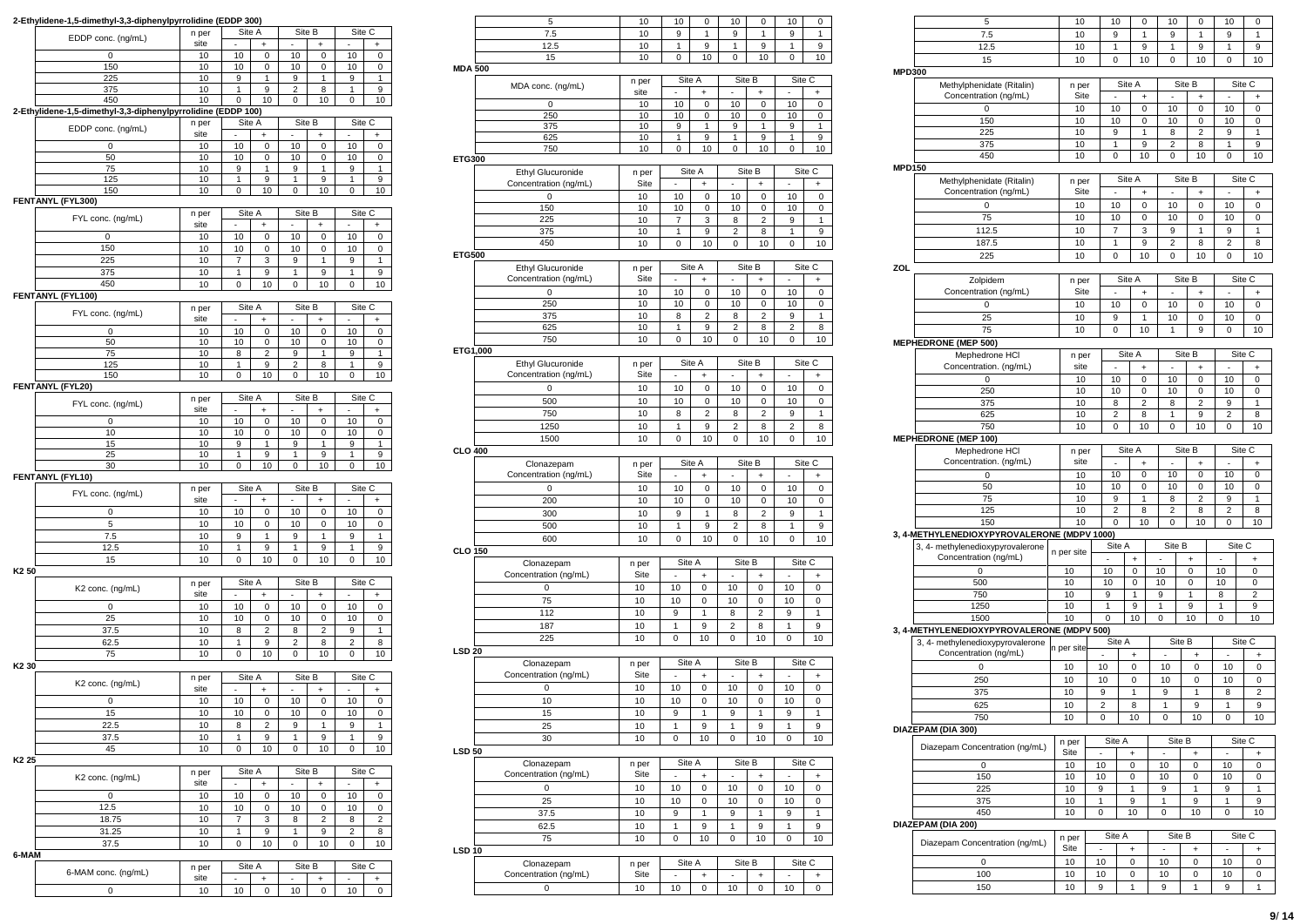| 250                                         | 10            | 1                   | 9           | 1                        | 9              | 1                   | 9                   |
|---------------------------------------------|---------------|---------------------|-------------|--------------------------|----------------|---------------------|---------------------|
| 300                                         | 10            | 0                   | 10          | 0                        | 10             | 0                   | 10                  |
| ZOPICLONE (ZOP 50)                          |               |                     |             |                          |                |                     |                     |
| Zopiclone                                   | n per         | Site A              |             |                          | Site B         |                     | Site C              |
| Concentration (ng/mL)                       | Site          |                     | +           | ä,                       | $\ddot{}$      |                     | $\ddot{}$           |
| 0                                           | 10            | 10                  | 0           | 10                       | 0              | 10                  | 0                   |
| 25                                          | 10            | 10                  | 0           | 10                       | 0              | 10                  | 0                   |
| 37.5                                        | 10            | 9                   | 1           | 8                        | $\overline{2}$ | 9                   | 1                   |
| 62.5                                        | 10            | $\overline{c}$      | 8           | $\overline{2}$           | 8              | $\overline{c}$      | 8                   |
| 75                                          | 10            | 0                   | 10          | $\mathbf 0$              | 10             | 0                   | 10                  |
| <b>METHCATHINONE (MCAT 500)</b>             |               | Site A              |             |                          | Site B         | Site C              |                     |
| Methcathinone<br>Concentration (ng/mL)      | n per<br>Site | ä,                  | $\ddot{}$   | ×,                       | $\ddot{}$      | ä,                  | $\ddot{}$           |
| 0                                           | 10            | 10                  | 0           | 10                       | 0              | 10                  | 0                   |
| 250                                         | 10            | 10                  | 0           | 10                       | 0              | 10                  | 0                   |
| 375                                         | 10            | 9                   | 1           | 8                        | 2              | 9                   | 1                   |
| 625                                         | 10            | $\overline{2}$      | 8           | $\overline{2}$           | 8              | $\overline{2}$      | 8                   |
| 750                                         | 10            | 0                   | 10          | $\mathbf 0$              | 10             | 0                   | 10                  |
| 7-ACL (300)                                 |               |                     |             |                          |                |                     |                     |
| 7- Aminoclonazepam                          | n per         |                     | Site A      |                          | Site B         |                     | Site C              |
| Concentration (ng/mL)                       | Site          |                     | ÷.          |                          | ÷.             |                     | $\ddot{}$           |
| 0                                           | 10            | 10                  | 0           | 10                       | 0              | 10                  | 0                   |
| 150                                         | 10            | 10                  | 0           | 10                       | 0              | 10                  | 0                   |
| 225                                         | 10            | 8                   | 2           | 9                        | 1              | 9                   | 1                   |
| 375                                         | 10            | 2                   | 8           | 2                        | 8              | 3                   | 7                   |
| 450                                         | 10            | 0                   | 10          | 0                        | 10             | 0                   | 10                  |
| 7-ACL (200)                                 |               |                     |             |                          |                |                     |                     |
| 7- Aminoclonazepam<br>Concentration (ng/mL) | n per<br>Site |                     | Site A<br>+ |                          | Site B<br>+    |                     | Site C<br>$^{+}$    |
| 0                                           | 10            | 10                  | 0           | 10                       | 0              | 10                  | 0                   |
| 100                                         | 10            | 10                  | 0           | 10                       | 0              | 10                  | 0                   |
| 150                                         | 10            | 8                   | 2           | 9                        | 1              | 8                   | 2                   |
| 250                                         | 10            | $\overline{2}$      | 8           | 2                        | 8              | 2                   | 8                   |
| 300                                         | 10            | 0                   | 10          | 0                        | 10             | 0                   | 10                  |
| 7-ACL (100)                                 |               |                     |             |                          |                |                     |                     |
| 7- Aminoclonazepam                          | n per         |                     | Site A      |                          | Site B         |                     | Site C              |
| Concentration (ng/mL)                       | Site          | ä,                  | $\ddot{}$   |                          | $\ddot{}$      | ä,                  | $\overline{1}$      |
| 0                                           | 10            | 10                  | 0           | 10                       | 0              | 10                  | 0                   |
| 50                                          | 10            | 10                  | 0           | 10                       | 0              | 10                  | 0                   |
| 75                                          | 10            | $\overline{7}$      | 3           | 7                        | 3              | 9                   | 1                   |
| 125                                         | 10            | $\overline{2}$      | 8           | $\mathbf{1}$             | 9              | $\overline{2}$      | 8                   |
| 150                                         | 10            | 0                   | 10          | 0                        | 10             | 0                   | 10                  |
| CARFENTANYL (CFYL500)                       |               |                     |             |                          |                |                     |                     |
| Carfentanyl                                 | n per         |                     | Site A      |                          | Site B         |                     | Site C              |
| Concentration (ng/mL)                       | site          |                     | $\ddot{}$   |                          | $\ddot{}$      | i,                  | $\ddot{}$           |
| 0                                           | 10            | 10                  | 0           | 10                       | 0              | 10                  | 0                   |
| 250                                         | 10            | 10                  | 0           | 10                       | 0              | 10                  | 0                   |
| 375<br>625                                  | 10<br>10      | 7<br>$\overline{c}$ | 3<br>8      | 9<br>1                   | 1<br>9         | 8<br>$\overline{c}$ | $\overline{2}$<br>8 |
| 750                                         | 10            | 0                   | 10          | 0                        | 10             | $\mathbf 0$         | 10                  |
| CAFFEINE (CAF 1000)                         |               |                     |             |                          |                |                     |                     |
| Caffeine                                    | n per         |                     | Site A      |                          | Site B         |                     | Site C              |
| Concentration (ng/mL)                       | site          | ×                   | +           | ٠                        | $\ddot{}$      | ٠                   | +                   |
| 0                                           | 10            | 10                  | 0           | 10                       | $\mathbf 0$    | 10                  | 0                   |
| 500                                         | 10            | 10                  | 0           | 10                       | 0              | 10                  | 0                   |
| 750                                         | 10            | 9                   | 1           | 8                        | $\overline{2}$ | 9                   | 1                   |
| 1250                                        | 10            | 2                   | 8           | 2                        | 8              | $\overline{2}$      | 8                   |
| 1500                                        | 10            | 0                   | 10          | 0                        | 10             | 0                   | 10                  |
| <b>CATHINE (CAT 150)</b>                    |               |                     |             |                          |                |                     |                     |
| (+)-Norpseudoephedrine HCl                  | n per         |                     | Site A      |                          | Site B         |                     | Site C              |
| Concentration(ng/mL)                        | site          | ÷,                  | $\ddot{}$   | $\overline{\phantom{a}}$ | $\ddot{}$      | ÷,                  | $\ddot{}$           |
| 0                                           | 10            | 10                  | 0           | 10                       | 0              | 10                  | 0                   |
| 75                                          | 10            | 10                  | 0           | 10                       | 0              | 10                  | 0                   |
| 112.5                                       | 10            | 9                   | 1           | 8                        | 2              | 9                   | 1                   |
| 187.5                                       | 10            | 2                   | 8           | 2                        | 8              | 2                   | 8                   |
| 225                                         | 10            | 0                   | 10          | 0                        | 10             | 0                   | 10                  |
| <b>TROPICAMIDE (TRO 350)</b>                |               |                     | Site A      |                          | Site B         |                     | Site C              |
| Tropicamide Concentration<br>(ng/ml)        | n per<br>site | ÷,                  | $\ddot{}$   | ÷,                       | +              | ÷,                  | $\ddot{}$           |
| 0                                           | 10            | 10                  | 0           | 10                       | 0              | 10                  | 0                   |
| 175                                         | 10            | 10                  | 0           | 10                       | 0              | 10                  | 0                   |
|                                             |               |                     |             |                          |                |                     |                     |

+

| 262.5                                                     | 10       | 8              | 2              | 8              | 2                       | 8                       | 2                   |
|-----------------------------------------------------------|----------|----------------|----------------|----------------|-------------------------|-------------------------|---------------------|
| 437.5                                                     | 10       | $\overline{2}$ | 8              | 2              | 8                       | $\overline{2}$          | 8                   |
| 525                                                       | 10       | 0              | 10             | 0              | 10                      | 0                       | 10                  |
| <b>TRAZODONE (TZD200)</b>                                 |          |                |                |                |                         |                         |                     |
| Trazodone (ng/ml)                                         | n per    |                | Site A         | Site B         |                         | Site C                  |                     |
|                                                           | site     | ×              | $\ddot{}$      | ÷,             | $\ddot{}$               | ÷                       | $\ddot{}$           |
| 0                                                         | 10       | 10             | $\mathbf 0$    | 10             | $\mathbf 0$             | 10                      | $\mathbf 0$         |
| 100                                                       | 10       | 10             | 0              | 10             | 0                       | 10                      | 0                   |
| 150                                                       | 10       | 8              | 2              | 8              | 2                       | 8                       | 2                   |
| 250                                                       | 10       | 1              | 9              | $\overline{2}$ | 8                       | 1                       | 9                   |
| 300                                                       | 10       | $\overline{2}$ | 8              | $\overline{2}$ | 8                       | $\overline{2}$          | 8                   |
| ALPRAZOLAM (ALP)                                          |          |                |                |                |                         |                         |                     |
| Alprazolam Concentration (ng/ml)                          | n per    |                | Site A         | Site B         |                         | Site C                  |                     |
|                                                           | site     |                | $\ddot{}$      |                | $\ddot{}$               |                         | +                   |
| $\mathbf 0$                                               | 10       | 10             | $\mathbf 0$    | 10             | $\mathbf 0$             | 10                      | $\mathbf 0$         |
| 50                                                        | 10       | 10             | 0              | 10             | 0                       | 10                      | 0                   |
| 75                                                        | 10       | 9              | 1              | 8              | $\overline{2}$          | 9                       | 1                   |
| 125                                                       | 10       | 2              | 8              | 2              | 8                       | $\overline{2}$          | 8                   |
| 150                                                       | 10       | 0              | 10             | 0              | 10                      | 0                       | 10                  |
| PREGABALIN (PGB 50,000)                                   |          |                |                |                |                         |                         |                     |
| Pregabalin                                                | n        |                | Site A         |                | Site B                  |                         | Site C              |
| Concentration (ng/ml)                                     | per Site |                | +              | ٠              | +                       | ٠                       | +                   |
| 0                                                         | 10       | 10             | 0              | 10             | 0                       | 10                      | 0                   |
| 25,000                                                    | 10       | 10             | 0              | 10             | 0                       | 10                      | 0                   |
| 37,500                                                    | 10       | 8              | $\overline{c}$ | 8              | $\overline{\mathbf{c}}$ | 8                       | $\overline{c}$      |
| 62,500                                                    | 10       | 2              | 8              | $\overline{2}$ | 8                       | $\overline{c}$          | 8                   |
| 75,000                                                    | 10       | 0              | 10             | 0              | 10                      | 0                       | 10                  |
| 150,000                                                   | 10       | 0              | 10             | 0              | 10                      | 0                       | 10                  |
| <b>PREGABALIN (PGB 500)</b>                               |          |                |                |                |                         |                         |                     |
| Pregabalin                                                | n        |                | Site A         |                | Site B                  |                         | Site C              |
| Concentration (ng/ml)                                     | per Site | ÷,             | $\ddot{}$      | ×,             | $\ddot{}$               | ×                       | $\ddot{}$           |
| 0                                                         | 10       | 10             | 0              | 10             | 0                       | 10                      | 0                   |
| 250                                                       | 10       | 10             | 0              | 10             | 0                       | 10                      | 0                   |
| 375                                                       | 10       | 9              | 1              | 8              | $\overline{c}$          | 8                       | $\overline{2}$      |
| 625                                                       | 10       | $\overline{c}$ | 8              | 2              | 8                       | $\overline{c}$          | 8                   |
| 750                                                       | 10       | 0              | 10             | 0              | 10                      | 0                       | 10                  |
| 1500                                                      | 10       | 0              | 10             | 0              | 10                      | 0                       | 10                  |
| <b>CODEINE (COD200)</b>                                   |          |                |                |                |                         |                         |                     |
| Codeine                                                   | n        |                | Site A         |                | Site B                  | Site C                  |                     |
| Concentration (ng/mL)                                     | per Site |                | $\ddot{}$      |                | ÷                       |                         | +                   |
| 0                                                         | 10       | 10             | 0<br>0         | 10             | 0<br>0                  | 10                      | 0                   |
| 100<br>150                                                | 10       | 10             |                | 10             |                         | 10                      | 0<br>1              |
| 250                                                       | 10<br>10 | 7<br>1         | 3<br>9         | 9<br>1         | 1<br>9                  | 9<br>$\overline{c}$     | 8                   |
| 300                                                       | 10       | 0              | 10             | 0              | 10                      | 0                       | 10                  |
| ZALEPLON (ZAL)                                            |          |                |                |                |                         |                         |                     |
| ZAL                                                       | n        |                | Site A         |                | Site B                  |                         | Site C              |
| Concentration (ng/mL)                                     | per Site |                | ÷              |                | ÷                       |                         | $\ddot{}$           |
| 0                                                         | 10       | 10             | 0              | 10             | 0                       | 10                      | 0                   |
| 50                                                        | 10       | 10             | 0              | 10             | 0                       | 10                      | 0                   |
| 75                                                        | 10       | 9              | 1              | 9              | 1                       | 9                       | 1                   |
| 125                                                       | 10       | 1              | 9              | $\overline{c}$ | 8                       | 1                       | 9                   |
| 150                                                       | 10       | 0              | 10             | 0              | 10                      | 0                       | 10                  |
| <b>CANNABINOL (CNB)</b>                                   |          |                |                |                |                         |                         |                     |
| <b>CNB</b>                                                | n        |                | Site A         |                | Site B                  |                         | Site C              |
| Concentration (ng/mL)                                     | per Site |                |                |                |                         |                         | ÷                   |
| 0                                                         | 10       | 10             | 0              | 10             | 0                       | 10                      | 0                   |
|                                                           |          | 10             | 0              | 10             | $\mathbf 0$             | 10                      | $\mathbf 0$         |
|                                                           |          |                | 1              | 9              | 1                       | 9                       | 1                   |
| 250                                                       | 10       |                |                |                |                         | 1                       |                     |
| 375                                                       | 10       | 9              |                |                |                         |                         | 9                   |
| 625                                                       | 10       | $\overline{2}$ | 8              | 1              | 9                       |                         |                     |
| 750                                                       | 10       | 0              | 10             | 0              | 10                      | 0                       |                     |
|                                                           |          |                |                |                |                         |                         |                     |
| GAB                                                       | n        |                | Site A         |                | Site B                  |                         | Site C              |
| Concentration (ng/mL)                                     | per Site |                | +              |                | $\ddot{}$               |                         | $\ddot{}$           |
| 0                                                         | 10       | 10             | 0              | 10             | 0                       | 10                      | 0                   |
| 1,000                                                     | 10       | 10             | 0              | 10             | 0                       | 10                      | 0                   |
| 1,500                                                     | 10       | 9              | 1              | 9              | 1                       | 8                       | 2                   |
| 2,500                                                     | 10       | 2              | 8              | 2              | 8                       | $\overline{\mathbf{c}}$ | 8                   |
| 3,000                                                     | 10       | 0              | 10             | 0              | 10                      | 0                       | 10                  |
|                                                           |          |                |                |                |                         |                         | 10                  |
| CAR                                                       | n        |                | Site A         |                | Site B                  |                         | Site C              |
| Concentration (ng/mL)                                     | per Site |                | +              |                | $\ddot{}$               |                         | $\ddot{}$           |
| <b>GABAPENTIN (GAB)</b><br><b>CARISOPRODOL (CAR)</b><br>0 | 10       | 10             | 0              | 10             | 0                       | 10                      | 0                   |
| 1,000<br>1,500                                            | 10<br>10 | 10<br>9        | 0<br>1         | 10<br>9        | 0<br>1                  | 10<br>8                 | 0<br>$\overline{2}$ |

| 2,500                                                                                                                                                  | 10       | 2                        | 8              | 2                   | 8              | 2                 | 8               |
|--------------------------------------------------------------------------------------------------------------------------------------------------------|----------|--------------------------|----------------|---------------------|----------------|-------------------|-----------------|
| 3,000                                                                                                                                                  | 10       | 0                        | 10             | 0                   | 10             | 0                 | 10              |
| <b>AB-PINACA (ABP)</b>                                                                                                                                 |          |                          |                |                     |                |                   |                 |
|                                                                                                                                                        | n        |                          | Site A         |                     | Site B         |                   | Site C          |
| <b>AB-PINACA</b>                                                                                                                                       | per      | ÷,                       |                | $\overline{a}$      |                |                   |                 |
| Concentration (ng/mL)                                                                                                                                  | Site     |                          | ÷              |                     | ÷              | $\blacksquare$    | ÷               |
| 0                                                                                                                                                      | 10       | 10                       | 0              | 10                  | 0              | 10                | 0               |
| 5                                                                                                                                                      | 10       | 10                       | 0              | 10                  | 0              | 10                | 0               |
| 7.5                                                                                                                                                    | 10       | 8                        | 2              | 8                   | 2              | 9                 | 1               |
| 12.5                                                                                                                                                   | 10       | $\overline{2}$           | 8              | 3                   | 7              | 1                 | 9               |
| 15                                                                                                                                                     | 10       | 0                        | 10             | 0                   | 10             | 0                 | 10              |
| QUETIAPINE (QTP)                                                                                                                                       |          |                          |                |                     |                |                   |                 |
| QUETIAPINE                                                                                                                                             | n        | Site A                   |                | Site B              |                | Site C            |                 |
| Concentration (ng/mL)                                                                                                                                  | per Site |                          |                |                     |                |                   |                 |
| $\mathbf 0$                                                                                                                                            | 10       | 10                       | 0              | 10                  | 0              | 10                | 0               |
| 500                                                                                                                                                    | 10       | 10                       | 0              | 10                  | 0              | 10                | 0               |
| 750                                                                                                                                                    | 10       | 9                        | 1              | 9                   | 1              | 9                 | 1               |
| 1250                                                                                                                                                   | 10       | 1                        | 9              | 1                   | 9              | 1                 | 9               |
| 1500                                                                                                                                                   | 10       | 0                        | 10             | 0                   | 10             | 0                 | 10              |
| <b>FLUOXETINE (FLX)</b>                                                                                                                                |          |                          |                |                     |                |                   |                 |
| Fluoxetine                                                                                                                                             | n        | Site A                   |                | Site B              |                | Site C            |                 |
| Concentration (ng/mL)                                                                                                                                  | per Site | $\overline{\phantom{a}}$ | $\ddot{}$      | ÷,                  | $\ddot{}$      | ×,                | $\ddot{}$       |
| 0                                                                                                                                                      | 10       | 10                       | 0              | 10                  | 0              | 10                | 0               |
| 250                                                                                                                                                    | 10       | 10                       | 0              | 10                  | 0              | 10                | 0               |
| 375                                                                                                                                                    | 10       | 9                        | 1              | 9                   | 1              | 9                 | $\mathbf{1}$    |
| 625                                                                                                                                                    | 10       | 2                        | 8              | 2                   | 8              | $\overline{2}$    | 8               |
| 750                                                                                                                                                    | 10       | 0                        | 10             | 0                   | 10             | 0                 | 10              |
| <b>UR-144</b>                                                                                                                                          |          |                          |                |                     |                |                   |                 |
|                                                                                                                                                        | n        | Site A                   |                | Site B              |                | Site C            |                 |
| UR-144 5-Pentanoic acid                                                                                                                                | per      |                          |                |                     |                |                   |                 |
| Concentration (ng/mL)                                                                                                                                  | Site     |                          | $\ddot{}$      |                     | $\ddot{}$      |                   | $\ddot{}$       |
| $\mathbf 0$                                                                                                                                            | 10       | 10                       | 0              | 10                  | 0              | 10                | 0               |
| 12.5                                                                                                                                                   | 10       | 10                       | 0              | 10                  | 0              | 10                | 0               |
|                                                                                                                                                        | 10       | 9                        | 1              | 8                   | $\overline{c}$ | 9                 | 1               |
| 18.75                                                                                                                                                  |          |                          |                |                     |                |                   |                 |
| 31.25                                                                                                                                                  | 10       | 1                        | 9              | 2                   | 8              | 2                 | 8               |
| 37.5                                                                                                                                                   | 10       | 0                        | 10             | 0                   | 10             | 0                 | 10              |
| <b>KRATOM (KRA)</b>                                                                                                                                    |          |                          |                |                     |                |                   |                 |
| Mitragynine                                                                                                                                            | n        | Site A                   |                |                     | Site B         | Site C            |                 |
| Concentration (ng/mL)                                                                                                                                  | per Site | ÷,                       | $\ddot{}$      | ÷,                  | $\ddot{}$      | ÷,                | $\ddot{}$       |
| $\mathbf 0$                                                                                                                                            | 10       | 10                       | 0              | 10                  | $\mathbf 0$    | 10                | 0               |
| 150                                                                                                                                                    | 10       | 10                       | 0              | 10                  | 0              | 10                | 0               |
| 225                                                                                                                                                    | 10       | 9                        | 1              | 9                   | 1              | 9                 | 1               |
| 375                                                                                                                                                    | 10       | 1                        | 9              | 1                   | 9              | $\overline{2}$    | 8               |
| 450                                                                                                                                                    | 10       | 0                        | 10             | 0                   | 10             | 0                 | 10              |
| TILIDINE (TLD)                                                                                                                                         |          |                          |                |                     |                |                   |                 |
| Nortilidine                                                                                                                                            | n        |                          | Site A         |                     | Site B         | Site C            |                 |
| Concentration (ng/mL)                                                                                                                                  | per Site |                          | +              |                     |                |                   | ÷               |
| 0                                                                                                                                                      | 10       | 10                       | 0              | 10                  | 0              | 10                | 0               |
| 25                                                                                                                                                     | 10       | 10                       | 0              | 10                  | 0              | 10                | 0               |
| 37.5                                                                                                                                                   | 10       | 8                        | $\overline{2}$ | 9                   | 1              | 9                 | 1               |
| 62.5                                                                                                                                                   | 10       | $\overline{2}$           | 8              | $\overline{2}$      | 8              | $\overline{2}$    | 8               |
| 75                                                                                                                                                     | 10       | 0                        | 10             |                     | 10             |                   | 10              |
|                                                                                                                                                        |          |                          |                | 0                   |                | 0                 |                 |
|                                                                                                                                                        |          |                          |                |                     |                |                   |                 |
|                                                                                                                                                        |          |                          |                |                     |                |                   |                 |
| α-PVP Concentration (ng/mL)                                                                                                                            | n per    |                          | Site A         |                     | Site B         |                   | Site C          |
|                                                                                                                                                        | Site     |                          | +              |                     | +              |                   | ÷               |
| 0                                                                                                                                                      | 10       | 10                       | $\mathbf 0$    | 10                  | 0              | 10                | 0               |
| 1000                                                                                                                                                   | 10       | 10                       | 0              | 10                  | 0              | 10                | 0               |
| 1500                                                                                                                                                   | 10       | 8                        | $\overline{2}$ | 8                   | $\overline{c}$ | 9                 | 1               |
| 2,500                                                                                                                                                  | 10       | $\overline{2}$           | 8              | 3                   | 7              | 1                 | 9               |
| 3,000                                                                                                                                                  | 10       | 0                        | 10             | 0                   | 10             | 0                 | 10 <sup>1</sup> |
|                                                                                                                                                        |          |                          |                |                     |                |                   |                 |
| alpha-Pyrrolidinovalerophenone                                                                                                                         | n        |                          | Site A         |                     | Site B         |                   | Site C          |
| Concentration (ng/mL)                                                                                                                                  | per Site |                          | ÷              |                     | ÷              |                   | ÷               |
| 0                                                                                                                                                      | 10       | 10                       | 0              | 10                  | 0              | 10                | 0               |
| 500                                                                                                                                                    | 10       | 10                       | 0              | 10                  | 0              | 10                | 0               |
|                                                                                                                                                        |          | 8                        | $\overline{2}$ | 9                   | 1              | 9                 | 1               |
| 750                                                                                                                                                    | 10       |                          |                |                     |                |                   |                 |
| 1250                                                                                                                                                   | 10       | $\overline{c}$           | 8              | 3                   | 7              | $\mathbf{1}$      | 9               |
| 1500                                                                                                                                                   | 10       | 0                        | 10             | 0                   | 10             | 0                 | 10              |
|                                                                                                                                                        |          |                          |                |                     |                |                   |                 |
| alpha-Pyrrolidinovalerophenone                                                                                                                         | n        |                          | Site A         |                     | Site B         | Site C            |                 |
| Concentration (ng/mL)                                                                                                                                  | per Site |                          | ÷              |                     | ÷              |                   | ÷               |
| 0                                                                                                                                                      | 10       | 10                       | 0              | 10                  | 0              | 10                | 0               |
| 250                                                                                                                                                    | 10       | 10                       | 0              | 10                  | 0              | 10                | 0               |
| 375                                                                                                                                                    | 10       | 8                        | $\overline{2}$ | 8                   | 2              | 9                 | 1               |
| ALPHA-PYRROLIDINOVALEROPHENONE (α-PVP 2000)<br>ALPHA-PYRROLIDINOVALEROPHENONE (α-PVP 1000)<br>ALPHA-PYRROLIDINOVALEROPHENONE (α-PVP 500)<br>625<br>750 | 10<br>10 | $\overline{2}$<br>0      | 8<br>10        | $\overline{2}$<br>0 | 8<br>10        | $\mathbf{1}$<br>0 | 9<br>10         |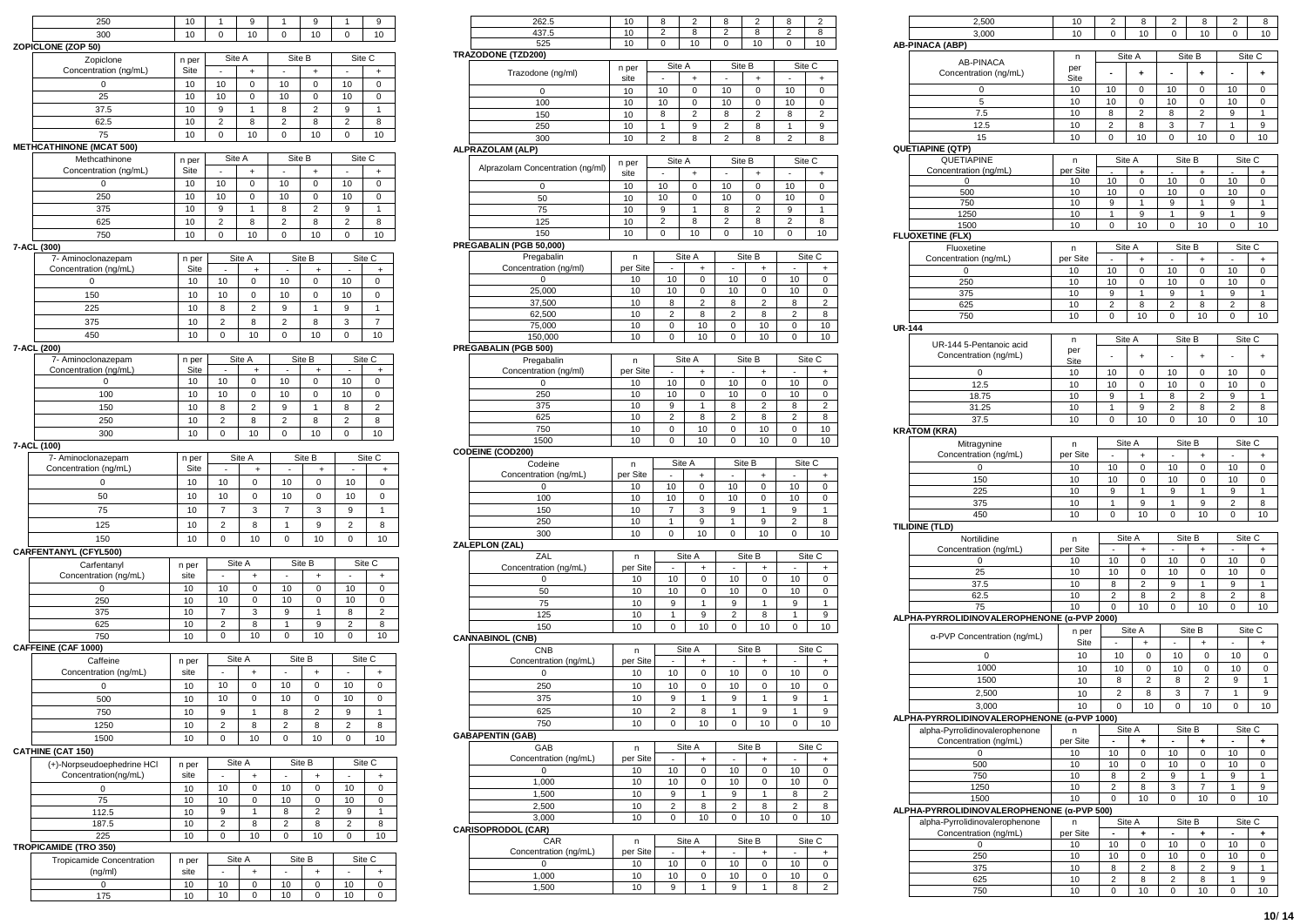# **ALPHA-PYRROLIDINOVALEROPHENONE (α-PVP 300)**

| α-PVP Concentration (ng/mL) | n per |    | Site A   |    | Site B         | Site C |          |  |
|-----------------------------|-------|----|----------|----|----------------|--------|----------|--|
|                             | Site  | ۰  |          | ۰  |                | ۰      |          |  |
|                             | 10    | 10 | $\Omega$ | 10 | 0              | 10     | $\Omega$ |  |
| 150                         | 10    | 10 | $\Omega$ | 10 | 0              | 10     | $\Omega$ |  |
| 225                         | 10    | 9  |          | 8  | $\overline{2}$ | 9      |          |  |
| 375                         | 10    | 2  | 8        | 2  | 8              |        | 9        |  |
| 450                         | 10    |    | 10       | 0  | 10             | 0      | 10       |  |

**Analytical Sensitivity**

A drug-free urine pool was spiked with drugs at the listed concentrations. The results are summarized

| below.                                     |                |                      |                     |                       |                  |                    |                  |           |                          |                         |                   |                     |                   |                     |                |                          |                |                     |
|--------------------------------------------|----------------|----------------------|---------------------|-----------------------|------------------|--------------------|------------------|-----------|--------------------------|-------------------------|-------------------|---------------------|-------------------|---------------------|----------------|--------------------------|----------------|---------------------|
| <b>Drug Concentration</b><br>Cut-off Range |                | ACE<br>5000          |                     |                       | AMP<br>1.000     |                    | AMP<br>500       |           | AMP<br>300               |                         | <b>BAR</b><br>300 |                     | <b>BAR</b><br>200 |                     |                | <b>BZO</b><br>500        | <b>BZO</b>     | 300                 |
| 0% Cut-off                                 |                | i,<br>30             | ÷<br>$\mathbf 0$    | ä,<br>30              | ÷<br>$\mathbf 0$ | ł,<br>30           | ÷<br>$\mathbf 0$ | ä,<br>30  | $\ddot{}$<br>$\mathbf 0$ | 30                      |                   | $\ddot{}$<br>0      | i.<br>30          | ÷<br>$\mathbf 0$    | ä<br>30        | ÷<br>0                   | ÷,<br>30       | $\overline{1}$<br>0 |
| -50% Cut-off                               |                | 30                   | 0                   | 30                    | $\mathbf 0$      | 30                 | $\mathbf 0$      | 30        | $\mathbf 0$              | 30                      |                   | 0                   | 30                | 0                   | 30             | 0                        | 30             | $\mathbf 0$         |
| -25% Cut-off                               |                | 26                   | 4                   | 26                    | 4                | 25                 | 5                | 27        | 3                        | 27                      |                   | 3                   | 26                | 4                   | 27             | 3                        | 27             | 3                   |
| Cut-off                                    |                | 14                   | 16                  | 15                    | 15               | 15                 | 15               | 15        | 15                       | 16                      |                   | 14                  | 15                | 15                  | 15             | 15                       | 15             | 15                  |
| +25% Cut-off                               |                | 3                    | 27                  | 3                     | 27               | 3                  | 27               | 4         | 26                       | 4                       |                   | 26                  | 3                 | 27                  | 4              | 26                       | 3              | 27                  |
| +50% Cut-off                               |                | 0                    | 30                  | 0                     | 30               | 0                  | 30               | 0         | 30                       | 0                       |                   | 30                  | 0                 | 30                  | 0              | 30                       | 0              | 30                  |
| +300% Cut-off                              |                | 0                    | 30                  | 0                     | 30               | 0                  | 30               | 0         | 30                       | 0                       |                   | 30                  | 0                 | 30                  | 0              | 30                       | 0              | 30                  |
|                                            |                |                      |                     |                       |                  |                    |                  |           |                          |                         |                   |                     |                   |                     |                |                          |                |                     |
| Drug Concentration                         |                | <b>BZO</b>           |                     |                       | <b>BZO</b>       |                    | <b>BUP</b>       |           | <b>BUP</b>               |                         | COC               |                     | COC               |                     |                | COC                      |                | COC                 |
| Cut-off Range                              |                | 200                  |                     |                       | 100              |                    | 10               |           | 5                        |                         | 300               |                     | 200               |                     |                | 150                      |                | 100                 |
| 0% Cut-off                                 |                | 30                   | $\overline{1}$<br>0 | 30                    | ÷<br>$\mathbf 0$ | 30                 | $\ddot{}$<br>0   | 30        | $\overline{1}$<br>0      | 30                      |                   | $\overline{1}$<br>0 | 30                | $\ddot{}$<br>0      | 30             | $\ddot{}$<br>$\mathbf 0$ | 30             | $\overline{1}$<br>0 |
| -50% Cut-off                               |                | 30                   | $\overline{0}$      | 30                    | $\mathbf 0$      | 30                 | $\overline{0}$   | 30        | 0                        | 30                      |                   | 0                   | 30                | 0                   | 30             | $\mathbf 0$              | 30             | 0                   |
| -25% Cut-off                               |                | 27                   | 3                   | 27                    | 3                | 26                 | 4                | 26        | 4                        | 26                      |                   | 4                   | 26                | 4                   | 27             | 3                        | 27             | 3                   |
| Cut-off                                    |                | 16                   | 14                  | 14                    | 16               | 14                 | 16               | 14        | 16                       | 13                      |                   | 17                  | 14                | 16                  | 16             | 14                       | 16             | 14                  |
| +25% Cut-off                               |                | 3                    | 27                  | 3                     | 27               | 3                  | 27               | 3         | 27                       | 3                       |                   | 27                  | 3                 | 27                  | 4              | 26                       | $\overline{4}$ | 26                  |
| +50% Cut-off                               |                | 0                    | 30                  | 0                     | 30               | 0                  | 30               | 0         | 30                       | 0                       |                   | 30                  | 0                 | 30                  | O              | 30                       | 0              | 30                  |
| +300% Cut-off                              |                | $\mathbf 0$          | 30                  | $\overline{0}$        | 30               | 0                  | 30               | 0         | 30                       | $\overline{0}$          |                   | 30                  | $\overline{0}$    | 30                  | Ō              | 30                       | $\overline{0}$ | 30                  |
|                                            |                |                      |                     |                       |                  |                    |                  |           |                          |                         |                   |                     |                   |                     |                |                          |                |                     |
| Drug Concentration<br>Cut-off Range        |                | THC<br>150           |                     |                       | Тнс<br>50        |                    | THC<br>25        |           | <b>MTD</b><br>300        |                         | <b>MTD</b><br>200 |                     | <b>MET</b>        | 1.000               |                | <b>MET</b><br>500        |                | <b>MET</b><br>300   |
|                                            |                |                      | $\overline{1}$      |                       | $\ddot{}$        |                    | $\ddot{}$        |           | $\ddot{}$                |                         |                   | $\ddot{}$           |                   | $\ddot{}$           |                | $\ddot{}$                |                | $\ddot{}$           |
| 0% Cut-off                                 |                | 30                   | $\overline{0}$      | 30                    | $\mathbf 0$      | 30                 | $\overline{0}$   | 30        | $\mathbf 0$              | 30                      |                   | $\overline{0}$      | 30                | $\overline{0}$      | 30             | $\mathbf 0$              | 30             | $\overline{0}$      |
| -50% Cut-off                               |                | 30                   | 0                   | 30                    | 0                | 30                 | 0                | 30        | $\mathbf 0$              | 30                      |                   | 0                   | 30                | 0                   | 30             | $\mathbf 0$              | 30             | 0                   |
| -25% Cut-off<br>Cut-off                    |                | 27<br>15             | 3<br>15             | 26<br>14              | 4<br>16          | 27<br>15           | 3<br>15          | 26<br>14  | 4<br>16                  | 25<br>15                |                   | 5<br>15             | 27<br>16          | 3<br>14             | 27<br>16       | 3<br>14                  | 27<br>15       | 3<br>15             |
| +25% Cut-off                               |                | $\overline{4}$       | 26                  | 3                     | 27               | $\overline{4}$     | 26               | 3         | 27                       | 4                       |                   | 26                  | 3                 | 27                  | 4              | 26                       | 3              | 27                  |
| +50% Cut-off                               |                | 0                    | 30                  | 0                     | 30               | 0                  | 30               | 0         | 30                       | 0                       |                   | 30                  | 0                 | 30                  | 0              | 30                       | 0              | 30                  |
| +300% Cut-off                              |                | $\overline{0}$       | 30                  | $\overline{0}$        | 30               | $\overline{0}$     | 30               | 0         | 30                       | $\overline{0}$          |                   | 30                  | $\overline{0}$    | 30                  | $\overline{0}$ | 30                       | $\overline{0}$ | 30                  |
| Drug Concentration<br>Cut-off Range        |                | <b>MDMA</b><br>1,000 |                     | <b>MDMA</b><br>500    |                  | MOP/<br>OPI<br>300 |                  |           | MOP/<br>OPI<br>100       |                         | OPI<br>2000       |                     | PCP<br>50         |                     |                | <b>PCP</b><br>25         |                | <b>PPX</b>          |
|                                            |                |                      | $\ddot{}$           |                       | $\ddot{}$        |                    | $\ddot{}$        |           | $\ddot{}$                |                         |                   | $\overline{1}$      |                   | $\ddot{}$           |                | $\ddot{}$                |                | $\ddot{}$           |
| 0% Cut-off<br>-50% Cut-off                 |                | 30<br>30             | 0<br>$\overline{0}$ | 30<br>30              | 0<br>$\mathbf 0$ | 30<br>30           | 0<br>0           | 30<br>30  | 0<br>0                   | 30<br>30                |                   | 0<br>0              | 30<br>30          | 0<br>$\overline{0}$ | 30<br>30       | 0<br>0                   | 30<br>30       | 0<br>$\overline{0}$ |
| -25% Cut-off                               |                | 26                   | $\overline{4}$      | 25                    | 5                | 27                 | 3                | 26        | 4                        | 27                      |                   | 3                   | 26                | 4                   | 25             | 5                        | 26             | $\overline{4}$      |
| Cut-off                                    |                | 15                   | 15                  | 14                    | 16               | 15                 | 15               | 15        | 15                       | 14                      |                   | 16                  | 15                | 15                  | 15             | 15                       | 15             | 15                  |
| +25% Cut-off                               |                | 5                    | 25                  | $\overline{4}$        | 26               | 5                  | 25               | 3         | 27                       | $\overline{\mathbf{4}}$ |                   | 26                  | 3                 | 27                  | 3              | 27                       | 3              | 27                  |
| +50% Cut-off                               |                | $\overline{0}$       | 30                  | 0                     | 30               | $\overline{0}$     | 30               | 0         | 30                       | 0                       |                   | 30                  | 0                 | 30                  | 0              | 30                       | 0              | 30                  |
| +300% Cut-off                              |                | 0                    | 30                  | 0                     | 30               | 0                  | 30               | 0         | 30                       | 0                       |                   | 30                  | 0                 | 30                  | 0              | 30                       | 0              | 30                  |
| Drug                                       |                | TML                  |                     | <b>TML</b>            | TML              |                    | <b>TML</b>       |           | KET                      |                         |                   | KET                 |                   | KET                 |                | KET                      |                | <b>MQL</b>          |
| Concentration<br>Cut-off Range             | ä,             | 100<br>÷.            | ä,                  | 200<br>$\overline{1}$ | 300<br>ä,        | $\ddot{}$          | 500<br>ä,        | $\ddot{}$ | 1.000<br>Ĭ.              | $\ddot{}$               | ä,                | 500<br>$\ddot{}$    | ÷,                | 300<br>$\ddot{}$    | Ĭ.             | 100<br>$\ddot{}$         | Ĭ.             | $\ddot{}$           |
| 0% Cut-off                                 | 30             | 0                    | 30                  | 0                     | 30               | 0                  | 30               | 0         | 30                       | 0                       | 30                | 0                   | 30                | 0                   | 30             | 0                        | 30             | 0                   |
| -50% Cut-off                               | 30             | 0                    | 30                  | $\mathbf 0$           | 30               | 0                  | 30               | 0         | 30                       | 0                       | 30                | 0                   | 30                | $\overline{0}$      | 30             | $\mathbf 0$              | 30             | 0                   |
| -25% Cut-off                               | 27             | 3                    | 27                  | 3                     | 27               | 3                  | 26               | 4         | 27                       | 3                       | 27                | 3                   | 26                | 4                   | 27             | 3                        | 26             | 4                   |
| Cut-off                                    | 15             | 15                   | 15                  | 15                    | 15               | 15                 | 14               | 16        | 15                       | 15                      | 15                | 15                  | 16                | 14                  | 15             | 15                       | 15             | 15                  |
| +25% Cut-off                               | $\overline{4}$ | 26                   | 4                   | 26                    | 3                | 27                 | 3                | 27        | 3                        | 27                      | 4                 | 26                  | 4                 | 26                  | 3              | 27                       | 4              | 26                  |
| +50% Cut-off                               | $\mathbf 0$    | 30                   | 0                   | 30                    | 0                | 30                 | 0                | 30        | 0                        | 30                      | 0                 | 30                  | 0                 | 30                  | 0              | 30                       | 0              | 30                  |
| +300% Cut-off                              | $\overline{0}$ | 30                   | 0                   | 30                    | 0                | 30                 | 0                | 30        | 0                        | 30                      | 0                 | 30                  | 0                 | 30                  | 0              | 30                       | 0              | 30                  |
| Drug Concentration                         |                | OXY                  |                     |                       | OXY              |                    | COT              |           | COT                      |                         | <b>EDDP</b>       |                     | <b>EDDP</b>       |                     |                | FYL                      |                | <b>FYL</b>          |
| Cut-off Range                              |                | 100                  |                     |                       | 300              |                    | 200              |           | 100                      |                         | 300               |                     |                   | 100                 |                | 20                       |                | 10                  |
|                                            |                | 30                   | $\ddot{}$<br>0      | 30                    | $\ddot{}$<br>0   | 30                 | $\ddot{}$<br>0   | 30        | $\ddot{}$<br>0           |                         | 30                | $\ddot{}$<br>0      | 30                | $\ddot{}$<br>0      | 30             | $\ddot{}$<br>0           | 30             | $\ddot{}$<br>0      |
| 0% Cut-off<br>-50% Cut-off                 |                | 30                   | 0                   | 30                    | 0                | 30                 | 0                | 30        | $\overline{0}$           |                         | 30                | 0                   | 30                | 0                   | 30             | 0                        | 30             | 0                   |
| -25% Cut-off                               |                | 27                   | 3                   | 27                    | 3                | 27                 | 3                | 27        | 3                        |                         | 27                | 3                   | 26                | 4                   | 27             | 3                        | 27             | 3                   |
| Cut-off                                    |                | 15                   | 15                  | 15                    | 15               | 15                 | 15               | 14        | 16                       |                         | 15                | 15                  | 15                | 15                  | 14             | 16                       | 15             | 15                  |
| +25% Cut-off                               |                | 4                    | 26                  | $\overline{4}$        | 26               | $\overline{4}$     | 26               | 4         | 26                       |                         | 4                 | 26                  | 3                 | 27                  | 4              | 26                       | 3              | 27                  |
|                                            |                |                      |                     |                       |                  |                    |                  |           |                          |                         |                   |                     |                   |                     |                |                          |                |                     |

| +50% Cut-off              |          | 0              | 30          | 0              |             | 30             | 0           | 30             | 0              | 30             |            | 0            | 30         | 0              | 30   |                | 0              | 30         | 0                    |               | 30                               |
|---------------------------|----------|----------------|-------------|----------------|-------------|----------------|-------------|----------------|----------------|----------------|------------|--------------|------------|----------------|------|----------------|----------------|------------|----------------------|---------------|----------------------------------|
| +300% Cut-off             |          | 0              | 30          | 0              |             | 30             | 0           | 30             | 0              | 30             |            | 0            | 30         | 0              | 30   |                | 0              | 30         | 0                    |               | 30                               |
|                           |          |                |             |                |             |                |             |                |                |                |            |              |            |                |      |                |                |            |                      |               |                                  |
| Drua                      |          | K <sub>2</sub> |             | K <sub>2</sub> |             | 6-MAM          |             | <b>MDA</b>     | ETF            |                | <b>ETG</b> |              | <b>ETG</b> |                | CLO  |                |                | CLO        |                      | LSD           |                                  |
| Concentration             |          | 50             |             | 30             |             | 10             |             | 500            | 300            |                | 500        |              | 1000       |                | 400  |                |                | 150        |                      | 20            |                                  |
| Cut-off Range             |          | $\ddot{}$      | ä,          | ÷.             | ä,          | ÷.             | ä,          | $\ddot{}$      | ä,             | ÷.             | ä,         | <sup>+</sup> | ÷,         | $\ddot{}$      | ä,   | $\ddot{}$      | ä,             | $\ddot{}$  | ä,                   |               | $\ddot{}$                        |
| 0% Cut-off                | 30       | 0              | 30          | 0              | 30          | 0              | 30          | 0              | 30             | 0              | 30         | 0            | 30         | 0              | 30   | $\mathbf 0$    | 30             | 0          | 30                   |               | 0                                |
|                           |          |                |             |                |             |                |             |                |                |                |            |              |            |                |      |                |                |            |                      |               |                                  |
| -50% Cut-off              | 30       | 0              | 30          | $\mathbf 0$    | 30          | 0              | 30          | $\mathbf 0$    | 3 <sub>C</sub> | $\mathbf 0$    | 30         | 0            | 30         | 0              | 30   | 0              | 30             | 0          | 30                   |               | 0                                |
| -25% Cut-off              | 27       | 3              | 27          | 3              | 27          | 3              | 26          | 4              | 25             | 5              | 26         | 4            | 26         | 4              | 26   | 4              | 26             | 4          | 27                   |               | 3                                |
| Cut-off                   | 15       | 15             | 16          | 14             | 15          | 15             | 15          | 15             | 16             | 14             | 15         | 15           | 15         | 15             | 14   | 16             | 14             | 16         | 14                   |               | 16                               |
| +25% Cut-off              | 3        | 27             | 4           | 26             | 4           | 26             | 3           | 27             | 4              | 26             | 3          | 27           | 3          | 27             | 5    | 25             | 5              | 25         | 3                    |               | 27                               |
| +50% Cut-off              | C        | 30             | 0           | 30             | 0           | 30             | 0           | 30             | 0              | 3C             | 0          | 30           | 0          | 30             | 0    | 30             | 0              | 30         | 0                    |               | 30                               |
| +300% Cut-off             | 0        | 30             | 0           | 30             | 0           | 30             | 0           | 30             | 0              | 30             | 0          | 30           | 0          | 30             | 0    | 30             | 0              | 30         | 0                    |               | 30                               |
|                           |          |                |             |                |             |                |             |                |                |                |            |              |            |                |      |                |                |            |                      |               |                                  |
|                           |          |                |             |                |             |                |             |                |                |                |            |              |            |                |      |                |                |            |                      |               |                                  |
|                           |          | LSD            |             |                |             |                |             |                | <b>MDMA</b>    |                | THC        |              | MOP/       |                | MEP  |                |                | <b>MEP</b> |                      | <b>MDPV</b>   |                                  |
| Drug Concentration        |          | 50             |             | <b>MPD</b>     |             | ZOL            |             |                | 300            |                | 200        |              | OPI        |                | 500  |                |                | 100        |                      | 1000          |                                  |
| Cut-off Range             |          |                |             |                |             |                |             |                |                |                |            |              | 200        |                |      |                |                |            |                      |               |                                  |
|                           |          |                | ÷           |                | $\ddot{}$   |                | +           |                | $\ddot{}$      |                | $\ddot{}$  | Ĭ.           | $\ddot{}$  |                |      | ÷              |                | ÷          |                      |               | ÷                                |
| 0% Cut-off                |          | 30             | $\mathbf 0$ | 30             | $\mathbf 0$ | 30             | $\mathbf 0$ | 30             | $\mathbf 0$    | 30             | 0          | 30           | 0          | 30             |      | 0              | 30             | 0          | 30                   |               | $\mathbf 0$                      |
| -50% Cut-off              |          | 30             | 0           | 29             | 1           | 30             | 0           | 30             | 0              | 30             | 0          | 30           | 0          | 30             |      | 0              | 30             | 0          | 30                   |               | 0                                |
| -25% Cut-off              |          | 27             | 3           | $\star$        | $\star$     | 26             | 4           | 25             | 5              | 26             | 4          | 26           | 4          | 27             |      | 3              | 24             | 6          | 26                   |               | 4                                |
|                           |          | 14             | 16          | 15             | 15          | 14             | 16          | 15             | 15             | 15             | 15         | 15           | 15         | 15             |      | 15             | 17             | 13         | 14                   |               | 16                               |
| Cut-off                   |          |                |             |                |             |                |             |                |                |                |            |              |            |                |      |                |                |            |                      |               |                                  |
| +25% Cut-off              |          | 3              | 27          | ۰              | ۸           | 5              | 25          | 3              | 27             | $\overline{4}$ | 26         | 4            | 26         | 4              |      | 26             | 4              | 26         | 3                    |               | 27                               |
| +50% Cut-off              |          | $\mathbf 0$    | 30          | 1              | 29          | $\mathbf 0$    | 30          | 0              | 30             | $\mathbf 0$    | 30         | $\mathbf 0$  | 30         | 0              |      | 30             | $\mathbf 0$    | 30         | 0                    |               | 30                               |
| +300% Cut-off             |          | 0              | 30          | 0              | 30          | 0              | 30          | 0              | 30             | $\mathbf 0$    | 30         | $\mathbf 0$  | 30         | 0              |      | 30             | $\mathbf 0$    | 30         | 0                    |               | 30                               |
|                           |          |                |             |                |             |                |             |                |                |                |            |              |            |                |      |                |                |            |                      |               |                                  |
|                           |          | <b>MDPV</b>    |             |                | <b>DIA</b>  |                | <b>DIA</b>  |                | <b>THC</b>     |                |            | <b>THC</b>   |            | K <sub>2</sub> |      |                | ZOP            |            |                      | <b>MCAT</b>   |                                  |
| <b>Drug Concentration</b> |          | 500            |             |                | 300         |                | 200         |                | 300            |                |            | 30           |            | 25             |      |                | 50             |            |                      | 500           |                                  |
| Cut-off Range             |          |                | ÷           |                | $\ddot{}$   |                |             | $\ddot{}$      |                |                |            | ÷            |            |                | +    |                |                | ÷          |                      |               | +                                |
|                           |          |                |             |                |             |                |             |                |                | +              |            |              |            |                |      |                |                |            |                      |               |                                  |
| 0% Cut-off                |          | 30             | 0           | 30             | 0           | 30             |             | 0              | 30             | 0              | 30         | 0            | 30         |                | 0    | 30             |                | 0          | 30                   |               | 0                                |
| -50% Cut-off              |          | 30             | 0           | 30             | 0           | 29             |             | 1              | 30             | 0              | 30         | 0            | 30         |                | 0    | 30             |                | 0          | 30                   |               | 0                                |
| -25% Cut-off              |          | 25             | 5           | 27             | 3           | 27             |             | 3              | 27             | 3              | 26         | 4            | 25         |                | 5    | 27             |                | 3          | 28                   |               | 2                                |
| Cut-off                   |          | 15             | 15          | 15             | 15          | 15             |             | 15             | 14             | 16             | 14         | 16           |            | 14             | 16   | 17             |                | 13         | 17                   |               | 13                               |
| +25% Cut-off              |          | 3              | 27          | 3              | 27          | 3              |             | 27             | 4              | 26             | 4          | 26           |            | 3              | 27   | $\overline{4}$ |                | 26         | 3                    |               | 27                               |
| +50% Cut-off              |          | 0              | 30          | $\mathbf 0$    | 30          | 1              |             | 29             | 0              | 30             | 0          | 30           |            | 0              | 30   | 0              |                | 30         | $\mathbf 0$          |               | 30                               |
|                           |          |                |             |                |             |                |             |                |                |                |            |              |            |                |      |                |                |            |                      |               |                                  |
| +300% Cut-off             |          | O              | 30          | $\mathbf 0$    | 30          | $\mathbf 0$    |             | 30             | 0              | 30             | 0          | 30           |            | 0              | 30   | 0              |                | 30         | 0                    |               | 30                               |
|                           |          |                |             |                |             |                |             |                |                |                |            |              |            |                |      |                |                |            |                      |               |                                  |
|                           |          |                |             |                |             |                |             |                |                |                |            |              |            |                |      |                |                |            |                      |               |                                  |
| Drug                      | 7-ACL    |                |             | 7-ACL          |             | 7-ACL          |             |                | CFYL           |                | CAF        |              | CAT        |                |      | TRO            |                |            |                      | $\alpha$ -PVP |                                  |
| Concentration             | 300      |                |             | 200            |             | 100            |             |                | 500            |                | 1000       |              | 150        |                |      | 350            |                | <b>ALP</b> |                      | 1000          |                                  |
| Cut-off Range             |          | $\ddot{}$      |             | $\ddot{}$      |             |                | $\ddot{}$   | ä,             | $\ddot{}$      |                | $\ddot{}$  |              | ÷          |                |      | $\ddot{}$      |                |            | $\ddot{}$            |               | $\ddot{}$                        |
|                           |          |                |             |                |             |                |             |                |                |                |            |              |            |                |      |                |                |            |                      |               |                                  |
| 0% Cut-off                | 30       | 0              | 30          | 0              |             | 30             | 0           | 30             | $\overline{0}$ | 30             | 0          | 30           | 0          |                | 30   | 0              |                | 30         | 30<br>0              |               | 0                                |
| -50% Cut-off              | 30       | 0              | 30          | 0              |             | 29             | 1           | 30             | 0              | 30             | 0          | 30           | 0          |                | 30   | 0              |                | 30         | 30<br>0              |               | 0                                |
| -25% Cut-off              | 26       | 4              | 27          | 3              |             | 27             | 3           | 25             | 5              | 27             | 3          | 27           | 3          |                | 27   | 3              |                | 28         | $\overline{2}$<br>26 |               | $\overline{4}$                   |
| Cut-off                   | 14       | 16             | 14          | 16             |             | 13             | 17          | 14             | 16             | 17             | 13         | 17           | 13         |                | 15   | 15             |                | 17         | 13<br>15             |               | 15                               |
| +25% Cut-off              | 5        | 25             | 3           | 27             |             | 4              | 26          | 6              | 24             | 5              | 25         | 4            | 26         |                | 3    | 27             |                | 3<br>27    | 3                    |               | 17                               |
| +50% Cut-off              | $\Omega$ | 30             | $\mathbf 0$ | 30             |             | 1              | 29          | $\mathbf 0$    | 30             | 0              | 30         | 0            | 30         |                | 0    | 30             |                | 0          | 30<br>0              |               | 30                               |
|                           |          |                |             |                |             |                |             |                |                |                |            |              |            |                |      |                |                |            |                      |               |                                  |
| +300% Cut-off             | 0        | 30             | 0           | 30             |             | 0              | 30          | 0              | 30             | 0              | 30         | 0            | 30         |                | 0    | 30             |                | 0          | 30<br>0              |               | 30                               |
|                           |          |                |             |                |             |                |             |                |                |                |            |              |            |                |      |                |                |            |                      |               |                                  |
| Drug                      |          | <b>FYL</b>     |             | <b>FYL</b>     |             | COT            |             | <b>TCA</b>     |                | <b>TCA</b>     |            |              | <b>TCA</b> |                | OPI  |                |                | THC        |                      | CAR           |                                  |
| Concentration             |          | 300            |             | 100            |             | 300            |             | 1000           |                | 100            |            |              | 300        |                | 1000 |                |                | 20         |                      | 2000          |                                  |
| Cut-off Range             |          | $\ddot{}$      |             | ÷              |             |                | $\ddot{}$   |                | $\ddot{}$      |                | ÷          |              | $\ddot{}$  |                |      |                |                |            |                      |               | ÷                                |
| 0% Cut-off                | 30       | 0              | 30          | 0              |             | 30             | 0           | 30             | 0              | 30             | 0          | 30           | 0          | 30             |      | 0              | 30             | 0          | 30                   |               | 0                                |
| -50% Cut-off              | 30       | 0              | 30          | 0              |             | 30             | 0           | 30             | 0              | 30             | 0          | 30           | 0          | 30             |      | 0              | 30             | 0          | 30                   |               | 0                                |
| -25% Cut-off              | 27       | 3              | 26          | 4              |             | 25             | 5           | 25             | 5              | 26             | 4          | 27           | 3          | 27             |      | 3              | 27             | 3          | 28                   |               | $\overline{2}$                   |
|                           |          |                |             |                |             |                |             |                |                |                |            |              |            |                |      |                |                |            |                      |               |                                  |
| Cut-off                   | 17       | 13             | 15          | 15             |             | 15             | 15          | 15             | 15             | 14             | 16         | 14           | 16         | 14             |      | 16             | 14             | 16         | 16                   |               | 14                               |
| +25% Cut-off              | 4        | 26             | 3           | 27             |             | $\overline{4}$ | 26          | $\overline{4}$ | 26             | 3              | 27         | 3            | 27         | 4              |      | 26             | $\overline{2}$ | 28         | 3                    |               | 27                               |
| $+50\%$ Cut-off           | 0        | 30             | 0           | 30             |             | 0              | 30          | 0              | 30             | 0              | 30         | 0            | 30         | 0              |      | 30             | 0              | 30         | 0                    |               | 30                               |
| +300% Cut-off             | $\Omega$ | 30             | 0           | 30             |             | 0              | 30          | $\mathbf 0$    | 30             | $\mathbf 0$    | 30         | $\Omega$     | 30         | 0              |      | 30             | $\Omega$       | 30         | $\mathbf 0$          |               | 30                               |
|                           |          |                |             |                |             |                |             |                |                |                |            |              |            |                |      |                |                |            |                      |               |                                  |
|                           |          | <b>MPD</b>     |             | PGB            |             | PGB            |             | GAB            |                |                | TZD        |              | <b>CNB</b> |                | COD  |                |                | ZAL        |                      | <b>MPRD</b>   |                                  |
|                           |          | 150            |             |                |             | 500            |             |                |                | 200            |            |              | 500        |                |      |                |                | 100        |                      |               |                                  |
| Cut-off Range             |          |                |             | 50,000         |             |                |             | 2000           |                |                |            |              |            |                | 200  |                |                |            |                      | 100           |                                  |
| <b>Drug Concentration</b> | ä,       | $\ddot{}$      |             | $\ddot{}$      |             | ÷,             | $\ddot{}$   | ÷,             | $\ddot{}$      | ÷,             | $\ast$     | ÷            | $\ddot{}$  | ä,             |      | $\ddot{}$      |                | $\ddot{}$  |                      | ÷             | $\begin{array}{c} + \end{array}$ |
| 0% Cut-off                | 30       | 0              | 30          | 0              |             | 30             | 0           | 30             | 0              | 30             | 0          | 30           | 0          | 30             |      | 0              | 30             | 0          |                      | 30            | 0                                |
| -50% Cut-off              | 30       | 0              | 30          | 0              |             | 30             | 0           | 30             | 0              | 30             | 0          | 30           | 0          | 30             |      | 0              | 30             | 0          |                      | 30            | 0                                |
| -25% Cut-off              | 26       | 4              | 25          | 5              |             | 25             | 5           | 28             | $\overline{c}$ | 28             | 2          | 27           | 3          | 27             |      | 3              | 27             | 3          |                      | 27            | 3                                |
| Cut-off                   | 15       | 15             | 15          | 15             |             | 15             | 15          | 16             | 14             | 14             | 16         | 14           | 16         | 14             |      | 16             | 15             | 15         |                      | 15            | 15                               |
| +25% Cut-off              | 5        | 25             | 5           | 25             |             | 6              | 24          | 3              | 27             | 3              | 27         | 4            | 26         | 5              |      | 25             | 3              | 27         |                      | 3             | 27                               |
|                           |          |                |             |                |             | 0              |             |                |                |                |            |              |            |                |      |                |                |            |                      |               |                                  |
| +50% Cut-off              | 0        | 30             | 0           | 30             |             |                | 30          | 0              | 30             | 0              | 30         | 0            | 30         | 0              |      | 30             | 0              | 30         |                      | 0             |                                  |
| +300% Cut-off             | 0        | 30             | 0           | 30             |             | 0              | 30          | 0              | 30             | 0              | 30         | 0            | 30         | 0              |      | 30             | 0              | 30         |                      | 0             |                                  |
|                           |          |                |             |                |             |                |             |                |                |                |            |              |            |                |      |                |                |            |                      |               | 30                               |
|                           |          |                |             |                |             |                |             |                |                |                |            |              |            |                |      |                |                |            |                      |               |                                  |
| Drug                      |          | ABP            |             | QTP            |             | <b>FLX</b>     |             | UR-144         | KRA            |                | TLD        |              | LSD        |                |      | α-PVP          |                | α-PVP      |                      |               | α-PVP                            |
| Concentration             |          | 10             |             | 1000           |             | 500            |             | 25             | 300            |                | 50         |              | 10         |                |      | 2000           |                | 500        |                      | 300           |                                  |
| Cut-off Range             | ä,       | +              |             | +              |             | $\ddot{}$      | ä,          | $\ddot{}$      | ä,             | +              | ä,         | $\ddot{}$    | ä,         | $\ddot{}$      | ä,   | $\ddot{}$      |                | +          | ä,                   |               | +                                |
| 0% Cut-off                | 30       | 0              | 30          | 0              | 30          | 0              | 30          | 0              | 30             | 0              | 30         | 0            | 30         | 0              | 30   | 0              | 30             | 0          | 30                   |               | 30<br>0                          |

| -25% Cut-off  | 25              |       | 29 |     | 29            |    | 28                | $\mathcal{D}$   | 28 | $\overline{2}$ | 29 |    | 127 | 3  | 26                | 4  | 27                |    |    | 3  |
|---------------|-----------------|-------|----|-----|---------------|----|-------------------|-----------------|----|----------------|----|----|-----|----|-------------------|----|-------------------|----|----|----|
| Cut-off       | 15 <sup>1</sup> | 15115 |    | 15  | 15            | 15 | 15                | 15 <sup>1</sup> | 14 | 16 15          |    | 15 | 14  | 16 | 15                | 15 | 15 <sup>1</sup>   | 15 | 15 |    |
| +25% Cut-off  |                 |       |    | .29 | $\mathcal{P}$ | 28 | $\mathbf{\Omega}$ | 27              |    | 29             | и  | 29 | 3   | 27 | $\mathbf{\Omega}$ | 27 | $\mathbf{\Omega}$ | 27 | ົ  | 27 |
| +50% Cut-off  |                 |       |    | 30  |               | 30 |                   | 30              |    | 30             |    | 30 |     | 30 |                   | 30 |                   | 30 |    | 30 |
| +300% Cut-off |                 |       |    |     |               | 30 |                   | 30              |    | 30             |    | 30 |     | 30 |                   | 30 |                   | 30 |    | 30 |

# **Analytical Specificity**

The following table lists the concentrations of compounds (ng/mL) that are detected as positive in urine by

| <b>Analytes</b>                       | conc.         | Analytes                           | conc.            |
|---------------------------------------|---------------|------------------------------------|------------------|
|                                       | (ng/mL)       | <b>ACETAMINOPHEN (ACE)</b>         | (ng/mL)          |
| Acetaminophen                         | 5,000         |                                    |                  |
|                                       |               | AMPHETAMINE (AMP 1,000)            |                  |
| D,L-Amphetamine sulfate               | 300           | Phentermine                        | 1.000            |
| L-Amphetamine                         | 25,000        | Maprotiline                        | 50,000           |
| (±) 3,4-Methylenedioxy                |               | Methoxyphenamine                   | 6,000            |
| amphetamine                           | 500           | D-Amphetamine                      | 1,000            |
|                                       |               | <b>AMPHETAMINE (AMP 500)</b>       |                  |
| D,L-Amphetamine sulfate               | 150           | Phentermine                        | 500              |
| L-Amphetamine                         | 12,500        | Maprotiline                        | 25,000           |
| $(\pm)$ 3,4-Methylenedioxy            | 250           | Methoxyphenamine                   | 3,000            |
| amphetamine                           |               | D-Amphetamine                      | 500              |
| D,L-Amphetamine sulfate               | 75            | AMPHETAMINE (AMP 300)              | 300              |
| L-Amphetamine                         | 10,000        | Phentermine<br>Maprotiline         | 15,000           |
| (±) 3,4-Methylenedioxy                |               | Methoxyphenamine                   | 2,000            |
| amphetamine                           | 150           | D-Amphetamine                      | 300              |
|                                       |               | <b>BARBITURATES (BAR 300)</b>      |                  |
| Amobarbital                           | 5,000         | Alphenol                           | 600              |
| 5,5-Diphenylhydantoin                 | 8,000         | Aprobarbital                       | 500              |
| Allobarbital                          | 600           | <b>Butabarbital</b>                | 200              |
| <b>Barbital</b>                       | 8,000         | <b>Butalbital</b>                  | 8,000            |
| Talbutal                              | 200           | Butethal                           | 500              |
| Cyclopentobarbital                    | 30,000        | Phenobarbital                      | 300              |
| Pentobarbital                         | 8,000         | Secobarbital                       | 300              |
|                                       |               | <b>BARBITURATES (BAR 200)</b>      |                  |
| Amobarbital                           | 3,000         | Alphenol                           | 400              |
| 5,5-Diphenylhydantoin                 | 5,000         | Aprobarbital                       | 300              |
| Allobarbital                          | 400           | <b>Butabarbital</b>                | 150              |
| Barbital<br>Talbutal                  | 5,000         | <b>Butalbital</b>                  | 5,000<br>300     |
|                                       | 150<br>20,000 | <b>Butethal</b><br>Phenobarbital   | 200              |
| Cyclopentobarbital<br>Pentobarbital   | 5,000         | Secobarbital                       | 200              |
|                                       |               | <b>BENZODIAZEPINES (BZO 500)</b>   |                  |
| Alprazolam                            | 200           | Bromazepam                         | 1,500            |
| a-hydroxyalprazolam                   | 2,500         | Chlordiazepoxide                   | 1,500            |
| Clobazam                              | 300           | Nitrazepam                         | 300              |
| Clonazepam                            | 800           | Norchlordiazepoxide                | 200              |
| Clorazepatedipotassium<br>Delorazepam | 800           | Nordiazepam                        | 1,500            |
|                                       | 1,500         | Oxazepam                           | 500              |
| Desalkylflurazepam                    | 300           | Temazepam                          | $\overline{300}$ |
| Flunitrazepam                         | 300           | Diazepam                           | 500              |
| (±) Lorazepam                         | 5,000         | Estazolam                          | 10,000           |
| RS-Lorazepamglucuronide               | 300           | Triazolam                          | 5.000            |
| Midazolam                             | 10,000        | <b>BENZODIAZEPINES (BZO 300)</b>   |                  |
| Alprazolam                            | 100           | Bromazepam                         | 900              |
| a-hydroxyalprazolam                   | 1,500         | Chlordiazepoxide                   | 900              |
| Clobazam                              | 200           | Nitrazepam                         | 200              |
| Clonazepam                            | 500           | Norchlordiazepoxide                | 100              |
| Clorazepatedipotassium                | 500           | Nordiazepam                        | 900              |
| Delorazepam                           | 900           | Oxazepam                           | 300              |
| Desalkylflurazepam                    | 200           | Temazepam                          | 100              |
| Flunitrazepam                         | 200           | Diazepam                           | 300              |
| (±) Lorazepam                         | 3,000         | Estazolam                          | 6,000            |
| RS-Lorazepamglucuronide               | <b>200</b>    | Triazolam                          | 3,000            |
| Midazolam                             | 6,000         |                                    |                  |
|                                       |               | <b>BENZODIAZEPINES (BZO 200)</b>   |                  |
| Alprazolam                            | 70            | Bromazepam                         | 600              |
| a-hydroxyalprazolam                   | 1,000         | Chlordiazepoxide                   | 600              |
| Clobazam                              | 120           | Nitrazepam                         | 120<br>70        |
| Clonazepam<br>Clorazepatedipotassium  | 300<br>300    | Norchlordiazepoxide<br>Vordiazepam | 600              |
| Delorazepam                           | 600           | Oxazepam                           | 200              |
| Desalkylflurazepam                    | 120           | Temazepam                          | 70               |
| Flunitrazepam                         | 120           | Diazepam                           | 200              |
|                                       |               |                                    |                  |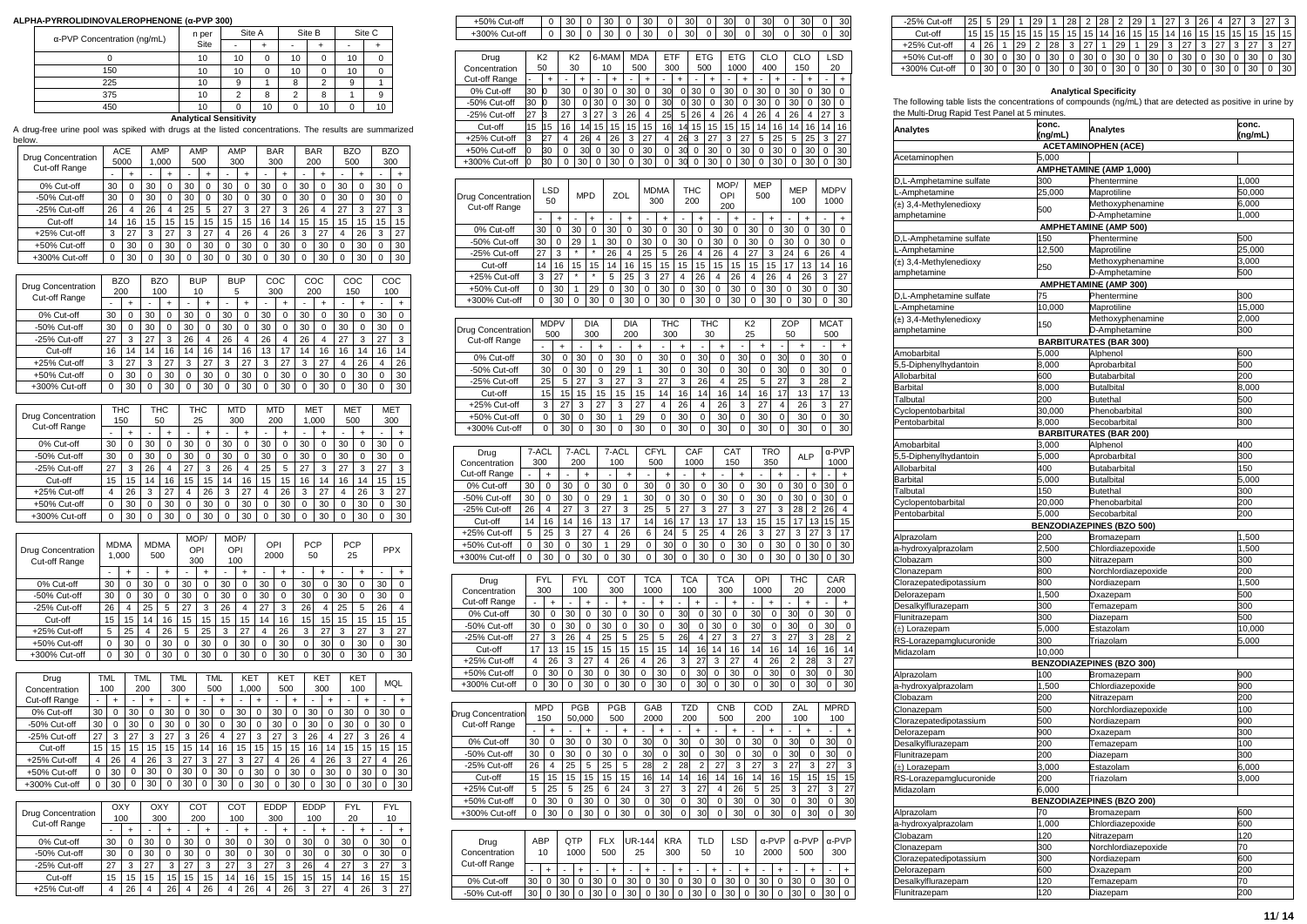| (±) Lorazepam                                | 2,000           | Estazolam                                        | 4,000     |
|----------------------------------------------|-----------------|--------------------------------------------------|-----------|
| RS-Lorazepamglucuronide                      | 120             | Triazolam                                        | 2,000     |
| Midazolam                                    | 4,000           | <b>BENZODIAZEPINES (BZO 100)</b>                 |           |
| Alprazolam                                   | 40              | Bromazepam                                       | 300       |
| a-hydroxyalprazolam                          | 500             | Chlordiazepoxide                                 | 300       |
| Clobazam                                     | 60              | Nitrazepam                                       | 60        |
| Clonazepam                                   | 150             | Norchlordiazepoxide                              | 40        |
| Clorazepatedipotassium                       | 150             | Nordiazepam                                      | 300       |
| Delorazepam                                  | 300             | Oxazepam                                         | 100       |
| Desalkylflurazepam<br>Flunitrazepam          | 60<br>60        | Temazepam<br>Diazepam                            | 40<br>100 |
| (±) Lorazepam                                | 1,000           | Estazolam                                        | 2,000     |
| RS-Lorazepamglucuronide                      | 60              | Triazolam                                        | 1,000     |
| Midazolam                                    | 2,000           |                                                  |           |
|                                              |                 | <b>BUPRENORPHINE (BUP 10)</b>                    |           |
| Buprenorphine                                | 10              | Norbuprenorphine                                 | 50        |
| Buprenorphine 3-D-Glucuronide                | 50              | Norbuprenorphine 3-D-Glucuronide                 | 100       |
| Buprenorphine                                |                 | <b>BUPRENORPHINE (BUP 5)</b><br>Norbuprenorphine | 25        |
| Buprenorphine 3-D-Glucuronide                | 25              | Norbuprenorphine 3-D-Glucuronide                 | 50        |
|                                              |                 | COCAINE (COC 300)                                |           |
| Benzoylecgonine                              | 300             | Cocaethylene                                     | 20,000    |
| Cocaine HCI                                  | 200             | Ecgonine                                         | 30,000    |
|                                              |                 | COCAINE (COC 200)                                |           |
| Benzoylecgonine                              | 200             | Cocaethylene                                     | 13,500    |
| Cocaine HCI                                  | 135             | Ecgonine<br><b>COCAINE (COC 150)</b>             | 20,000    |
| Benzoylecgonine                              | 150             | Cocaethylene                                     | 1,0000    |
| Cocaine HCI                                  | 120             | Ecgonine                                         | 15,000    |
|                                              |                 | COCAINE (COC 100)                                |           |
| Benzoylecgonine                              | 100             | Cocaethylene                                     | 7,000     |
| Cocaine HCI                                  | 80              | Ecgonine                                         | 10,000    |
|                                              |                 | <b>MARIJUANA (THC300)</b>                        |           |
| Cannabinol<br>11-nor-△8-THC-9 COOH           | 200,000<br>200  | $\triangle$ 8-THC<br>$\triangle$ 9-THC           | 100,000   |
| 11-nor-∆9-THC-9 COOH                         | 300             |                                                  | 100,000   |
|                                              |                 | <b>MARIJUANA (THC200)</b>                        |           |
| Cannabinol                                   | 140,000         | $\triangle$ 8-THC                                | 68,000    |
| 11-nor-△8-THC-9 COOH                         | 120             | $\triangle$ 9-THC                                | 68,000    |
| 11-nor-△9-THC-9 COOH                         | 200             |                                                  |           |
|                                              |                 | <b>MARIJUANA (THC150)</b>                        |           |
| Cannabinol                                   | 100,000         | $\triangle$ 8-THC                                | 50,000    |
| 11-nor-△8-THC-9 COOH<br>11-nor-∆9-THC-9 COOH | 100<br>150      | $\triangle$ 9-THC                                | 50,000    |
|                                              |                 | <b>MARIJUANA (THC50)</b>                         |           |
| Cannabinol                                   | 35,000          | ∆8-THC                                           | 17,000    |
| 11-nor-A8-THC-9 COOH                         | 30              | $\triangle$ 9-THC                                | 17,000    |
| 11-nor-△9-THC-9 COOH                         | 50              |                                                  |           |
|                                              |                 | <b>MARIJUANA (THC30)</b>                         |           |
| Cannabinol                                   | 20,000<br>20    | ∆8-THC                                           | 10,000    |
| 11-nor-△8-THC-9 COOH<br>11-nor-△9-THC-9 COOH | 30              | ∆9-THC                                           | 10,000    |
|                                              |                 | <b>MARIJUANA (THC25)</b>                         |           |
| Cannabinol                                   | 17,500          | $\triangle$ 8-THC                                | 8,500     |
| 11-nor-△8-THC-9 COOH                         | 15              | $\triangle$ 9-THC                                | 8,500     |
| 11-nor-A9-THC-9 COOH                         | 25              |                                                  |           |
|                                              |                 | <b>MARIJUANA (THC20)</b>                         |           |
| Cannabinol                                   | 14,000<br>12    | $\triangle$ 8-THC<br>$\triangle$ 9-THC           | 6,800     |
| 11-nor-∆8-THC-9 COOH<br>11-nor-∆9-THC-9 COOH | 20              |                                                  | 6,800     |
|                                              |                 | <b>METHADONE (MTD300)</b>                        |           |
| Methadone                                    | 300             | Doxylamine                                       | 100,000   |
|                                              |                 | <b>METHADONE (MTD200)</b>                        |           |
| Methadone                                    | 200             | Doxylamine                                       | 65,000    |
|                                              |                 | METHAMPHETAMINE (MET1, 000)                      |           |
| p-Hydroxymethamphetamine                     | 25,000          | (±)-3,4-Methylenedioxy-                          | 12,500    |
| D-Methamphetamine<br>L-Methamphetamine       | 1,000<br>20,000 | methamphetamine<br>Mephentermine                 |           |
|                                              |                 | METHAMPHETAMINE (MET500)                         | 50,000    |
| p-Hydroxymethamphetamine                     | 12,500          | (±)-3,4-Methylenedioxy-                          | 6,250     |
| D-Methamphetamine                            | 500             | methamphetamine                                  |           |
| L-Methamphetamine                            | 10,000          | Mephentermine                                    | 25,000    |
|                                              |                 | METHAMPHETAMINE (MET300)                         |           |
| p-Hydroxymethamphetamine                     | 7,500           | (±)-3,4-Methylenedioxy-                          | 3,750     |
| D-Methamphetamine                            | 300             | methamphetamine                                  |           |
| L-Methamphetamine                            | 6,000           | Mephentermine                                    | 15,000    |

|                               |                 | METHYLENEDIOXYMETHAMPHETAMINE (MDMA1, 000) Ecstasy |        |
|-------------------------------|-----------------|----------------------------------------------------|--------|
| $(\pm)$ 3,4-Methylenedioxy    |                 |                                                    |        |
| methamphetamine HCI           | 1,000           | 3,4-Methylenedioxyethyl-amphetamine 600            |        |
| (±) 3,4-Methylenedioxyampheta |                 |                                                    |        |
| mine HCl                      | 6,000           |                                                    |        |
|                               |                 | METHYLENEDIOXYMETHAMPHETAMINE (MDMA500) Ecstasy    |        |
| $(\pm)$ 3,4-Methylenedioxy    |                 |                                                    |        |
| methamphetamine HCI           | 500             | 3,4-Methylenedioxyethyl-amphetamine 300            |        |
| (±) 3,4-Methylenedioxyampheta |                 |                                                    |        |
| mine HCl                      | 3,000           |                                                    |        |
|                               |                 | METHYLENEDIOXYMETHAMPHETAMINE (MDMA300) Ecstasy    |        |
| $(\pm)$ 3,4-Methylenedioxy    |                 |                                                    |        |
| methamphetamine HCI           | 300             | 3,4-Methylenedioxyethyl-amphetamine 180            |        |
| (±) 3,4-Methylenedioxyampheta |                 |                                                    |        |
| mine HCl                      | 1,800           |                                                    |        |
|                               |                 | <b>MORPHINE (MOP/OPI 300)</b>                      |        |
| Codeine                       | 200             | Norcodeine                                         | 6,000  |
| evorphanol                    | 1,500           | Normorphone                                        | 50,000 |
| Morphine-3-ß-D-Glucuronide    | 800             | Oxvcodone                                          | 30,000 |
| Ethylmorphine                 | 6,000           | Oxymorphone                                        | 50,000 |
| <b>Hydrocodone</b>            | 50,000          | Procaine                                           | 15,000 |
| <b>Hydromorphone</b>          | 3,000           | Thebaine                                           | 6,000  |
| 6-Monoacethylmorphine         | 300             | Morphine                                           | 300    |
|                               | <b>MORPHINE</b> | (MOP/OPI 200)                                      |        |
|                               | 160             |                                                    |        |
| Codeine                       |                 | Norcodeine                                         | 4,000  |
| evorphanol                    | 1,000           | Normorphone                                        | 40,000 |
| Morphine-3-β-D-Glucuronide    | 600             | Oxycodone                                          | 20.000 |
| Ethylmorphine                 | 4,000           | Oxymorphone                                        | 40,000 |
| <b>Hydrocodone</b>            | 40,000          | Procaine                                           | 10.000 |
| Hydromorphone                 | 2,000           | Thebaine                                           | 4,000  |
| 6-Monoacethylmorphine         | 200             | Morphine                                           | 200    |
|                               | <b>MORPHINE</b> | (MOP/OPI 100)                                      |        |
| Codeine                       | 80              | Norcodeine                                         | 2,000  |
| evorphanol                    | 500             | Normorphone                                        | 20.000 |
| Morphine-3-β-D-Glucuronide    | 300             | Oxycodone                                          | 10,000 |
| Ethylmorphine                 | 2,000           | Oxymorphone                                        | 20,000 |
| Hydrocodone                   | 20,000          | Procaine                                           | 5,000  |
| <b>Hydromorphone</b>          | 1,000           | Thebaine                                           | 2,000  |
| 6-Monoacethylmorphine         | 200             | Morphine                                           | 100    |
|                               |                 | <b>METHAQUALONE (MQL 300)</b>                      |        |
| Methaqualone                  | 300             |                                                    |        |
|                               |                 | MORPHINE/OPIATE (OPI 2,000)                        |        |
| Codeine                       | 2,000           | Morphine                                           | 2,000  |
| Ethylmorphine                 | 3,000           | Norcodeine                                         | 25,000 |
| Hydrocodone                   | 50,000          | Normorphone                                        | 50,000 |
| <b>Hydromorphone</b>          | 15,000          | Oxycodone                                          | 25,000 |
| evorphanol                    | 25,000          | Oxymorphone                                        | 25,000 |
| 6-Monoacetylmorphine          | 3,000           | Procaine                                           | 50,000 |
| Morphine 3-β-D-glucuronide    | 2,000           | Thebaine                                           | 25,000 |
|                               |                 | MORPHINE/OPIATE (OPI 1,000)                        |        |
|                               |                 |                                                    |        |
| Codeine                       | 1,000           | Morphine                                           | 1,000  |
| Ethylmorphine                 | 1,500           | Norcodeine                                         | 12,500 |
| <i><b>lydrocodone</b></i>     | 25,000          | Normorphone                                        | 25,000 |
| <b>Hydromorphone</b>          | 7,500           | Oxycodone                                          | 12,500 |
| evorphanol                    | 12,500          | Oxymorphone                                        | 12,500 |
| 6-Monoacetylmorphine          | 1,500           | Procaine                                           | 25,000 |
| Morphine 3-β-D-glucuronide    | 1.000           | Thebaine                                           | 12,500 |
|                               |                 | MEPERIDINE(MPRD100)                                |        |
| Vormeperidine                 | 100             | Meperidine                                         | 100    |
|                               |                 | PHENCYCLIDINE (PCP 50)                             |        |
| Phencyclidine                 | 50              | 4-Hydroxyphencyclidine                             | 25.000 |
|                               |                 | PHENCYCLIDINE (PCP 25)                             |        |
| Phencyclidine                 | 25              | 4-Hydroxyphencyclidine                             | 12,500 |
|                               |                 | PROPOXYPHENE (PPX)                                 |        |
| D-Propoxyphene                | 300             | D-Norpropoxyphene                                  | 300    |
|                               |                 | TRICYCLIC ANTIDEPRESSANTS (TCA1000)                |        |
| Nortriptyline                 | 1,000           | Imipramine                                         | 400    |
| Nordoxepine                   | 500             | Clomipramine                                       | 50,000 |
| Trimipramine                  | 3,000           | Doxepine                                           | 2,000  |
| Amitriptyline                 | 1,500           | Maprotiline                                        | 2,000  |
| Promazine                     | 3,000           | Promethazine                                       | 50,000 |
| Desipramine                   | 200             | Perphenazine                                       | 50,000 |
| Cyclobenzaprine               | 2,000           | Dithiaden                                          | 10,000 |
|                               |                 | TRICYCLIC ANTIDEPRESSANTS (TCA500)                 |        |
| Nortriptyline                 | 500             | Imipramine                                         | 200    |
| Nordoxepine                   | 250             | Clomipramine                                       | 25,000 |
| Trimipramine                  | 1,500           | Doxepine                                           | 1,000  |
|                               |                 |                                                    |        |

| Amitriptyline            | 750     | Maprotiline                        | 1,000   |
|--------------------------|---------|------------------------------------|---------|
| Promazine                | 1,500   | Promethazine                       | 25,000  |
| Desipramine              | 100     | Perphenazine                       | 25,000  |
| Cyclobenzaprine          | 1,000   | Dithiaden                          | 5,000   |
|                          |         | TRICYCLIC ANTIDEPRESSANTS (TCA300) |         |
| Nortriptyline            | 300     | Imipramine                         | 120     |
| Nordoxepine              | 150     | Clomipramine                       | 15,000  |
| Trimipramine             | 900     | Doxepine                           | 600     |
|                          |         |                                    |         |
| Amitriptyline            | 450     | Maprotiline                        | 600     |
| Promazine                | 900     | Promethazine                       | 15,000  |
| Desipramine              | 60      | Perphenazine                       | 15,000  |
| Cyclobenzaprine          | 600     | Dithiaden                          | 3,000   |
|                          |         | TRAMADOL (TML 100)                 |         |
| n-Desmethyl-cis-tramadol | 200     | o-Desmethyl-cis-tramadol           | 10,000  |
| Cis-tramadol             | 100     | Phencyclidine                      | 100.000 |
| Procyclidine             | 100,000 | d,I-O-Desmethyl venlafaxine        | 50,000  |
|                          |         | <b>TRAMADOL (TML 200)</b>          |         |
| n-Desmethyl-cis-tramadol | 400     | o-Desmethyl-cis-tramadol           | 20,000  |
| Cis-tramadol             | 200     | Phencyclidine                      | 200,000 |
| Procyclidine             | 200,000 | d,I-O-Desmethyl venlafaxine        | 100,000 |
|                          |         | TRAMADOL (TML 300)                 |         |
| n-Desmethyl-cis-tramadol | 600     | o-Desmethyl-cis-tramadol           | 30,000  |
| Cis-tramadol             | 300     | Phencyclidine                      | 300,000 |
| Procyclidine             | 300,000 | d,I-O-Desmethyl venlafaxine        | 150,000 |
|                          |         | <b>TRAMADOL (TML 500)</b>          |         |
| n-Desmethyl-cis-tramadol | 1000    | o-Desmethyl-cis-tramadol           | 50,000  |
| Cis-tramadol             | 500     | Phencyclidine                      | 500,000 |
| Procyclidine             | 500,000 | d,I-O-Desmethyl venlafaxine        | 250,000 |
|                          |         | <b>KETAMINE (KET1, 000)</b>        |         |
| Ketamine                 | 1,000   | Benzphetamine                      | 25,000  |
| Dextromethorphan         | 2.000   | (+) Chlorpheniramine               | 25,000  |
| Methoxyphenamine         | 25,000  | Clonidine                          | 100,000 |
| d-Norpropoxyphene        | 25,000  | EDDP                               | 50,000  |
| Promazine                | 25,000  | 4-Hydroxyphencyclidine             | 50,000  |
| Promethazine             | 25,000  | Levorphanol                        | 50,000  |
| Pentazocine              | 25,000  | MDE                                | 50,000  |
| Phencyclidine            | 25,000  | Meperidine                         | 25,000  |
| Tetrahydrozoline         | 500     | d-Methamphetamine                  | 50,000  |
| Mephentermine            | 25,000  | I-Methamphetamine                  | 50.000  |
| (1R, 2S) - (-)-Ephedrine | 100,000 | 3,4-Methylendioxymethamphetamine   | 100,000 |
|                          |         | (MDMA)                             |         |
| Disopyramide             | 25,000  | Thioridazine                       | 50,000  |
|                          |         | <b>KETAMINE (KET500)</b>           |         |
| Ketamine                 | 500     | Benzphetamine                      | 12,500  |
| Dextromethorphan         | 1,000   | (+) Chlorpheniramine               | 12,500  |
| Methoxyphenamine         | 12,500  | Clonidine                          | 50,000  |
| d-Norpropoxyphene        | 12,500  | EDDP                               | 25,000  |
| Promazine                | 12,500  | 4-Hydroxyphencyclidine             | 25,000  |
| Promethazine             | 12,500  | Levorphanol                        | 25,000  |
| Pentazocine              | 12,500  | MDE                                | 25,000  |
| Phencyclidine            | 12,500  | Meperidine                         | 12,500  |
| Tetrahydrozoline         | 250     | d-Methamphetamine                  | 25,000  |
| Mephentermine            | 12,500  | -Methamphetamine                   | 25,000  |
| (1R, 2S) - (-)-Ephedrine | 50,000  | 3,4-Methylendioxymethamphetamine   | 50,000  |
|                          |         | (MDMA)                             |         |
| Disopyramide             | 12,500  | Thioridazine                       | 25,000  |
|                          |         | <b>KETAMINE (KET300)</b>           |         |
| Ketamine                 | 300     | Benzphetamine                      | 6,250   |
| Dextromethorphan         | 600     | (+) Chlorpheniramine               | 6,250   |
| Methoxyphenamine         | 6,250   | Clonidine                          | 30,000  |
| d-Nornronoxynhene        | 6.250   | <b>EDDP</b>                        | 15.000  |
| Promazine                | 6,250   | 4-Hydroxyphencyclidine             | 15,000  |
| Promethazine             | 6,250   | evorphanol                         | 15,000  |
| Pentazocine              | 6,250   | MDE                                | 15,000  |
| Phencyclidine            | 6,250   | Meperidine                         | 6,250   |
| Tetrahydrozoline         | 150     | d-Methamphetamine                  | 15,000  |
| Mephentermine            | 6,250   | I-Methamphetamine                  | 15,000  |
| (1R, 2S) - (-)-Ephedrine | 30,000  | 3,4-Methylendioxymethamphe-        | 30,000  |
|                          |         | tamine (MDMA)                      |         |
| Disopyramide             | 6,250   | Thioridazine                       | 15,000  |
|                          |         | <b>KETAMINE (KET100)</b>           |         |
| Ketamine                 | 100     | Benzphetamine                      | 2,000   |
| Dextromethorphan         | 200     | +) Chlorpheniramine                | 2,000   |
| Methoxyphenamine         | 2,000   | Clonidine                          | 10,000  |
| d-Norpropoxyphene        | 2,000   | EDDP                               | 5,000   |
| Promazine                | 2,000   | 4-Hydroxyphencyclidine             | 5,000   |
| Promethazine             | 2,000   | evorphanol                         | 5,000   |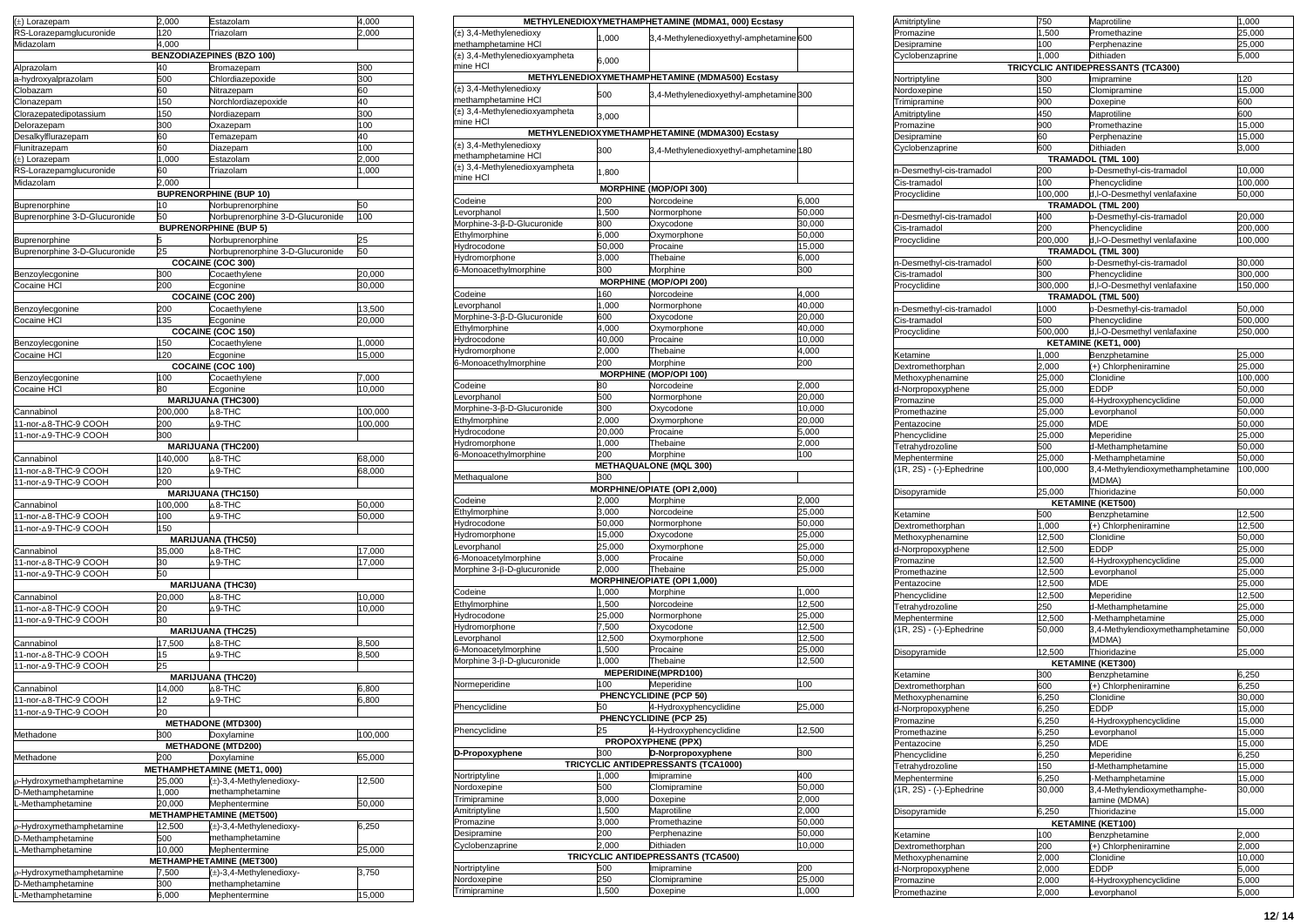| Pentazocine                                                           | 2,000                         | MDE              |                                                             | 5,000    |
|-----------------------------------------------------------------------|-------------------------------|------------------|-------------------------------------------------------------|----------|
| Phencyclidine                                                         | 2,000                         | Meperidine       |                                                             | 2,000    |
| Tetrahydrozoline                                                      | 50                            |                  | d-Methamphetamine                                           | 5,000    |
|                                                                       | 2,000                         |                  | I-Methamphetamine                                           | 5,000    |
| Mephentermine<br>(1R, 2S) - (-)-Ep<br>1R, 2S) - (-)-Ephedrine         | 10,000                        | Thioridazine     |                                                             | 5,000    |
| Disopyramide                                                          | 2,000                         |                  | 3,4-Methylendioxymethamphe-                                 | 10,000   |
|                                                                       |                               |                  | tamine (MDMA)                                               |          |
|                                                                       | OXYCODONE (OXY300)            |                  |                                                             |          |
| Oxycodone                                                             | 300                           |                  | Hydromorphone                                               | 150,000  |
| Oxymorphone                                                           | 900                           | Naloxone         |                                                             | 75,000   |
| evorphanol                                                            | 150,000                       | Naltrexone       |                                                             | 75,000   |
| Hydrocodone                                                           | 75,000                        |                  |                                                             |          |
|                                                                       | OXYCODONE (OXY100)            |                  |                                                             |          |
| Oxycodone                                                             | 100                           |                  | Hydromorphone                                               | 50,000   |
| Oxymorphone                                                           | 300                           | Naloxone         |                                                             | 25,000   |
| evorphanol.                                                           | 50,000                        | Naltrexone       |                                                             | 25,000   |
| <b>Hydrocodone</b>                                                    | 25,000                        |                  |                                                             |          |
|                                                                       | <b>COTININE (COT 300)</b>     |                  |                                                             |          |
| (-)-Cotinine                                                          | 300                           | (-)-Nicotine     |                                                             | 7,500    |
|                                                                       | <b>COTININE (COT 200)</b>     |                  |                                                             |          |
| (-)-Cotinine                                                          | 200                           | (-)-Nicotine     |                                                             | 5,000    |
|                                                                       | Cotinine (COT 100)            |                  |                                                             |          |
| -)-Cotinine                                                           | 100                           | (-)-Nicotine     |                                                             | 2.500    |
|                                                                       |                               |                  | 2-ETHYLIDENE-1,5-DIMETHYL-3,3-DIPHENYLPYRROLIDINE (EDDP300) |          |
| 2-Ethylidene-1,5-dimethyl-3,3-diphenylpyrrolidine (EDDP)              |                               |                  |                                                             | 300      |
|                                                                       |                               |                  | 2-ETHYLIDENE-1,5-DIMETHYL-3,3-DIPHENYLPYRROLIDINE (EDDP100) |          |
| 2-Ethylidene-1,5-dimethyl-3,3-diphenylpyrrolidine (EDDP)              |                               |                  |                                                             | 100      |
|                                                                       | FENTANYL (FYL300)             |                  |                                                             |          |
| Fentanyl                                                              | 300                           | <b>Buspirone</b> |                                                             | 50,000   |
| <b>Norfentanyl</b>                                                    | 60                            | Sufentanyl       |                                                             | 150,000  |
| Fenfluramine                                                          | 150,000                       |                  |                                                             |          |
|                                                                       | FENTANYL (FYL100)             |                  |                                                             |          |
| Alfentanyl                                                            | >300,000                      | <b>Buspirone</b> |                                                             | 15,000   |
| enfluramine                                                           | 50,000                        | Fentanyl         |                                                             | 100      |
| Vorfentanyl                                                           | 20                            | Sufentanyl       |                                                             | 50,000   |
|                                                                       | <b>FENTANYL (FYL20)</b>       |                  |                                                             |          |
| Alfentanyl                                                            | 600,000                       | <b>Buspirone</b> |                                                             | 15.000   |
| <b>Fenfluramine</b>                                                   | 50,000                        | Fentanvl         |                                                             | 100      |
| Vorfentanyl                                                           | 2٥                            | Sufentanyl       |                                                             | 50,000   |
|                                                                       | FENTANYL (FYL10)              |                  |                                                             |          |
| Alfentanyl                                                            | 300,000                       | <b>Buspirone</b> |                                                             | 8,000    |
| enfluramine                                                           | 25,000                        | Fentanyl         |                                                             | 50       |
| <b>Norfentanyl</b>                                                    | 10                            |                  | Sufentanyl                                                  | 25,000   |
|                                                                       | SYNTHETIC MARIJUANA (K2-50)   |                  |                                                             |          |
|                                                                       |                               |                  |                                                             |          |
| JWH-018 5-Pentanoic acid                                              | 50                            |                  | JWH-073 4-butanoic acid                                     | 50       |
| JWH-018 4-Hydroxypentyl                                               | 400                           |                  | JWH-018 5-Hydroxypentyl                                     | 500      |
| JWH-073 4-Hydroxybuty                                                 | 500                           |                  |                                                             |          |
|                                                                       | SYNTHETIC MARIJUANA (K2-30)   |                  |                                                             |          |
| JWH-018 5-Pentanoic acid                                              | 30                            |                  | JWH-073 4-butanoic acid                                     | 30       |
| JWH-018 4-Hydroxypentyl                                               | 250                           |                  | JWH-018 5-Hydroxypentyl                                     | 300      |
| JWH-073 4-Hydroxybuty                                                 | 300                           |                  |                                                             |          |
|                                                                       | SYNTHETIC MARIJUANA (K2-25)   |                  |                                                             |          |
| JWH-018 5-Pentanoic acid                                              | 25                            |                  | JWH-073 4-butanoic acid                                     | 25       |
| JWH-018 4-Hydroxypentyl                                               | 200                           |                  | JWH-018 5-Hydroxypentyl                                     | 250      |
| JWH-073 4-Hydroxybuty                                                 | 250                           |                  |                                                             |          |
|                                                                       | 6-Monoacetylmorphine (6-MAM)  |                  |                                                             |          |
| 6-Monoacethylmorphine                                                 |                               |                  | Morphine                                                    | 100,000  |
|                                                                       |                               |                  | (±) 3, 4-METHYLENEDIOXYAMPHETAMINE (MDA 500)                |          |
| (±) 3,4-Methylenedioxy                                                | 500                           |                  | Methoxyphenamine                                            | 5,000    |
| amphetamine                                                           |                               |                  | D-Amphetamine                                               | 2,000    |
| D,L-Amphetamine sulfate<br>L-Amphetamine                              | 400                           |                  | Phentermine                                                 | 2,000    |
| -Amphetamine                                                          | 30,000                        |                  | Maprotiline                                                 | 100,000  |
|                                                                       | ETHYL-β-D-GLUCURONIDE(ETG300) |                  |                                                             |          |
| Ethyl- β -D-Glucuronide                                               | 300                           |                  | Propyl ß-D-glucuronide                                      | 30,000   |
| Morphine 3β-glucuronide                                               | 60,000                        |                  | Morphine 6β-glucuronide                                     | 60,000   |
|                                                                       | 60,000                        |                  | Ethanol                                                     | -100,000 |
| Glucuronic Acid<br>Methanol                                           | >100,000                      |                  |                                                             |          |
|                                                                       | ETHYL-β-D-GLUCURONIDE(ETG500) |                  |                                                             |          |
| Ethyl- β -D-Glucuronide                                               | 500                           |                  | Propyl ß-D-glucuronide                                      | 50,000   |
| Morphine 3β-glucuronide                                               | 100,000                       |                  | Morphine 6β-glucuronide                                     | 100,000  |
| Glucuronic Acid                                                       | 100,000                       |                  | Ethanol                                                     | -100,000 |
| Methanol                                                              | >100,000                      |                  |                                                             |          |
|                                                                       |                               |                  | ETHYL-β-D-GLUCURONIDE(ETG1,000)                             |          |
|                                                                       | 1,000                         |                  | Propyl ß-D-glucuronide                                      | 100,000  |
|                                                                       | >100,000                      |                  | Morphine 6β-glucuronide                                     | >100,000 |
| Ethyl- β -D-Glucuronide<br>Morphine 3β-glucuronide<br>Glucuronic Acid | >100,000                      |                  | Ethanol                                                     | >100,000 |
| Methanol                                                              | >100,000                      |                  |                                                             |          |
|                                                                       |                               |                  |                                                             |          |

|                                  | CLONAZEPAM(CLO 400)                 |                                             |         |
|----------------------------------|-------------------------------------|---------------------------------------------|---------|
| Clonazepam                       | 400                                 | Flunitrazepam                               | 300     |
| Alprazolam                       | 200                                 | (±) Lorazepam                               | 1,250   |
| a-hydroxyalprazolam              | 2,000                               | RS-Lorazepamglucuronide                     | 250     |
| Bromazepam                       | 1,000                               | Midazolam                                   | 5,000   |
| Chlordiazepoxide                 | 1,000                               | Nitrazepam                                  | 200     |
| Clobazam                         | 250                                 | Norchlordiazepoxide                         | 200     |
| Clorazepatedipotassium           | 500                                 | Nordiazepam                                 | 1,000   |
| Delorazepam                      | 1,000                               | Oxazepam                                    | 350     |
| Desalkvlflurazepam               | 250                                 | Temazepam                                   | 150     |
| Diazepam                         | 300                                 | Triazolam                                   | 5,000   |
| Estazolam                        | 1,250                               |                                             |         |
|                                  | <b>CLONAZEPAM(CLO 150)</b>          |                                             |         |
| Clonazepam                       | 150                                 | Flunitrazepam                               | 120     |
|                                  |                                     |                                             |         |
| Alprazolam                       | 75                                  | (±) Lorazepam                               | 500     |
| a-hydroxyalprazolam              | 750                                 | RS-Lorazepamglucuronide                     | 100     |
| Bromazepam                       | 400                                 | Midazolam                                   | 2,000   |
| Chlordiazepoxide                 | 400                                 | Nitrazepam                                  | 75      |
| Clobazam                         | 100                                 | Norchlordiazepoxide                         | 75      |
| Clorazepatedipotassium           | 250                                 | Nordiazepam                                 | 400     |
| Delorazepam                      | 400                                 | Oxazepam                                    | 130     |
| Desalkylflurazepam               | 100                                 | Temazepam                                   | 60      |
| Diazepam                         | 120                                 | Triazolam                                   | 2.000   |
| Estazolam                        | 500                                 |                                             |         |
|                                  | LYSERGIC ACID DIETHYLAMIDE (LSD 10) |                                             |         |
|                                  |                                     |                                             |         |
| ysergic Acid Diethylamide        | 10                                  |                                             |         |
|                                  | LYSERGIC ACID DIETHYLAMIDE (LSD 20) |                                             |         |
| ysergic Acid Diethylamide        | 20                                  |                                             |         |
|                                  | LYSERGIC ACID DIETHYLAMIDE (LSD 50) |                                             |         |
| ysergic Acid Diethylamide        | 50                                  |                                             |         |
|                                  | <b>METHYLPHENIDATE (300)</b>        |                                             |         |
| Methylphenidate (Ritalin)        | 300                                 | <b>Ritalinic Acid</b>                       | 1.000   |
|                                  | <b>METHYLPHENIDATE (150)</b>        |                                             |         |
| Methylphenidate (Ritalin)        | 150                                 | <b>Ritalinic Acid</b>                       | 500     |
|                                  | ZOLPIDEM(ZOL)                       |                                             |         |
| Zolpidem                         | 50                                  |                                             |         |
|                                  |                                     |                                             |         |
|                                  | MEPHEDRONE(MEP500)                  |                                             |         |
| Mephedrone HCI                   | 500                                 | R(+)-Methcathinone HCI                      | 7500    |
| S(-)-Methcathinone HCI           | 2500                                | 3-Fluoromethcathinone HCI                   | 7500    |
| 4-Fluoromethcathinone HCI        | 1500                                | Methoxyphenamine                            | 100,000 |
|                                  | MEPHEDRONE(MEP100)                  |                                             |         |
| Mephedrone HCI                   | 100                                 | R(+)-Methcathinone HCI                      | 1500    |
| S(-)-Methcathinone HCI           | 500                                 | 3-Fluoromethcathinone HCI                   | 1500    |
| 4-Fluoromethcathinone HCI        | 300                                 | Methoxyphenamine                            | 500,000 |
|                                  |                                     | 3, 4-METHYLENEDIOXYPYROVALERONE (MDPV 1000) |         |
| 3, 4- methylenedioxypyrovalerone | 1000                                |                                             |         |
|                                  |                                     | 3, 4-METHYLENEDIOXYPYROVALERONE (MDPV 500)  |         |
|                                  |                                     |                                             |         |
| 3, 4- methylenedioxypyrovalerone | 500                                 |                                             |         |
|                                  | DIAZEPAM (DIA 300)                  |                                             |         |
| Diazepam                         | 300                                 | Midazolam                                   | 6,000   |
| Clobazam                         | 200                                 | Nitrazepam                                  | 200     |
| Clonazepam                       | 500                                 | Norchlordiazepoxide                         | 100     |
| Clorazepate dipotassium          | 500                                 | Nordiazepam                                 | 900     |
| Alprazolam                       | 100                                 | Flunitrazepam                               | 200     |
| a-hydroxyalprazolam              | 1,500                               | (±) Lorazepam                               | 3,000   |
| <b>Bromazepam</b>                | 900                                 | RS-Lorazepam glucuronide                    | 200     |
| Chlordiazepoxide                 | 900                                 | Triazolam                                   | 3.000   |
| Estazolam                        |                                     |                                             |         |
|                                  | 6,000                               | Temazepam                                   | 100     |
| Delorazepam                      | 900                                 | Oxazepam                                    | 300     |
| Desalkylflurazepam               | 200                                 |                                             |         |
|                                  | DIAZEPAM (DIA 200)                  |                                             |         |
| Diazepam                         | 200                                 | Midazolam                                   | 4000    |
| Clobazam                         | 120                                 | Nitrazepam                                  | 120     |
| Clonazepam                       | 300                                 | Norchlordiazepoxide                         | 70      |
| Clorazepate dipotassium          | 300                                 | Nordiazepam                                 | 600     |
| Alprazolam                       | 70                                  | Flunitrazepam                               | 120     |
| a-hydroxyalprazolam              | 1000                                | (±) Lorazepam                               | 2000    |
|                                  |                                     |                                             |         |
| Bromazepam                       | 600                                 | RS-Lorazepam glucuronide                    | 120     |
| Chlordiazepoxide                 | 600                                 | Triazolam                                   | 2000    |
| Estazolam                        | 4000                                | Temazepam                                   | 70      |
| Delorazepam                      | 600                                 | Oxazepam                                    | 200     |
| Desalkylflurazepam               | 120                                 |                                             |         |
|                                  | ZOPICLONE (ZOP 50)                  |                                             |         |
| Zopiclone-x-oxide                | 50                                  | Zopiclone                                   | 50      |
|                                  | <b>METHCATHINONE (MCAT 500)</b>     |                                             |         |
| S(-)-Methcathinone HCI           | 500                                 | R(+)-Methcathinone HCI                      | 1500    |
| Methoxyphenamine                 | 100000                              | 3-Fluoromethcathinone HCI                   | 1500    |
|                                  |                                     |                                             |         |

| 6.000            | Flunitrazepam                                                                                                                                                                                                                                                                                                                                               | 3.000                                                                                                                                                                                                                                                                                                                                                                                                                                                                                                                                                                                                                                                                                                                                                                                                                                                                                                                                                                                                                                                                                                |
|------------------|-------------------------------------------------------------------------------------------------------------------------------------------------------------------------------------------------------------------------------------------------------------------------------------------------------------------------------------------------------------|------------------------------------------------------------------------------------------------------------------------------------------------------------------------------------------------------------------------------------------------------------------------------------------------------------------------------------------------------------------------------------------------------------------------------------------------------------------------------------------------------------------------------------------------------------------------------------------------------------------------------------------------------------------------------------------------------------------------------------------------------------------------------------------------------------------------------------------------------------------------------------------------------------------------------------------------------------------------------------------------------------------------------------------------------------------------------------------------------|
|                  |                                                                                                                                                                                                                                                                                                                                                             | 2,700                                                                                                                                                                                                                                                                                                                                                                                                                                                                                                                                                                                                                                                                                                                                                                                                                                                                                                                                                                                                                                                                                                |
|                  |                                                                                                                                                                                                                                                                                                                                                             | 4,500                                                                                                                                                                                                                                                                                                                                                                                                                                                                                                                                                                                                                                                                                                                                                                                                                                                                                                                                                                                                                                                                                                |
|                  |                                                                                                                                                                                                                                                                                                                                                             | 15,000                                                                                                                                                                                                                                                                                                                                                                                                                                                                                                                                                                                                                                                                                                                                                                                                                                                                                                                                                                                                                                                                                               |
|                  |                                                                                                                                                                                                                                                                                                                                                             | 9,000                                                                                                                                                                                                                                                                                                                                                                                                                                                                                                                                                                                                                                                                                                                                                                                                                                                                                                                                                                                                                                                                                                |
|                  |                                                                                                                                                                                                                                                                                                                                                             | 300                                                                                                                                                                                                                                                                                                                                                                                                                                                                                                                                                                                                                                                                                                                                                                                                                                                                                                                                                                                                                                                                                                  |
|                  |                                                                                                                                                                                                                                                                                                                                                             |                                                                                                                                                                                                                                                                                                                                                                                                                                                                                                                                                                                                                                                                                                                                                                                                                                                                                                                                                                                                                                                                                                      |
|                  |                                                                                                                                                                                                                                                                                                                                                             |                                                                                                                                                                                                                                                                                                                                                                                                                                                                                                                                                                                                                                                                                                                                                                                                                                                                                                                                                                                                                                                                                                      |
|                  |                                                                                                                                                                                                                                                                                                                                                             | 2,000                                                                                                                                                                                                                                                                                                                                                                                                                                                                                                                                                                                                                                                                                                                                                                                                                                                                                                                                                                                                                                                                                                |
|                  |                                                                                                                                                                                                                                                                                                                                                             | 1,800                                                                                                                                                                                                                                                                                                                                                                                                                                                                                                                                                                                                                                                                                                                                                                                                                                                                                                                                                                                                                                                                                                |
|                  |                                                                                                                                                                                                                                                                                                                                                             | 3,000                                                                                                                                                                                                                                                                                                                                                                                                                                                                                                                                                                                                                                                                                                                                                                                                                                                                                                                                                                                                                                                                                                |
|                  |                                                                                                                                                                                                                                                                                                                                                             |                                                                                                                                                                                                                                                                                                                                                                                                                                                                                                                                                                                                                                                                                                                                                                                                                                                                                                                                                                                                                                                                                                      |
|                  |                                                                                                                                                                                                                                                                                                                                                             | 10,000                                                                                                                                                                                                                                                                                                                                                                                                                                                                                                                                                                                                                                                                                                                                                                                                                                                                                                                                                                                                                                                                                               |
|                  |                                                                                                                                                                                                                                                                                                                                                             | 6,000                                                                                                                                                                                                                                                                                                                                                                                                                                                                                                                                                                                                                                                                                                                                                                                                                                                                                                                                                                                                                                                                                                |
|                  |                                                                                                                                                                                                                                                                                                                                                             | 200                                                                                                                                                                                                                                                                                                                                                                                                                                                                                                                                                                                                                                                                                                                                                                                                                                                                                                                                                                                                                                                                                                  |
|                  |                                                                                                                                                                                                                                                                                                                                                             |                                                                                                                                                                                                                                                                                                                                                                                                                                                                                                                                                                                                                                                                                                                                                                                                                                                                                                                                                                                                                                                                                                      |
|                  |                                                                                                                                                                                                                                                                                                                                                             |                                                                                                                                                                                                                                                                                                                                                                                                                                                                                                                                                                                                                                                                                                                                                                                                                                                                                                                                                                                                                                                                                                      |
|                  |                                                                                                                                                                                                                                                                                                                                                             | 1,000                                                                                                                                                                                                                                                                                                                                                                                                                                                                                                                                                                                                                                                                                                                                                                                                                                                                                                                                                                                                                                                                                                |
|                  |                                                                                                                                                                                                                                                                                                                                                             | 900                                                                                                                                                                                                                                                                                                                                                                                                                                                                                                                                                                                                                                                                                                                                                                                                                                                                                                                                                                                                                                                                                                  |
| 2,000            | Norchlordiazepoxide                                                                                                                                                                                                                                                                                                                                         | 1,500                                                                                                                                                                                                                                                                                                                                                                                                                                                                                                                                                                                                                                                                                                                                                                                                                                                                                                                                                                                                                                                                                                |
| 3,000            | Nordiazepam                                                                                                                                                                                                                                                                                                                                                 | 5,000                                                                                                                                                                                                                                                                                                                                                                                                                                                                                                                                                                                                                                                                                                                                                                                                                                                                                                                                                                                                                                                                                                |
| 800              | Temazepam                                                                                                                                                                                                                                                                                                                                                   | 3,000                                                                                                                                                                                                                                                                                                                                                                                                                                                                                                                                                                                                                                                                                                                                                                                                                                                                                                                                                                                                                                                                                                |
| 2,000            | 7-Aminoclonazepam                                                                                                                                                                                                                                                                                                                                           | 100                                                                                                                                                                                                                                                                                                                                                                                                                                                                                                                                                                                                                                                                                                                                                                                                                                                                                                                                                                                                                                                                                                  |
|                  |                                                                                                                                                                                                                                                                                                                                                             |                                                                                                                                                                                                                                                                                                                                                                                                                                                                                                                                                                                                                                                                                                                                                                                                                                                                                                                                                                                                                                                                                                      |
|                  |                                                                                                                                                                                                                                                                                                                                                             |                                                                                                                                                                                                                                                                                                                                                                                                                                                                                                                                                                                                                                                                                                                                                                                                                                                                                                                                                                                                                                                                                                      |
|                  |                                                                                                                                                                                                                                                                                                                                                             | 100                                                                                                                                                                                                                                                                                                                                                                                                                                                                                                                                                                                                                                                                                                                                                                                                                                                                                                                                                                                                                                                                                                  |
|                  |                                                                                                                                                                                                                                                                                                                                                             |                                                                                                                                                                                                                                                                                                                                                                                                                                                                                                                                                                                                                                                                                                                                                                                                                                                                                                                                                                                                                                                                                                      |
|                  |                                                                                                                                                                                                                                                                                                                                                             |                                                                                                                                                                                                                                                                                                                                                                                                                                                                                                                                                                                                                                                                                                                                                                                                                                                                                                                                                                                                                                                                                                      |
|                  |                                                                                                                                                                                                                                                                                                                                                             |                                                                                                                                                                                                                                                                                                                                                                                                                                                                                                                                                                                                                                                                                                                                                                                                                                                                                                                                                                                                                                                                                                      |
|                  |                                                                                                                                                                                                                                                                                                                                                             |                                                                                                                                                                                                                                                                                                                                                                                                                                                                                                                                                                                                                                                                                                                                                                                                                                                                                                                                                                                                                                                                                                      |
|                  |                                                                                                                                                                                                                                                                                                                                                             | 100                                                                                                                                                                                                                                                                                                                                                                                                                                                                                                                                                                                                                                                                                                                                                                                                                                                                                                                                                                                                                                                                                                  |
|                  |                                                                                                                                                                                                                                                                                                                                                             |                                                                                                                                                                                                                                                                                                                                                                                                                                                                                                                                                                                                                                                                                                                                                                                                                                                                                                                                                                                                                                                                                                      |
|                  |                                                                                                                                                                                                                                                                                                                                                             | 100                                                                                                                                                                                                                                                                                                                                                                                                                                                                                                                                                                                                                                                                                                                                                                                                                                                                                                                                                                                                                                                                                                  |
|                  |                                                                                                                                                                                                                                                                                                                                                             | 12.500                                                                                                                                                                                                                                                                                                                                                                                                                                                                                                                                                                                                                                                                                                                                                                                                                                                                                                                                                                                                                                                                                               |
|                  |                                                                                                                                                                                                                                                                                                                                                             |                                                                                                                                                                                                                                                                                                                                                                                                                                                                                                                                                                                                                                                                                                                                                                                                                                                                                                                                                                                                                                                                                                      |
| 350              |                                                                                                                                                                                                                                                                                                                                                             |                                                                                                                                                                                                                                                                                                                                                                                                                                                                                                                                                                                                                                                                                                                                                                                                                                                                                                                                                                                                                                                                                                      |
|                  |                                                                                                                                                                                                                                                                                                                                                             |                                                                                                                                                                                                                                                                                                                                                                                                                                                                                                                                                                                                                                                                                                                                                                                                                                                                                                                                                                                                                                                                                                      |
|                  |                                                                                                                                                                                                                                                                                                                                                             | 200                                                                                                                                                                                                                                                                                                                                                                                                                                                                                                                                                                                                                                                                                                                                                                                                                                                                                                                                                                                                                                                                                                  |
|                  |                                                                                                                                                                                                                                                                                                                                                             | 3,000                                                                                                                                                                                                                                                                                                                                                                                                                                                                                                                                                                                                                                                                                                                                                                                                                                                                                                                                                                                                                                                                                                |
|                  |                                                                                                                                                                                                                                                                                                                                                             | 200                                                                                                                                                                                                                                                                                                                                                                                                                                                                                                                                                                                                                                                                                                                                                                                                                                                                                                                                                                                                                                                                                                  |
|                  |                                                                                                                                                                                                                                                                                                                                                             | 6,000                                                                                                                                                                                                                                                                                                                                                                                                                                                                                                                                                                                                                                                                                                                                                                                                                                                                                                                                                                                                                                                                                                |
|                  |                                                                                                                                                                                                                                                                                                                                                             | 200                                                                                                                                                                                                                                                                                                                                                                                                                                                                                                                                                                                                                                                                                                                                                                                                                                                                                                                                                                                                                                                                                                  |
|                  |                                                                                                                                                                                                                                                                                                                                                             | 100                                                                                                                                                                                                                                                                                                                                                                                                                                                                                                                                                                                                                                                                                                                                                                                                                                                                                                                                                                                                                                                                                                  |
|                  |                                                                                                                                                                                                                                                                                                                                                             | 900                                                                                                                                                                                                                                                                                                                                                                                                                                                                                                                                                                                                                                                                                                                                                                                                                                                                                                                                                                                                                                                                                                  |
|                  |                                                                                                                                                                                                                                                                                                                                                             |                                                                                                                                                                                                                                                                                                                                                                                                                                                                                                                                                                                                                                                                                                                                                                                                                                                                                                                                                                                                                                                                                                      |
|                  |                                                                                                                                                                                                                                                                                                                                                             | 300                                                                                                                                                                                                                                                                                                                                                                                                                                                                                                                                                                                                                                                                                                                                                                                                                                                                                                                                                                                                                                                                                                  |
|                  |                                                                                                                                                                                                                                                                                                                                                             | 100                                                                                                                                                                                                                                                                                                                                                                                                                                                                                                                                                                                                                                                                                                                                                                                                                                                                                                                                                                                                                                                                                                  |
|                  |                                                                                                                                                                                                                                                                                                                                                             | 3,000                                                                                                                                                                                                                                                                                                                                                                                                                                                                                                                                                                                                                                                                                                                                                                                                                                                                                                                                                                                                                                                                                                |
|                  |                                                                                                                                                                                                                                                                                                                                                             |                                                                                                                                                                                                                                                                                                                                                                                                                                                                                                                                                                                                                                                                                                                                                                                                                                                                                                                                                                                                                                                                                                      |
|                  |                                                                                                                                                                                                                                                                                                                                                             |                                                                                                                                                                                                                                                                                                                                                                                                                                                                                                                                                                                                                                                                                                                                                                                                                                                                                                                                                                                                                                                                                                      |
| 50,000           |                                                                                                                                                                                                                                                                                                                                                             |                                                                                                                                                                                                                                                                                                                                                                                                                                                                                                                                                                                                                                                                                                                                                                                                                                                                                                                                                                                                                                                                                                      |
|                  |                                                                                                                                                                                                                                                                                                                                                             |                                                                                                                                                                                                                                                                                                                                                                                                                                                                                                                                                                                                                                                                                                                                                                                                                                                                                                                                                                                                                                                                                                      |
| 500              |                                                                                                                                                                                                                                                                                                                                                             |                                                                                                                                                                                                                                                                                                                                                                                                                                                                                                                                                                                                                                                                                                                                                                                                                                                                                                                                                                                                                                                                                                      |
|                  |                                                                                                                                                                                                                                                                                                                                                             |                                                                                                                                                                                                                                                                                                                                                                                                                                                                                                                                                                                                                                                                                                                                                                                                                                                                                                                                                                                                                                                                                                      |
|                  |                                                                                                                                                                                                                                                                                                                                                             | 300                                                                                                                                                                                                                                                                                                                                                                                                                                                                                                                                                                                                                                                                                                                                                                                                                                                                                                                                                                                                                                                                                                  |
|                  |                                                                                                                                                                                                                                                                                                                                                             | 6,000                                                                                                                                                                                                                                                                                                                                                                                                                                                                                                                                                                                                                                                                                                                                                                                                                                                                                                                                                                                                                                                                                                |
|                  |                                                                                                                                                                                                                                                                                                                                                             | 50.000                                                                                                                                                                                                                                                                                                                                                                                                                                                                                                                                                                                                                                                                                                                                                                                                                                                                                                                                                                                                                                                                                               |
|                  |                                                                                                                                                                                                                                                                                                                                                             | 3,000                                                                                                                                                                                                                                                                                                                                                                                                                                                                                                                                                                                                                                                                                                                                                                                                                                                                                                                                                                                                                                                                                                |
|                  |                                                                                                                                                                                                                                                                                                                                                             | 1,500                                                                                                                                                                                                                                                                                                                                                                                                                                                                                                                                                                                                                                                                                                                                                                                                                                                                                                                                                                                                                                                                                                |
|                  |                                                                                                                                                                                                                                                                                                                                                             |                                                                                                                                                                                                                                                                                                                                                                                                                                                                                                                                                                                                                                                                                                                                                                                                                                                                                                                                                                                                                                                                                                      |
|                  |                                                                                                                                                                                                                                                                                                                                                             | 300                                                                                                                                                                                                                                                                                                                                                                                                                                                                                                                                                                                                                                                                                                                                                                                                                                                                                                                                                                                                                                                                                                  |
|                  |                                                                                                                                                                                                                                                                                                                                                             | 800                                                                                                                                                                                                                                                                                                                                                                                                                                                                                                                                                                                                                                                                                                                                                                                                                                                                                                                                                                                                                                                                                                  |
|                  |                                                                                                                                                                                                                                                                                                                                                             |                                                                                                                                                                                                                                                                                                                                                                                                                                                                                                                                                                                                                                                                                                                                                                                                                                                                                                                                                                                                                                                                                                      |
|                  |                                                                                                                                                                                                                                                                                                                                                             |                                                                                                                                                                                                                                                                                                                                                                                                                                                                                                                                                                                                                                                                                                                                                                                                                                                                                                                                                                                                                                                                                                      |
|                  |                                                                                                                                                                                                                                                                                                                                                             |                                                                                                                                                                                                                                                                                                                                                                                                                                                                                                                                                                                                                                                                                                                                                                                                                                                                                                                                                                                                                                                                                                      |
| 500              | Δ9 -THC                                                                                                                                                                                                                                                                                                                                                     | 10,000                                                                                                                                                                                                                                                                                                                                                                                                                                                                                                                                                                                                                                                                                                                                                                                                                                                                                                                                                                                                                                                                                               |
| 300              |                                                                                                                                                                                                                                                                                                                                                             |                                                                                                                                                                                                                                                                                                                                                                                                                                                                                                                                                                                                                                                                                                                                                                                                                                                                                                                                                                                                                                                                                                      |
|                  |                                                                                                                                                                                                                                                                                                                                                             |                                                                                                                                                                                                                                                                                                                                                                                                                                                                                                                                                                                                                                                                                                                                                                                                                                                                                                                                                                                                                                                                                                      |
|                  |                                                                                                                                                                                                                                                                                                                                                             |                                                                                                                                                                                                                                                                                                                                                                                                                                                                                                                                                                                                                                                                                                                                                                                                                                                                                                                                                                                                                                                                                                      |
|                  |                                                                                                                                                                                                                                                                                                                                                             |                                                                                                                                                                                                                                                                                                                                                                                                                                                                                                                                                                                                                                                                                                                                                                                                                                                                                                                                                                                                                                                                                                      |
|                  |                                                                                                                                                                                                                                                                                                                                                             |                                                                                                                                                                                                                                                                                                                                                                                                                                                                                                                                                                                                                                                                                                                                                                                                                                                                                                                                                                                                                                                                                                      |
|                  |                                                                                                                                                                                                                                                                                                                                                             |                                                                                                                                                                                                                                                                                                                                                                                                                                                                                                                                                                                                                                                                                                                                                                                                                                                                                                                                                                                                                                                                                                      |
|                  |                                                                                                                                                                                                                                                                                                                                                             |                                                                                                                                                                                                                                                                                                                                                                                                                                                                                                                                                                                                                                                                                                                                                                                                                                                                                                                                                                                                                                                                                                      |
|                  |                                                                                                                                                                                                                                                                                                                                                             |                                                                                                                                                                                                                                                                                                                                                                                                                                                                                                                                                                                                                                                                                                                                                                                                                                                                                                                                                                                                                                                                                                      |
| 2000             |                                                                                                                                                                                                                                                                                                                                                             |                                                                                                                                                                                                                                                                                                                                                                                                                                                                                                                                                                                                                                                                                                                                                                                                                                                                                                                                                                                                                                                                                                      |
| <b>AB-PINACA</b> |                                                                                                                                                                                                                                                                                                                                                             |                                                                                                                                                                                                                                                                                                                                                                                                                                                                                                                                                                                                                                                                                                                                                                                                                                                                                                                                                                                                                                                                                                      |
| 10               | AB-PINACA 5-Pentanoic                                                                                                                                                                                                                                                                                                                                       | 10                                                                                                                                                                                                                                                                                                                                                                                                                                                                                                                                                                                                                                                                                                                                                                                                                                                                                                                                                                                                                                                                                                   |
| 10               | AB-FUBINACA                                                                                                                                                                                                                                                                                                                                                 | 10                                                                                                                                                                                                                                                                                                                                                                                                                                                                                                                                                                                                                                                                                                                                                                                                                                                                                                                                                                                                                                                                                                   |
| 10,000           | UR-144 5-Pentanoic                                                                                                                                                                                                                                                                                                                                          | 5,000                                                                                                                                                                                                                                                                                                                                                                                                                                                                                                                                                                                                                                                                                                                                                                                                                                                                                                                                                                                                                                                                                                |
| 10,000           | UR-144 4-hydroxypentyl                                                                                                                                                                                                                                                                                                                                      | 10000                                                                                                                                                                                                                                                                                                                                                                                                                                                                                                                                                                                                                                                                                                                                                                                                                                                                                                                                                                                                                                                                                                |
| 10000            | ADB-PINACA Pentanoic Acid                                                                                                                                                                                                                                                                                                                                   | 10                                                                                                                                                                                                                                                                                                                                                                                                                                                                                                                                                                                                                                                                                                                                                                                                                                                                                                                                                                                                                                                                                                   |
|                  | 6,000<br>6,000<br>9,000<br>2,400<br>6,000<br>6,000<br>4,000<br>4,000<br>4,000<br>6,000<br>1,600<br>4,000<br>4.000<br>2.000<br>2,000<br>2,000<br>500<br>1000<br>150<br>100<br>12,500<br>300<br>1,500<br>900<br>900<br>200<br>500<br>500<br>900<br>200<br>300<br>6000<br>200<br>6,000<br>50,000<br>30,000<br>50,000<br>15,000<br>6,000<br>100<br>2,000<br>200 | 7-AMINOCLONAZEPAM(7-ACL300)<br>RS-Lorazepam glucuronide<br>Norchlordiazepoxide<br>Nordiazepam<br>Temazepam<br>7-Aminoclonazepam<br>7-AMINOCLONAZEPAM(7-ACL200)<br>Flunitrazepam<br>RS-Lorazepam glucuronide<br>Norchlordiazepoxide<br>Nordiazepam<br>Temazepam<br>7-Aminoclonazepam<br>7-AMINOCLONAZEPAM(7-ACL100)<br>Flunitrazepam<br>RS-Lorazepam glucuronide<br>CARFENTANYL(CFYL500)<br>Fentanyl<br>CAFFEINE (CAF 1000)<br><b>CATHINE (CAT 150)</b><br>(+)3,4-Methylenedioxyampheta<br>mine (MDA)<br>p-Hydroxyamphetamine<br>Methoxyphenamine<br>TROPICAMIDE (TRO 350)<br>ALPRAZOLAM(ALP 100)<br>Flunitrazepam<br>(±) Lorazepam<br>RS-Lorazepamglucuronide<br>Midazolam<br>Nitrazepam<br>Norchlordiazepoxide<br>Nordiazepam<br>Oxazepam<br>Temazepam<br>Triazolam<br>PREGABALIN (PGB50,000)<br>PREGABALIN (PGB500)<br>CODEINE (COD 200)<br>Morphine<br>Ethylmorphine<br>Hydrocodone<br>Hydromorphone<br>Levorphanol<br>6-Monoacethylmorphine<br>Morphine 3-B-D-glucuronide<br>ZALEPLON (ZAL100)<br><b>CANNABINOL(CNB)</b><br><b>GABAPENTIN(GAB)</b><br><b>TRAZODONE(TZD)</b><br>CARISOPRODOL(CAR) |